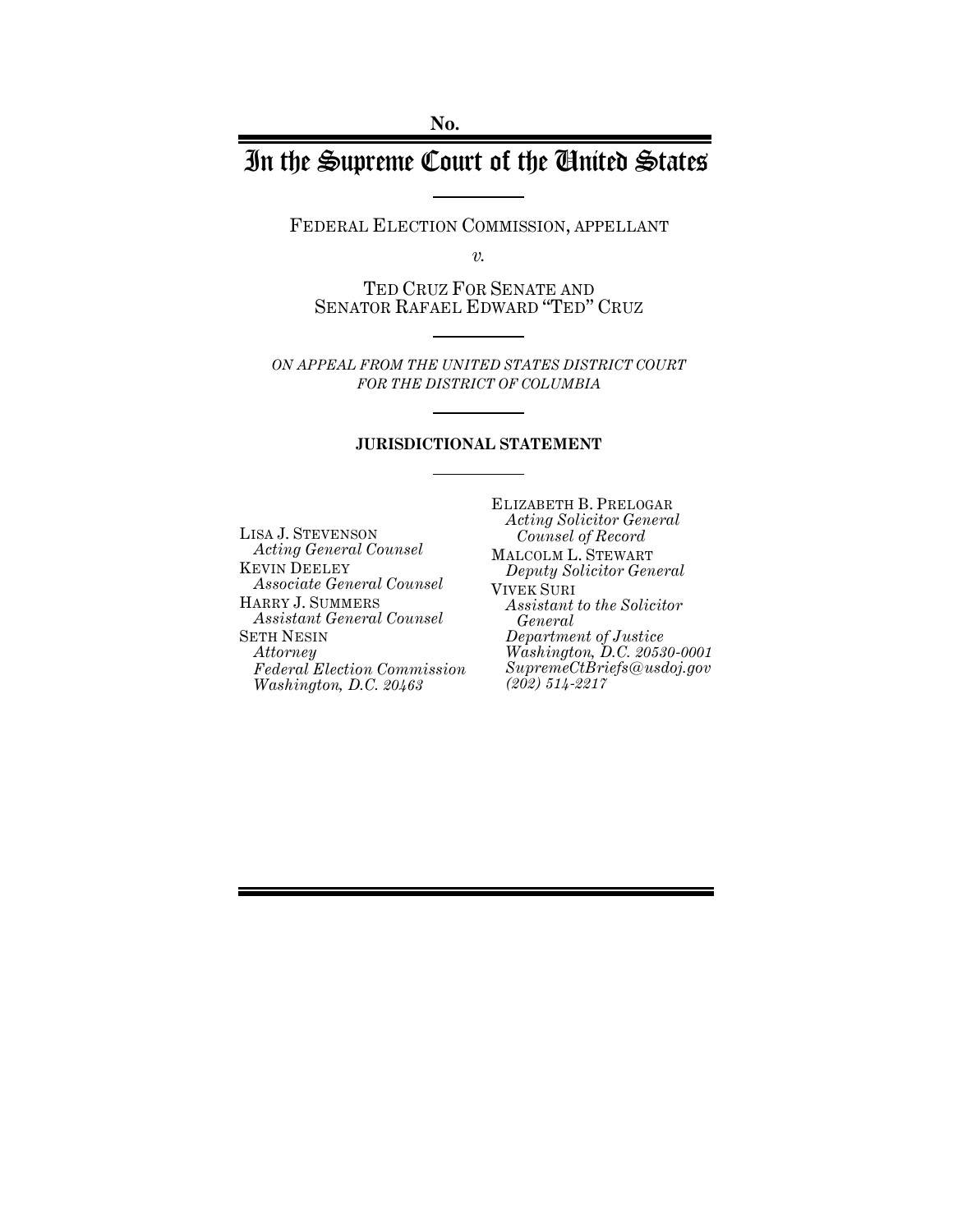# **QUESTIONS PRESENTED**

When a candidate for federal office lends money to his own election campaign, federal law imposes a \$250,000 limit on the amount of post-election contributions that the campaign may use to repay the debt owed to the candidate.  $52 \overline{U}$ .S.C.  $30116(j)$ . The questions presented are as follows:

1. Whether appellees have standing to challenge the statutory loan-repayment limit.

2. Whether the loan-repayment limit violates the Free Speech Clause of the First Amendment.

(I)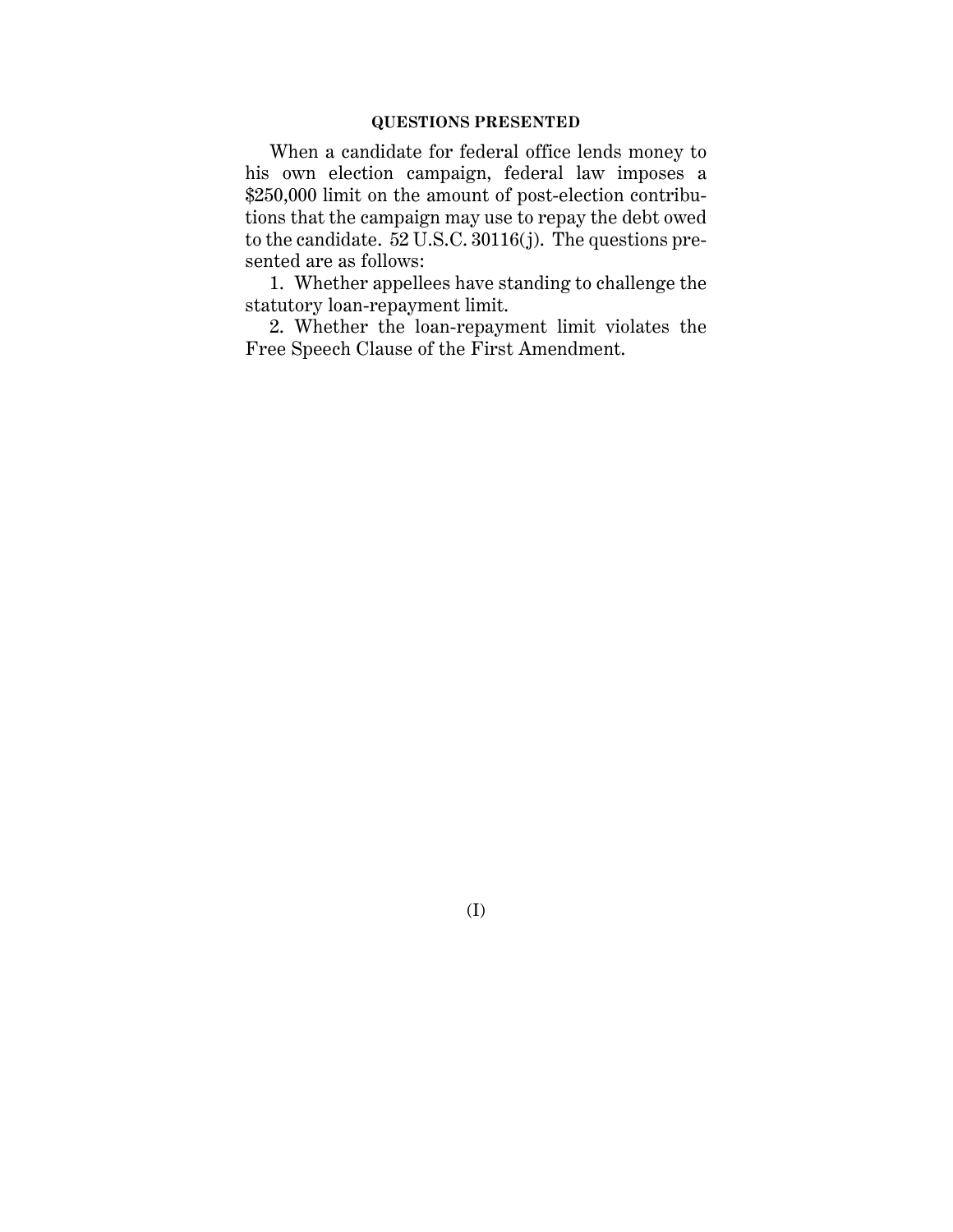# **PARTIES TO THE PROCEEDING**

The Federal Election Commission (FEC) is the appellant in this Court and was a defendant in the district court. Ted Cruz for Senate and Senator Rafael Edward "Ted" Cruz are appellees in this Court and were plaintiffs in the district court.

Ellen L. Weintraub, Matthew S. Petersen, Caroline C. Hunter, and Steven T. Walther, in their official capacities as Commissioners of the FEC, were originally named as defendants in the district court. Petersen and Hunter have since been succeeded as Commissioners of the FEC by James E. Trainor III and Allen Dickerson. The individual Commissioners have not separately appealed.

#### **RELATED PROCEEDINGS**

United States District Court (D.D.C.):

*Ted Cruz for Senate* v. *FEC*, No. 19-908 (June 3, 2021)

(II)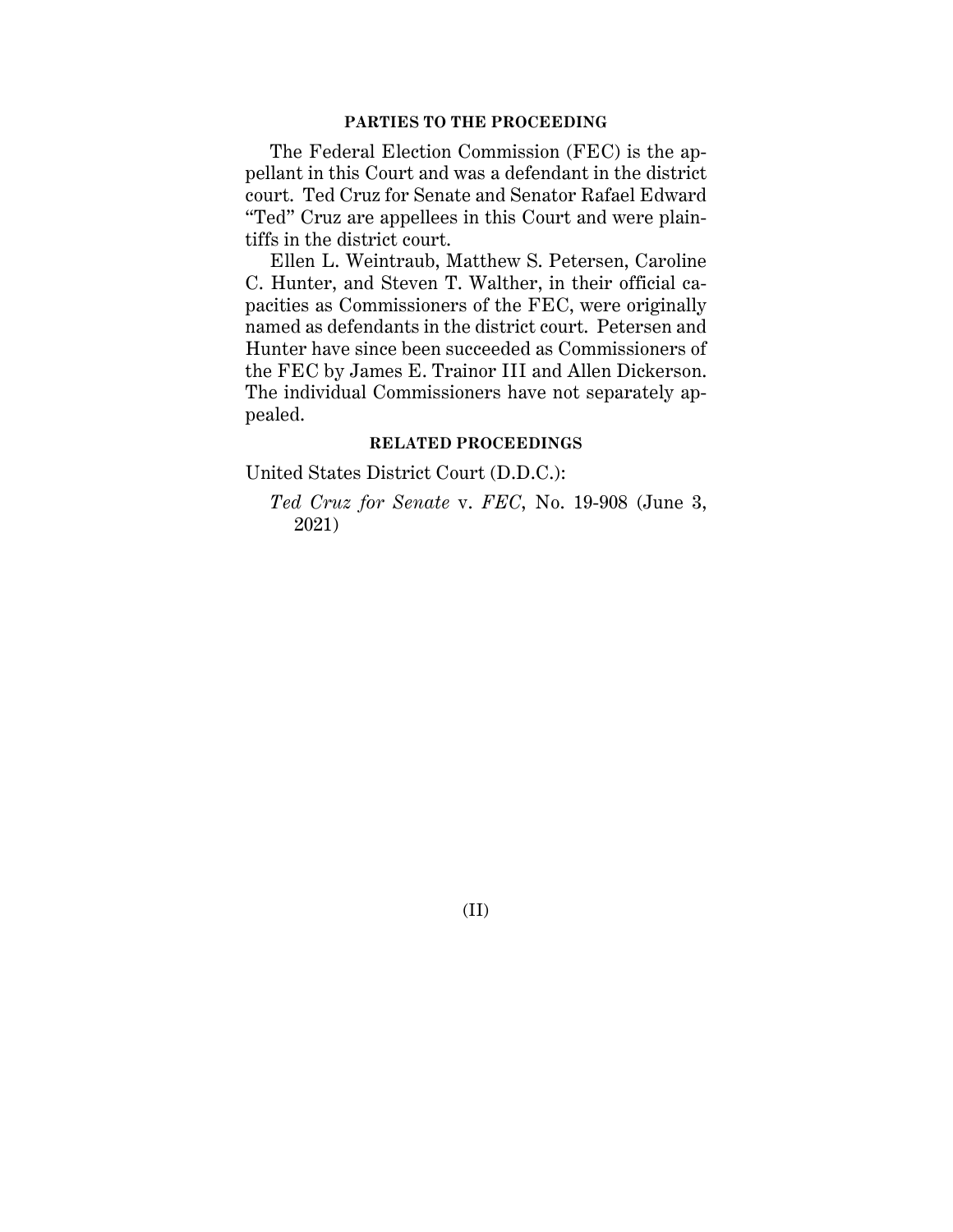# **TABLE OF CONTENTS**

Page

| Reasons for summary vacatur or for postponing jurisdiction  7 |
|---------------------------------------------------------------|
|                                                               |
| Appendix $A$ — Amended notice of appeal                       |
|                                                               |
| Appendix $B -$ Notice of appeal                               |
|                                                               |
| Appendix $C -$ District court memorandum opinion              |
|                                                               |
| Appendix D — District court order (June 3, 2021)  38a         |
| Appendix $E -$ District court memorandum opinion and          |
|                                                               |
| Appendix $F$ — Statutory and regulatory provisions  65a       |
|                                                               |

# **TABLE OF AUTHORITIES**

# Cases:

| Arizona State Legislature v. Arizona Independent   |
|----------------------------------------------------|
| Redistricting Commission, 576 U.S. 787 (2015)  25  |
|                                                    |
|                                                    |
|                                                    |
|                                                    |
| Christian Legal Soc'y Chapter of the Univ. of      |
| California, Hastings Coll. of the Law v. Martinez, |
|                                                    |
| Clapper v. Amnesty Int'l, 568 U.S. 398 (2013)  14  |
| Clingman v. Beaver, 544 U.S. 581 (2005) 17         |

# (III)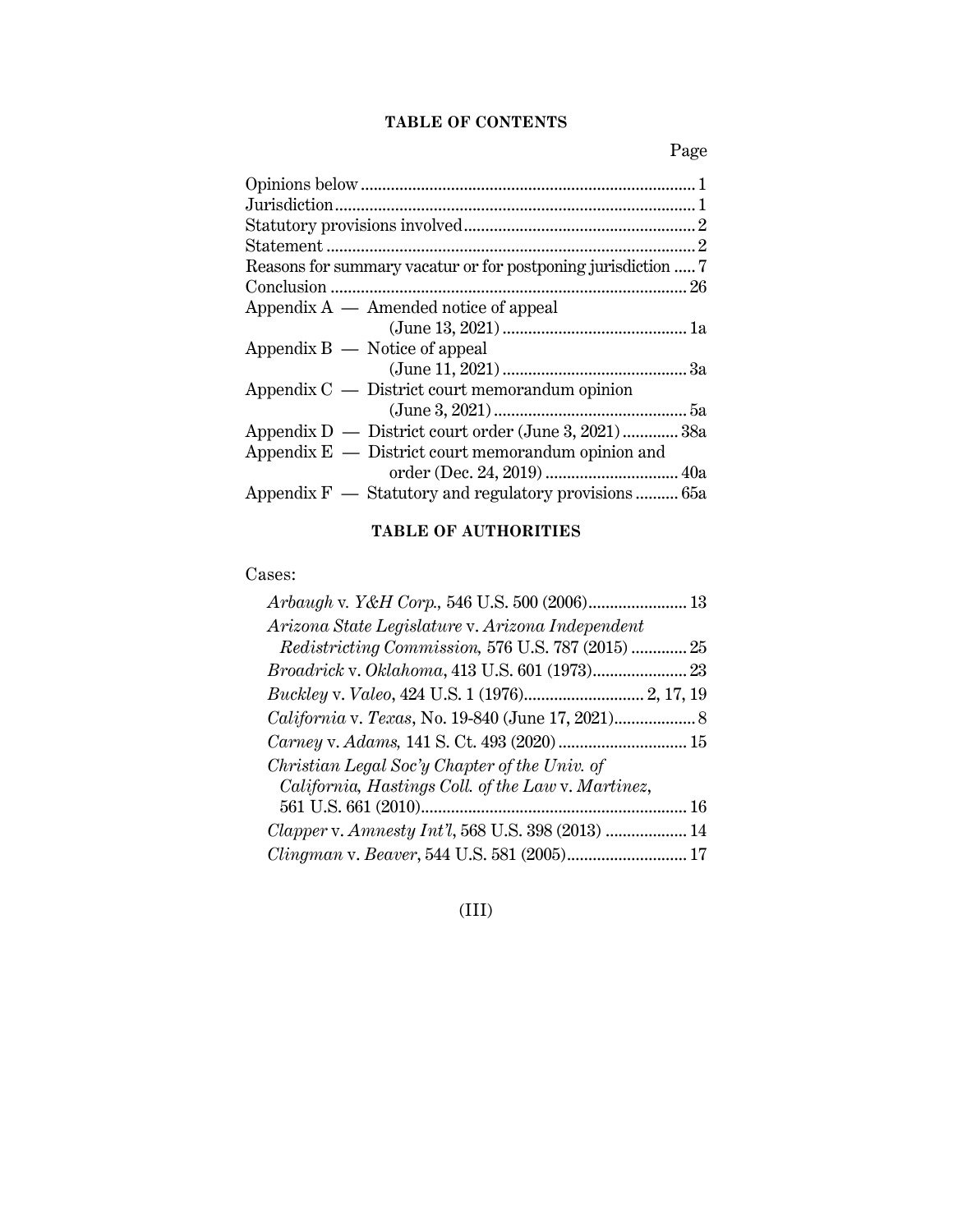| Cases-Continued:                                      | Page |
|-------------------------------------------------------|------|
|                                                       |      |
| Davis v. FEC, 554 U.S. 724 (2008) 17, 21, 23          |      |
| FEC v. National Conservative Political Action         |      |
|                                                       |      |
| FEC v. O'Donnell, 209 F. Supp. 3d 727                 |      |
|                                                       |      |
| Furnco Construction Corp. v. Waters, 438 U.S. 567     |      |
|                                                       |      |
| Gonzalez v. Automatic Emps. Credit Union,             |      |
|                                                       |      |
|                                                       |      |
|                                                       |      |
| Lujan v. Defenders of Wildlife, 504 U.S. 555          |      |
|                                                       |      |
| McConnell v. FEC, 540 U.S. 93 (2003)  14              |      |
|                                                       |      |
| Natural Res. Def. Council, Inc. v. United States      |      |
| Food & Drug Admin., 710 F.3d 71 (2d Cir. 2013) 15     |      |
| Nixon v. Shrink Missouri Gov't PAC,                   |      |
|                                                       |      |
| Pennsylvania v. New Jersey, 426 U.S. 660 (1976) 14    |      |
|                                                       |      |
| TransUnion LLC v. Ramirez, No. 20-297                 |      |
|                                                       |      |
| United States v. Richardson, 418 U.S. 166 (1974)  14  |      |
| Williams-Yulee v. Florida Bar, 575 U.S. 433 (2015) 24 |      |
| Wisconsin Right to Life, Inc. v. FEC, 546 U.S. 410,   |      |
|                                                       |      |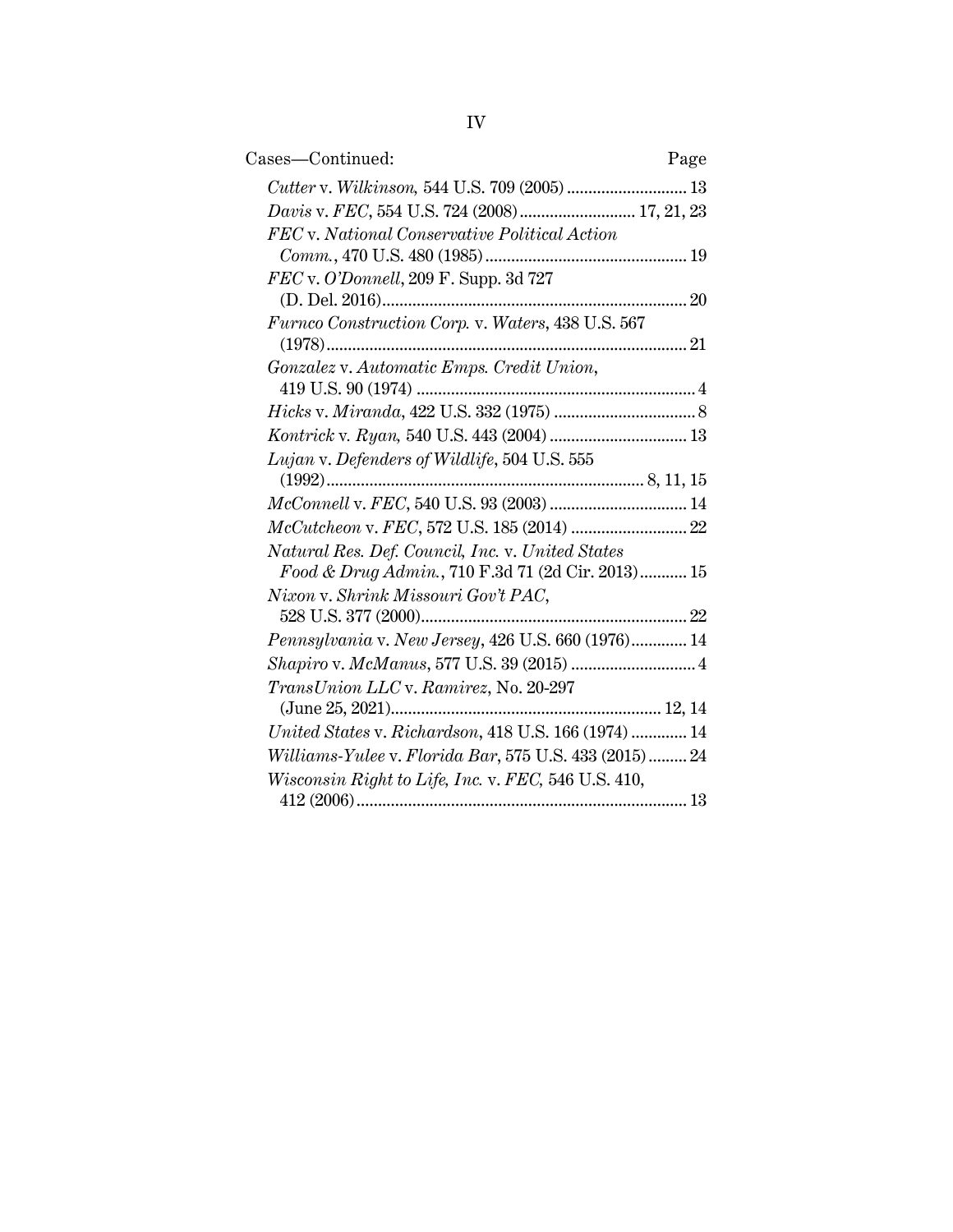| Constitution, statutes, regulations, and rules:  | Page |
|--------------------------------------------------|------|
| U.S. Const.:                                     |      |
|                                                  |      |
|                                                  |      |
| Bipartisan Campaign Reform Act of 2002,          |      |
| Pub. L. No. 107-155, 116 Stat. 81:               |      |
|                                                  |      |
|                                                  |      |
|                                                  |      |
|                                                  |      |
|                                                  |      |
| Federal Election Campaign Act of 1971,           |      |
| Pub. L. No. 92-225, 86 Stat. 3 (52 U.S.C. 30101) |      |
| $et\ seq. )2$                                    |      |
|                                                  |      |
|                                                  |      |
|                                                  |      |
|                                                  |      |
|                                                  |      |
| 11 C.F.R.:                                       |      |
|                                                  |      |
|                                                  |      |
|                                                  |      |
|                                                  |      |
|                                                  |      |
|                                                  |      |
|                                                  |      |
| ת דוד                                            |      |

Miscellaneous:

| Judicial Conference, Code of Conduct for United |  |
|-------------------------------------------------|--|
|                                                 |  |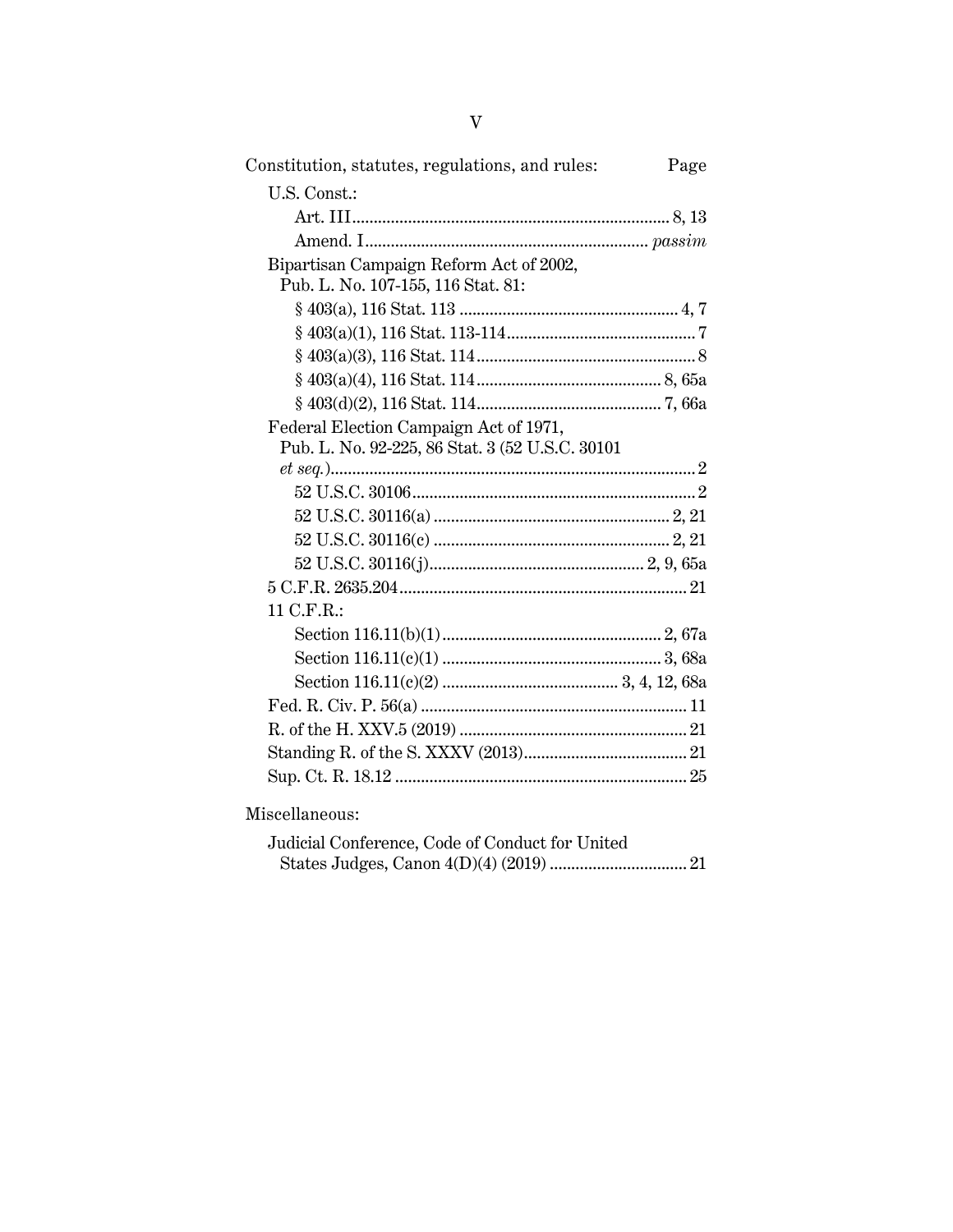# In the Supreme Court of the United States

No.

FEDERAL ELECTION COMMISSION, APPELLANT

*v.*

TED CRUZ FOR SENATE AND SENATOR RAFAEL EDWARD "TED" CRUZ

*ON APPEAL FROM THE UNITED STATES DISTRICT COURT FOR THE DISTRICT OF COLUMBIA*

#### **JURISDICTIONAL STATEMENT**

## **OPINIONS BELOW**

An opinion of the district court (App., *infra*, 5a-37a) is not yet reported, but is available at 2021 WL 2269415. A prior opinion and order of the district court (App., *infra*, 40a-64a) is unreported, but is available at 2019 WL 8272774.

## **JURISDICTION**

The judgment of the district court was entered on June 3, 2021 (App., *infra*, 38a-39a). The Federal Election Commission filed a notice of appeal on June 13, 2021 (App., *infra*, 1a-2a). The jurisdiction of this Court is invoked under the Bipartisan Campaign Reform Act of 2002, Pub. L. No. 107-155, § 403(a)(3), 116 Stat. 113- 114.

(1)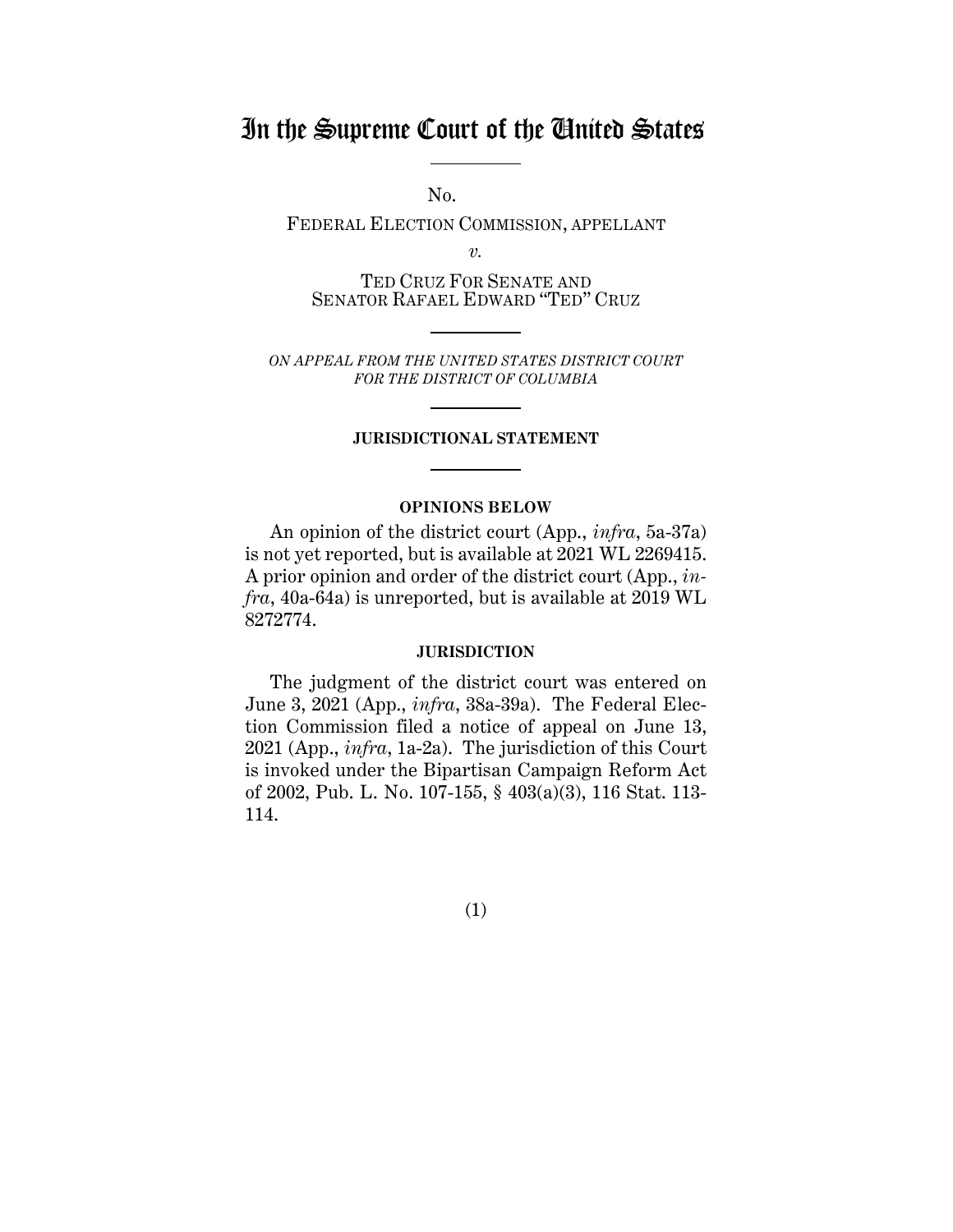#### **STATUTORY PROVISIONS INVOLVED**

Pertinent statutory provisions are reproduced at App., *infra*, 65a-68a.

#### **STATEMENT**

1. The Federal Election Campaign Act of 1971 (FECA), Pub. L. No. 92-225, 86 Stat. 3, as amended by the Bipartisan Campaign Reform Act of 2002 (BCRA), Pub. L. No. 107-155, 116 Stat. 81, regulates the financing of federal election campaigns. The Federal Election Commission (FEC or Commission) is responsible for administering those statutes. 52 U.S.C. 30106.

Under FECA, BCRA, the FEC's regulations, and this Court's First Amendment precedents, candidates may use a variety of means to fund their campaigns. A candidate may spend an unlimited amount of his own money in support of his election. *Buckley* v. *Valeo*, 424 U.S. 1, 52-53 (1976) (per curiam). The campaign may also accept contributions from individuals and certain political committees, subject to per-election limits. 52 U.S.C. 30116(a) and (c). And the campaign may borrow money, either from a third-party lender or from the candidate himself. App., *infra*, 7a.

As relevant here, federal law imposes three restrictions on the repayment of a candidate's personal loans. App., *infra*, 8a. First, BCRA states that a candidate "shall not" use "contributions made \* \* \* after the date of [the] election" to repay such "personal loans \*\*\* to the extent such loans exceed \$250,000." 52 U.S.C. 30116(j). Second, the Commission's regulations provide that candidate committees may use preelection contributions to repay the portion of the loans that exceeds \$250,000 only if the repayment is made within 20 days after the election.  $11$  C.F.R.  $116.11(b)(1)$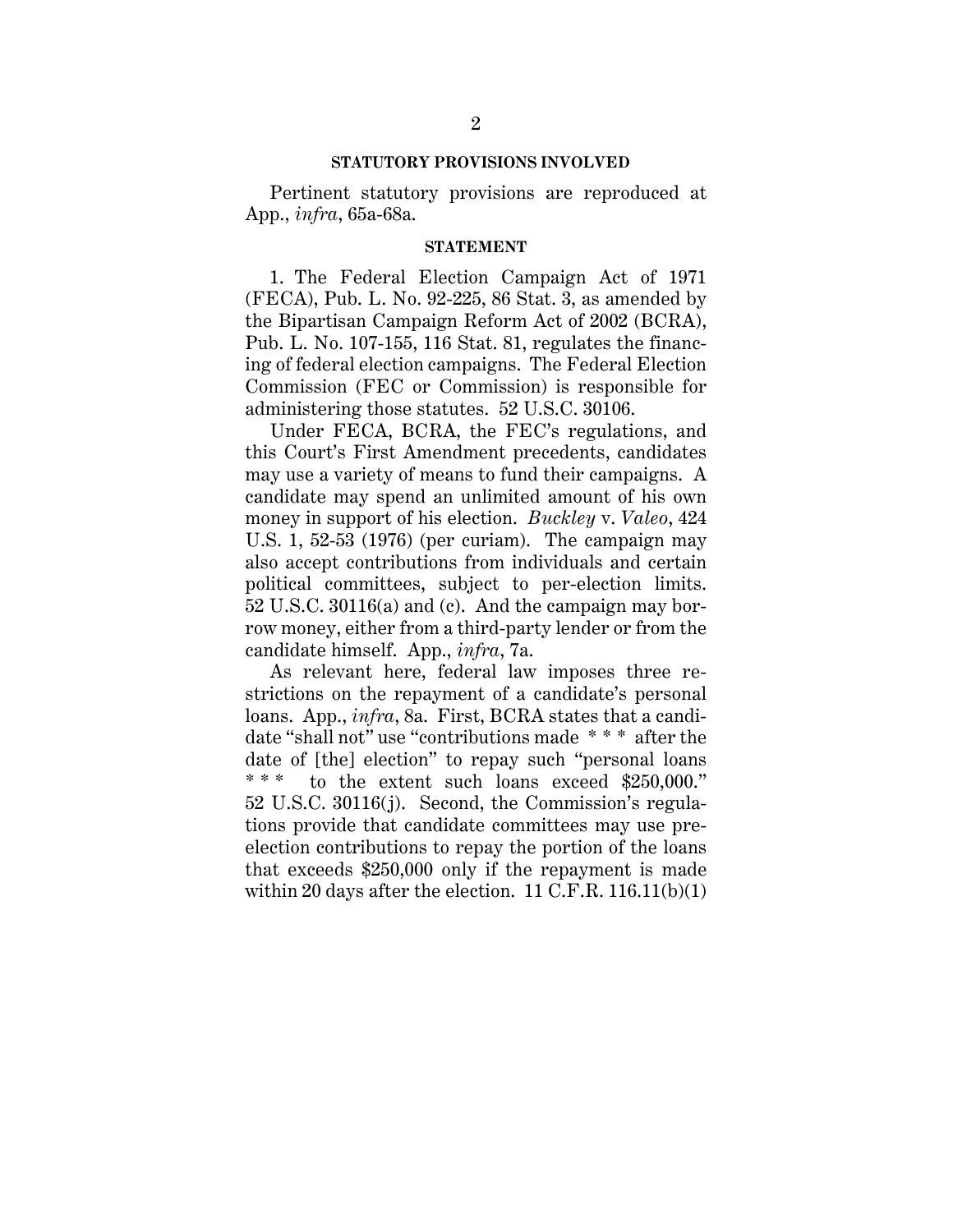and  $(c)(1)$ . Third, if a candidate loan that exceeds \$250,000 remains unpaid 20 days after the election, the committee must recharacterize the portion in excess of \$250,000 as a contribution rather than a loan (precluding later repayment).  $11 \text{ C.F.R. } 116.11(c)(2)$ .

2. In 2018, appellee Senator Ted Cruz ran for reelection to represent Texas in the United States Senate. App., *infra*, 8a. Senator Cruz's campaign against Beto O'Rourke was at the time the most expensive in the Senate's history. FEC Statement of Undisputed Material Facts (SMF), D. Ct. Doc. 65, ¶ 52 (July 14, 2020). Appellee Ted Cruz for Senate, Senator Cruz's principal campaign committee, raised more than \$35 million in 2017-2018. *Id.* ¶ 53.

The day before the general election, Senator Cruz lent his committee \$260,000—\$10,000 more than the maximum amount that BCRA's loan-repayment provision allows to be repaid with post-election contributions. App., *infra*, 8a. After the election, the committee had approximately \$2.2 million in cash on hand. *Ibid.* The committee could have used those pre-election funds to repay Senator Cruz in whole or in part, but it chose not to do so within the 20-day deadline set by FEC regulations. *Id.* at 8a-9a. If the committee had used preelection contributions to repay Senator Cruz \$10,000 within that 20-day window, it could lawfully have used post-election funds to repay the remaining \$250,000.

Once the 20-day deadline elapsed, the FEC regulation required that \$10,000 of the prior \$260,000 loan be recharacterized as a contribution from Senator Cruz to his campaign. 11 C.F.R. 116.11(c)(2). Senator Cruz then emailed his campaign staff: "Since more than 20 days have passed, it would be REALLY good if we could pay back at least some of the \$250k now." SMF ¶ 62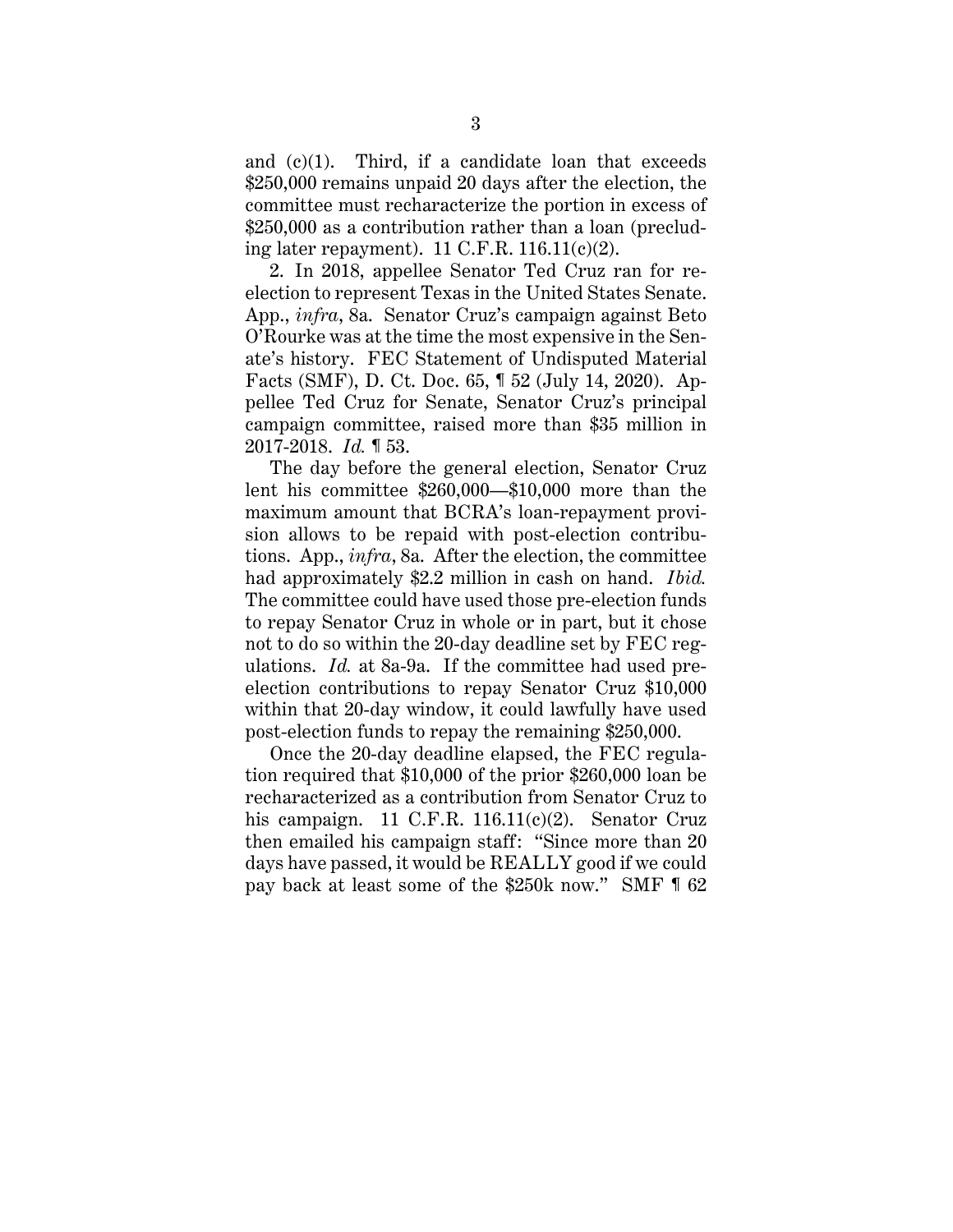(citation omitted). The committee then repaid Senator Cruz \$250,000. App., *infra*, 9a. But because the committee had purposefully waited until 20 days had elapsed, it could not repay the remaining \$10,000. *Ibid.*; see 11 C.F.R. 116.11(c)(2). Appellees have stipulated that "the sole and exclusive motivation behind Senator Cruz' actions in making the 2018 loan and the committee's actions in waiting to repay them was to establish the factual basis for this challenge." SMF ¶ 56.

3. On April 1, 2019, appellees sued the Commission in federal district court in the District of Columbia, alleging that BCRA's loan-repayment limit violates the First Amendment (and raising additional challenges to the FEC's regulations). Compl. 1; App., *infra*, 9a; see Compl. ¶¶ 34-51. They invoked Section 403(a) of BCRA, which authorizes a three-judge district court to hear challenges to "the constitutionality of any provision of this Act or any amendment made by this Act." BCRA § 403(a), 116 Stat. 113.

When a plaintiff files suit and requests that the case be heard by a three-judge district court, a single judge may dismiss the complaint for lack of jurisdiction without convening a three-judge court. See *Shapiro* v. *McManus*, 577 U.S. 39, 45 (2015); *Gonzalez* v. *Automatic Employees Credit Union*, 419 U.S. 90, 96 n.14 (1974). Invoking that principle, the FEC moved to dismiss the claims before a three-judge court had been convened, arguing that appellees lacked standing to sue. App., *infra*, 9a. Acting through a single judge, the district court denied the motion to dismiss and granted the application to convene a three-judge court. *Id.* at 40a-64a.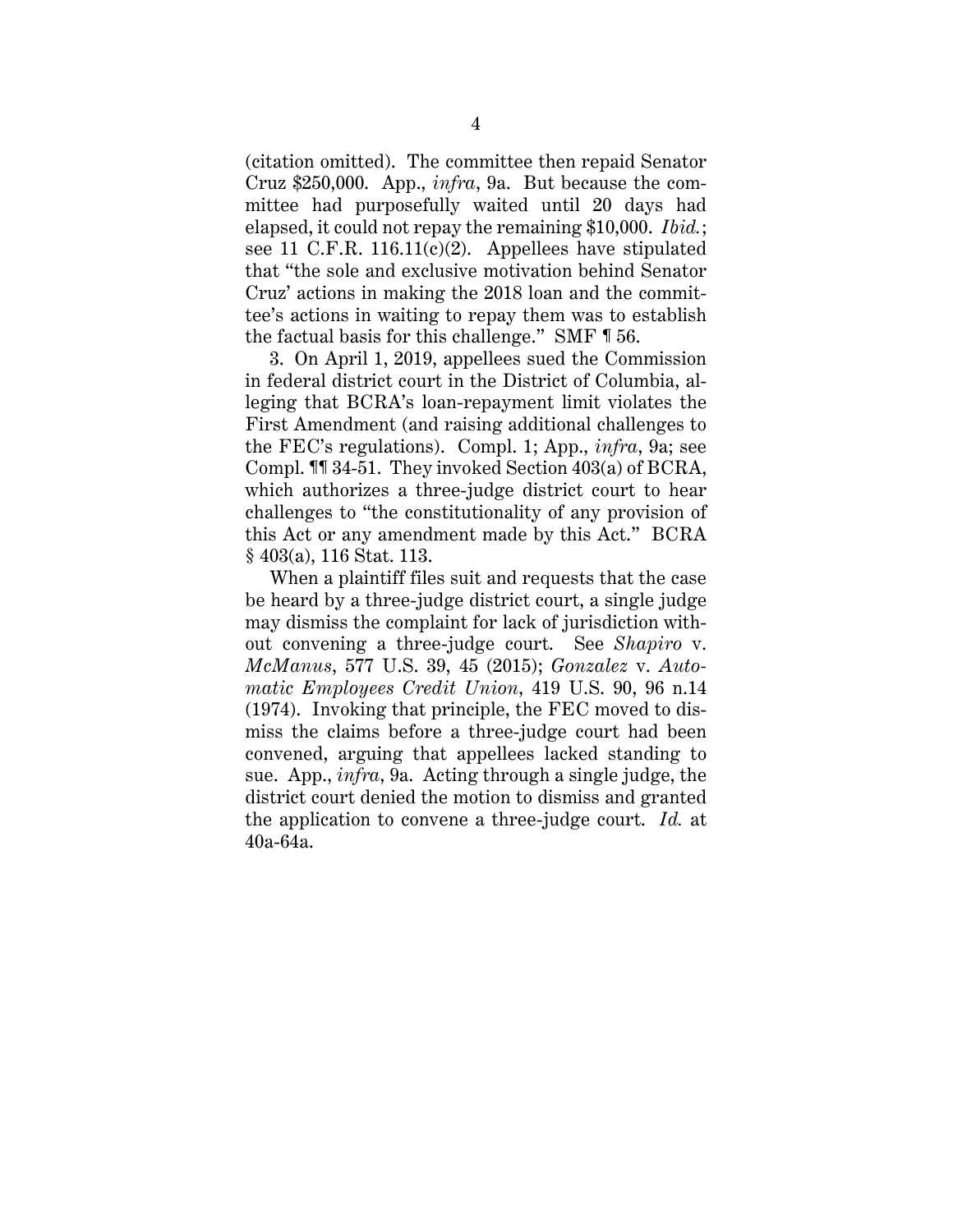The district court concluded that Senator Cruz had standing to sue because he had suffered a "\$10,000 financial injury" due to BCRA's loan-repayment limit. App., *infra*, 51a. Citing appellees' complaint, the district court stated that, "[f]ollowing the 20-day repayment period, the Cruz Committee repaid Senator Cruz the \$250,000 statutory maximum using post-election contributions, but BCRA foreclosed it from paying back the \$10,000 balance." *Id*. at 44a. The court observed that "Senator Cruz loaned his campaign \$10,000 more than he could legally be repaid using post-election contributions"; that the 20-deadline for using pre-election contributions to repay Senator Cruz had expired; and that, "[a]s a consequence of all this, Senator Cruz is still owed \$10,000, \* \* \* which is plainly a cognizable injury." *Ibid.* The FEC argued that, because the committee could easily have used pre-election contributions to repay all or part of Senator Cruz's loan during the 20 day post-election window, Senator Cruz's injury was self-inflicted. *Id.* at 52a, 53a-54a. The court rejected that contention, stating that "[t]he flaw in the FEC's argument [wa]s that it would require Senator Cruz to avoid an injury by subjecting himself to the very framework he alleges is unconstitutional." *Id.* at 54a.

The FEC took steps to renew its standing argument during discovery. See 451 F. Supp. 3d 92, 97-98. But the three-judge court "reject[ed]" the FEC's argument "outright." *Id.* at 98. The court noted that the single judge had "explained, in detail, why [the FEC's] theory that [appellees] had caused their own injury  $***$  is irrelevant to standing," and it "adopt[ed] that analysis in its entirety." *Ibid.*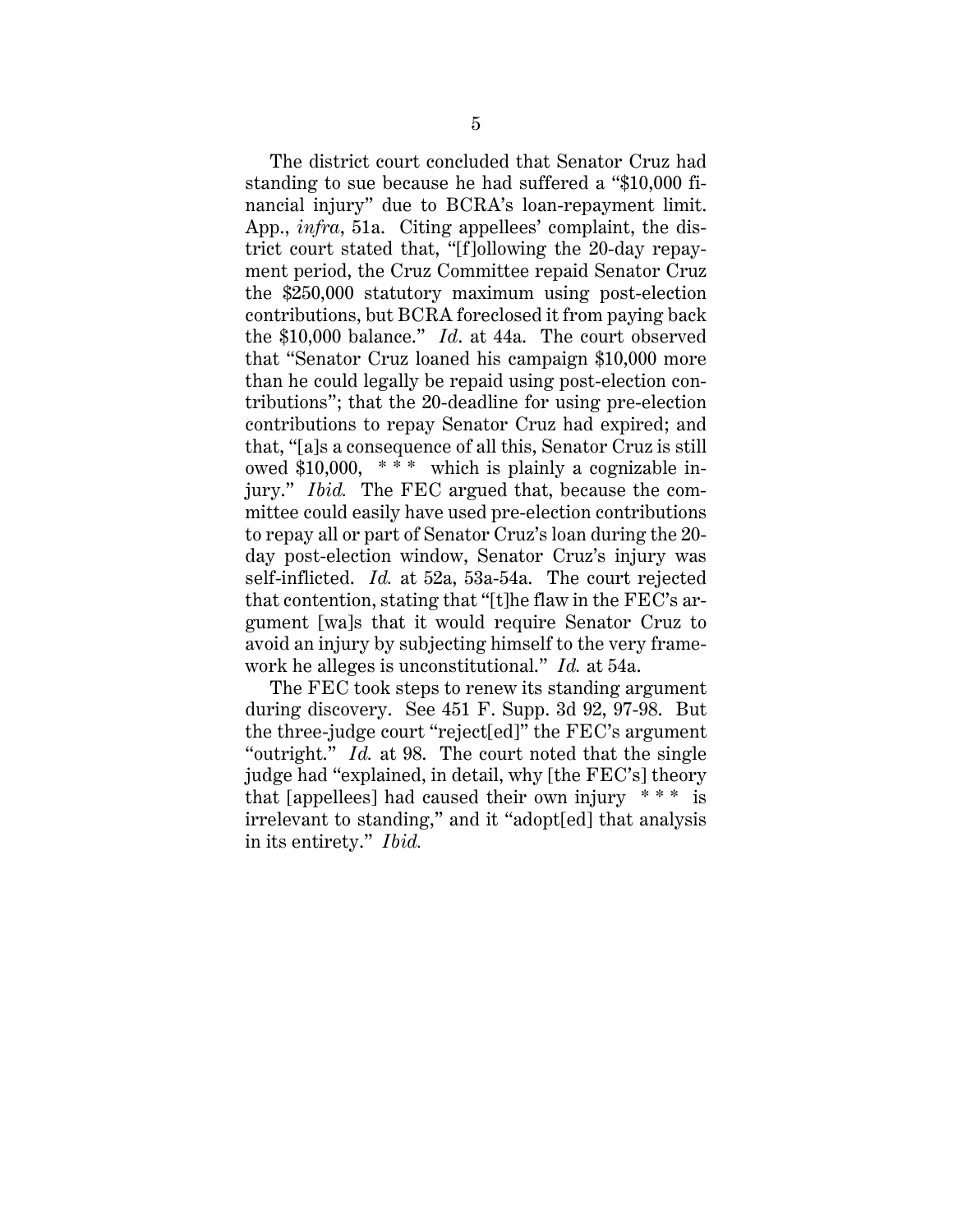4. The three-judge district court subsequently granted appellees' motion for summary judgment, denied the FEC's motion for summary judgment, and held that BCRA's loan-repayment limit violates the First Amendment. App., *infra*, 5a-37a. In its description of the factual background of the suit, the three-judge court stated (consistent with appellees' complaint and the prior opinion of the single-judge court) that the campaign committee had "repaid Senator Cruz the maximum \$250,000 with post-election contributions but [BCRA's loan-repayment limit] prevented the campaign from paying back the final \$10,000." *Id*. at 9a*.*

The district court first concluded that the loanrepayment limit burdens the exercise of political speech. App., *infra*, 11a-19a. The court explained that the limit "burdens candidates who wish to make \* \* \* personal loans" to their campaigns by "constrain[ing] the repayment options available to the candidate." *Id.* at 13a-14a. The court suggested that, as a result of the limit, a candidate could be "inhibited from making a personal loan \* \* \* out of concern that she will be left holding the bag on any unpaid campaign debt." *Id.* at 19a.

Applying heightened scrutiny, the district court then concluded that the government had not adequately justified this burden on political speech. App., *infra*, 20a-36a. The court acknowledged that, under this Court's precedents, Congress may enact campaign-finance laws to prevent the reality and appearance of *quid pro quo* corruption. *Id.* at 21a. The court concluded, however, that the FEC had "fail[ed] to demonstrate that quid pro quo corruption or its appearance arises from post-election contributions to retire a candidate's personal debt." *Id.* at 23a. The court noted that "the FEC ha[d] not identified a single case of actual quid pro quo corruption in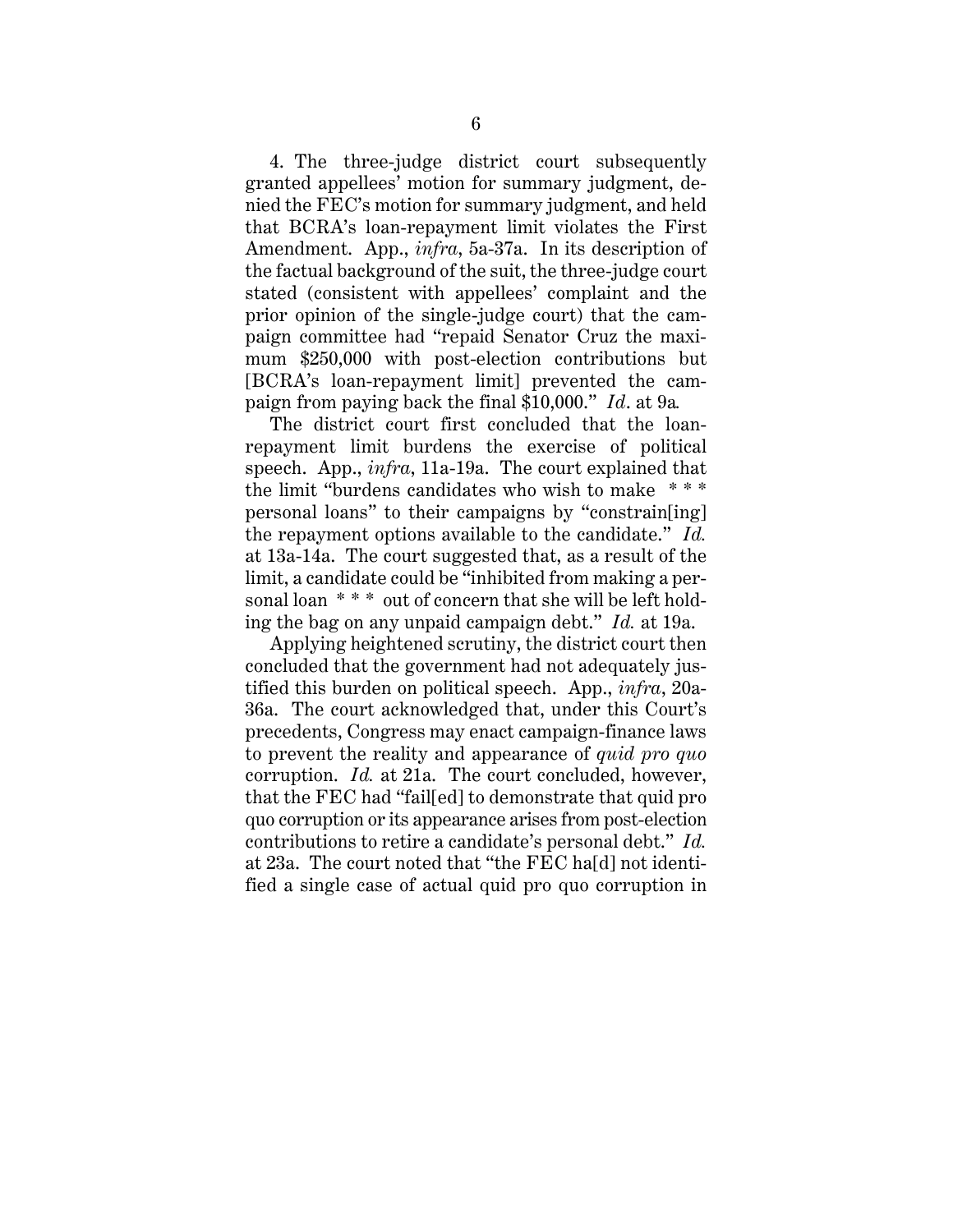this context," and that "many states impose no restriction on using post-election contributions to repay candidate loans." *Ibid.*

The district court further held that the loanrepayment limit "[wa]s not 'closely drawn' to protect expressive and associational freedoms." App., *infra*, 30a (citation omitted). The court deemed the limit "over inclusive" because it "applies across the board to winning and losing candidates, although any purported anticorruption rationale applies only to winning candidates." *Id.* at 31a. The court also found the limit "substantially underinclusive" because "[a] person may contribute to retire any outstanding campaign debt, with the exception of a candidate's personal loans over \$250,000." *Id.* at 32a. Finally, the court emphasized that "[t]he loanrepayment limit also imposes an additional regulatory requirement on top of the existing base [contribution] limits," which already protect "against quid pro quo corruption or its appearance." *Id.* at 34a.

## **REASONS FOR SUMMARY VACATUR OR FOR POSTPONING JURISDICTION**

Under Section 403(a) of BCRA, a suit challenging "the constitutionality of any provision of this Act or any amendment made by this Act" may be filed in the United States District Court for the District of Columbia and heard by a three-judge court.  $§ 403(a)(1)$ , 116 Stat. 113-114. A separate provision makes Section 403(a) applicable to suits filed after 2006 if the plaintiffs so elect, see  $\S$  403(d)(2), 116 Stat. 114, and appellees so elected here, see App., *infra*, 9a, 43a. Section 403(a) further provides that, when a plaintiff challenging the constitutionality of a BCRA provision invokes that special review mechanism, the three-judge district court's "final decision in the action shall be reviewable only by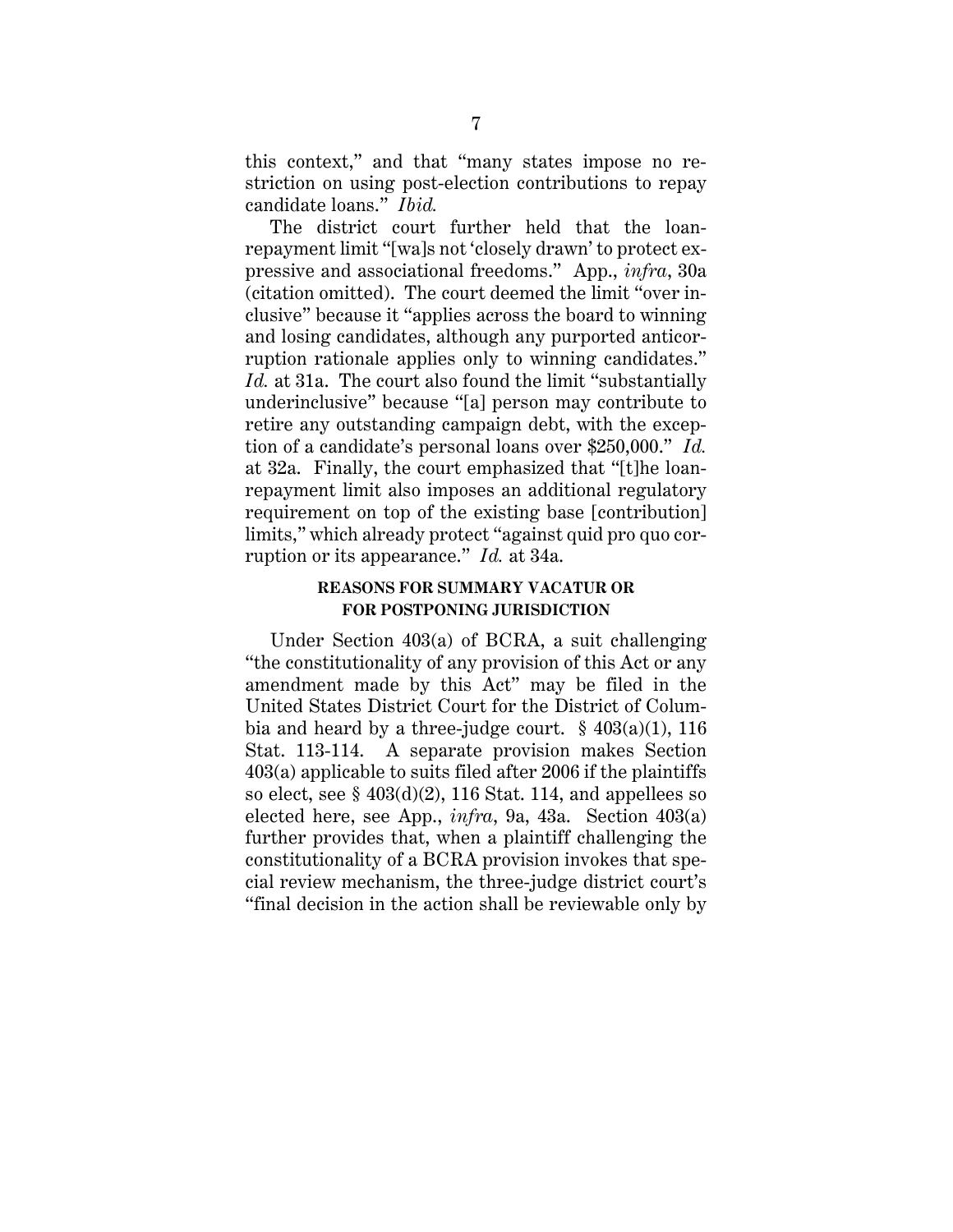appeal directly to the Supreme Court of the United States." § 403(a)(3), 116 Stat. 114. "Such appeal shall be taken by the filing of a notice of appeal within 10 days, and the filing of a jurisdictional statement within 30 days, of the entry of the final decision." *Ibid*. Section 403(a) makes it "the duty" of the district court and this Court "to advance on the docket and to expedite to the greatest possible extent the disposition of the action and appeal." § 403(a)(4), 116 Stat. 114.

In a direct appeal, this Court has "no discretion to refuse adjudication of the case on its merits as would have been true had the case been brought here under [its] certiorari jurisdiction." *Hicks* v. *Miranda*, 422 U.S. 332, 344 (1975). The Court may address the merits either by granting plenary consideration or by summarily disposing of the appeal. *Ibid.* Here, the district court erred both by holding that appellees have standing to challenge BCRA's loan-repayment limit, and by holding that the limit violates the First Amendment. This Court should summarily vacate the district court's decision and remand the case for further consideration of standing in light of its intervening decision in *California* v. *Texas*, No. 19-840 (June 17, 2021). Otherwise, the Court should set the case for plenary consideration.

1. To establish Article III standing, a plaintiff must show that it suffered an injury-in-fact; that its injury was fairly traceable to the defendant's challenged conduct; and that a favorable judicial decision would redress the plaintiff's injury. See *Lujan* v. *Defenders of Wildlife*, 504 U.S. 555, 560-561 (1992). The standing issue in this case turns on the second of those requirements, traceability.

In this case, the district court held that Senator Cruz had standing to challenge BCRA's loan-repayment limit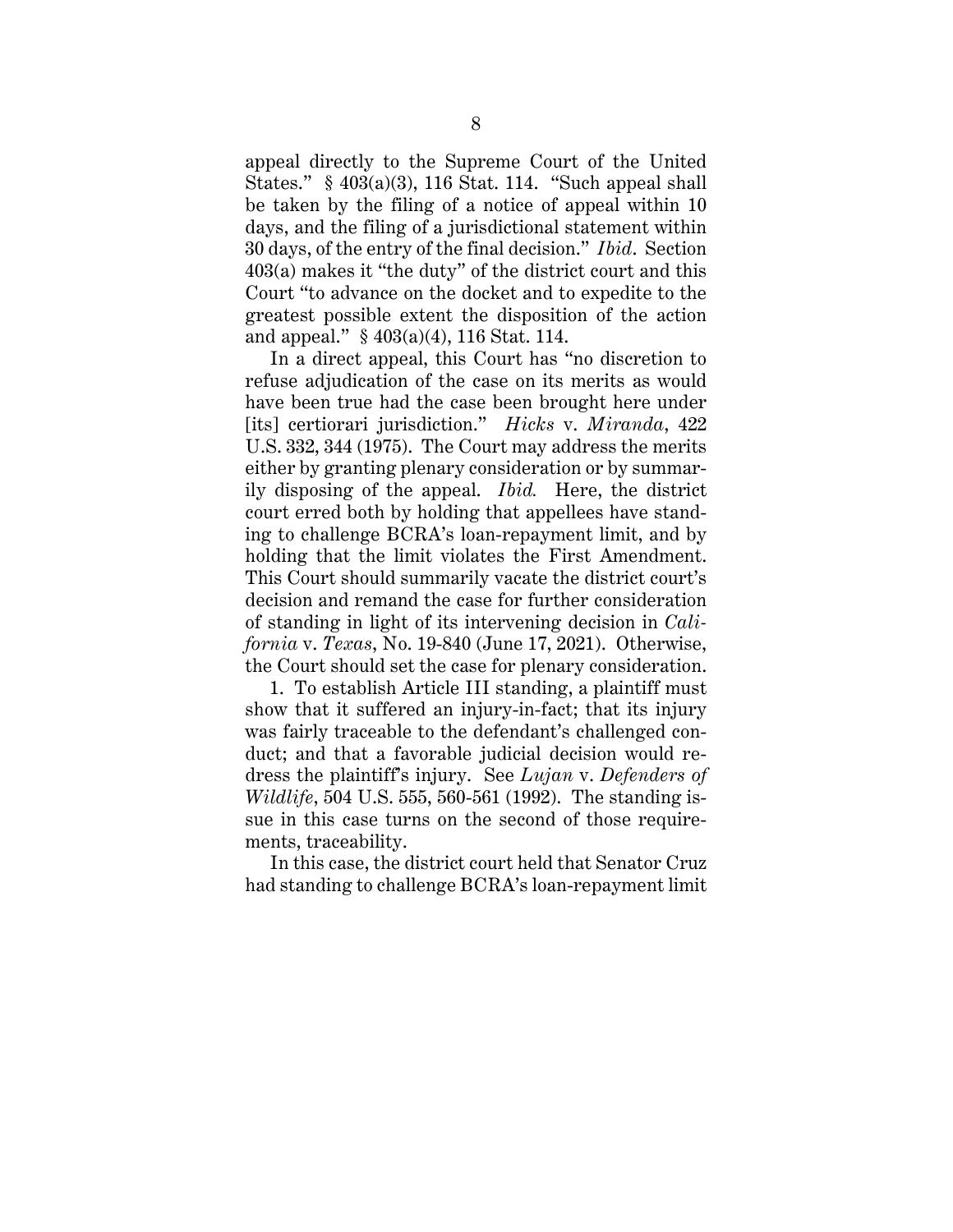because the committee still owed him \$10,000 but could not repay that sum. App., *infra*, 51a. That was error. Although the loss of \$10,000 constituted injury, that injury was not fairly traceable to the FEC's enforcement of the loan-repayment limit. That is so for two separate reasons: (1) that injury was not traceable to the enforcement of the specific statutory provision that the district court held unconstitutional, and (2) the injury was self-inflicted.

a. In *California*, this Court explained that, in order to establish standing, a plaintiff must show that its injury is "'fairly traceable' to enforcement of the 'allegedly unlawful' provision *of which the plaintiffs complain*." Slip op. 15 (emphasis added; citation omitted). A plaintiff does not have standing to challenge a given provision if its injury is attributable to "other provisions" of law. *Id.* at 14. In this case, the committee's inability to repay Senator Cruz is not attributable to BCRA's loan-repayment limit.

i. The loan-repayment limit prohibits a committee from using more than \$250,000 in post-election funds to repay a candidate's personal loans. See 52 U.S.C. 30116(j). When the single-judge district court denied the FEC's motion to dismiss and granted appellees' request for a three-judge court, it appropriately took as true the allegations in appellees' complaint. Because appellees' complaint alleged that the committee had used *post*-election funds to repay Senator Cruz \$250,000, the court decided the standing issue based on that understanding. See App., *infra*, 44a; Compl. ¶ 31 (alleging that the committee "ha[d] repaid the statutory maximum of \$250,000 from money raised after the election"). If that factual understanding were correct, BCRA's loan-repayment limit would indeed prevent the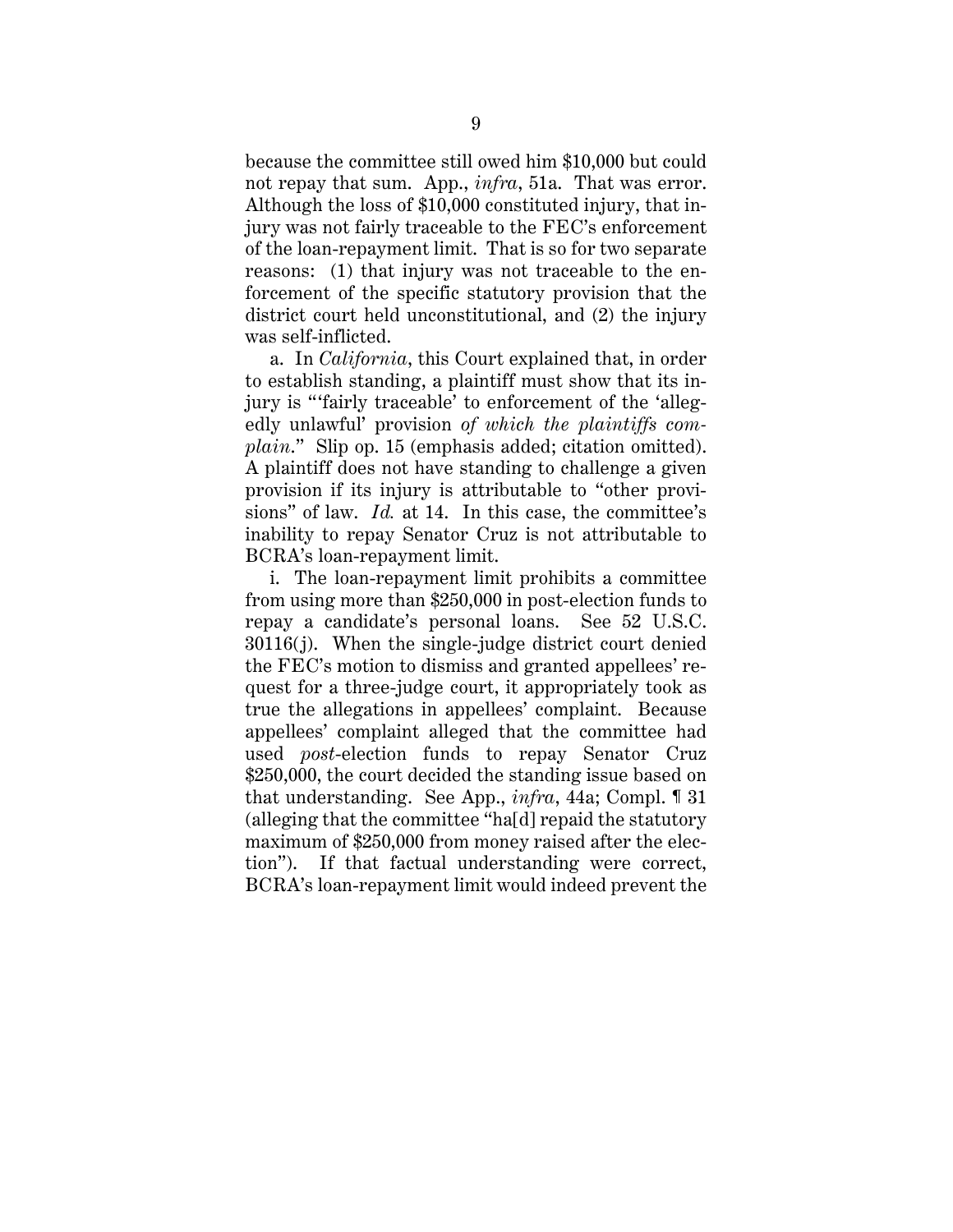committee from using additional post-election funds to repay the remaining \$10,000.

During discovery, the FEC took steps to renew its argument that appellees lacked standing. But in ruling on a discovery dispute, the three-judge court "reject[ed] outright [the Commission's] argument" and adopted the single judge's analysis of standing "in its entirety." 451 F. Supp. 3d 92, 98.

ii. In its subsequent merits ruling, the three-judge district court similarly stated that the committee had "repaid Senator Cruz the maximum \$250,000 with postelection contributions." App., *infra*, 9a. That statement, however, was contrary to the summary-judgment record that had been developed since the single-judge court's ruling on the motion to dismiss. That record made clear that the committee had not yet used any *post*-election funds to repay Senator Cruz, but instead had repaid Senator Cruz \$250,000 using only *pre*election funds.

In particular, that record contained deposition testimony confirming that "[t]he committee did not receive any post-election contributions at any time after \* \* \* the general election of 2018." D. Ct. Doc. 65-9, at 95 (May 13, 2020). The deponent explained that, although the committee had continued to receive contributions after election day 2018, it had designated those contributions for use in "the primary and the general 2024 election cycle," and that none of those funds were treated as contributions to Senator Cruz's 2018 campaign. *Id*. at 96. Further, appellees expressly admitted that "[n]one of the \$250,000 of the loan that was repaid was from contributions raised after the election." D. Ct. Doc. 67-1 ¶ 64; see *id.* ¶ 60 (admitting that, "during the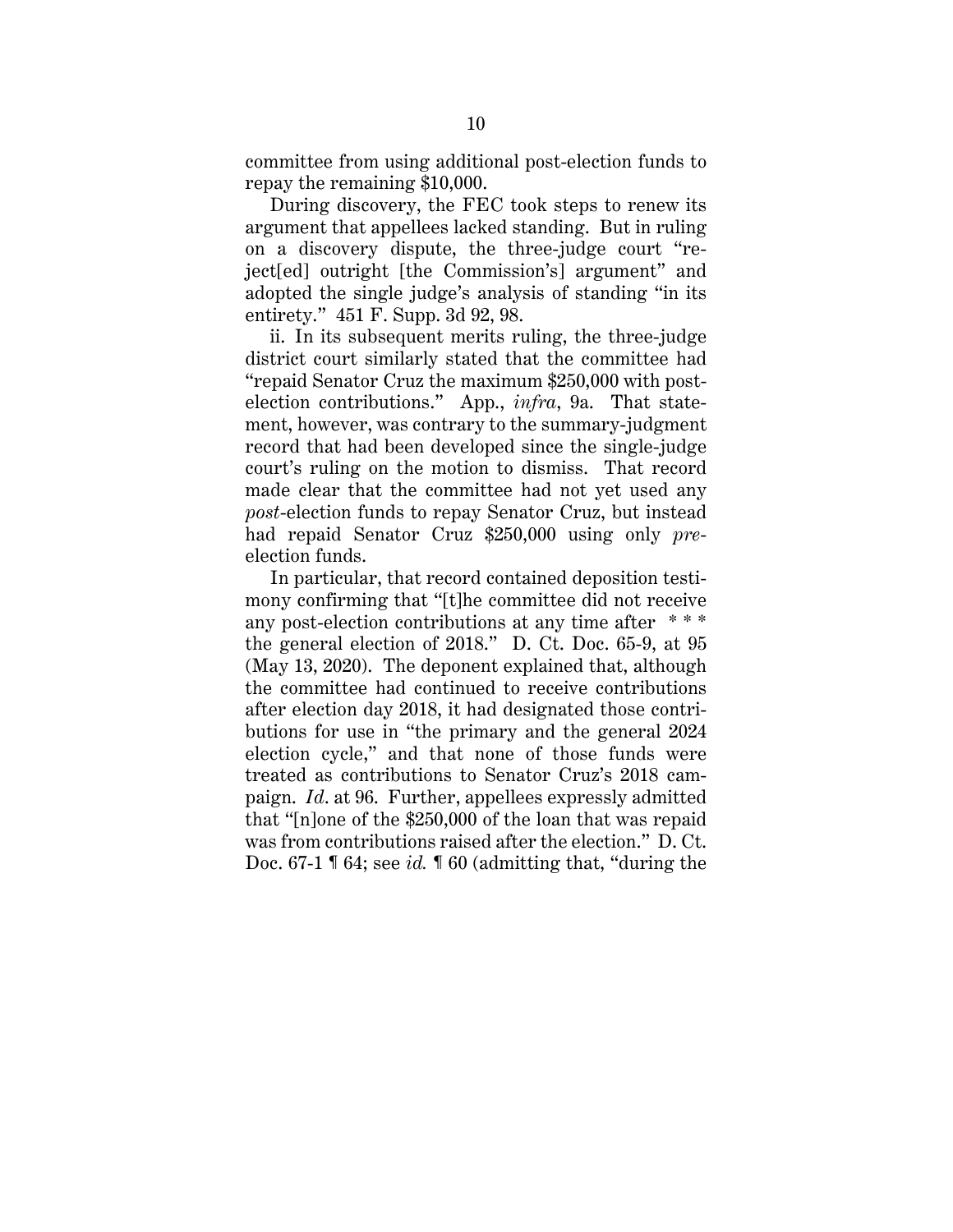20 days after the election and later, the Committee continued receiving post-election contributions, but rather than using those contributions to pay vendors or to pay any of Senator Cruz's debt, the campaign designated the contributions for Senator Cruz's 2024 re-election effort").

Thus, by the time the three-judge district court ruled on the merits of appellees' First Amendment challenge to BCRA's loan-repayment limit, the record made clear that appellees had used pre- rather than post-election contributions to repay Senator Cruz \$250,000. At that point, any continued reliance on the contrary allegation in appellees' complaint was unwarranted. "[E]ach element [of standing] must be supported in the same way as any other matter on which the plaintiff bears the burden of proof, *i.e.*, with the manner and degree of evidence required at the successive stages of the litigation." *Defenders of Wildlife*, 504 U.S. at 561. At the summary-judgment stage, "the plaintiff can no longer rest on \*\*\* 'mere allegations,' but must 'set forth' by affidavit or other evidence 'specific facts.'" *Ibid.* (citation omitted). Appellees did not submit any evidence suggesting that the committee had used *post*-election contributions to repay \$250,000 of Senator Cruz's loan. And even if they had, the contrary evidence discussed above would have raised a genuine dispute of material fact that the court could not have resolved at summary judgment. See Fed. R. Civ. P. 56(a).

iii. Because the prior \$250,000 repayment to Senator Cruz was made using pre-election funds, nothing in BCRA's loan-repayment provision stops the committee from raising post-election contributions and using those contributions to repay the remaining \$10,000 owed to Senator Cruz. To the extent that appellees' injury is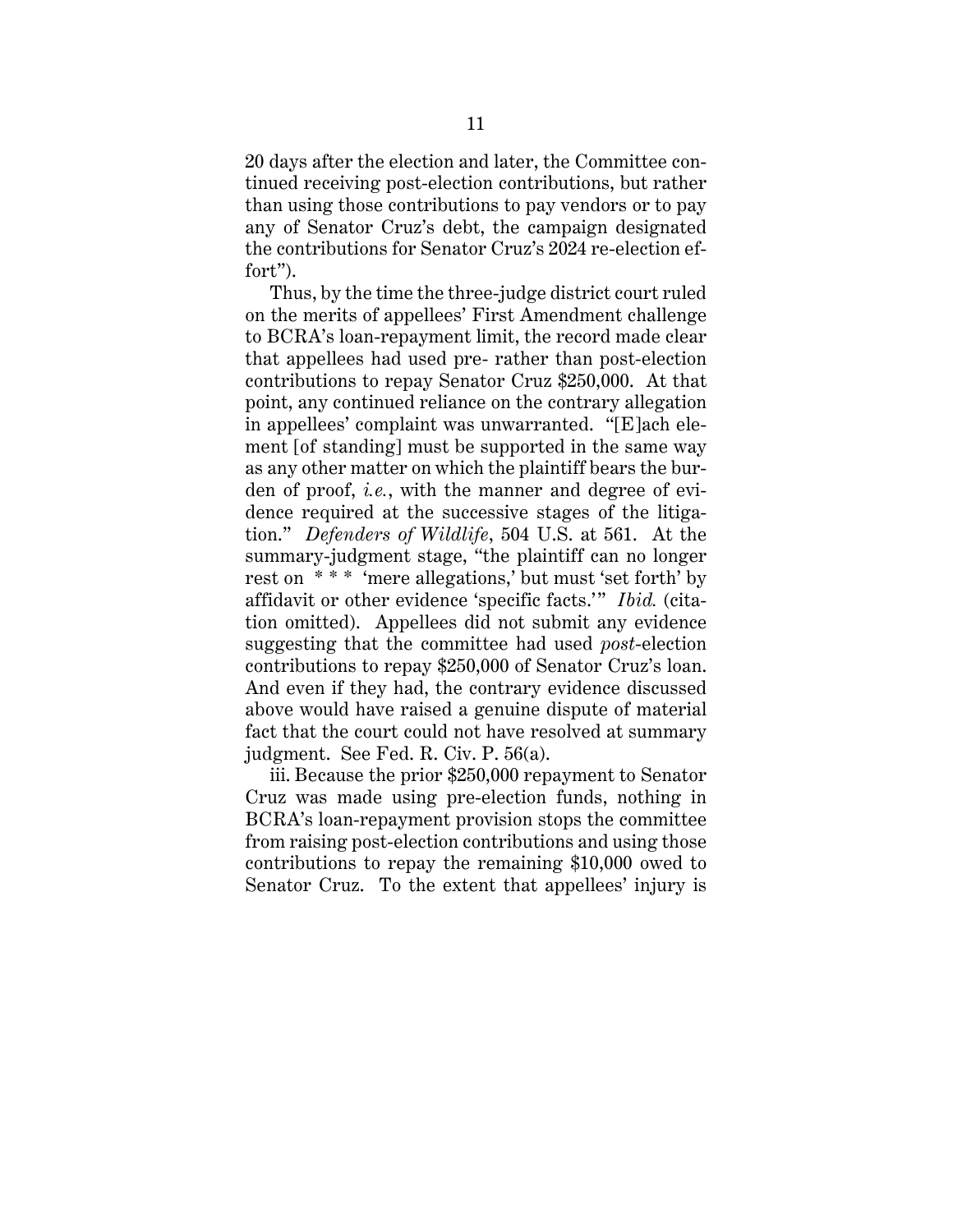attributable to the FEC at all, it flows from the FEC's enforcement of an agency regulation, not from its enforcement of the statutory loan-repayment limit. Once the committee allowed the 20-day post-election period to expire without repaying any portion of the \$260,000 debt it owed to Senator Cruz, an FEC regulation required the committee to recharacterize \$10,000 of that debt—*i.e.*, the increment above the \$250,000 statutory cap—as a contribution to the campaign. See App., *in* $fra, 9a; 11 C.F.R. 116.11(c)(2).$  It is that regulation not the statutory loan-repayment limit—that today prevents the committee from raising and using postelection funds to repay the remainder of Senator Cruz's loan. As a result, whether or not appellees had standing to challenge the regulation, see pp. 13-16, *infra* (explaining that self-inflicted injury does not give rise to Article III standing), they lacked standing to challenge the statute. See *Transunion LLC* v. *Ramirez*, No. 20- 297 (June 25, 2021), slip op. 20 ("[A] plaintiff must 'demonstrate standing separately for each form of relief sought.'") (citation omitted).

iv. Based on the record evidence described above, which had been assembled after the single-judge district court denied the Commission's motion to dismiss, the FEC informed the three-judge court that the committee's \$250,000 repayment to Senator Cruz had been made with pre-election funds. See SMF ¶¶ 60, 64. On the merits, the FEC relied in part on the committee's use of pre-election funds to repay that amount as evidence that appellees had suffered no burden of constitutional magnitude as a result of BCRA's loan-repayment limit. See FEC Mot. for Summ. J. 16; FEC Reply in Supp. of Mot. for Summ. J. 16, 17, 18. The Commission's motion for summary judgment did not, however, ask the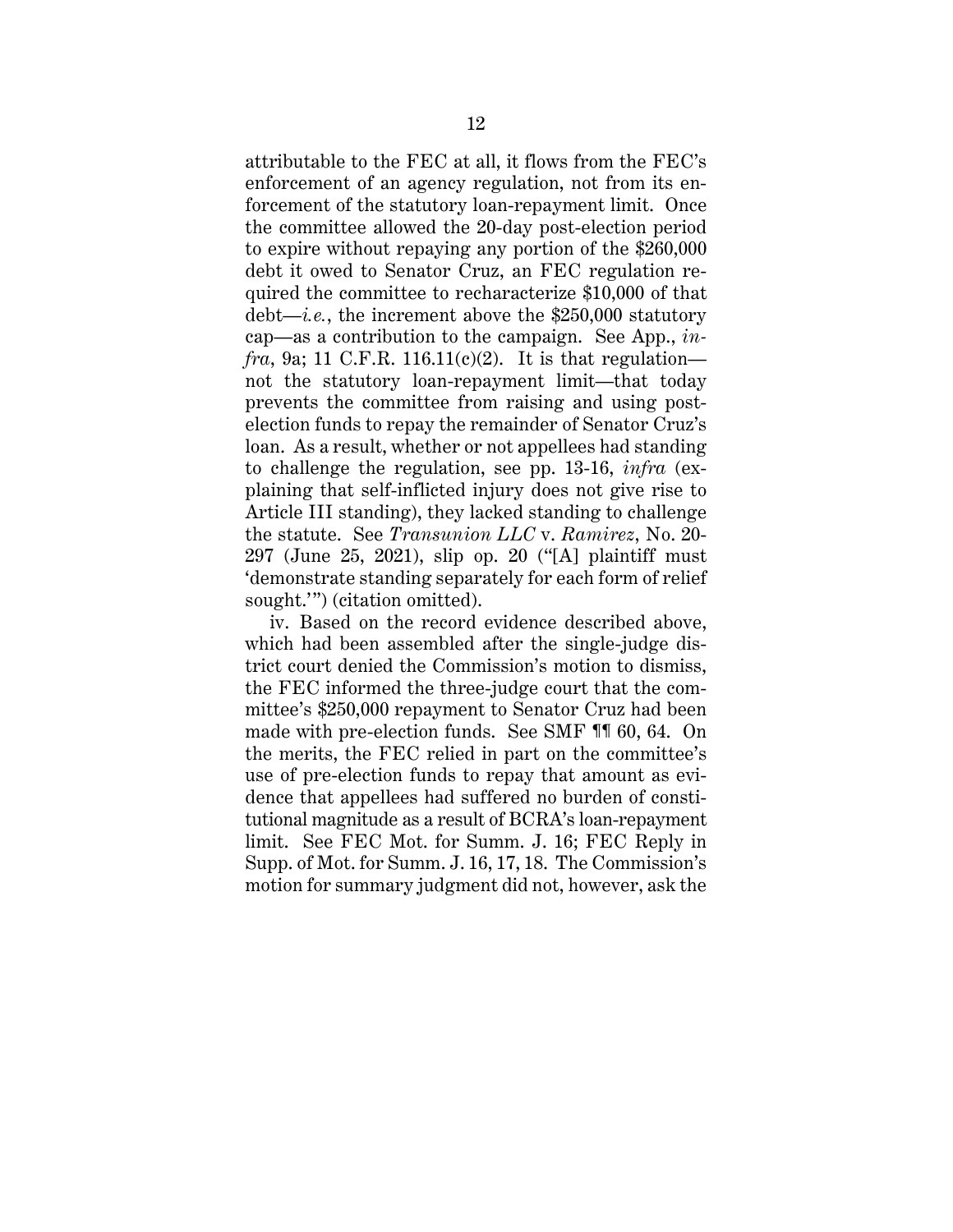three-judge court to revisit the Article III standing analysis that had been adopted by the single judge and later embraced by the three-judge court. As noted above, despite the FEC's references to the record evidence showing that pre-election funds had been used, the three-judge district court repeated the single-judge court's earlier assertion that the \$250,000 loan repayment had been made with post-election funds. See App., *infra*, 9a.

Although the FEC's motion for summary judgment did not ask the three-judge district court to revisit standing, the court had "an independent obligation to determine whether subject-matter jurisdiction exists, even in the absence of a challenge from any party." *Arbaugh* v. *Y&H Corp.*, 546 U.S. 500, 514 (2006). And "[a] litigant generally may raise a court's lack of subjectmatter jurisdiction at any time in the same civil action, even initially at the highest appellate instance." *Kontrick* v. *Ryan*, 540 U.S. 443, 455 (2004).

 This Court's decision in *California*, which emphasized the need for a plaintiff to demonstrate injury from the specific provision that is alleged to be unconstitutional, was issued after the proceedings below ended. This Court therefore should vacate the district court's judgment and remand the case for further consideration of standing in light of that intervening decision. Although the Court could set the case for plenary consideration and consider the issue in the first instance, vacatur and remand would be more consistent with the Court's role as "a court of review, not of first view." *Cutter* v. *Wilkinson*, 544 U.S. 709, 718 n.7 (2005); see, *e.g.*, *Wisconsin Right to Life, Inc.* v. *FEC*, 546 U.S. 410, 412 (2006) (per curiam).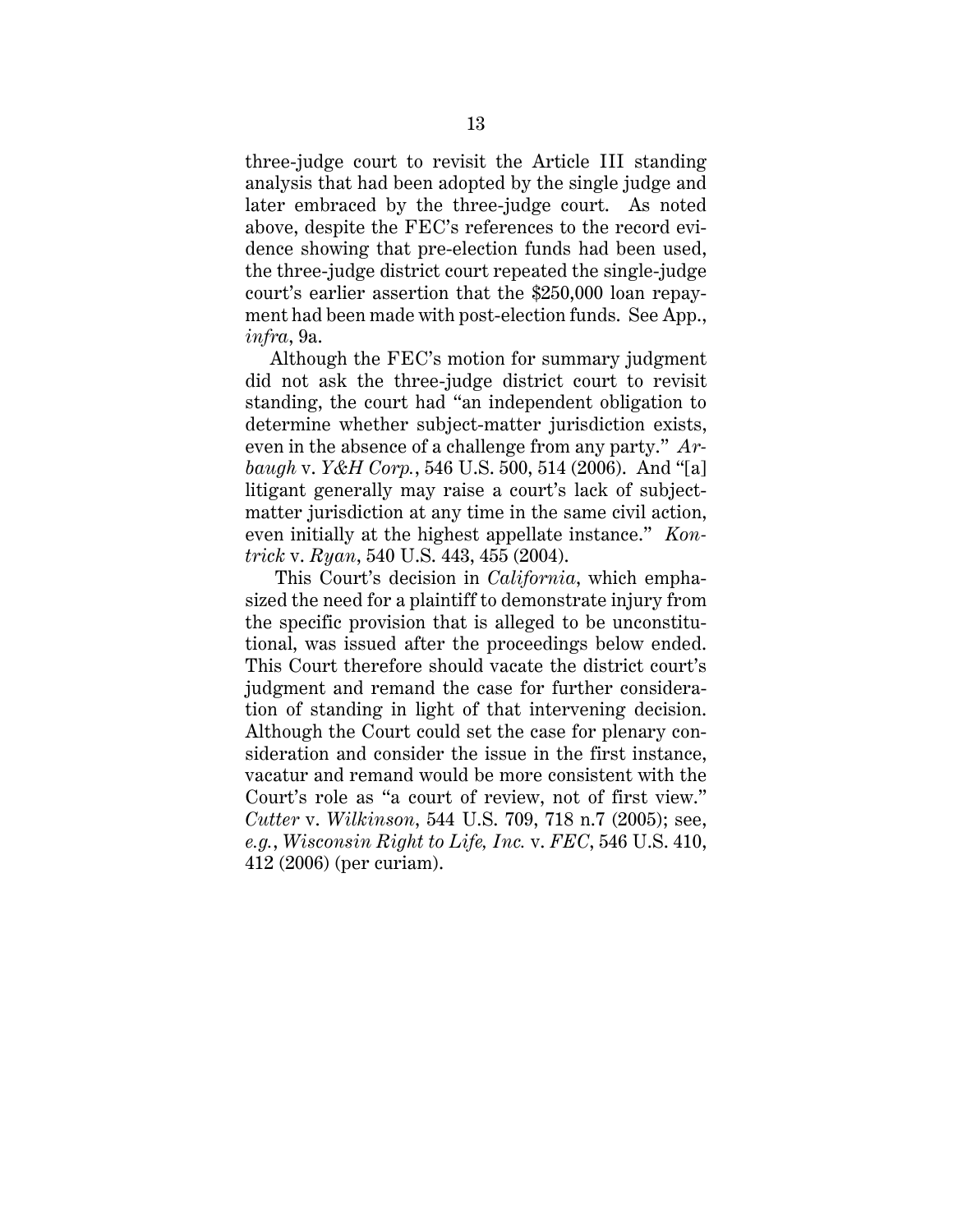b. Appellees lack standing for a second reason: an injury is not fairly traceable to the defendant's conduct if it is "self-inflicted." *Clapper* v. *Amnesty International*, 568 U.S. 398, 418 (2013); see *McConnell* v. *FEC*, 540 U.S. 93, 228 (2003); *Pennsylvania* v. *New Jersey*, 426 U.S. 660, 664 (1976) (per curiam). Here, the only injury identified by the district court—Senator Cruz's loss of \$10,000—was self-inflicted.

Senator Cruz's committee had approximately \$2.2 million in pre-election funds left on hand after the election. App., *infra*, 43a. If it had used those funds to pay Senator Cruz \$10,000 or more in the 20 days after the election, it could lawfully have used post-election contributions to pay any remaining portion of the debt, thus ensuring that Senator Cruz was fully repaid. See p. 3, *supra*. The committee simply chose not to do so. Senator Cruz's loss of \$10,000 thus was attributable to appellees' "personal choice[s]," not to any action by the FEC. *McConnell*, 540 U.S. at 228. Appellees cannot "be heard to complain about damage inflicted by [their] own hand." *Pennsylvania*, 426 U.S. at 664.

The district court suggested that using pre-election funds would have harmed appellees because "it would [have] require[d] Senator Cruz to avoid an injury by subjecting himself to the very framework he alleges is unconstitutional." App., *infra*, 54a. Under this Court's precedents, however, a plaintiff's belief that the government has violated the Constitution does not by itself give him standing. See, *e.g.*, *United States* v. *Richardson*, 418 U.S. 166, 175 (1974). "Article III grants federal courts the power to redress harms that defendants cause plaintiffs, not a freewheeling power to hold defendants accountable for legal infractions." *TransUnion*, slip op. 11 (citation omitted); see *id*. at 1, 27 ("No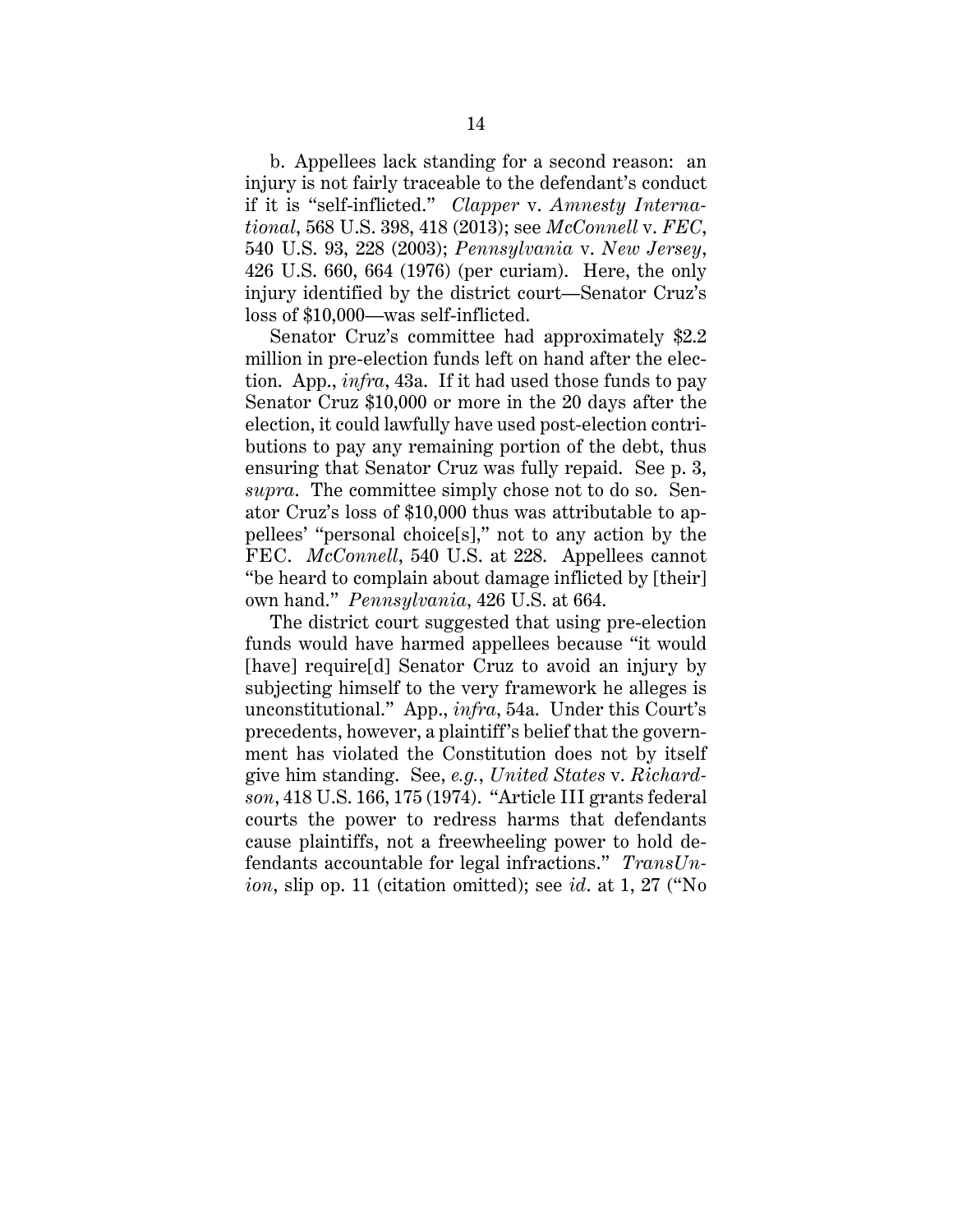concrete harm, no standing."). And "a plaintiff cannot establish standing by asserting an abstract 'general interest common to all members of the public,' \* \* \* 'no matter how sincere' or 'deeply committed' a plaintiff is to vindicating that general interest." *Carney* v. *Adams*, 141 S. Ct. 493, 499 (2020) (citation omitted).

To be sure, appellees could have sought to establish their standing by demonstrating that using pre-election funds to repay Senator Cruz during the 20-day postelection window would itself have injured them in some concrete way. See, *e.g.*, *Natural Resources Defense Council, Inc.* v. *United States Food & Drug Administration*, 710 F.3d 71, 85 (2d Cir. 2013) (holding that an injury was not self-inflicted because taking the action needed to avoid that injury would have subjected the plaintiff to a different harm). Appellees, however, have not shown that they would have suffered any concrete harm from disbursing \$10,000 in pre-election funds to Senator Cruz within the 20-day regulatory deadline. Appellees argued below that "the Cruz Committee had a First Amendment right to prioritize its spending of pre-election contributions by paying vendors and other creditors rather than reimbursing Senator Cruz, and the Government cannot demand that the Committee give up that right to avoid the financial injury resulting from an unconstitutional statute." D. Ct. Doc. 29, at 41 (June 28, 2019). But appellees did not identify any specific payment to a vendor or other creditor that the Committee would have been hindered from making if it had used \$10,000 of pre-election funds to reduce the debt that it owed to Senator Cruz. Cf. *Defenders of Wildlife*, 504 U.S. at 563 (to establish standing, organizations that sought to challenge federal activities that allegedly harmed endangered and threatened species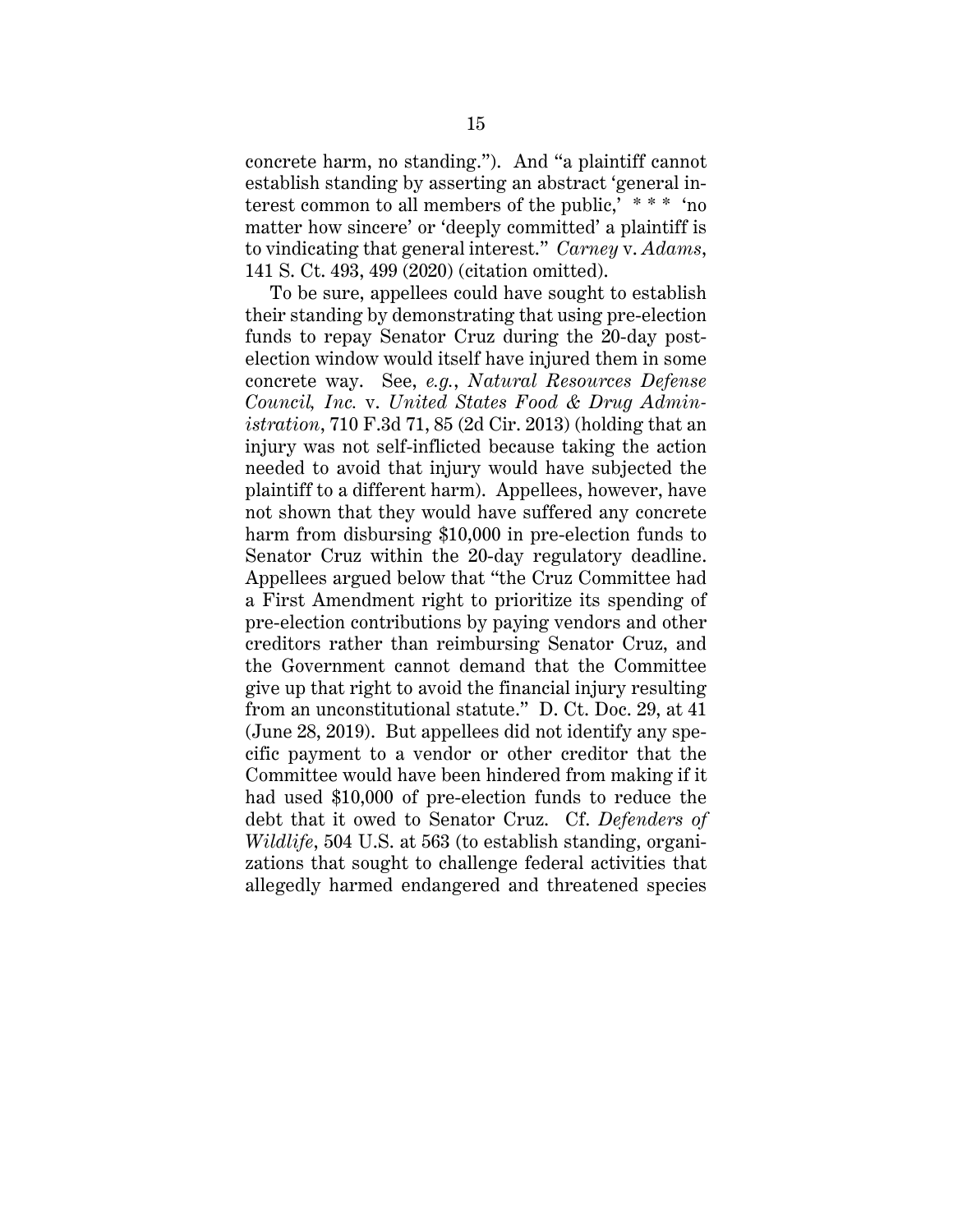outside the United States were required to show, "through specific facts, not only that listed species were in fact being threatened by funded activities abroad, but also that one or more of respondents' members would thereby be 'directly' affected"). And because the funds with which the committee ultimately repaid the \$250,000 were in the committee's possession on the date of the election, and remained in its possession until after the 20-day post-election window had expired, it is difficult to see how their use for loan-repayment purposes during that window would have impaired the committee's ability to pay other creditors.

Indeed, far from identifying any specific actual or threatened impairment of their ability to pay vendors or other creditors, appellees stipulated below that "the sole and exclusive motivation behind Senator Cruz's actions in making the 2018 loan and the committee's actions in waiting to repay them was to establish the factual basis for this challenge." SMF ¶ 56 (citation omitted). A factual stipulation is "binding and conclusive." *Christian Legal Society Chapter of the University of California, Hastings College of the Law* v. *Martinez*, 561 U.S. 661, 677 (2010) (citation omitted). Having stipulated that the "sole and exclusive" reason for deferring any repayment of the loan until after the 20-day postelection window was "to establish the factual basis for this challenge," SMF ¶ 56 (citation omitted), appellees may not now argue that their actual motive for that decision was to make the funds available for use in repaying other creditors.

2. The three-judge district court's merits holding is also erroneous. Contrary to the court's decision, the loan-repayment limit does not violate the First Amendment.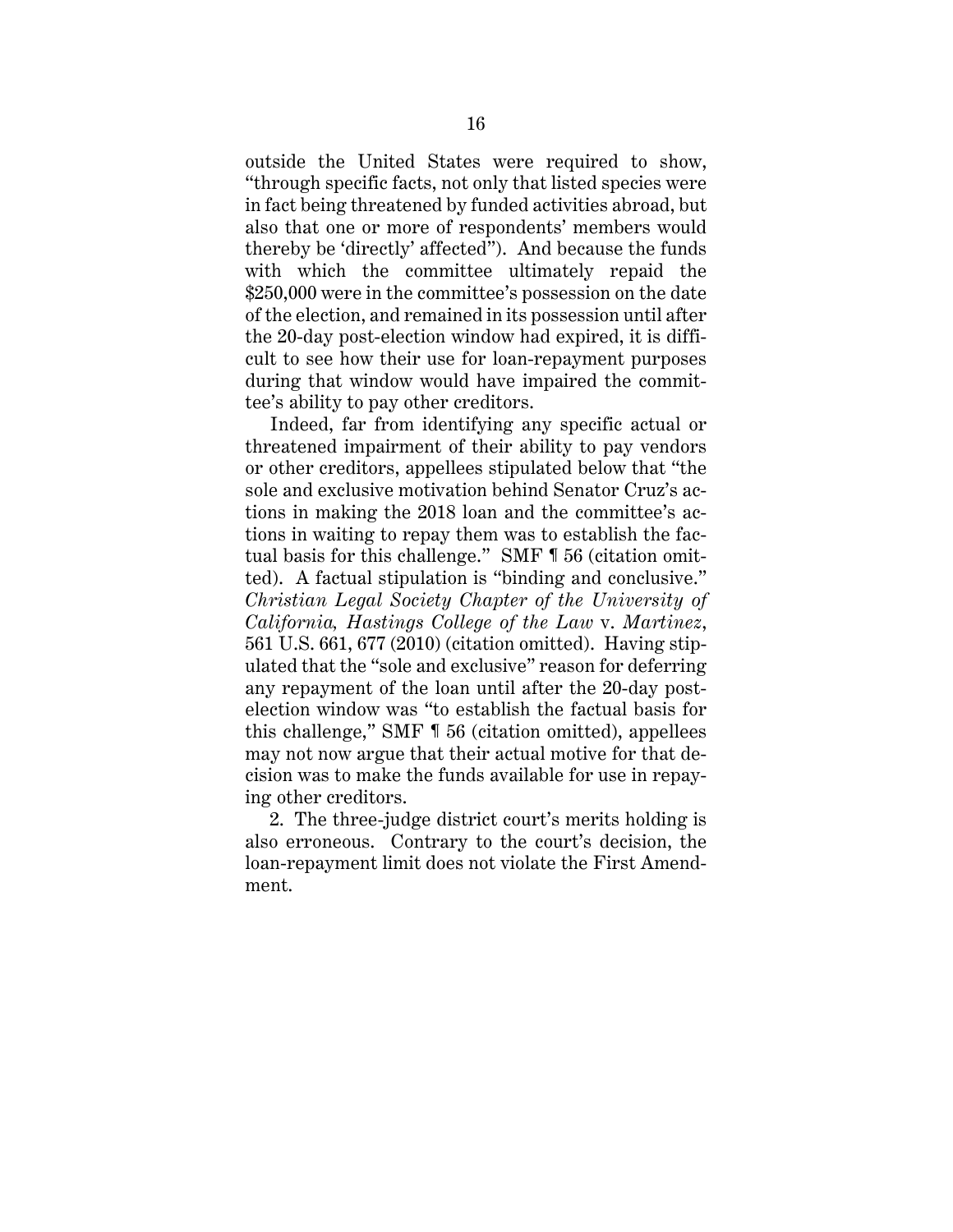a. The First Amendment allows Congress to regulate the financing of political campaigns. See, *e.g.*, *Buckley* v. *Valeo*, 424 U.S. 1, 26-27 (1976) (per curiam). Under this Court's precedents, the level of scrutiny that applies to such a regulation depends on "the magnitude of the burdens imposed." *Clingman* v. *Beaver*, 544 U.S. 581, 591 (2005). "That is, the strength of the governmental interest must reflect the seriousness of the actual burden on First Amendment rights." *Davis* v. *FEC*, 554 U.S. 724, 744 (2008). The Court has applied a stringent standard to "expenditure limitations," which impose "severe restrictions on protected freedoms," but a less stringent standard to "contribution limitations," which impose more "marginal restriction[s]." *Buckley*, 424 U.S. at 21, 23.

The loan-repayment limit imposes at most a modest burden on First Amendment rights. It does not limit the amount of money that a candidate may spend, the amount of money that a campaign may borrow, the amount of money that a candidate may raise, or the amount of money that a donor may contribute to a campaign. It does not even impose a ceiling on a campaign's ability to repay a candidate's loans; so long as the campaign uses pre-election funds, it may repay the candidate in full no matter how large the debt. The limit instead imposes a narrow timing restriction: it affects a campaign's ability to use a pool of funds raised at a particular time (after the election) for a particular purpose (repaying personal loans made by the candidate). And even that restriction on the use of post-election funds to repay the candidate's personal loans applies only to the extent that such repayments exceed \$250,000.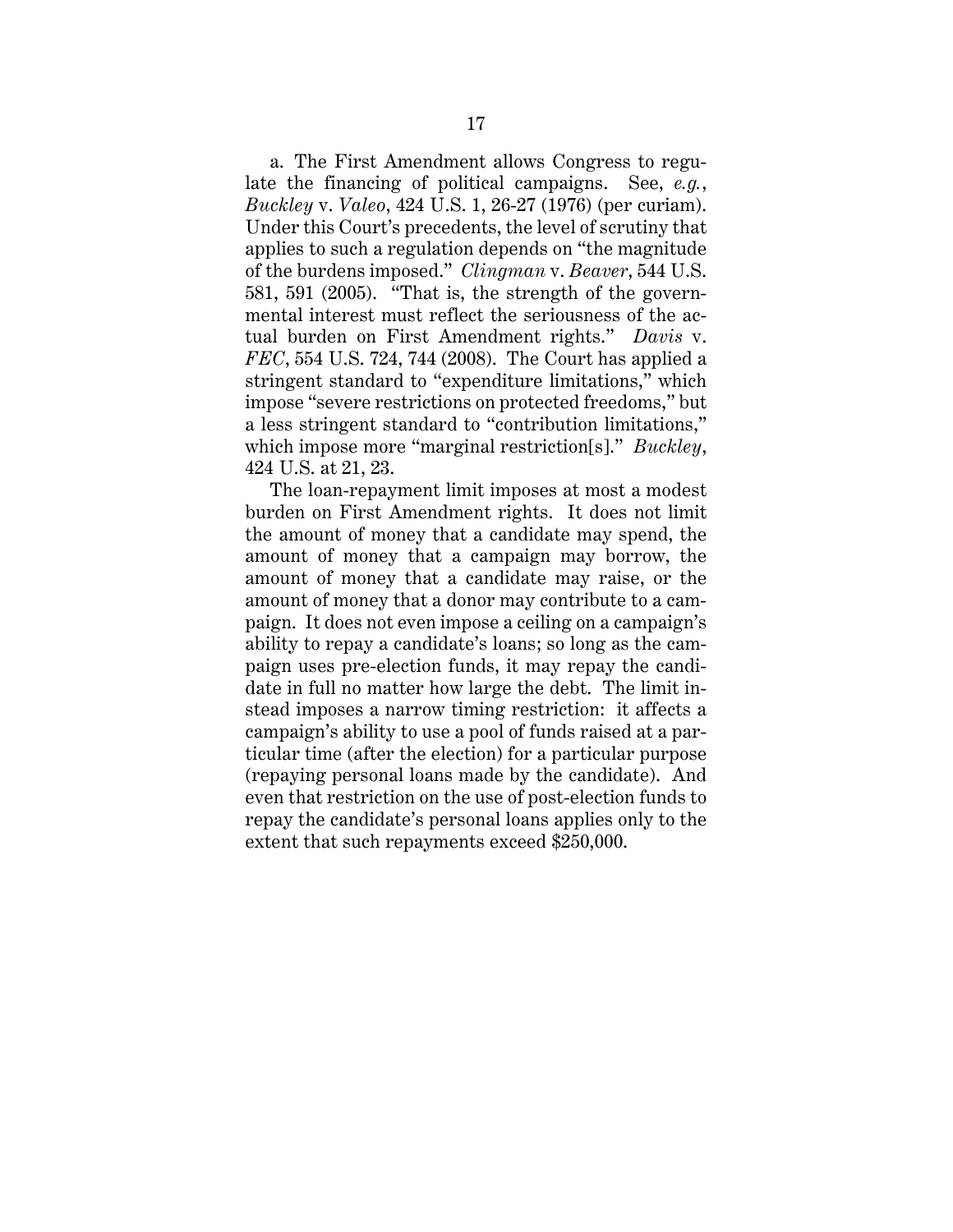The district court believed that the loan-repayment limit burdens speech by "constrict[ing] candidate lending" and "discouraging the personal financing of campaign speech." App., *infra*, 15a. That assertion lacks a sound basis in the record. Most loans to election campaigns are for \$250,000 or less, and thus are not affected by the loan-repayment limit. For example, during the five most recent election cycles, nearly 80% of the loans made by Senate candidates and nearly 90% of the loans made by House candidates were for \$250,000 or less. See SMF ¶ 38-39. Further, "[t]he ratio of loans below \$250,000 has not changed substantially from what the ratio was prior to BCRA." *Id.* ¶ 40. That pattern suggests that, contrary to the court's speculation, the loanrepayment limit has not meaningfully discouraged the financing of campaign speech.

The district court's concerns are particularly misplaced on the facts of this case. The loan at issue here was not made for the purpose of facilitating "campaign speech." App., *infra*, 15a. Senator Cruz made the loan the day before the election, and he transparently tailored the loan's \$260,000 amount to facilitate this challenge to the \$250,000 loan-repayment cap, while limiting (to \$10,000) the personal financial loss that he might suffer if his constitutional challenge is ultimately unsuccessful. See p. 14, *supra*. Indeed, appellees have "stipulate[d] that the sole and exclusive motivation behind Senator Cruz's actions in making the 2018 loan was to establish the factual basis for this challenge." SMF ¶ 56.

The statutory limit also did not have the effect of "constrict[ing] candidate lending." App., *infra*, 15a. As explained above, the committee had more than \$2 million in pre-election funds left over after the election, and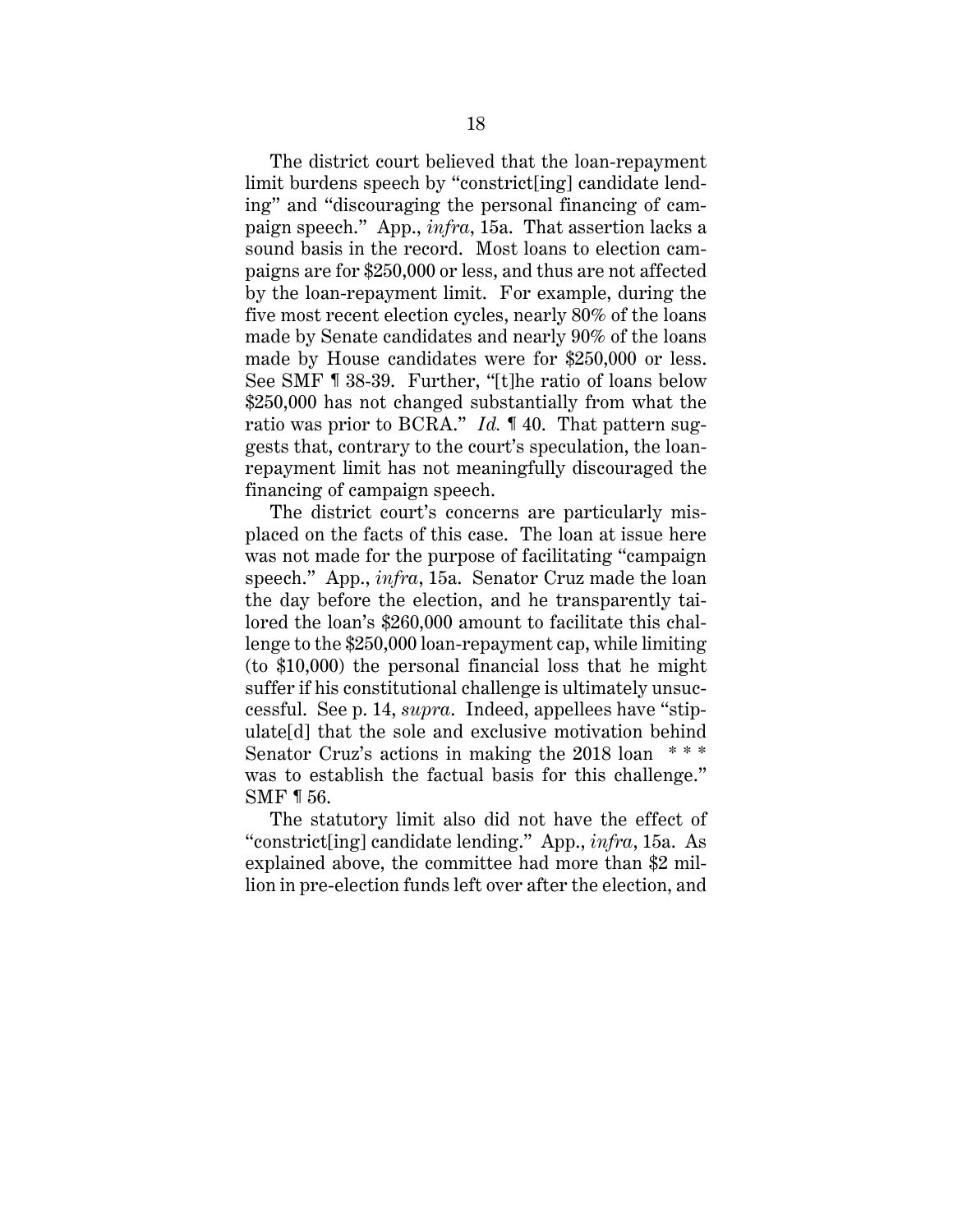it could easily have used those funds to repay Senator Cruz's loan in full or in part during the first 20 days after the election. It simply chose not to do so, again with "the sole and exclusive motivation" of "establish[ing] a factual basis for this challenge." SMF ¶ 56; see pp. 14, 16, *supra*. As applied in this case, the loan-repayment limit thus did not impose any meaningful constraint on appellees' expression.

b. The interests served by the loan-repayment limit amply justify this modest burden on speech. Congress has a "legitimate and compelling" interest in "preventing corruption or the appearance of corruption." *FEC*  v. *National Conservative Political Action Committee*, 470 U.S. 480, 496 (1985). "To the extent that large contributions are given to secure a political *quid pro quo* from current and potential office holders, the integrity of our system of representative democracy is undermined." *Buckley*, 424 U.S. at 26-27. And avoiding the *appearance* of corruption is "critical if confidence in the system of representative Government is not to be eroded to a disastrous extent." *Id.* at 27 (citation and ellipsis omitted).

For three reasons, the use of post-election contributions to repay personal loans creates a heightened risk of actual and apparent *quid pro quo* corruption. First, money that repays a personal loan after an election effectively goes into the candidate's pocket. A payment that adds to a candidate's personal wealth (and that can accordingly be used for personal purposes) poses a greater threat of *quid pro quo* corruption than a payment that merely adds to a campaign's treasury (and that can accordingly be used only for campaign purposes). Common sense suggests, for example, that the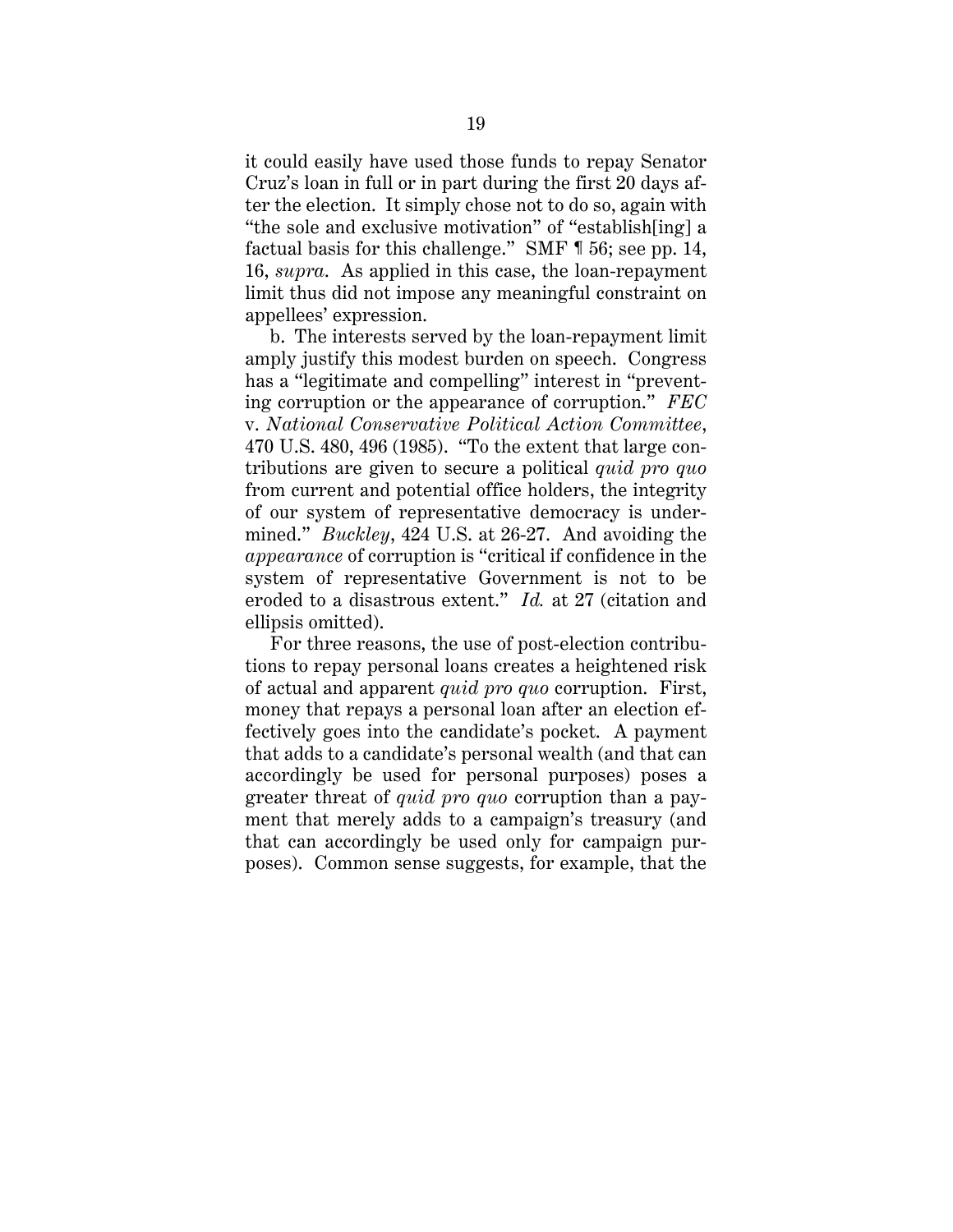risk of corruption is greater when an officeholder receives \$2900 that he can use to pay down his mortgage than when he receives \$2900 that his campaign can use to pay for more placards. Cf. 52 U.S.C. 30114(a) (identifying permissible uses of campaign contributions); 52 U.S.C. 30114(b)(1) ("A contribution or donation described in subsection (a) shall not be converted by any person to personal use."); *FEC* v. *O'Donnell*, 209 F. Supp. 3d 727, 739-740 (D. Del. 2016) (upholding prohibition on the use of campaign contributions to defray the candidate's personal expenses).

Second, a donor who contributes money before an election does not yet know whether the recipient of the contribution will prevail, but a donor who contributes after an election does. In other words, the donor can know (rather than merely hope) that the recipient will be in a position to do him official favors. That markedly increases the risk that the contribution is (or will appear to the public to be) part of a *quid pro quo* arrangement.

Third, the primary *legitimate* rationales for donating to electoral campaigns do not apply to contributions that postdate the electoral campaign to which the contributions are directed. The most obvious legitimate reasons for contributing to a political campaign are (1) pooling resources with other donors to facilitate political expression and (2) increasing, at least marginally, the likelihood that the favored candidate will prevail. A post-election contribution serves neither of those purposes. It does not facilitate additional political expression, for the campaign has already ended. And it does not increase the likelihood that the favored candidate will prevail, for the election has already occurred. A post-election contribution is thus more likely than a preelection contribution to be motivated by an expectation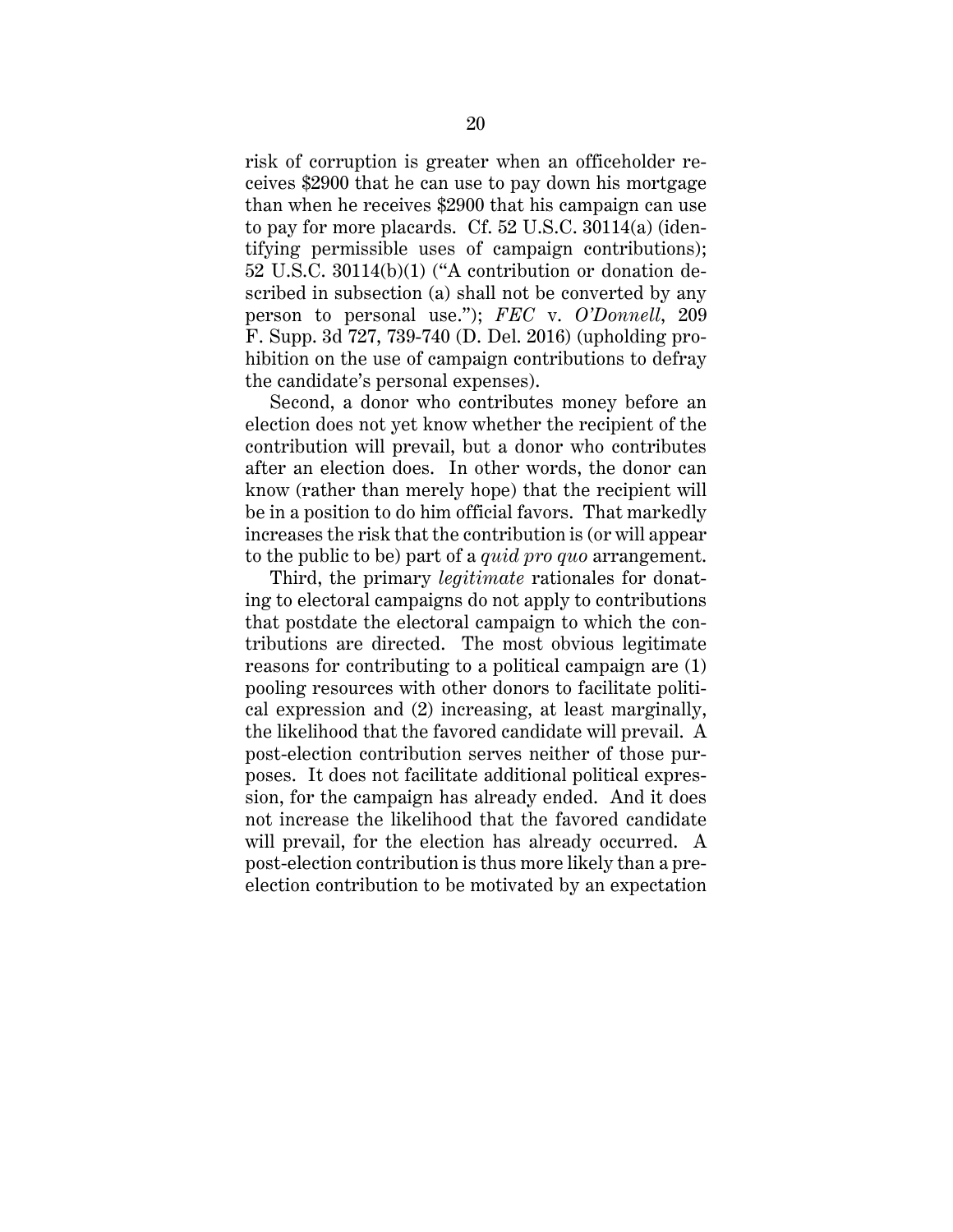of special favors from the recipient. Cf. *Furnco Construction Corp.* v. *Waters*, 438 U.S. 567, 577 (1978) (explaining that, "when all legitimate reasons" for an action "have been eliminated," one may infer that the actor "based his decision on an impermissible consideration").

The longstanding practice of regulating personal gifts to public officials supports the congressional judgment underlying the loan-repayment limit. Rules adopted by the Senate and House of Representatives restrict members' acceptance of gifts worth \$50 or more. See Standing Rule of the Senate XXXV (2013); House Rule XXV.5 (2019). That limit is far smaller than the amount (currently \$2900 per election) that an individual may contribute to a federal candidate's campaign. See App., *infra*, 6a n.1; 52 U.S.C. 30116(a) and (c). Regulations adopted by the Executive Branch restrict federal employees' acceptance of gifts worth \$20 or more from persons whose interests may be affected by the performance of the employees' official duties. See 5 C.F.R. 2635.204. Regulations adopted by the Judicial Conference likewise restrict judges' acceptance of gifts. See Judicial Conference, Code of Conduct for United States Judges, Canon 4(D)(4) (2019). The loan-repayment limit rests on the same common-sense judgment as those rules: a payment that goes into a public official's pocket creates a serious danger of actual or apparent corruption.

In sum, the loan-repayment limit imposes at most a marginal restriction on speech to promote an interest of the highest order. Because "the strength of the governmental interest" outweighs "the seriousness of the actual burden on First Amendment rights," the limit complies with the Constitution. *Davis*, 554 U.S. at 744.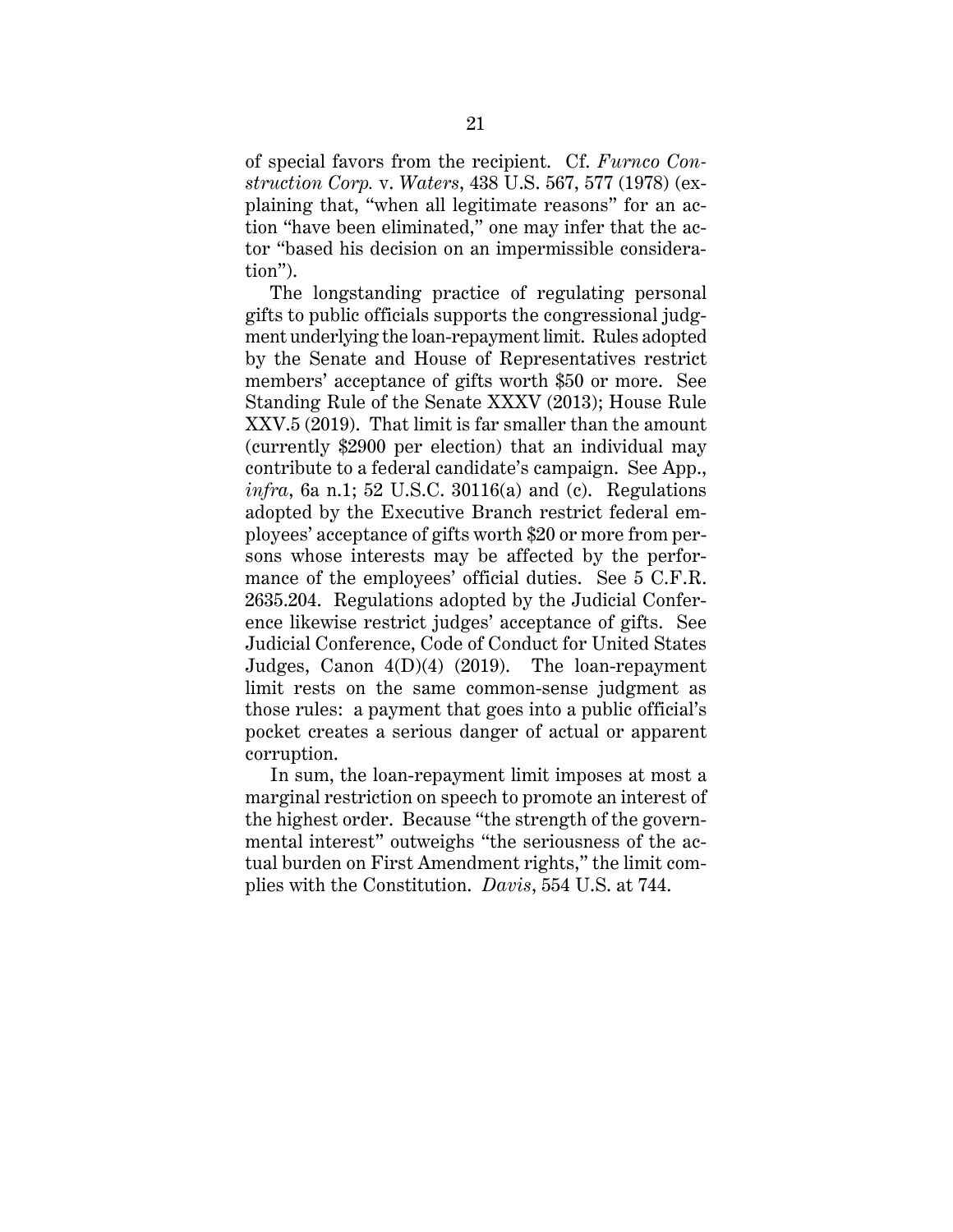c. The district court's contrary rationales lack merit. The court faulted the FEC for failing to produce empirical evidence that the loan-repayment limit prevents the reality or appearance of corruption. App., *infra*, 21a-30a. This Court has explained, however, that "[t]he quantum of empirical evidence needed to satisfy heightened judicial scrutiny of legislative judgments will vary up or down with the novelty and plausibility of the justification raised." *Nixon* v. *Shrink Missouri Government PAC*, 528 U.S. 377, 391 (2000). The judgment underlying the loan-repayment limit—that payments that go directly into a candidate's pocket raise a particularly serious risk of corruption—is neither novel nor implausible, but instead underlies conflict-of-interest rules that apply to officials in all three Branches of the federal government. And because the loan-repayment limit has now been in place for 20 years, the district court should have "recogniz[ed] that no data can be marshaled to capture perfectly the counterfactual world in which [such] limits do not exist." *McCutcheon* v. *FEC*, 572 U.S. 185, 219 (2014) (opinion of Roberts, C.J.).

In any event, the Commission presented extensive empirical evidence that the loan-repayment limit helps to prevent the reality and appearance of corruption. For instance, the FEC cited a study showing that "indebted politicians, relative to their debt-free counterparts, are significantly more likely to switch their votes if they receive contributions from \* \* \* special interests between the votes." SMF ¶ 67 (citation omitted). The FEC identified numerous episodes in which officeholders had awarded government contracts and other special favors after receiving contributions designed to pay down personal debt. *Id.* ¶¶ 69-81. And it cited opinion polling showing that more than 80% of respondents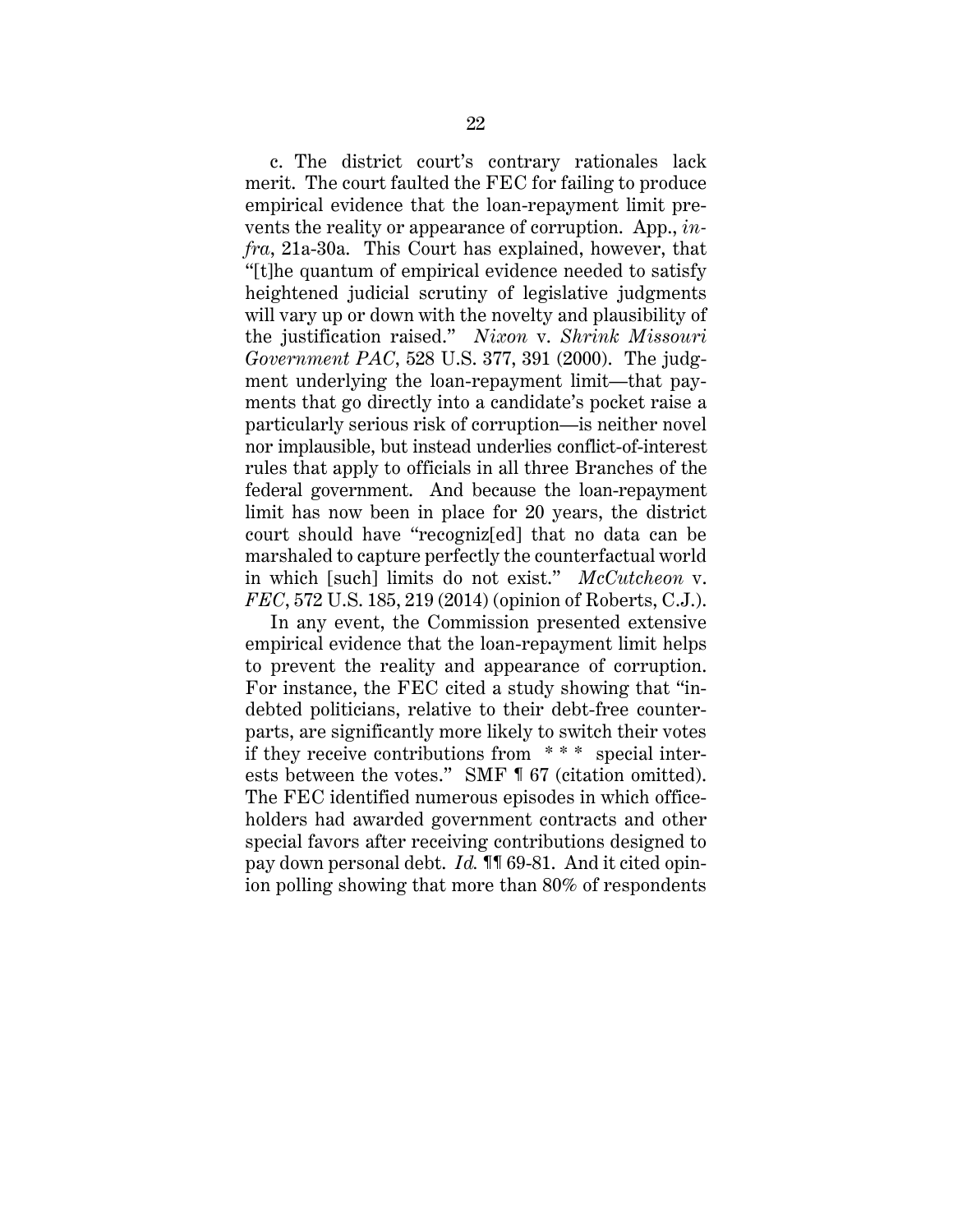believed that individuals who donate money to a campaign after an election expect political favors in return. *Id.* ¶ 90.

The district court also concluded that the limit is "over inclusive" because it "applies across the board to winning and losing candidates, although any purported anticorruption rationale applies only to winning candidates." App., *infra*, 31a. That rationale, too, is mistaken. First, as a general matter, "a person to whom a statute may constitutionally be applied will not be heard to challenge that statute on the ground that it may conceivably be applied unconstitutionally to others, in other situations not before the Court." *Broadrick* v. *Oklahoma*, 413 U.S. 601, 610 (1973). Senator Cruz won the 2018 election, and the government's anticorruption rationale applies to winning candidates with full force. Whether the loan-repayment limit would be constitutional as applied to a losing candidate is a separate question not presented in this case.

Second, to the extent that First Amendment overbreadth doctrine allows a litigant vicariously to assert the rights of third parties, the litigant must still show that the challenged law is "substantially overbroad" "in relation to the statute's plainly legitimate sweep." *Broadrick*, 413 U.S. at 615. Appellees have not satisfied that standard here; evidence in the record showed that post-election contributions generally flow to winning candidates and that the loan-repayment limit has little effect on losing candidates. SMF ¶ 42. Third, establishing separate rules for winning and losing candidates would have risked creating the kind of "asymmetrical contribution scheme" that this Court has previously found unconstitutional. *Davis*, 554 U.S. at 735.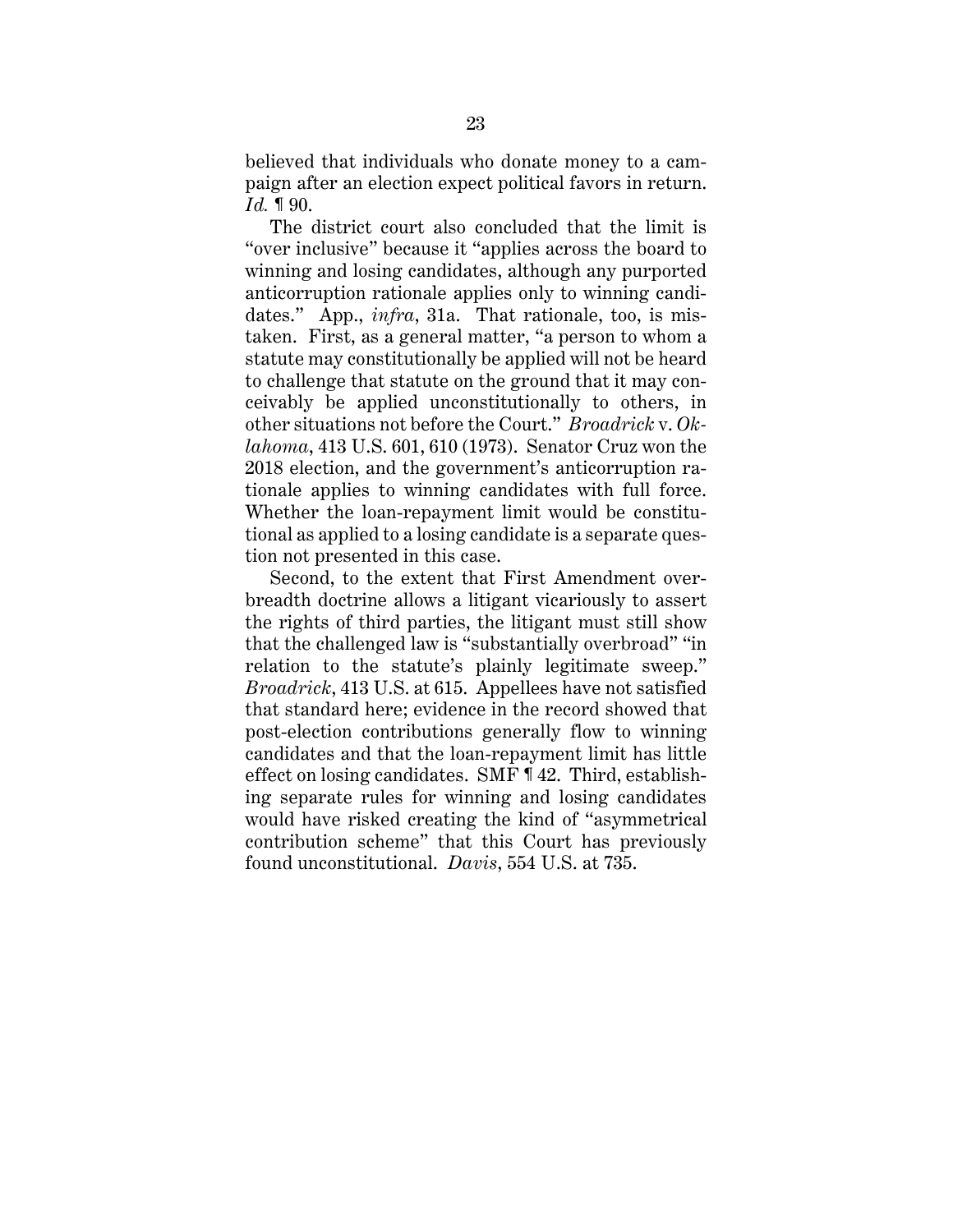After concluding that the loan-repayment limit restricts too much speech, the district court concluded that it restricts too little. App., *infra*, 32a-33a. The court found the limit "substantially underinclusive" because it applies to candidate loans but not to "other types of campaign debt"; because it applies to post-election contributions but not to contributions made "before the election"; and because it permits "post-election contributions to retire pre-election debt \* \* \* up to the \$250,000 cap." *Ibid.* That analysis is misconceived.

Contributions that repay candidate loans differ fundamentally from contributions that repay third-party loans, since the former personally enrich the candidates while the latter do not. Pre-election contributions likewise differ fundamentally from post-election contributions, since the latter are made after the winner of the election is known and are particularly likely to reflect an expectation of special favors. See p. 20, *supra*. And although Congress could have prohibited all uses of post-election contributions to repay personal loans made by candidates to their campaigns, its decision to permit such repayments up to the \$250,000 cap reflects an effort to accommodate candidates who wish to use personal loans as a method of campaign financing. In all events, "the First Amendment imposes no freestanding 'underinclusiveness limitation.'" *Williams-Yulee* v. *Florida Bar*, 575 U.S. 433, 449 (2015) (citation omitted). This Court should not "punish [Congress] for leaving open more, rather than fewer, avenues of expression, especially when there is no indication that the selective restriction of speech reflects a pretextual motive." *Id.* at 452.

Finally, the district court found the loan-repayment limit unconstitutional because it was "[l]ayered on top"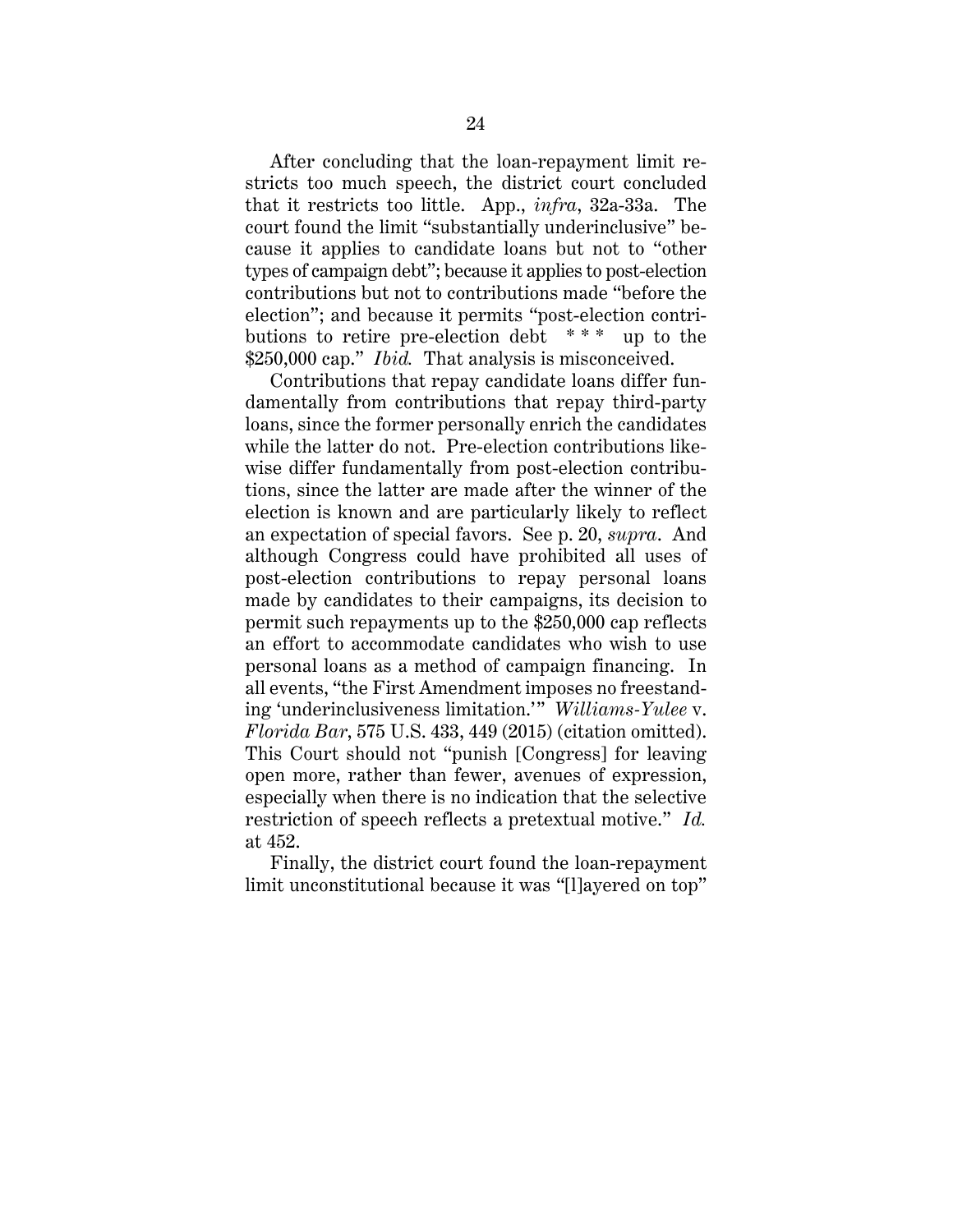of base limits on campaign contributions—limits that, in the court's view, already adequately combated corruption and its appearance. App., *infra*, 34a. But as shown above, a contribution made after an election to repay a candidate's personal loan poses a heightened risk of corruption, over and above the risk posed by a pre-election contribution in the same amount. See pp. 19-21, *supra*. The First Amendment permits Congress to adopt "an additional restriction," App., *infra*, 34a, to address that additional danger.

3. The district court thus erred both in holding that appellees have standing to challenge BCRA's loan-repayment limit, and in declaring unconstitutional a provision of an Act of Congress. This Court should summarily vacate the district court's judgment and remand the case for further consideration of standing in light of the Court's intervening decision in *California*. Alternatively, the Court should set the case for plenary consideration.\*

<sup>\*</sup> This Court may set a direct appeal for plenary consideration through either an order noting probable jurisdiction or an order postponing consideration of jurisdiction. See Sup. Ct. R. 18.12. Because the FEC has advanced a substantial argument that appellees lack standing, the appropriate course here—if the Court declines to vacate the judgment below—would be to postpone consideration of jurisdiction. See, *e.g.*, *Arizona State Legislature* v. *Arizona Independent Redistricting Commission*, 576 U.S. 787, 793 (2015).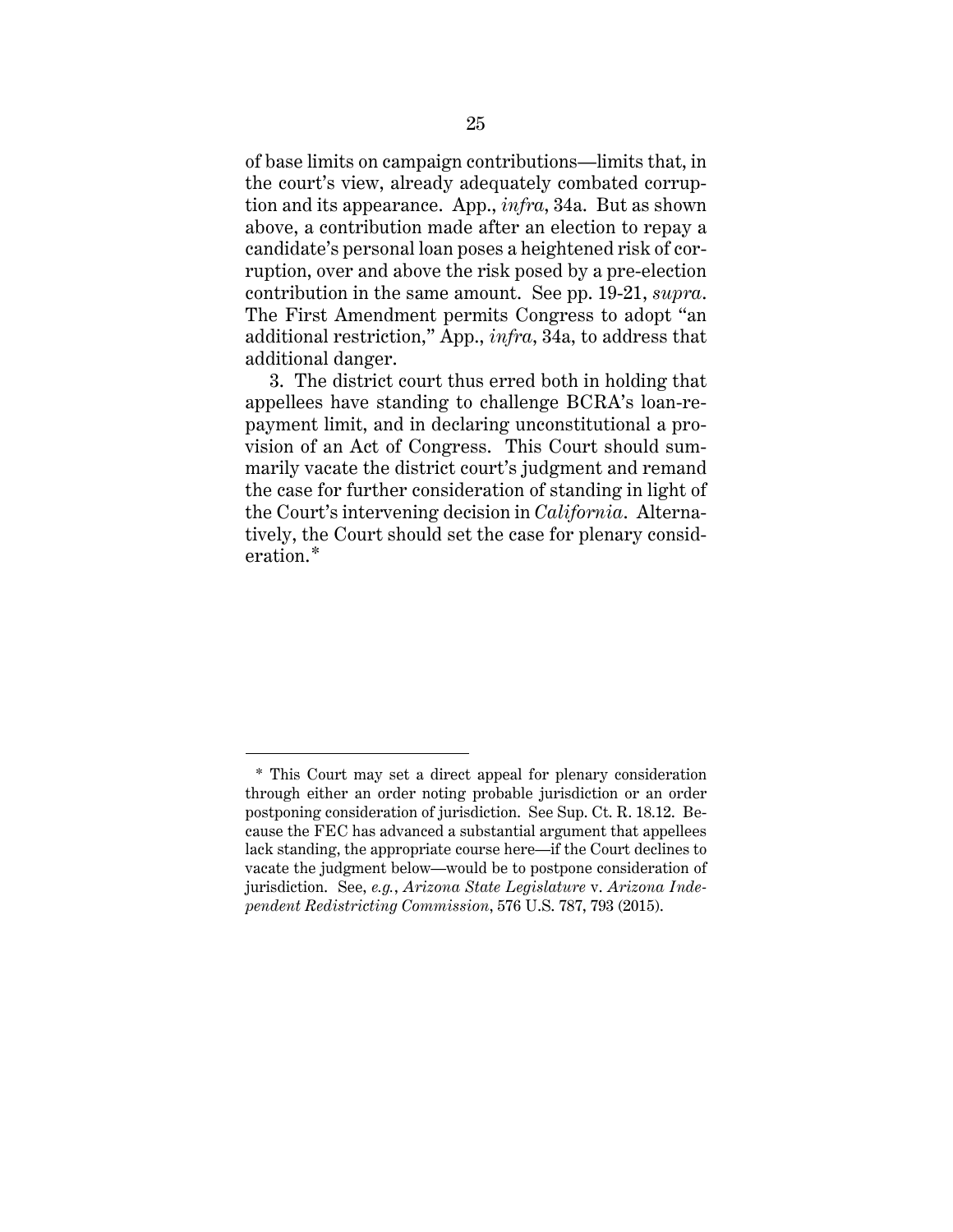#### **CONCLUSION**

This Court should summarily vacate the judgment of the district court and remand the case for further consideration of standing in light of *California* v. *Texas*, No. 19-840 (June 17, 2021). Alternatively, the Court should postpone jurisdiction.

Respectfully submitted.

LISA J. STEVENSON *Acting General Counsel* KEVIN DEELEY *Associate General Counsel*  HARRY J. SUMMERS *Assistant General Counsel* SETH NESIN *Attorney Federal Election Commission*

ELIZABETH B. PRELOGAR *Acting Solicitor General* MALCOLM L. STEWART *Deputy Solicitor General* VIVEK SURI *Assistant to the Solicitor General*

JULY 2021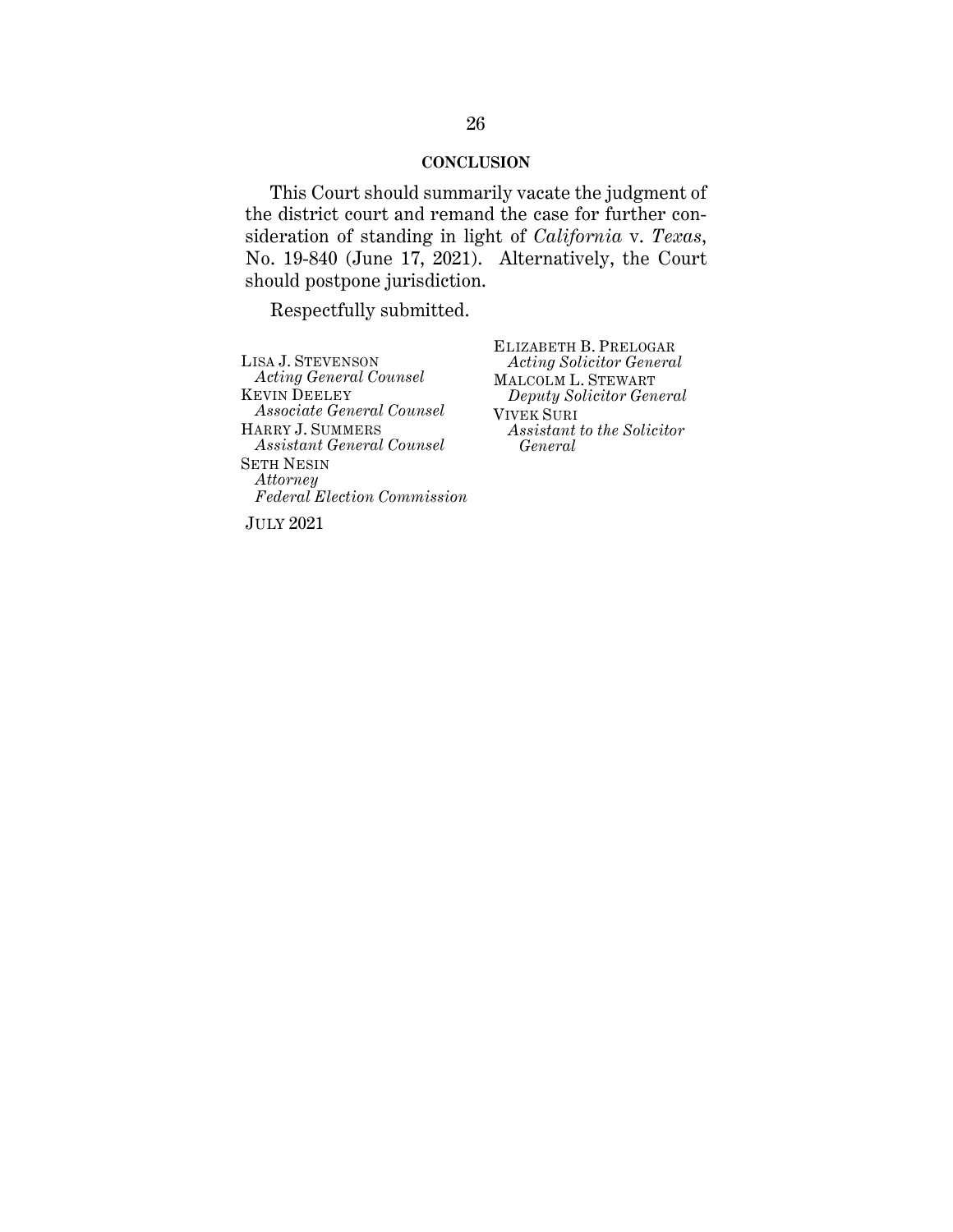# **APPENDIX A**

# UNITED STATES DISTRICT COURT FOR THE DISTRICT OF COLUMBIA

Civ. No. 19-908 (NJR, APM, TJK)

TED CRUZ FOR SENATE, ET AL., PLAINTIFFS

*v.*

FEDERAL ELECTION COMMISSION, ET AL., DEFENDANTS

Filed: June 13, 2021

## **NOTICE OF APPEAL**

# **DEFENDANT FEDERAL ELECTION COMMISSION'S AMENDED NOTICE OF APPEAL**

Notice is hereby given that the Federal Election Commission, defendant in this case, appeals to the Supreme Court of the United States, pursuant to Section 403 of the Bipartisan Campaign Reform Act of 2002, Pub. L. No. 107-155, 116 Stat. 114, from the judgment of this Court entered in this action on June 3, 2021.

Respectfully submitted,

 /s/ SETH NESIN SETH NESIN Attorney snesin@fec.gov

> COUNSEL FOR DEFENDANT FEDERAL ELECTION COMMISSION

> > (1a)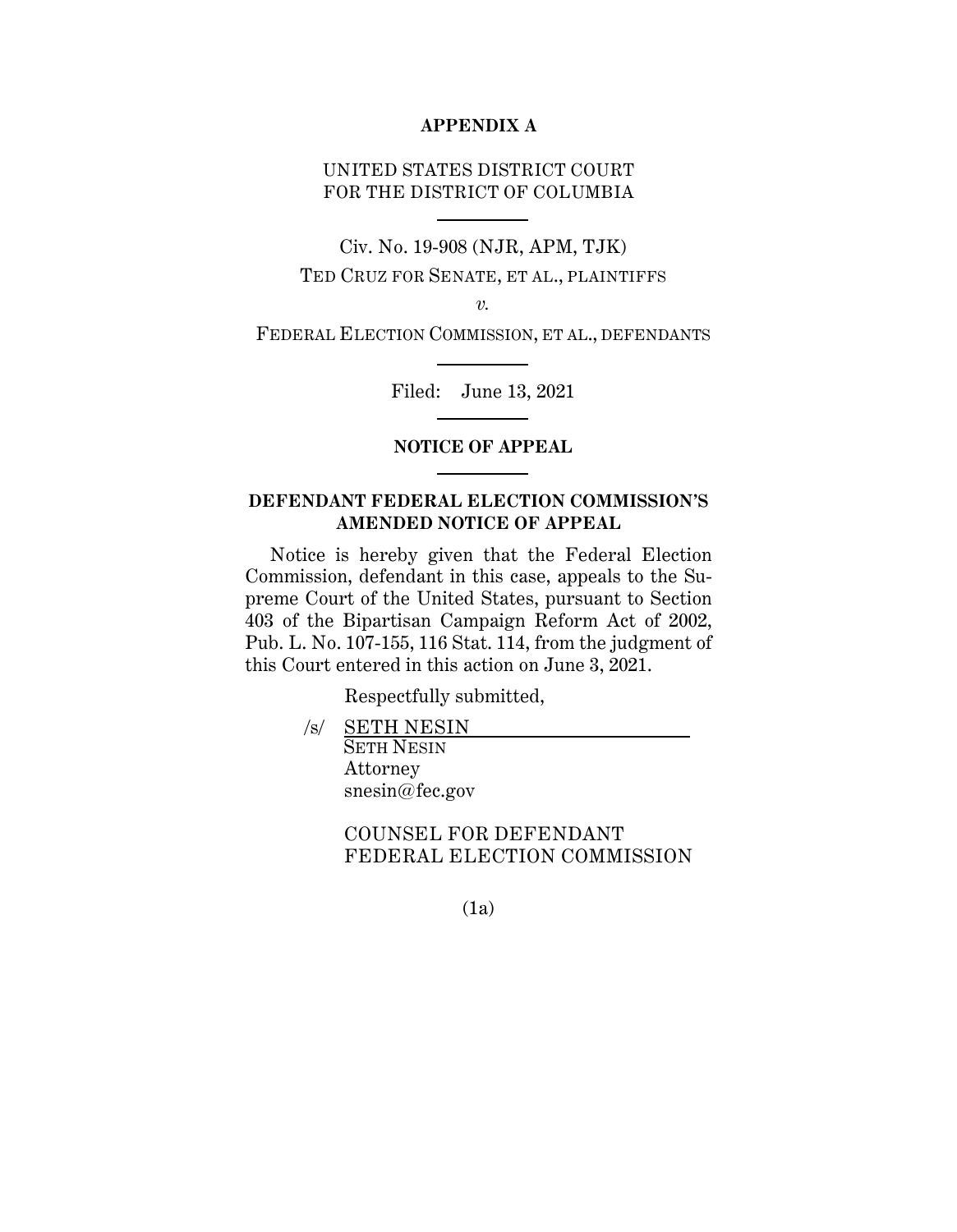1050 First Street NE Washington, DC 20463 (202) 694-1650

June 13, 2021

Lisa J. Stevenson (D.C. Bar No. 457628) Acting General Counsel lstevenson@fec.gov

Kevin Deeley Associate General Counsel kdeeley@fec.gov

/s/ HARRY J. SUMMERS HARRY J. SUMMERS Assistant General Counsel hsummers@fec.gov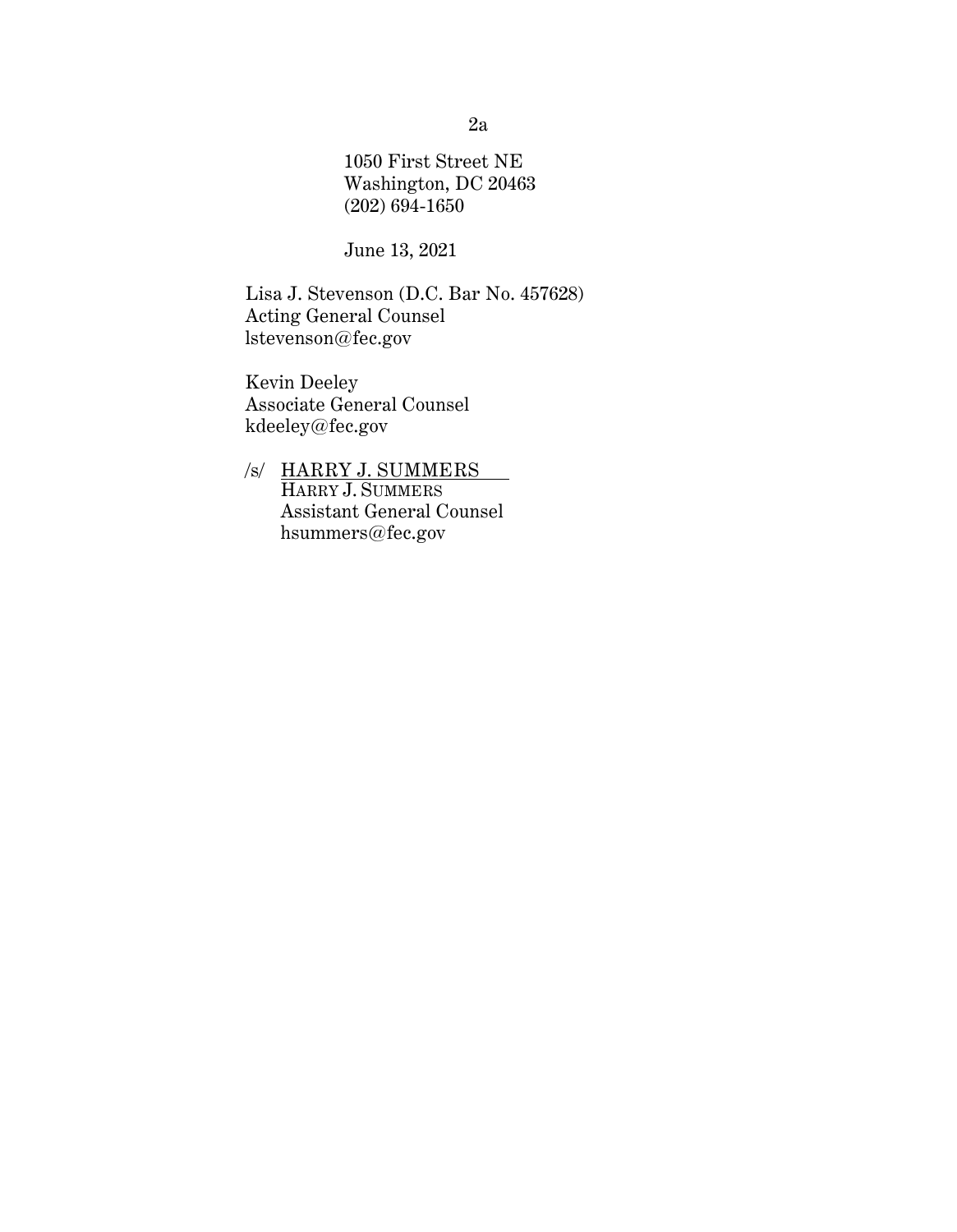## **APPENDIX B**

# UNITED STATES DISTRICT COURT FOR THE DISTRICT OF COLUMBIA

Civ. No. 19-908 (NJR, APM, TJK) TED CRUZ FOR SENATE, ET AL., PLAINTIFFS

*v.*

FEDERAL ELECTION COMMISSION, ET AL., DEFENDANTS

Filed: June 11, 2021

# **NOTICE OF APPEAL**

# **DEFENDANT FEDERAL ELECTION COMMISSION'S NOTICE OF APPEAL**

Notice is hereby given that the Federal Election Commission, defendant in this case, appeals to the Supreme Court of the United States from the decision and order of this Court entered in this action on June 3, 2021.

Respectfully submitted,

/s/ SETH NESIN

SETH NESIN Attorney snesin@fec.gov

 COUNSEL FOR DEFENDANT FEDERAL ELECTION COMMISSION 1050 First Street NE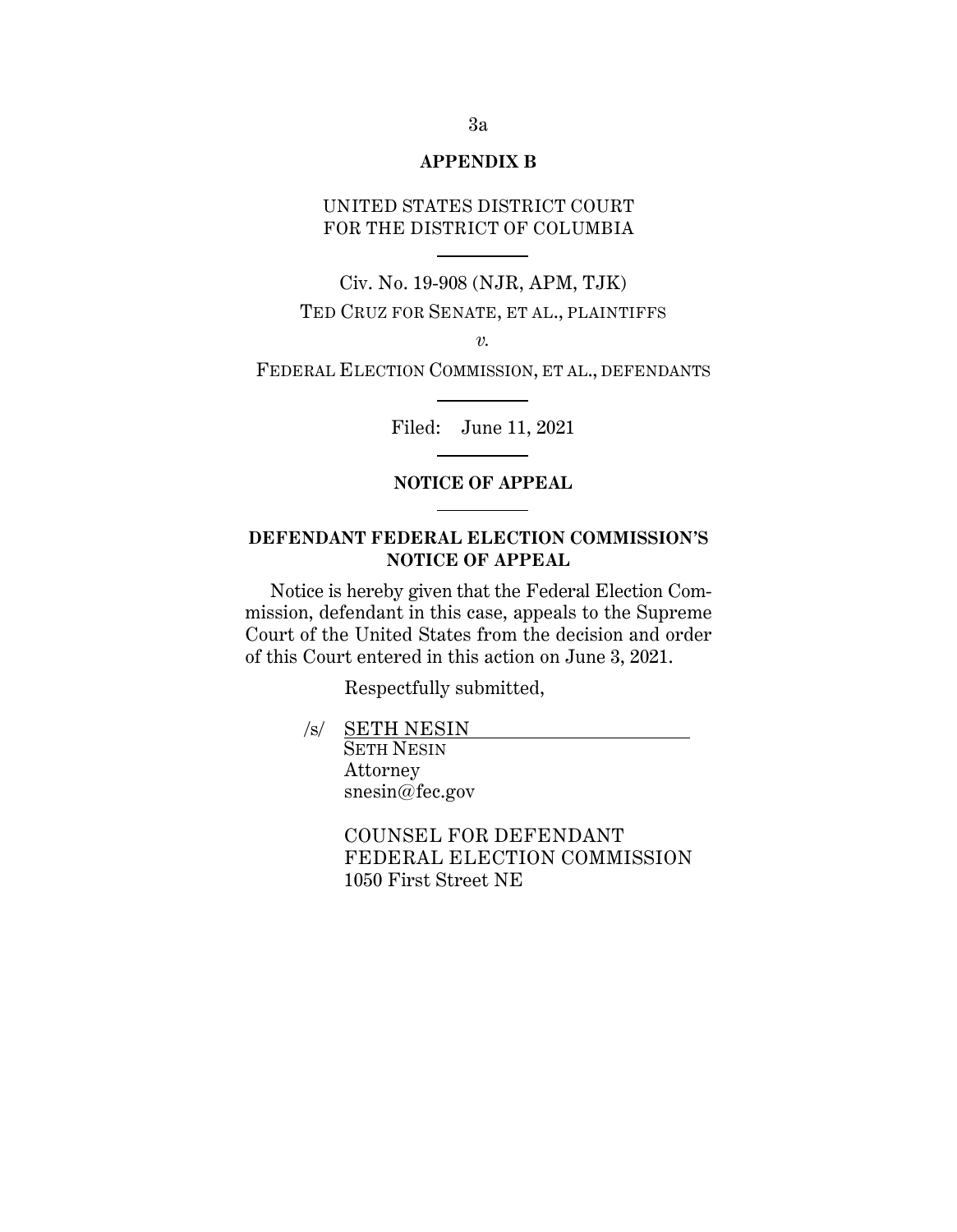Washington, DC 20463 (202) 694-1650

June 11, 2021

Lisa J. Stevenson (D.C. Bar No. 457628) Acting General Counsel lstevenson@fec.gov

Kevin Deeley Associate General Counsel kdeeley@fec.gov

Harry J. Summers Assistant General Counsel hsummers@fec.gov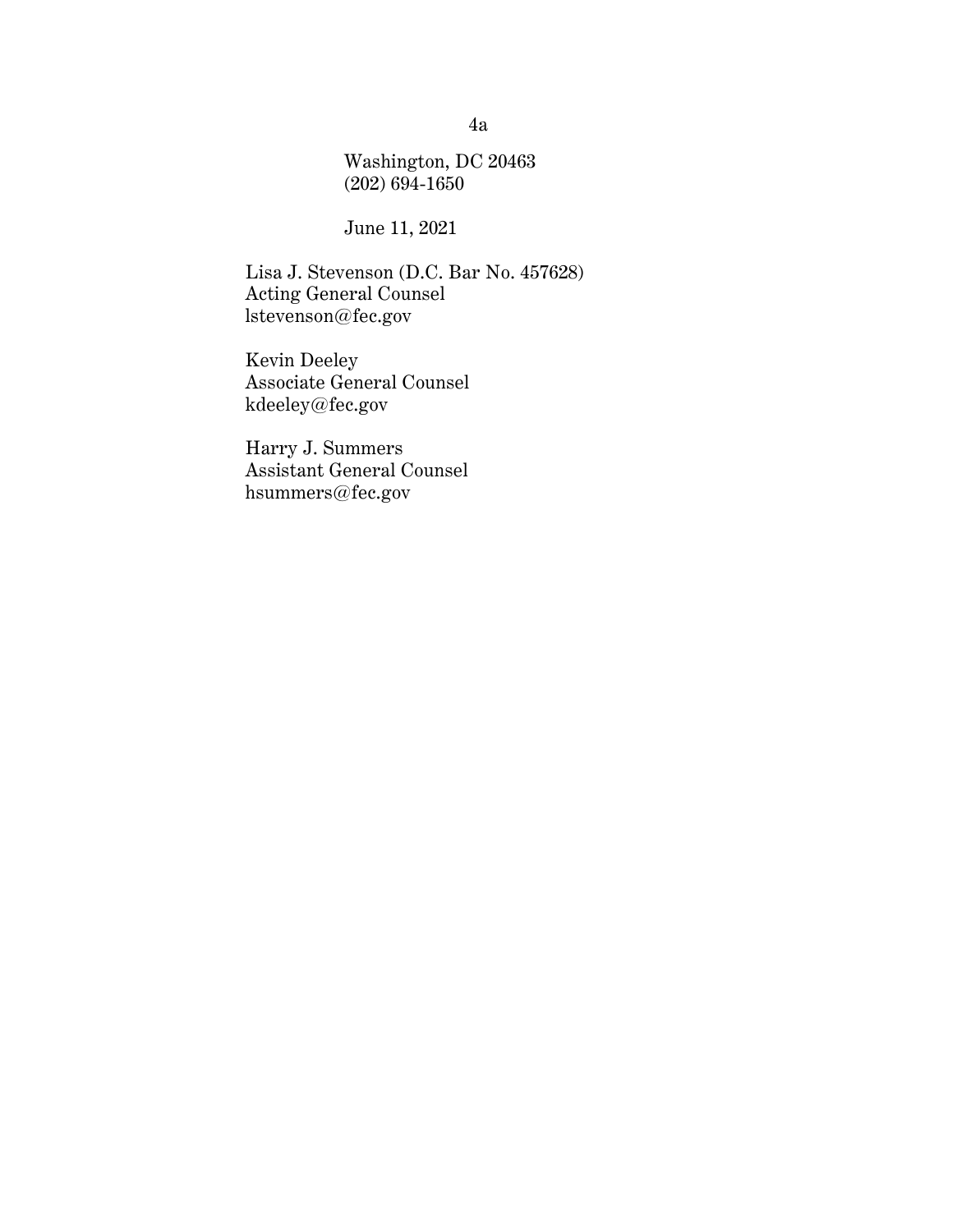#### **APPENDIX C**

# UNITED STATES DISTRICT COURT FOR THE DISTRICT OF COLUMBIA

Civil No. 19-cv-908 (NJR) (APM) (TJK) TED CRUZ FOR SENATE, ET AL., PLAINTIFFS

*v.*

FEDERAL ELECTION COMMISSION, ET AL., DEFENDANTS

Filed: June 3, 2021

## **MEMORANDUM OPINION**

Before: RAO, *Circuit Judge*, MEHTA and KELLY, *District Judges*.

RAO, *Circuit Judge*:

In our constitutional democracy, elections are the primary way for the people to express their political will. Political speech promotes the free exchange of ideas about principles of government, pressing policy matters, and the relative merits of candidates for office. In recognition of the centrality of free speech to our democracy, the Supreme Court has consistently held that "the First Amendment 'has its fullest and most urgent application' to speech uttered during a campaign for political office." *Eu v. San Fran. Cnty. Dem. Cent. Comm.*, 489 U.S. 214, 223 (1989) (quoting *Monitor Patriot Co. v. Roy*, 401 U.S. 265, 272 (1971)). Protections for political speech extend to campaign financing because effective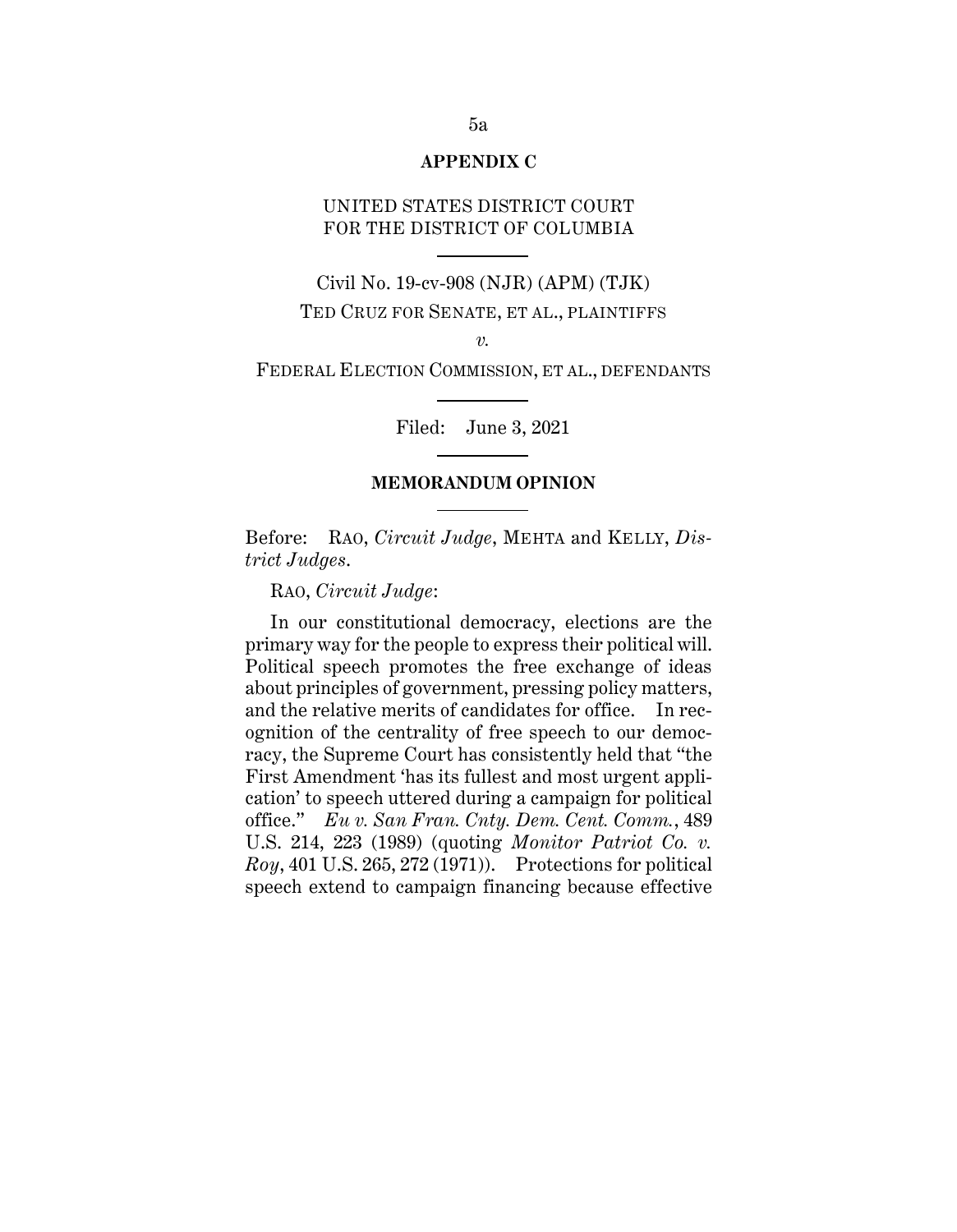speech requires spending money. *See Buckley v. Valeo*, 424 U.S. 1, 19-23 (1976) (per curiam).

This case raises a constitutional challenge to a somewhat obscure campaign finance restriction that limits the amount of post-election contributions that may be used to repay a candidate's pre-election loans. Section 304 of the Bipartisan Campaign Reform Act of 2002 prohibits candidates from using post-election contributions to repay personal loans over \$250,000. *See* 52 U.S.C. § 30116(j) (the "loan-repayment limit"). Senator Rafael Edward "Ted" Cruz and his campaign committee Ted Cruz for Senate brought this suit to invalidate and enjoin the enforcement of Section 304 and its implementing regulation. We find that the loan-repayment limit burdens political speech and thus implicates the protection of the First Amendment. Because the government has failed to demonstrate that the loan-repayment limit serves an interest in preventing quid pro quo corruption, or that the limit is sufficiently tailored to serve this purpose, the loan-repayment limit runs afoul of the First Amendment. We therefore grant summary judgment for Senator Cruz and his campaign.

# I.

### A.

Candidates for federal office require substantial funds to support their campaigns. Funding may come from individual contributions, which are subject to a perelection cap.1 *See* Federal Election Campaign Act of

<sup>1</sup> The current base limit is set at \$2,900 per election. *See* 86 Fed. Reg. 7,867, 7,869 (Feb. 2, 2021). A primary election, general election, runoff election, and special election are treated as separate elections. *See* 52 U.S.C. § 30101(1)(A).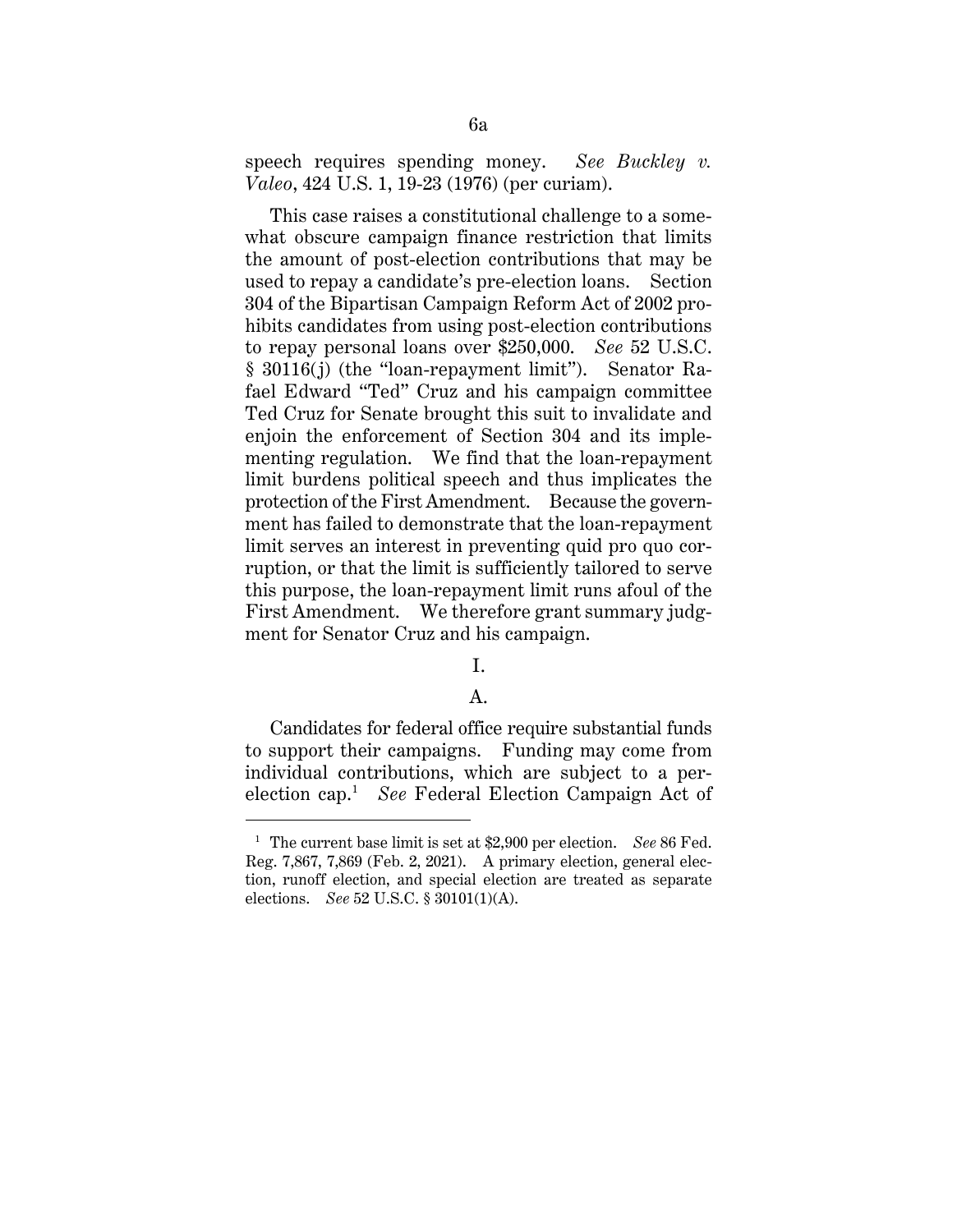1971 ("FECA"), Pub. L. No. 92-225, 86 Stat. 3 (codified as amended at 52 U.S.C. § 30116); *see also* 52 U.S.C.  $§$  30116(a)(1)(A) & (c). Candidates may also selffinance their campaigns without monetary limits. *See* 11 C.F.R. § 110.10; *see also Buckley*, 424 U.S. at 51-54. Self-financing often takes the form of loans, either from a candidate's personal funds or through a third-party lender. A campaign may repay a candidate's loans using contributions received both before and after the election. Under Section 304 of the Bipartisan Campaign Reform Act of 2002 ("BCRA"), however, a campaign may repay only \$250,000 of a candidate's preelection loans with post-election contributions. *See*  Pub. L. No. 107-155, § 304, 116 Stat. 81 (codified at 52 U.S.C. § 30116(j)).

The loan-repayment limit intersects with other restrictions on the use of campaign contributions promulgated by the Federal Election Commission ("FEC" or "Commission"). For instance, an individual may designate a contribution for a particular election, including a previous election. *See* 11 C.F.R. § 110.1(b)(2)(i). If designated for a previous election, a contribution may be accepted "only to the extent that [it] does not exceed net debts outstanding" from that election. *See id*.  $§ 110.1(b)(3)(i)$ . A campaign's "net debts outstanding" for an election equals the "total amount of unpaid debts and obligations" minus its total available resources. *Id.* § 110.1(b)(3)(ii)(A)-(C). A campaign may accept postelection contributions only to the extent necessary to pay down a net shortfall. To effectuate the loanrepayment limit in Section 304, the calculation of "net debts outstanding" excludes the amount of any candidate loans "that in the aggregate exceed \$250,000 per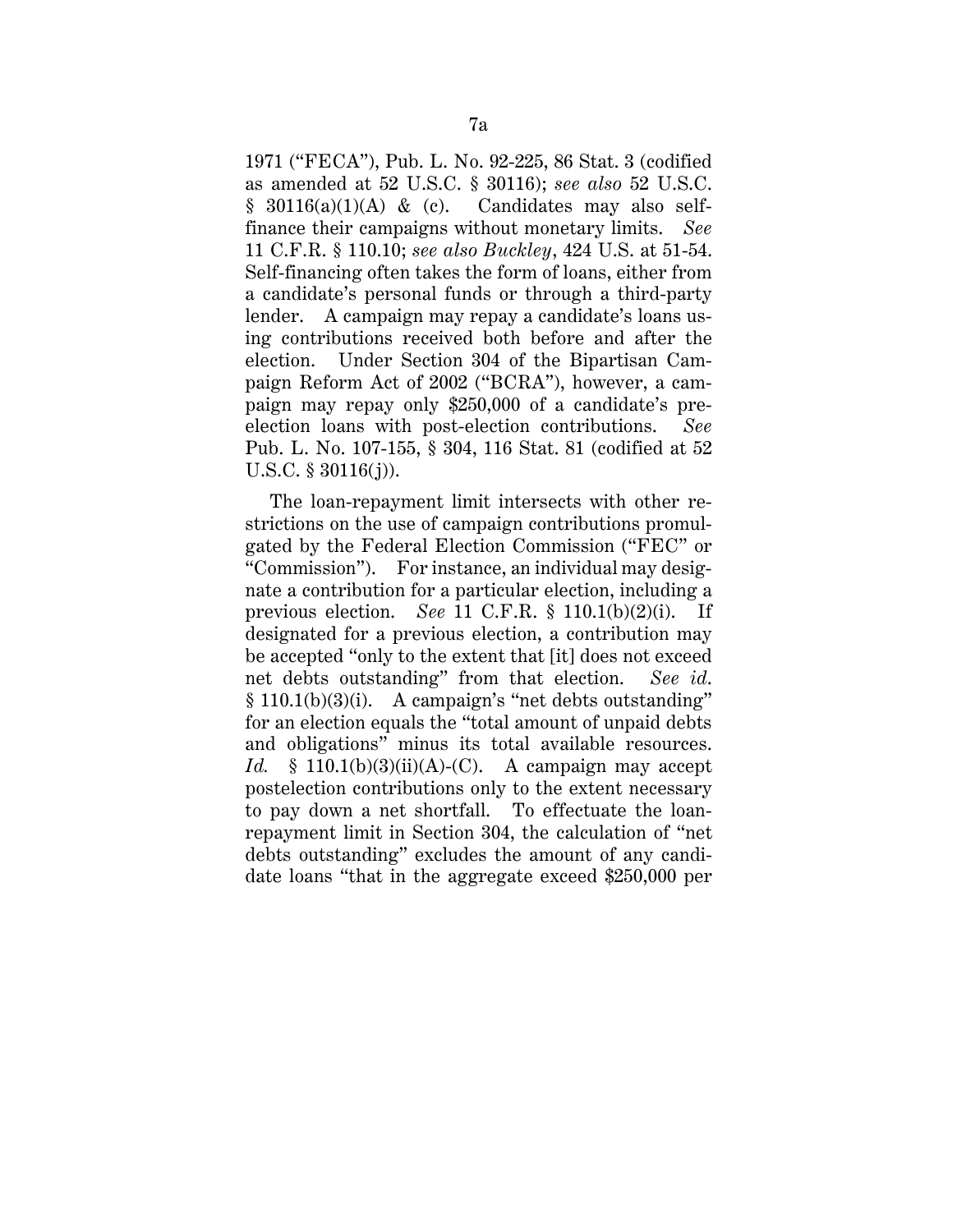election." *Id.* § 110.1(b)(3)(ii)(C). The \$250,000 limit applies to third-party loans secured by the candidate and also to loans from the candidate's personal funds. *See id.* § 116.11(a).

A campaign has two options to pay back a candidate's personal loans. First, a campaign "[m]ay repay the entire amount of the personal loans using contributions" made before the election. *Id.* § 116.11(b)(1). If the campaign chooses to use pre-election contributions, "it must do so within 20 days of the election." *Id.* § 116.11(c)(1). Second, pursuant to Section 304, a campaign may repay up to \$250,000 of the personal loans with post-election contributions. After the election, any balance of the personal loan that exceeds \$250,000 will be treated "as a contribution by the candidate." *Id.* § 116.11(c)(2).

B.

This case arose from Senator Cruz's 2018 campaign for reelection to the United States Senate. The day before the general election, Senator Cruz made two loans totaling \$260,000 to his campaign: \$5,000 from his personal bank account and \$255,000 from a third-party lender secured with his personal assets. Senator Cruz won reelection.

After the election, Senator Cruz's campaign had almost \$2.5 million in debt against approximately \$2.2 million in cash on hand. The campaign "used the funds it had on hand to pay vendors and meet other obligations instead of repaying [Senator Cruz's] loans." Compl. ¶ 29, ECF No. 1. The campaign did not use any preelection funds within twenty days of the election to repay the Senator's loans, as Section 304's implementing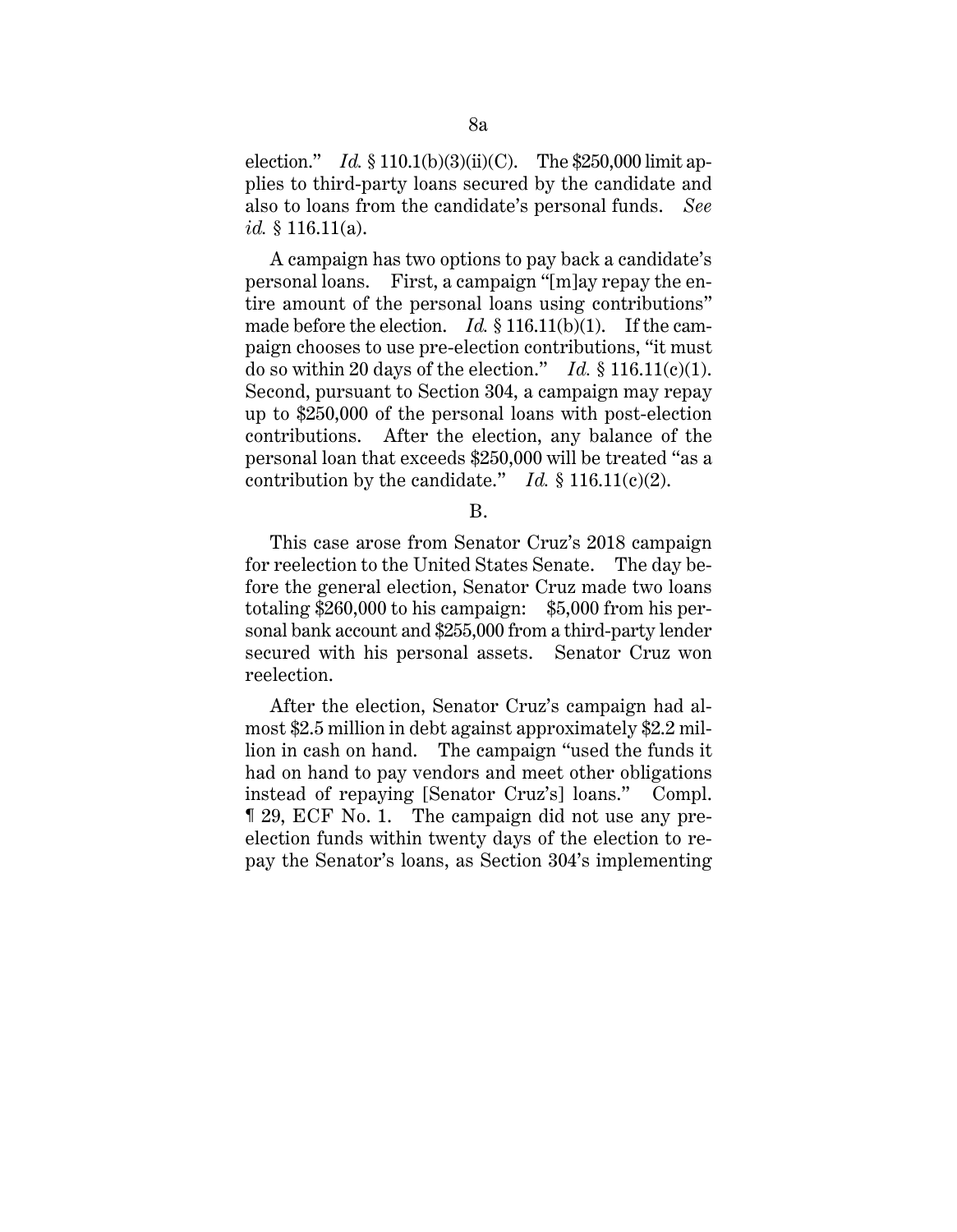regulation would have permitted. Instead, the campaign repaid Senator Cruz the maximum \$250,000 with post-election contributions but Section 304 prevented the campaign from paying back the final \$10,000. The \$10,000 balance of those loans was subsequently deemed a campaign contribution from Senator Cruz.

Senator Cruz and his campaign (collectively, the "Cruz campaign") brought suit against the FEC, alleging that Section 304 of BCRA and its implementing regulation, 11 C.F.R. § 116.11, violate the First Amendment. The complaint contends that the loan-repayment limit unconstitutionally infringes the First Amendment rights of Senator Cruz, his campaign, other candidates, and any individuals who might seek to make post-election contributions. Because the complaint concerned a constitutional challenge to a provision of BCRA, the Cruz campaign also applied for a three-judge district court pursuant to Section 403 of BCRA and 28 U.S.C. § 2284. The FEC moved to dismiss for lack of standing and also argued that a three-judge court would not have subject matter jurisdiction. The one-judge district court denied the FEC's motion to dismiss, held the Cruz campaign had standing to challenge the loan-repayment limit, and granted the Cruz campaign's application for a three-judge district court. *See Ted Cruz for Senate v. FEC*, 2019 WL 8272774, at \*5-8 (D.D.C. Dec. 24, 2019). We convened to hear and decide the case. Following additional preliminary proceedings,  $2$  the Cruz campaign and the FEC both moved for summary judgment.

<sup>2</sup> We assumed supplemental jurisdiction over the Cruz campaign's constitutional and Administrative Procedure Act claims against the implementing regulation. *See Ted Cruz for Senate v. FEC*, 451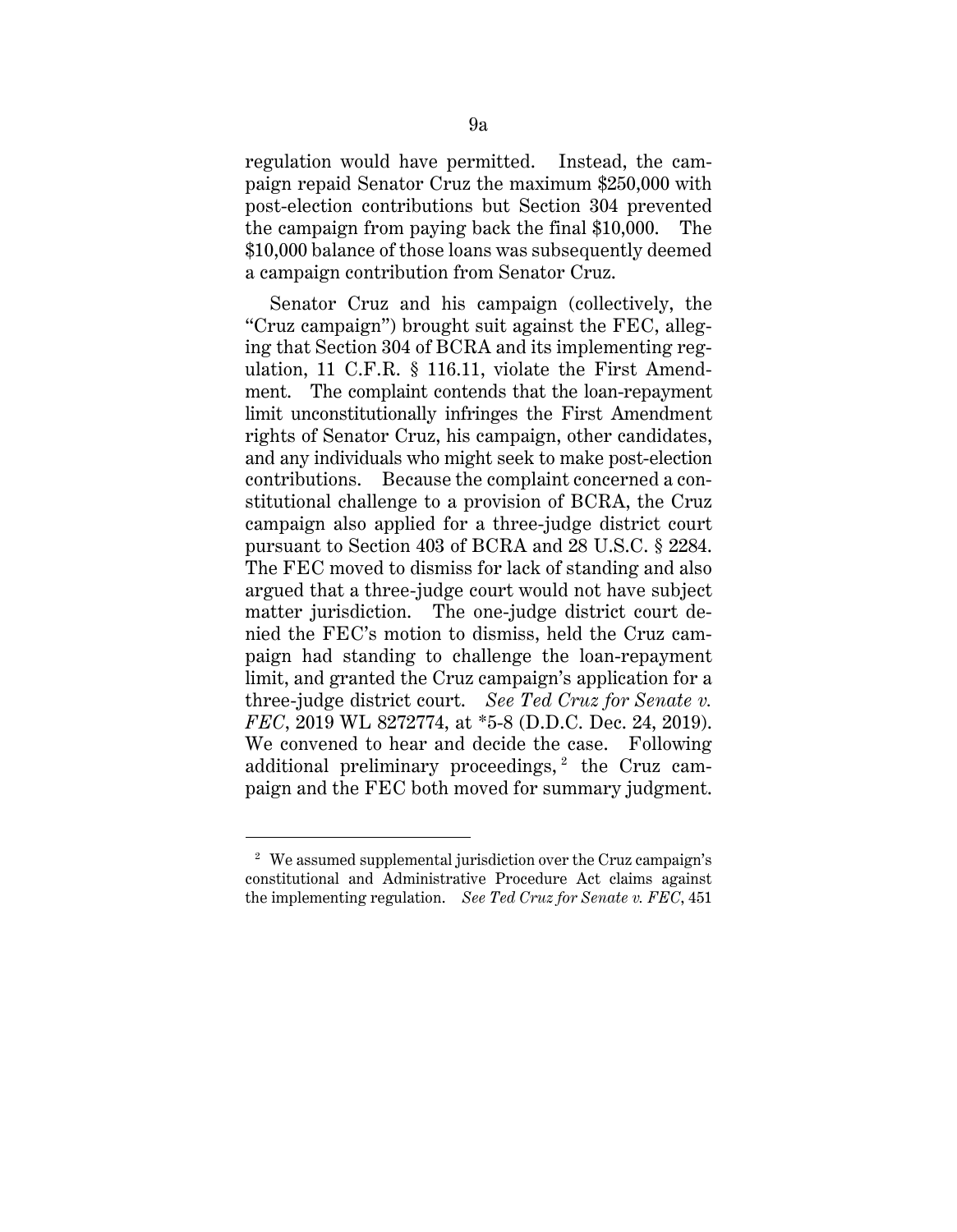Summary judgment is warranted if "there is no genuine dispute as to any material fact and the movant is entitled to judgment as a matter of law." FED. R. CIV. P.  $56(a)$ . "[I]n ruling on cross-motions for summary judgment, the court shall grant summary judgment only if one of the moving parties is entitled to judgment as a matter of law upon material facts that are not genuinely disputed." *Shays v. FEC*, 424 F. Supp. 2d 100, 109 (D.D.C. 2006). Because the Cruz campaign and the FEC agree that there is no genuine dispute of material fact, we resolve this case by summary judgment.

## II.

To determine whether the loan-repayment limit abridges First Amendment rights we follow the approach taken in *McCutcheon v. FEC*, the Supreme Court's most recent foray into the constitutionality of a campaign finance regulation. 572 U.S. 185 (2014) (plurality opinion). First, we assess whether the loan-repayment limit burdens political speech and thus implicates the protection of the First Amendment. Second, because we conclude that the limit burdens political speech, we must carefully scrutinize the government's interests and the fit between that interest and the regulatory means chosen to effectuate it. Even under the less exacting test of closely drawn scrutiny, we find the government fails to demonstrate that the loan-repayment

F. Supp. 3d 92, 100 (D.D.C. 2020). We held these claims in abeyance pending resolution of the constitutional challenge to Section 304. Order, *Ted Cruz for Senate v. FEC*, No. 1:19-cv-00908 (D.D.C. Apr. 15, 2020), ECF No. 49. Our holding that Section 304 cannot pass constitutional muster moots the Cruz campaign's regulatory challenges.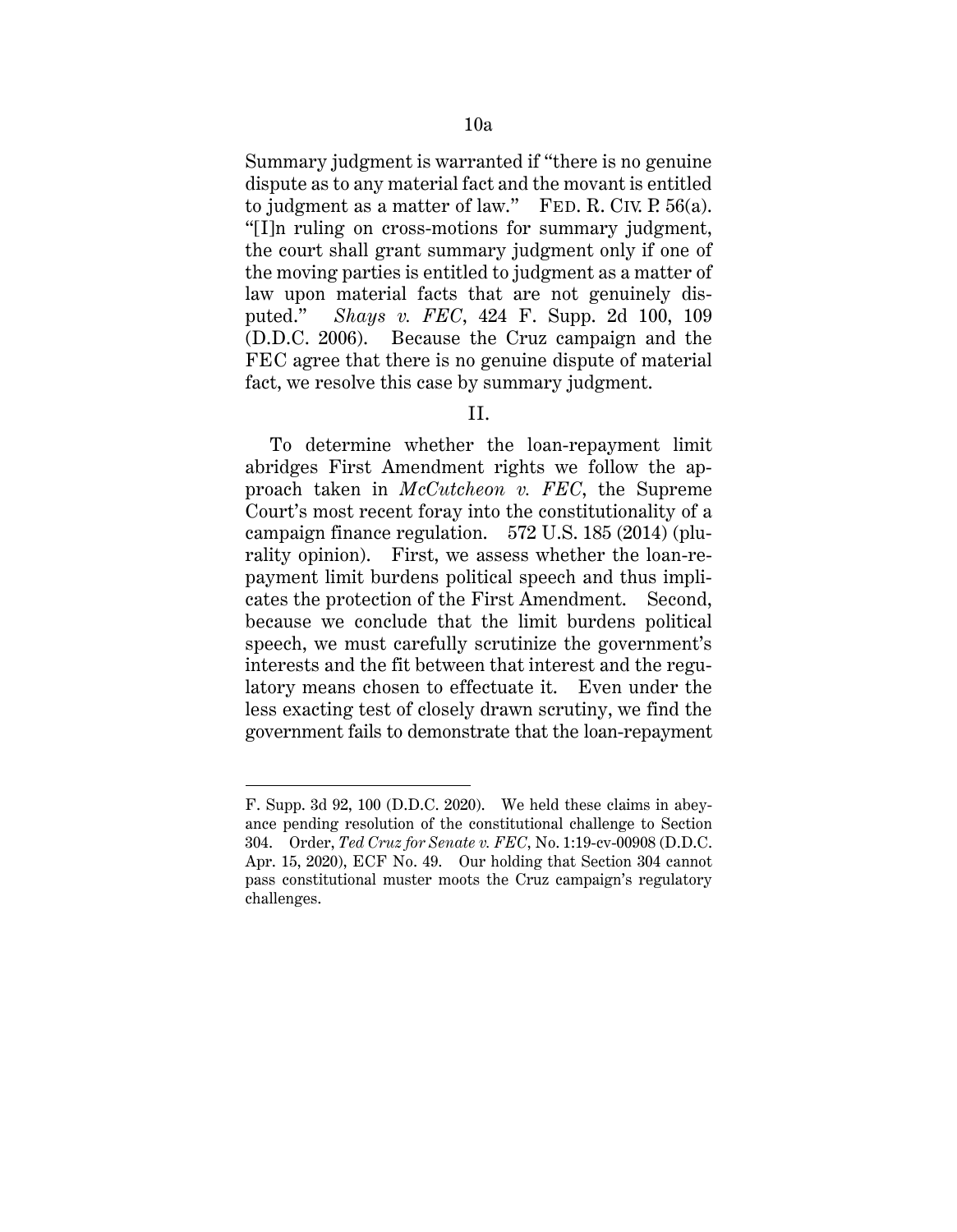limit serves an interest in preventing quid pro quo corruption or its appearance. Moreover, the loan-repayment limit has only a tenuous connection to the asserted government interest in preventing corruption and thus lacks the close tailoring necessary under the First Amendment.

A.

When presented with a less familiar type of campaign finance regulation, we must determine at the outset whether the restriction burdens the exercise of political speech. *See id.* at 203-06; *Ariz. Free Enter. Club's Freedom Club PAC v. Bennett*, 564 U.S. 721, 736-47 (2011); *Davis v. FEC*, 554 U.S. 724, 738-40 (2008). The Cruz campaign argues the loan-repayment limit burdens speech by limiting campaign expenditures and contributions. The FEC maintains the limit does not burden speech at all. We find the loan-repayment limit burdens political speech and thus implicates the protection of the First Amendment.

The First Amendment provides that "Congress shall make no law . . . abridging the freedom of speech." U.S. CONST. amend. I. This Amendment "is designed and intended to remove governmental restraints from the arena of public discussion, putting the decision as to what views shall be voiced largely into the hands of each of us, in the belief that no other approach would comport with the premise of individual dignity and choice upon which our political system rests." *McCutcheon*, 572 U.S. at 203 (cleaned up). Robust and free political discussion is essential to the republican form of government established by our Constitution. Given the fundamental interests at stake, the First Amendment "safeguards an individual's right to participate in the public debate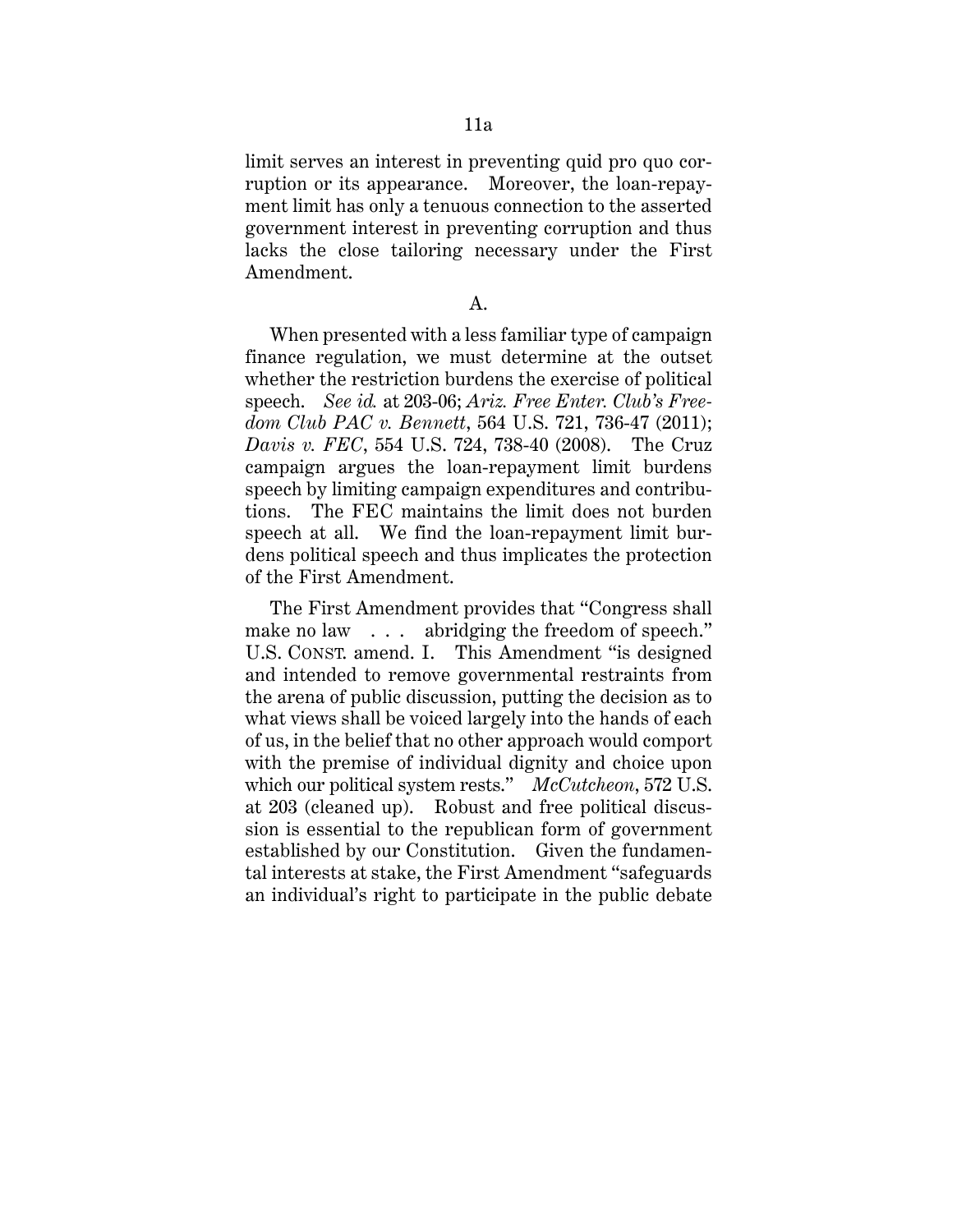through political expression and political association." *Id.* Because financing for political campaigns implicates the freedom to speak and to associate, the Supreme Court has long recognized that limitations on campaign spending "necessarily reduce[] the quantity of expression by restricting the number of issues discussed, the depth of their exploration, and the size of the audience reached." *Buckley*, 424 U.S. at 19.

Since *Buckley*, the Court's decisions have focused on identifying whether a restriction on campaign finance burdens expenditures or contributions, in part because the distinction can affect the standard of review.3 *See id.* at 25, 44-45. But it is well established that both expenditures and contributions implicate "fundamental First Amendment activities." *Id.* at 14. When a candidate makes expenditures on behalf of her campaign, she exercises her right to speak; and when a contributor donates to that campaign, he exercises the right to associate with the candidate and to express his support. The contributions to a campaign in turn promote more expenditures and political speech by the candidate.

In recent decisions, the Court has declined to eliminate the distinction between expenditures and contributions even as it has focused on speech interests more generally. *See, e.g.*, *McCutcheon*, 572 U.S. at 199; *id*. at 228 (Thomas, J., concurring in the judgment) (suggesting that the distinction between expenditures and

<sup>&</sup>lt;sup>3</sup> While burdens on expenditures must withstand strict scrutiny, the Court has assessed burdens on contributions under a less demanding, "but still 'rigorous standard of review.'" *McCutcheon*, 572 U.S. at 197 (quoting *Buckley*, 424 U.S. at 29).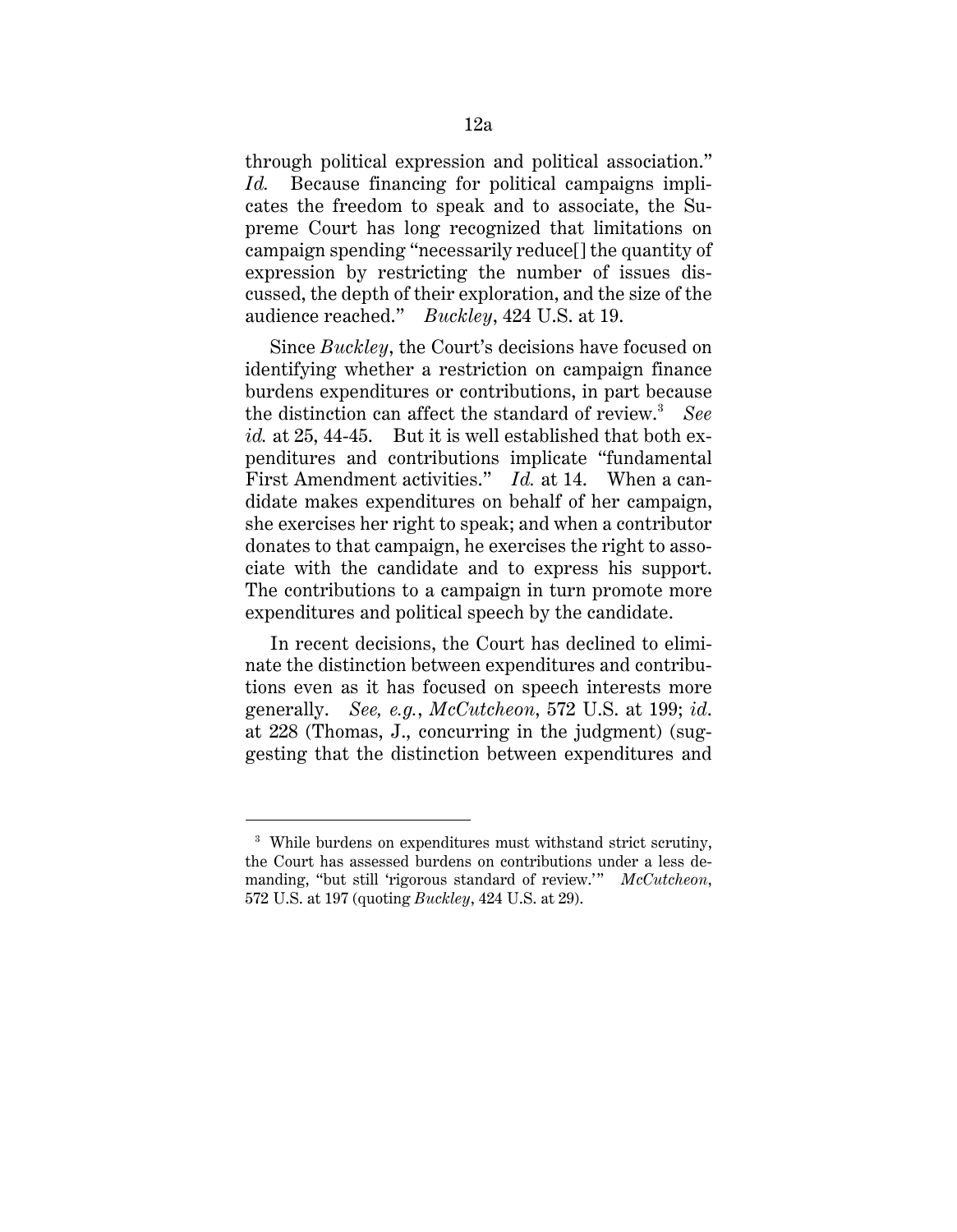contributions "has only continued to erode in the intervening years") (cleaned up). The Court has emphasized the central question of whether and how a challenged regulation burdens political speech. For example, in *McCutcheon*, the Court explained that *Buckley*'s distinction between expenditure and contribution limits stemmed from the "the degree to which each encroaches upon protected First Amendment interests*.*" *Id*. at 197. The Court assessed the burden on expressive and associational rights imposed by the aggregate contribution limits challenged in that case. *See id.* at 204-05. In *Davis*, the Court found that a regulation burdened a candidate's expenditures because it raised contribution limits asymmetrically, that is, only for the opponents of a candidate who spent over a certain amount of his own money. *See* 554 U.S. at 738-40. The Court focused on how the regulation functioned to analyze the burden that it imposed. *See id.*; *see also Bennett*, 564 U.S. at 736-47 (evaluating the specific operation of Arizona's matching funds provision and holding that it substantially burdened speech). In a political campaign, expenditures and contributions are part of a connected cycle of speech and association protected by the First Amendment.

We find that the loan-repayment limit restricts political expression and association for candidates and their contributors. To begin with, the loan-repayment limit burdens candidates who wish to make expenditures through personal loans because the limit constrains the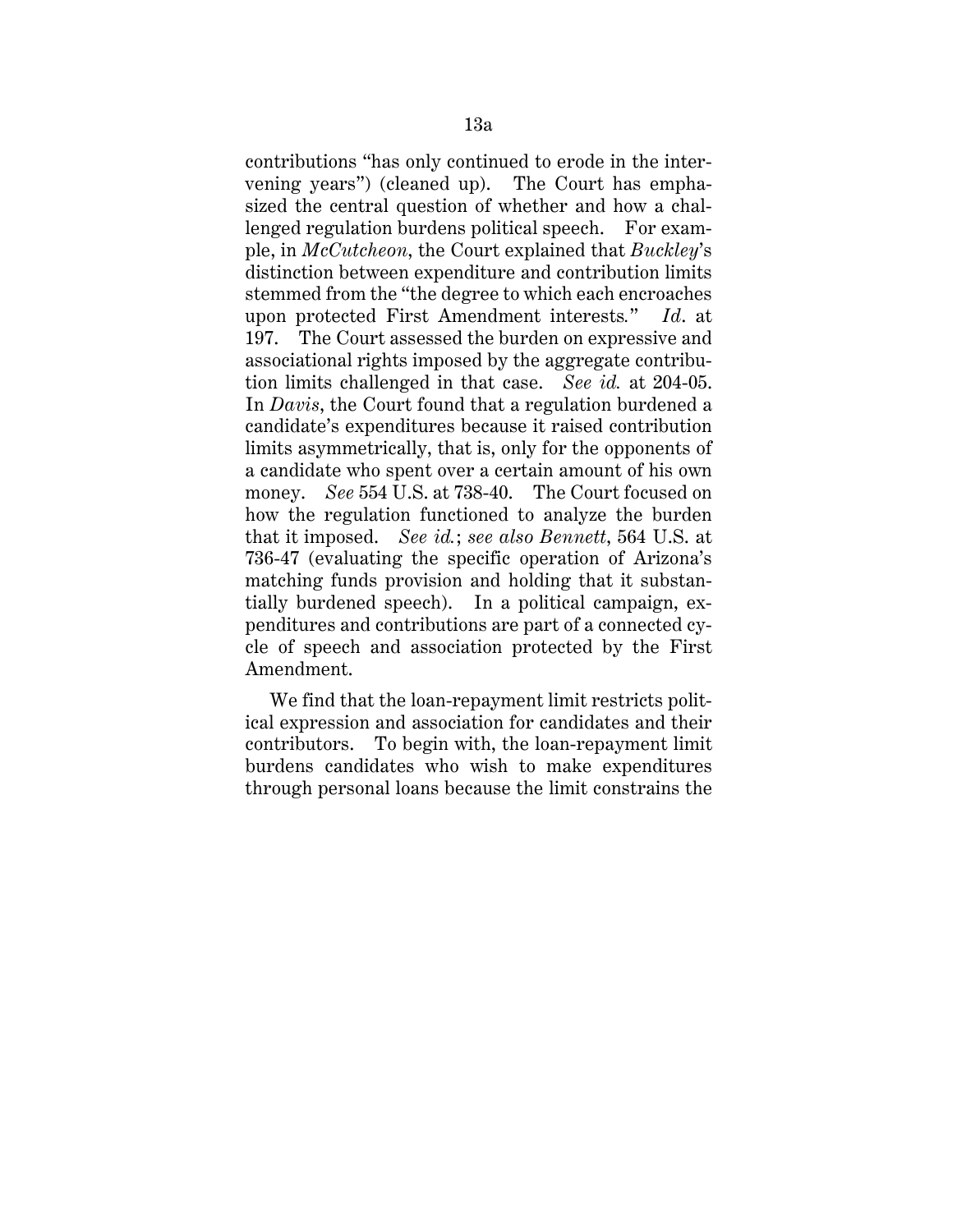$\operatorname{repayment}$  options available to the candidate. $^4$  Whereas other campaign debts may be repaid by post-election contributions, candidate loans above \$250,000 do not receive the same treatment. That the candidate makes a choice to finance his campaign with personal loans, rather than through other forms of debt, does not minimize the First Amendment harm. *Cf. Davis*, 554 U.S. at 739 ("The resulting drag on First Amendment rights is not constitutional simply because it attaches as a consequence of a statutorily imposed choice."). Candidate loans comprise the majority of campaign debt, and personal loans will sometimes be the only way for a candidate to raise enough money for an effective campaign in the short term. The limit places a particular burden on relatively unknown challengers who may require more financing up front in order to wage an effective campaign against a better funded incumbent. *See Anderson v. Spear*, 356 F.3d 651, 673 (6th Cir. 2004) ("[A] candidate may need to speak early in order to establish her position and garner contributions.").

We also note that since the enactment of BCRA and the loan-repayment limit, "there is a clear clustering of

<sup>4</sup> In general, a loan from a candidate to his campaign is treated as an expenditure. Both FECA and its regulations define the term "expenditure" to include loans. *See* 52 U.S.C. § 30101(9)(A)(i) ("The term 'expenditure' includes . . . any . . . loan, . . . made by any person for the purpose of influencing any election for Federal office[.]"); 11 C.F.R. § 100.111(a) ("A . . . loan . . . made by any person for the purpose of influencing any election for Federal office is an expenditure."); 11 C.F.R. § 100.111(b) ("For purposes of this section, the term *payment* includes . . . any guarantee or endorsement of a loan by a candidate or a political committee."); *see also Anderson v. Spear*, 356 F.3d 651, 672 (6th Cir. 2004) ("[L]oans are candidate expenditures, unless and until they are repaid.").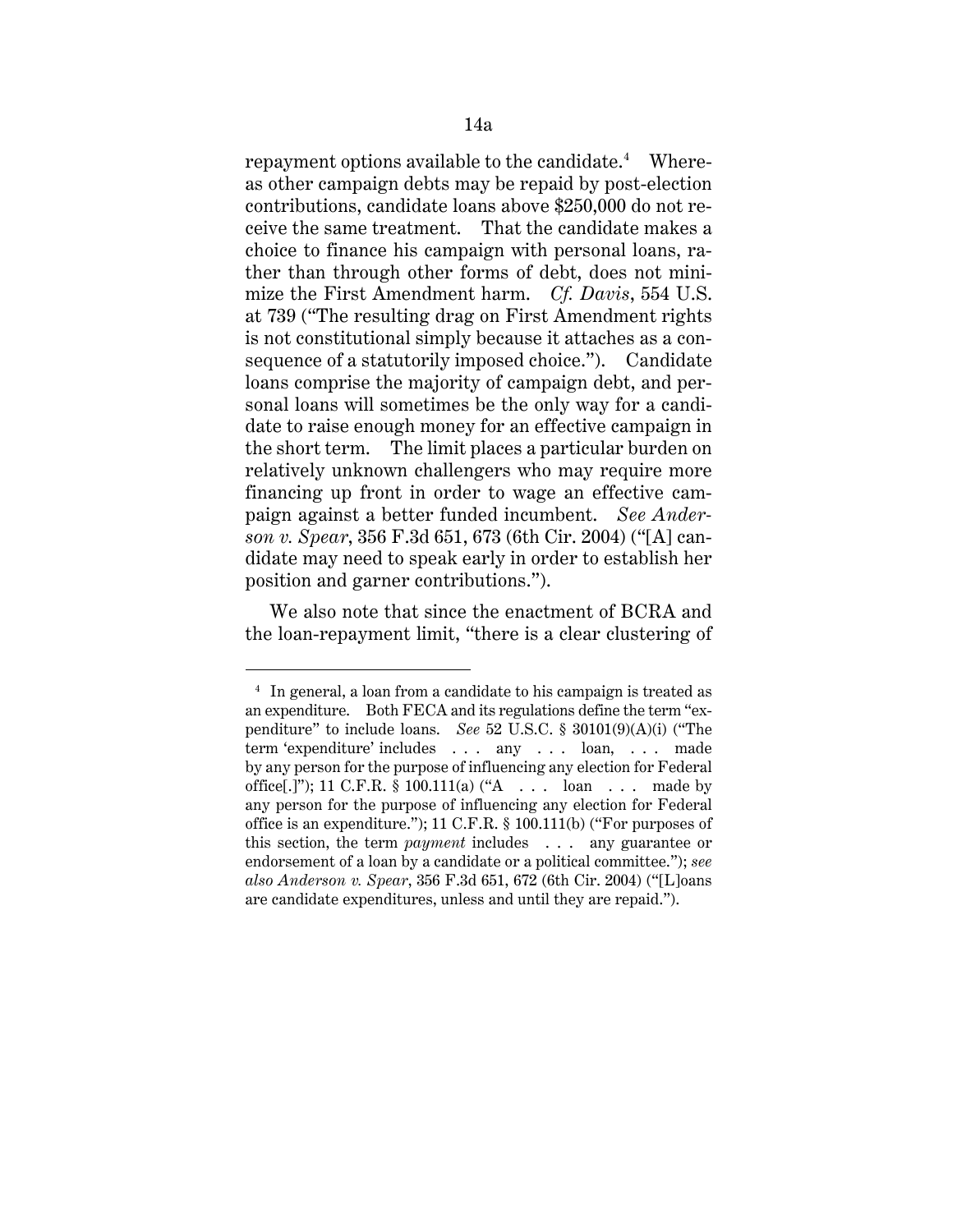loans right at the \$250,000 threshold." Alexei Ovtchinnikov & Philip Valta, *Debt in Political Campaigns* 24 (HEC Paris Research Paper No. FIN-2016-1165, May 2020). During this same time period, the percentage of candidate loans above \$250,000 has remained roughly the same while spending on Senate and House campaigns has more than doubled, indicating that the loanrepayment limit constricts candidate lending.

We find the burden imposed by Section 304 "is evident and inherent in the choice that confronts" candidates who wish to use personal loans to finance their campaigns. *Bennett*, 564 U.S. at 745 (citing *Davis*, 554 U.S. at 738-40). The limit imposes a "drag" on the candidate's First Amendment activity by discouraging the personal financing of campaign speech. *Davis*, 554 U.S. at 739.

The FEC defends the constitutionality of the loanrepayment limit by maintaining that it does not burden political speech at all, because "[m]oney that repays a candidate's personal loan after an election effectively goes into the candidate's pocket, and not to fund speech or speech-related activities." FEC Mem. in Supp. of Mot. for Summ. J. ("FEC Mot.") 20, ECF No. 65. The Commission highlights that the loan-repayment limit does not cap the amount of candidate financing or *prohibit* a candidate from loaning his campaign more than \$250,000, and the candidate remains free to repay the full amount of the loan with pre-election contributions.

While it is true that the loan-repayment limit is not a ban on personal financing, the First Amendment's protection has never been limited to direct restrictions on expenditures, because "[t]he First Amendment would . . . be a hollow promise if it left government free to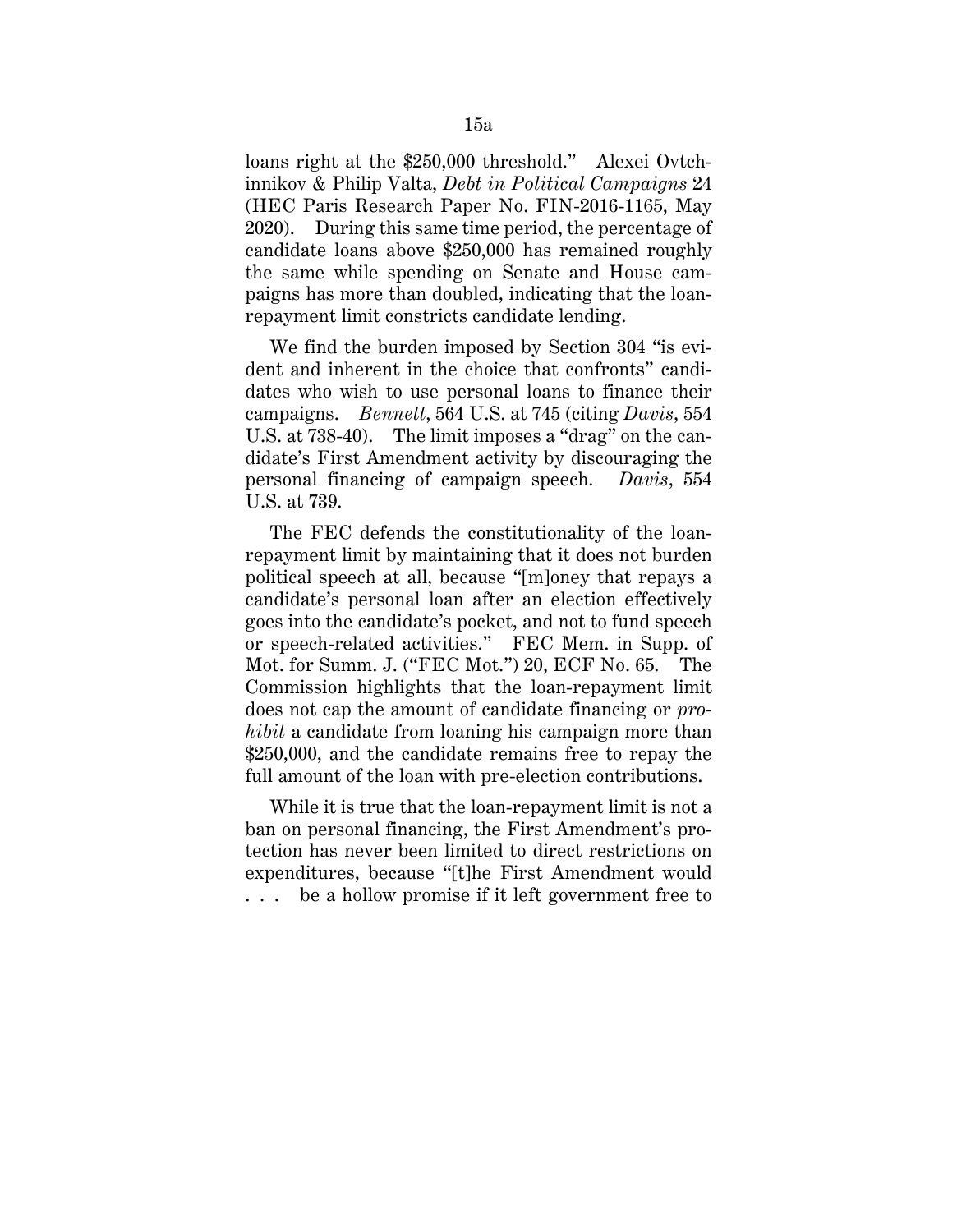destroy or erode its guarantees by indirect restraints." *United Mine Workers of Am. v. Ill. State Bar Ass'n*, 389 U.S. 217, 222 (1967). Laws that regulate in the First Amendment arena must be scrutinized even when the "deterrent effect on [speech] arises, not through direct government action, but indirectly as an unintended but inevitable result of the government's conduct." *Buckley*, 424 U.S. at 65.

Even indirect regulations of speech may run afoul of the First Amendment, because they can "abridg[e] the freedom of speech." U.S. CONST. amend. I. The word "abridge" means "to contract, to diminish, to cut short." 1 SAMUEL JOHNSON, A DICTIONARY OF THE ENGLISH LANGUAGE (6th ed. 1785); *see also* OXFORD ENGLISH DICTIONARY 43 (2d ed. 1989) ("abridge": "To curtail, to lessen, to diminish (rights, privileges, advantages, or authority)"). At the time of the enactment of the First Amendment, as well as today, the plain meaning of "abridge" is to diminish or to curtail the freedom of speech. Consistent with this meaning, the First Amendment protects individuals not only from direct and outright bans on speech, but also indirect actions the government might take to "abridge" the central freedom to speak freely in the democratic process.

Following these general principles, the Supreme Court has found a First Amendment burden even absent an outright ban or cap, when the regulation acted as a "drag" on speech—which is to say an "abridgment" of speech. *Davis*, 554 U.S. at 739-40. In *Davis*, the Supreme Court held unconstitutional a provision of BCRA that relaxed the base contribution limits for a candidate's opponents if the candidate spent more than \$350,000 of his own funds. The provision burdened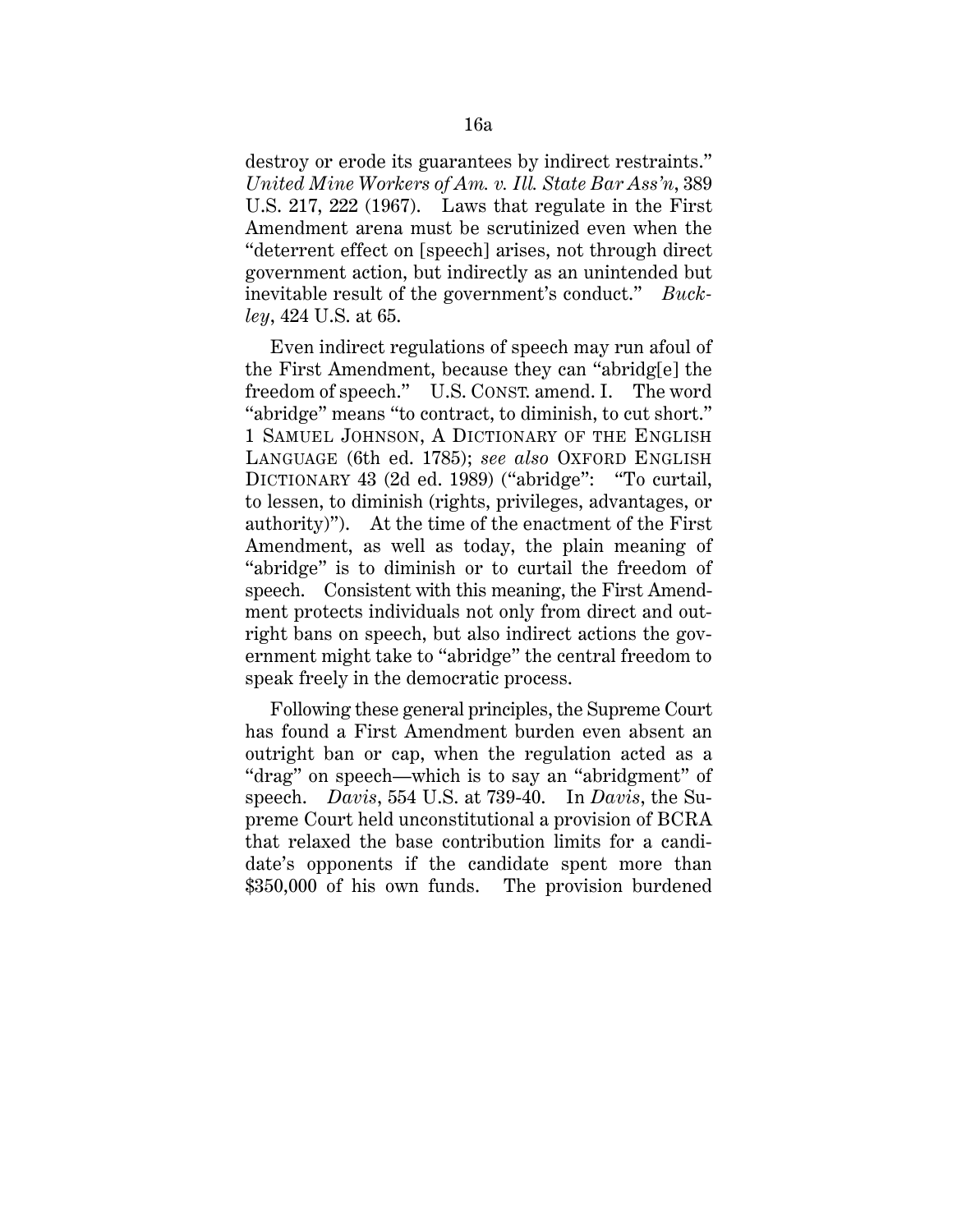free speech rights even though it "d[id] not impose a cap on a candidate's expenditure of personal funds*.*" *Id*. at 738-39. Instead, the challenged provision "impose[d] an unprecedented penalty" on candidates who chose to "robustly exercise[] [their] First Amendment right[s]*.*" *Id*. at 739. Similarly, in *Bennett*, the Court held unconstitutional an Arizona law that gave matching funds to publicly financed candidates if privately financed candidates—or independent expenditure groups—spent over a set amount. *See* 564 U.S. at 728. The Court concluded that the Arizona law "plainly force[d] the privately financed candidate to 'shoulder a special and potentially significant burden' when choosing to exercise his First Amendment right to spend funds on behalf of his candidacy*.*" *Id*. at 737 (quoting *Davis*, 554 U.S. at 739). If the law curtails a candidate's ability to speak on his behalf, it runs afoul of the First Amendment even when the law is not an outright ban.

The FEC seeks to distinguish *Davis* and *Bennett* because those cases involved a penalty for candidate speech above a certain threshold, whereas the loan-repayment limit has no similar penalty—by loaning his campaign more than \$250,000 a candidate does not indirectly fund his opponent through either liberalized, asymmetrical contribution limits (*Davis*) or matching funds (*Bennett*). First Amendment burdens, however, are not limited to prescribed forms. Our review must scrutinize regulatory burdens in order to vigorously protect the freedom of speech. While not identical to previously challenged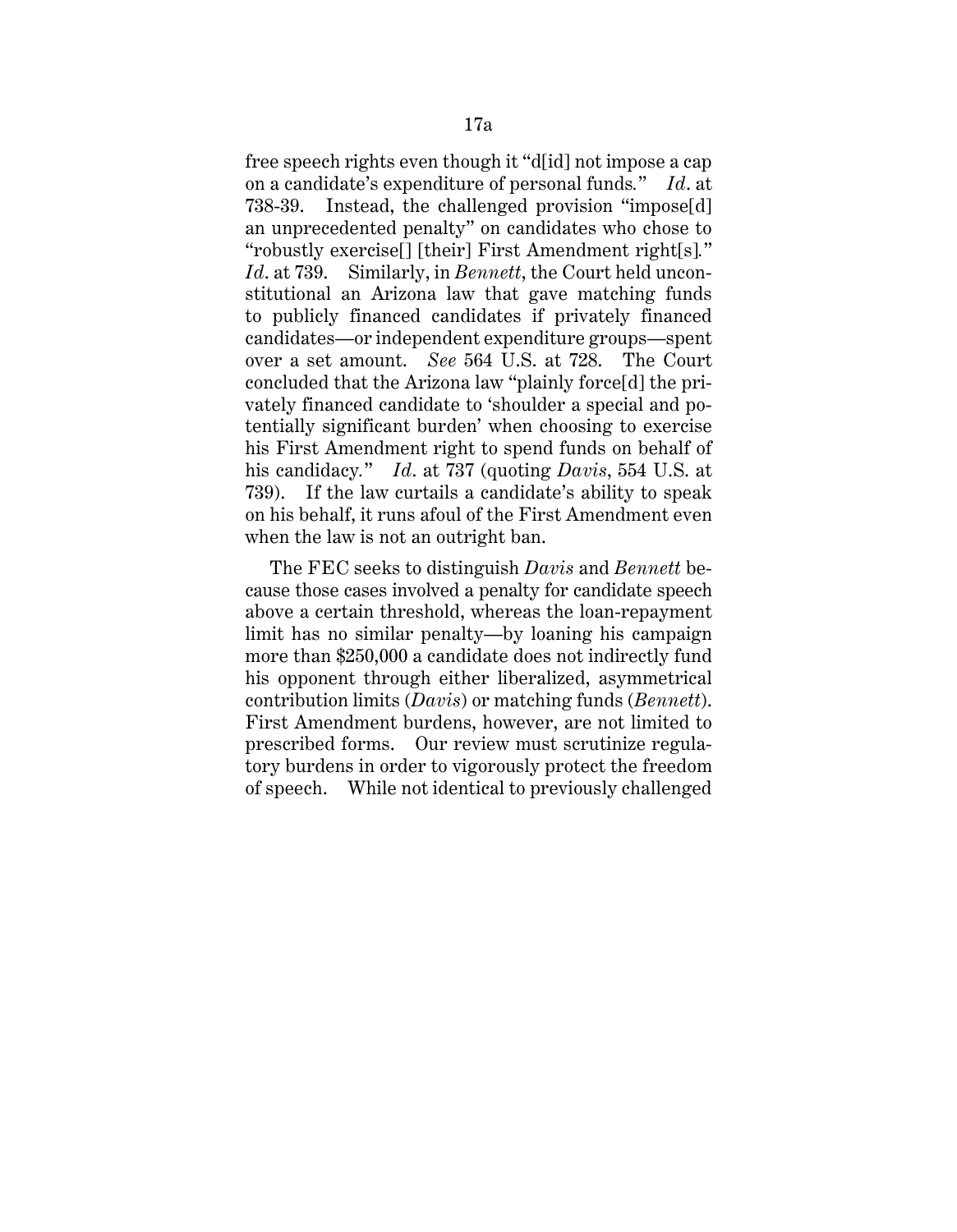regulations, the loan-repayment limit restricts a candidate's campaign expenditures by circumscribing the repayment options for candidate loans over \$250,000.<sup>5</sup>

The FEC's insistence that the loan-repayment limit does not burden political speech overlooks the reality of how the limit functions. The FEC narrowly focuses on the repayment of the loan and through this lens notes that the loan-repayment limit does not restrict expenditures because the candidate remains free to loan or contribute as much money as he wishes to his campaign. $^6$ The FEC's cramped understanding of the First Amendment fails to provide adequate protection to the important free speech interests at stake. The FEC would isolate the transactions at issue until they no longer resemble campaign expenditures or contributions.

<sup>&</sup>lt;sup>5</sup> On the flip side, the loan-repayment limit may also impact contributors. Candidate loans over \$250,000 are singled out and excluded from the "net debts outstanding" that a campaign may pay off with post-election contributions. The FEC's regulations permit contributors to designate their contributions for a prior election. An individual who wanted to contribute to Senator Cruz after the 2018 election could not have contributed to—and thus expressed his support for—Senator Cruz's 2018 election campaign if the only debt remaining was the Senator's loan in excess of \$250,000.

<sup>6</sup> The FEC suggests there is no restriction on political speech in this case, relying on *FEC v. O'Donnell*, 209 F. Supp. 3d 727 (D. Del. 2016). That case is inapposite, however, because it concerned FECA's ban on the use of contributions to pay a candidate's *personal* expenses. The court held such contributions did not "facilitate political expression." *Id.* at 739. By contrast, the loan-repayment limit restricts political expression and implicates the First Amendment in a way that personal expenses for a new outfit and a gym membership arguably do not. *See* 52 U.S.C. § 30114(b)(2)(B) & (I).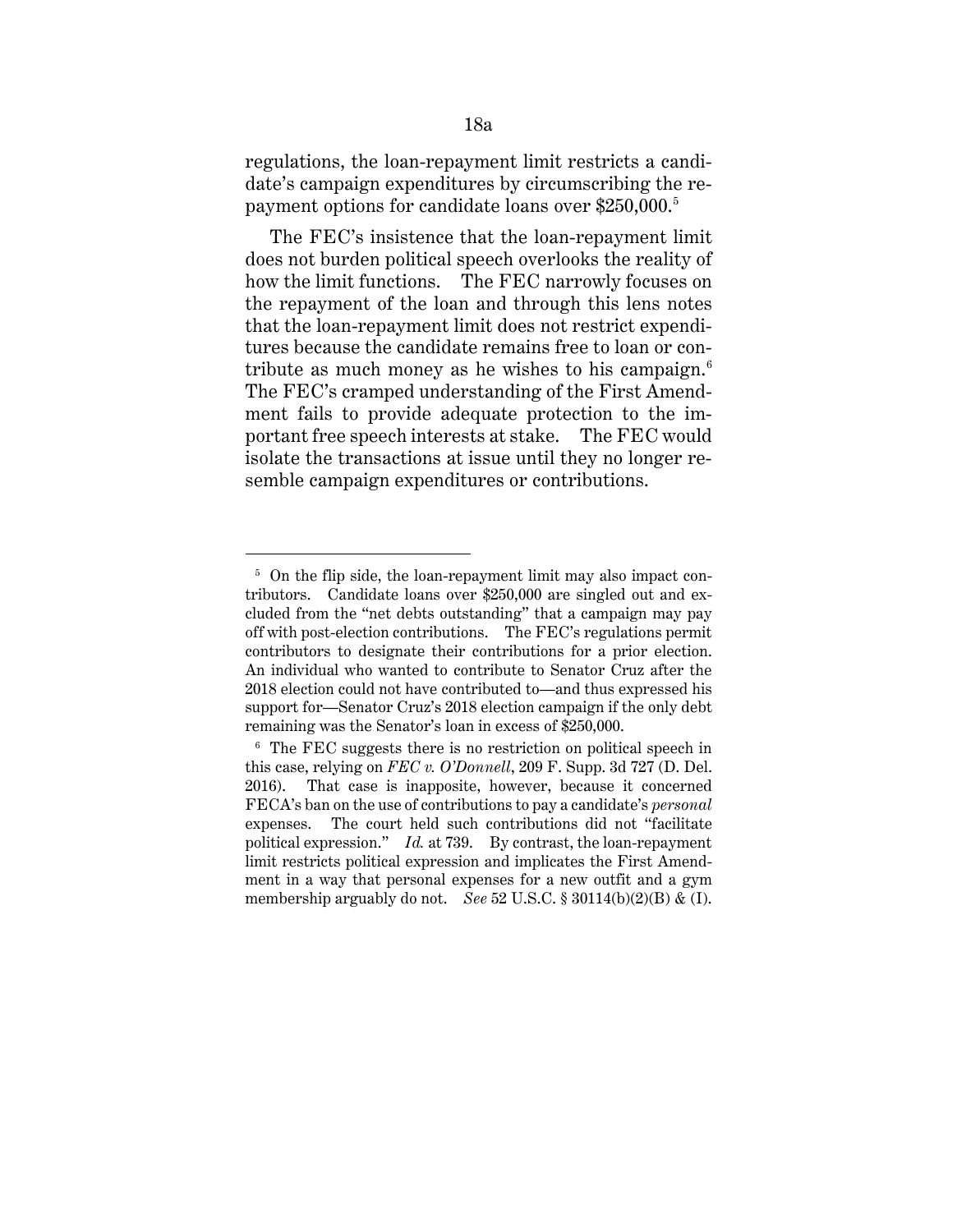In determining whether First Amendment interests are implicated, however, we must focus on whether a statute burdens political speech, not whether a particular regulatory label is a perfect fit. The relative novelty of a campaign finance regulation cannot insulate it from judicial scrutiny because "political speech must prevail against laws that would suppress it, whether by design or inadvertence." *Citizens United v. FEC*, 558 U.S. 310, 340 (2010). Legislators may try different regulatory approaches to protect against quid pro quo corruption; however, any such regulation of campaigns must comport with the First Amendment.

The loan-repayment limit implicates First Amendment interests. A candidate's loan to his campaign is an expenditure that may be used for expressive acts. Such expressive acts are burdened when a candidate is inhibited from making a personal loan, or incurring one, out of concern that she will be left holding the bag on any unpaid campaign debt.

This case illustrates the reality that contributions and expenditures are often "two sides of the same First Amendment coin." *Buckley*, 424 U.S. at 241 (Burger, C.J., concurring in part and dissenting in part). Contributions allow a candidate to make further expenditures, reflecting the practical link between the associational and expressive activity of the candidate and contributor. By limiting the amount of post-election contributions that can be used to retire candidate loans, the loan-repayment limit abridges political speech and implicates the protection of the First Amendment.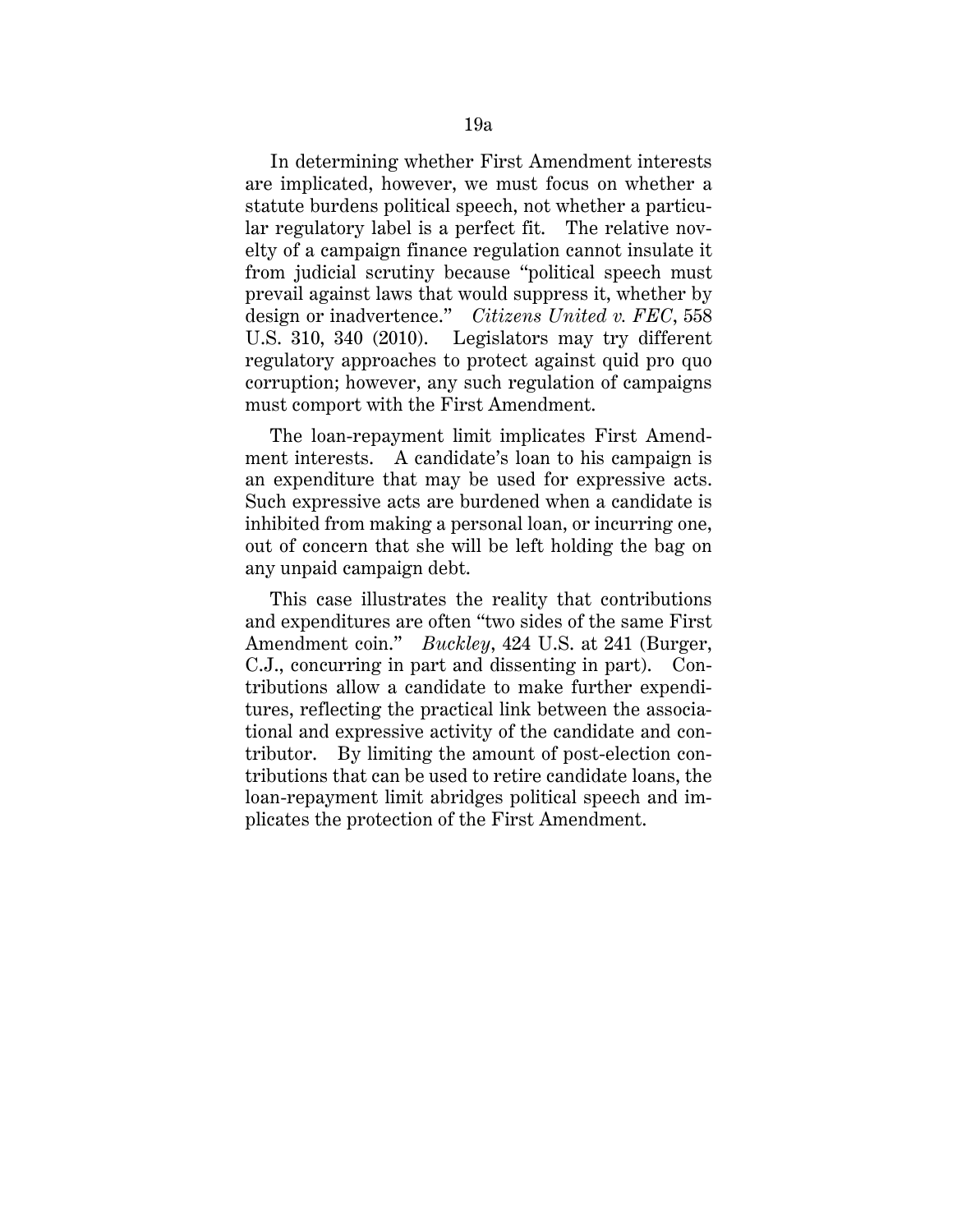Because the loan-repayment limit encumbers political speech, the government has "the burden of proving the constitutionality of its actions." *McCutcheon*, 572 U.S. at 210 (cleaned up). The parties dispute the relevant standard of review. The Cruz campaign maintains we should apply either the strict scrutiny applicable to expenditure limits or the closely drawn scrutiny applied to contribution limits. By contrast, the FEC suggests the loan-repayment limit must be analyzed under deferential rational basis review because the limit burdens no First Amendment interests. Because we find the loan-repayment limit restricts expressive and associational interests in political campaigns, we must apply a form of heightened scrutiny, either strict or closely drawn.

Under either form of heightened scrutiny, we assess the government's asserted interest in restricting speech and the fit between that interest and the means the government has chosen to fulfill it. *See id.* at 199. Applying strict scrutiny, a regulation will be upheld only if it furthers a compelling government interest and the government uses the least restrictive means of furthering that interest; whereas under closely drawn scrutiny a regulation will be upheld "if the State demonstrates a sufficiently important interest and employs means closely drawn to avoid" abridging First Amendment freedoms. *See id.* at 197.

The loan-repayment limit fails under even the less exacting test of closely drawn scrutiny and so, as in *McCutcheon*, we have no need to "parse the differences" between the standards of scrutiny. *Id.* at 199. The government fails to demonstrate that the loan-repayment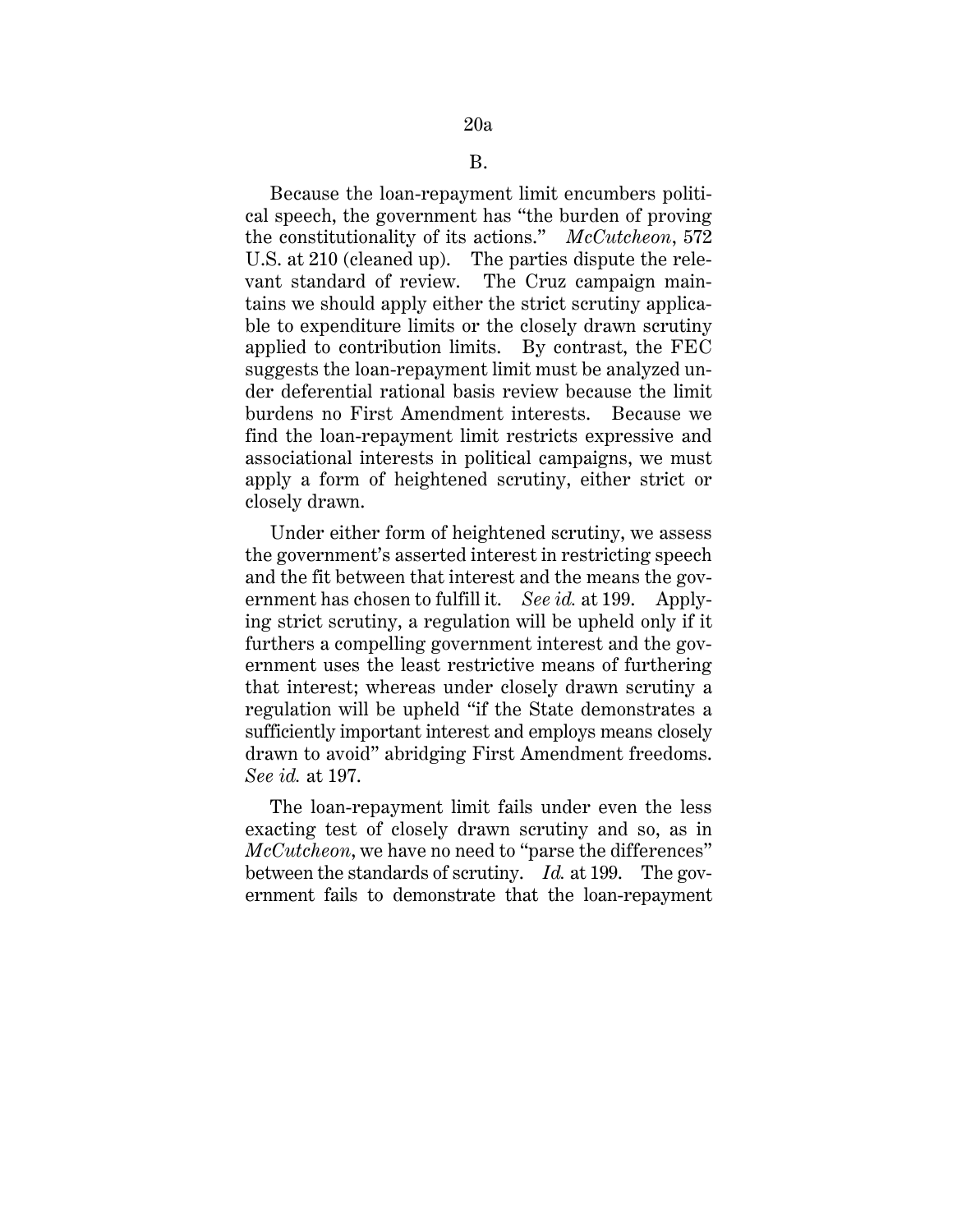limit serves an interest in addressing quid pro quo corruption. In addition, we find "a substantial mismatch," *id.*, between the government's asserted interest and the loan-repayment limit.

1.

The government bears the burden of demonstrating that the loan-repayment limit serves a sufficiently important interest that justifies the burden on political speech. The Supreme Court has made clear that the only recognized government interest in restraining political speech is "preventing corruption or the appearance of corruption." *Id.* at 206-07. The Court has considered—and rejected—other government justifications such as "reduc[ing] the amount of money in politics," *id.* at 191; "level[ing] electoral opportunities by equalizing candidate resources and influence," *Bennett*, 564 U.S. at 748 (cleaned up); reducing "[i]ngratiation and access," *Citizens United*, 558 U.S. at 360; or equalizing viewpoints among individuals and groups, *Buckley*, 424 U.S. at 48-49. The government's interest in eliminating corruption is limited to quid pro quo corruption, in other words, "dollars for political favors." *McCutcheon*, 572 U.S. at 192 (quoting *FEC v. Nat'l Conserv. PAC*, 470 U.S. 480, 497 (1985)). To comport with the First Amendment, a regulation of political speech must target only this particular form of corruption, which means "the Government may not seek to limit the appearance of mere influence or access." *Id.* at 208.

In addition, it is not sufficient for the FEC merely to *assert* an interest in preventing quid pro quo corruption. The government must demonstrate the validity of its interest by more than "mere conjecture." *Nixon v. Shrink Mo. Gov't PAC*, 528 U.S. 377, 392 (2000).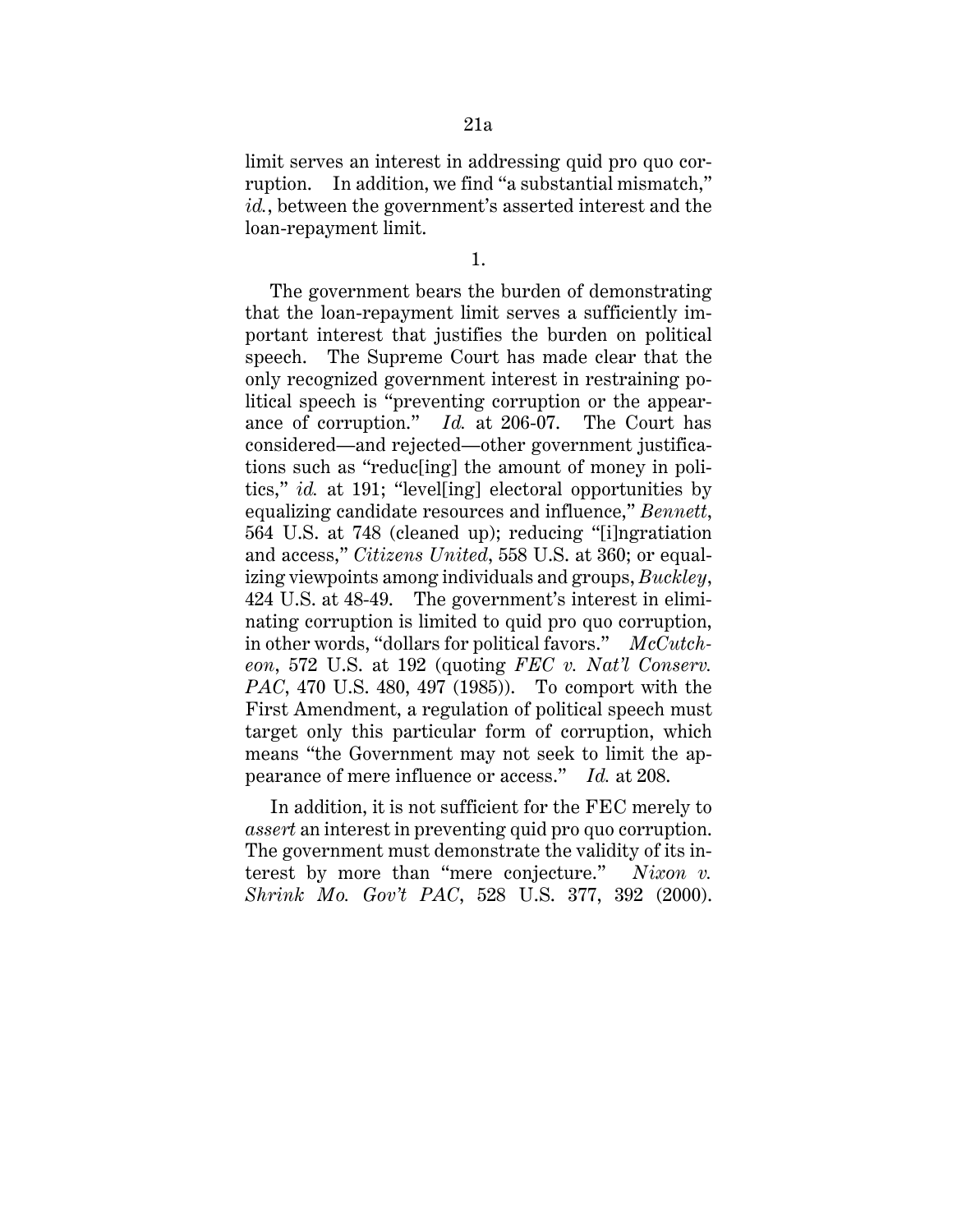"When the Government defends a regulation on speech as a means to . . . prevent anticipated harms, it must do more than simply posit the existence of the disease sought to be cured." *Colo. Repub. Fed. Campaign Comm. v. FEC*, 518 U.S. 604, 618 (1996) (cleaned up). Moreover, "[t]he quantum of empirical evidence needed to satisfy heightened judicial scrutiny of legislative judgments will vary up or down with the novelty and plausibility of the justification raised." *Shrink Mo.*, 528 U.S. at 391; *see also Zimmerman v. City of Austin*, 881 F.3d 378, 392-93 (5th Cir. 2018) (discussing cases). We assess the FEC's asserted interests in light of these standards.

The FEC maintains that the loan-repayment limit addresses the heightened risk and appearance of quid pro quo corruption that results from elected officeholders soliciting contributions that will be used to repay their personal loans. The Commission posits that "[m]oney given after the election . . . provides the contributor with even more influence over the candidate since the candidate is benefiting personally from the contribution." FEC Statement of Material Facts ("FEC SMF") ¶ 73, ECF No. 65 (cleaned up). The Commission repeatedly characterizes post-election contributions used to repay candidate loans as going into the candidate's pocket. The FEC also points to media reports of debt retirement parties as giving rise "to at least the appearance of federal candidates trading dollars for favors in the context of repayment of candidate loans." FEC Mot. 33. The Commission maintains there is a public perception that individuals who contribute to candidates after an election are likely to expect a political favor in return.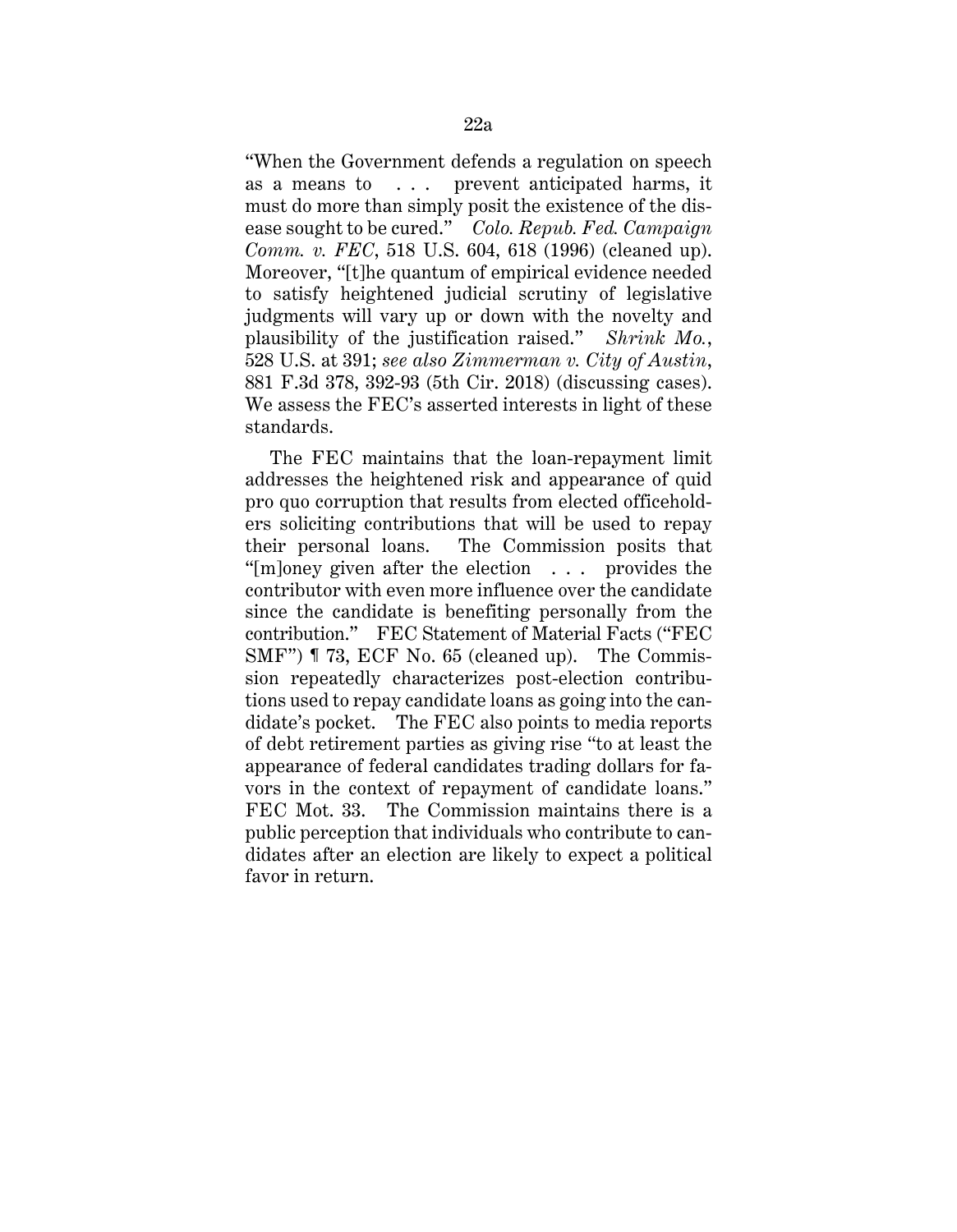Despite these assertions, the Commission fails to demonstrate that quid pro quo corruption or its appearance arises from post-election contributions to retire a candidate's personal debt. We first observe that the FEC has not identified a single case of actual quid pro quo corruption in this context. This is particularly notable given that many states impose no restriction on using post-election contributions to repay candidate loans,<sup>7</sup> and the Commission fails to identify any problems with quid pro corruption or its appearance in these states. *Cf. Citizens United*, 558 U.S. at 357 (finding it significant that the government failed to claim that "independent expenditures by for-profit corporations . . . corrupted the political process" in the twenty-six states that did not restrict such expenditures). Here the FEC's few state examples involve only concerns that

<sup>&</sup>lt;sup>7</sup> The Cruz campaign identifies ten states that cap candidate loans or restrict candidate loan repayment in some fashion. *See* Cruz Mem. in Supp. of Mot. for Summ. J. 28 & n.4, ECF No. 61-1. Georgia and South Carolina cap the repayment of candidate loans with postelection contributions, similar to BCRA's loan-repayment limit. *See* GA. CODE ANN. § 21-5-41(h); S.C. CODE ANN. § 8-13-1328. Although Florida permits candidate loans and their repayment with pre-election contributions, it bans all post-election contributions. *See* FLA. STAT. § 106.08(3)(b). Alaska, Rhode Island, Texas, and Washington cap the repayment of candidate loans with either preor post-election contributions. *See* ALASKA STAT. § 15.13.078(b)(1); 17 R.I. GEN. LAWS § 17-25-7.4; TEX. ELEC. CODE § 253.042(A); WASH. REV. CODE § 42.17A.445(3). California, Massachusetts, and Nebraska place no limit on the repayment of candidate loans but instead cap the amount that candidates may loan their campaigns. *See* CAL. GOV'T CODE § 85307(B); MASS. GEN. LAWS ch. 55, § 7; NEB. REV. STAT. § 49-1446.04; 4 NEB. ADMIN. CODE ch. 10, § 004(02). The Commission does not contest that "only a minority of states" restrict candidate campaign loans in some way. FEC Mot. 34.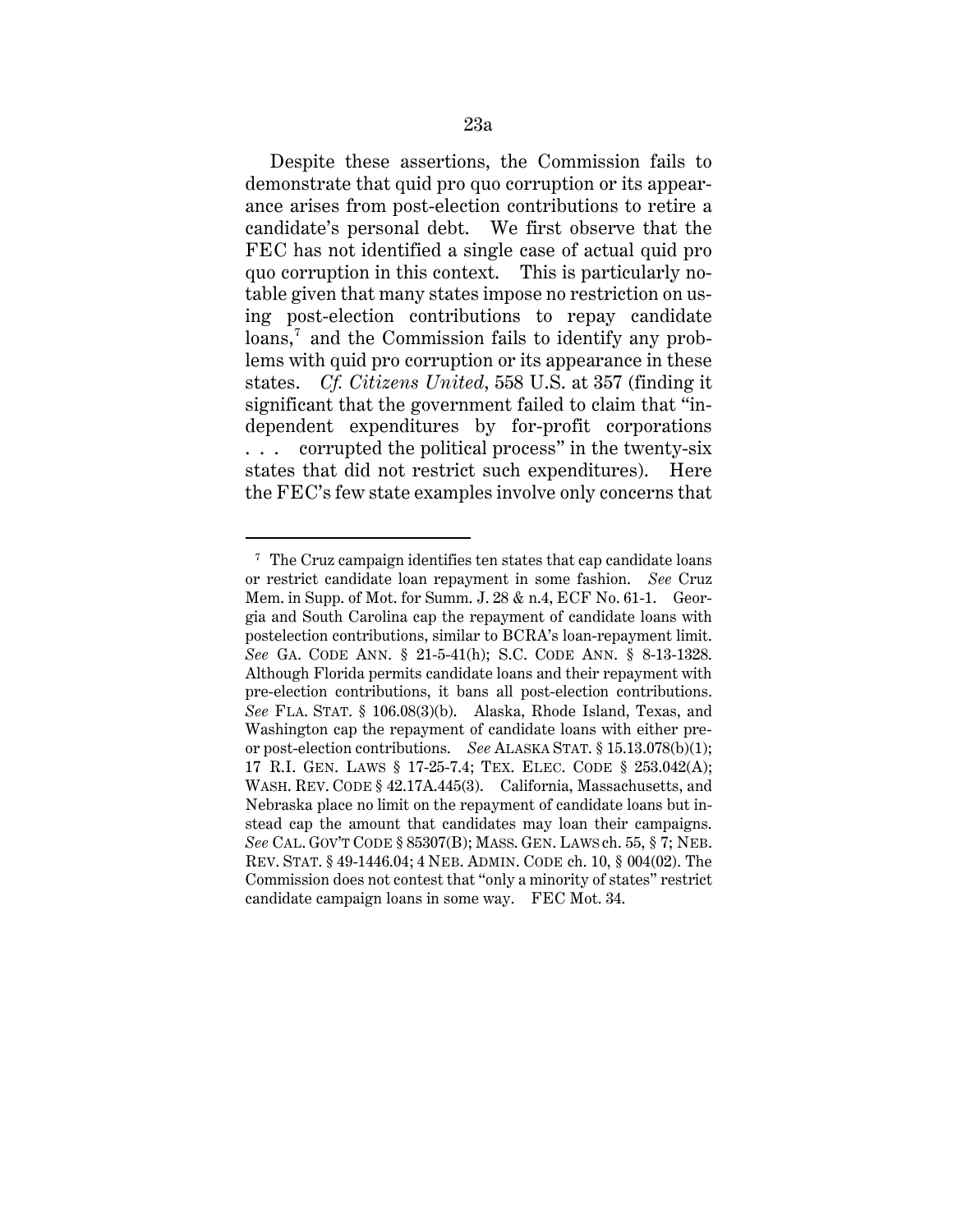candidates will be too responsive to the influence of special interests or concerns about contributions unrelated to the repayment of candidate loans. *See, e.g.*, FEC SMF ¶¶ 76, 79.

By contrast, in cases that have found a sufficient anticorruption interest, the record has been robust. In *Buckley*, the Court cited "the deeply disturbing examples surfacing after the 1972 election" as demonstrating that the problem of quid pro quo corruption was "not an illusory one." 424 U.S. at 27 & n.28; s*ee also Buckley v. Valeo*, 519 F.2d 821, 838-40 & nn.26-38 (D.C. Cir. 1975) (en banc) (describing extensive factual record before Congress). In *McConnell v. FEC*, the omnibus challenge to BCRA, the record before the court consisted of more than 100,000 pages, including "576 pages of proposed findings of fact" and "the testimony and declarations of over 200 fact and expert witnesses." 251 F. Supp. 2d 176, 208-09 (D.D.C. 2003). In *Bluman v. FEC*, the court pointed to "public controversy and an extensive investigation by the Senate Committee on Governmental Affairs," including specific examples of foreign governments attempting "to 'influence U.S. policies and elections through, among other means, financing election campaigns,'" as justification for BCRA's ban on expenditures and contributions by foreign nationals. 800 F. Supp. 2d 281, 283 (D.D.C. 2011) (quoting S. REP. NO. 105-67, at 47 (1998)).

A lengthy record may not be sufficient to demonstrate corruption, but the absence of *any* record of such corruption undermines the government's proffered interest. The FEC cannot carry its substantial burden by simply asserting that post-election contributions to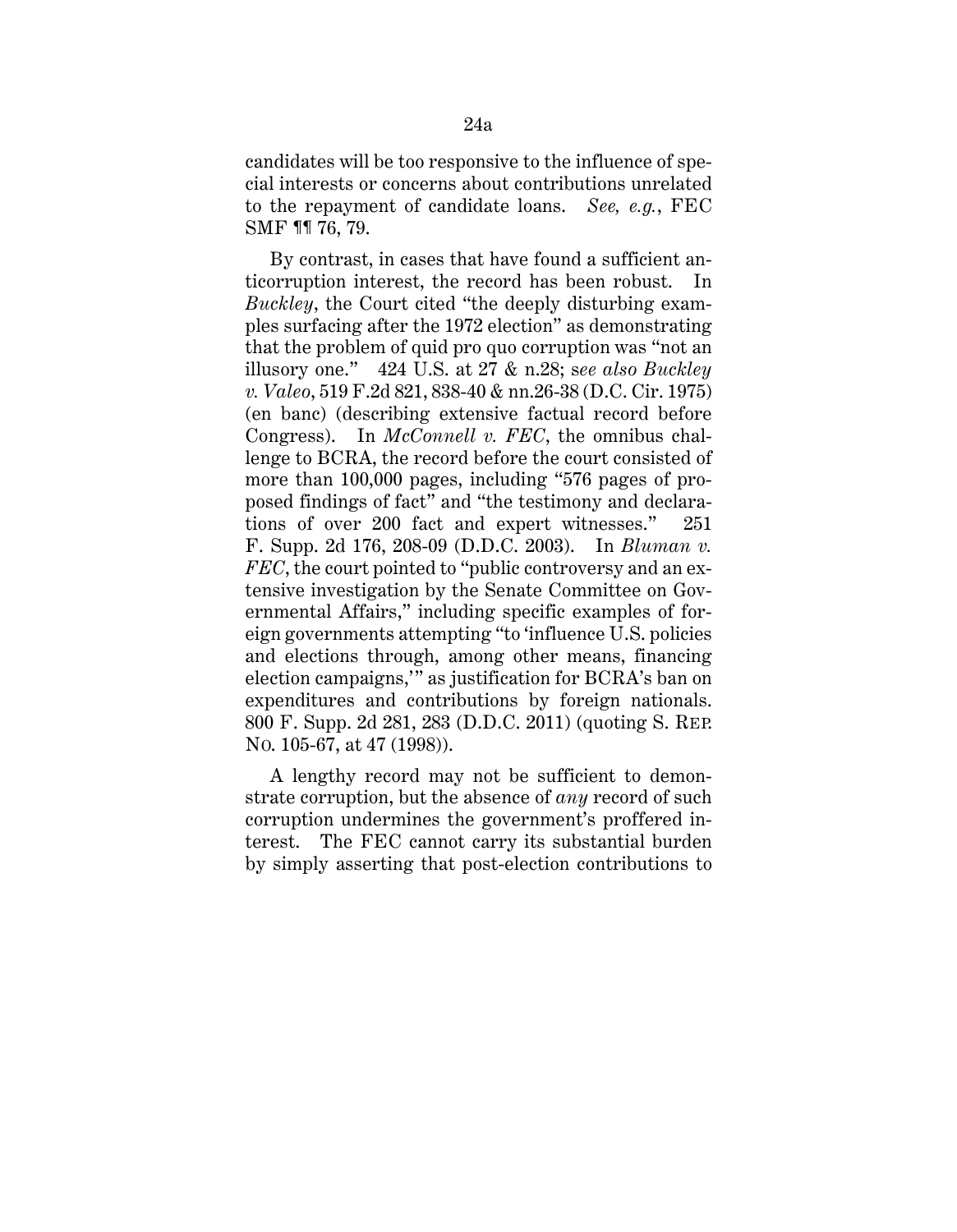repay a candidate's loans may come with expectations of a political favor.

In the absence of any evidence of actual corruption, the FEC turns elsewhere. For instance, the Commission relies heavily on an academic article that concluded "[i]ndebted politicians . . . exhibit a heightened sensitivity in their voting decisions to political contributions received from special interest groups." Ovtchinnikov & Valta, *Debt in Political Campaigns* 29. The article, however, does not distinguish between voting pattern changes as a consequence of donor influence or access and voting pattern changes as part of quid pro quo corruption. In a representative democracy, mere influence or access is not the type of quid pro quo corruption that justifies infringements on political speech. A "generic favoritism or influence theory . . . is at odds with standard First Amendment analyses because it is unbounded and susceptible to no limiting principle." *McConnell v. FEC*, 540 U.S. 93, 296 (2003) (Kennedy, J., concurring in the judgment in part and dissenting in part). "The line between *quid pro quo* corruption and general influence may seem vague at times, but the distinction must be respected in order to safeguard basic First Amendment rights." *McCutcheon*, 572 U.S. at 209.

The Commission also places great weight on a selective legislative history of the loan-repayment limit, arguing that lawmakers intended to "mitigate the heightened risk of quid pro quo corruption and its appearance resulting from already-elected officeholders soliciting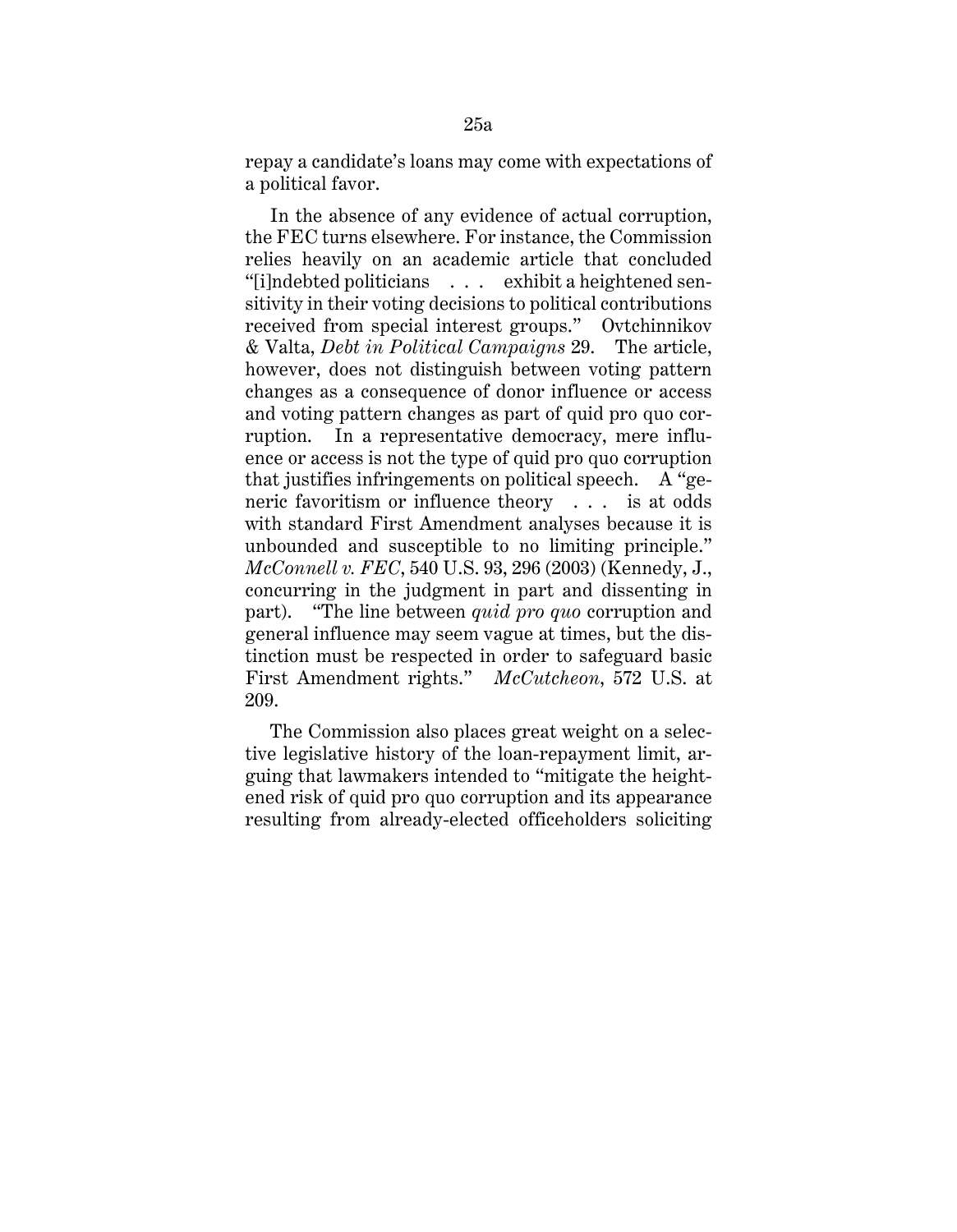contributions for their own personal benefit."<sup>8</sup> FEC Mot. 6. Even on the doubtful proposition that assertions in legislative debates could carry the government's burden, these statements from the legislative history amount to mere suppositions about the appearance of corruption. Moreover, the Cruz campaign proffers other tidbits of legislative history, including numerous statements suggesting that some legislators thought the loan-repayment limit would protect incumbents from wealthy challengers.<sup>9</sup> The competing statements in

<sup>8</sup> *See, e.g.*, 147 CONG. REC. S2,462 (Mar. 19, 2001) (statement of Sen. Domenici) ("In fact, it should be a condition to your putting up your own money, knowing right up front you are not going to get it back from your constituents under fundraising events that you would hold and then ask them: How would you like me to vote now that I am a Senator?"); 147 CONG. REC. S2,541 (Mar. 20, 2001) (statement of Sen. Hutchison) ("[Candidates] have a constitutional right to try to buy the office, but they do not have a constitutional right to resell it.").

<sup>9</sup> *See, e.g.*, 147 CONG. REC. S2,541 (Mar. 20, 2001) (statement of Sen. Hutchison) ("Our purpose is to level the playing field so that one candidate who has millions, if not billions, of dollars to spend on a campaign will not be at such a significant advantage over another candidate who does not have such means as to create an unlevel playing field."); 147 CONG. REC. S2,465 (Mar. 19, 2001) (statement of Sen. Sessions) ("It also prohibits wealthy candidates, who incur personal loans in connection with their campaign that exceed \$250,000, from repaying those loans from any contributions made to the candidate. . . . I know there were large contributions in this last Senate campaign from candidates of \$10 million, \$60 million, and other amounts of money that the winning candidates in this body contributed from their own funds. I tell you, I am glad I didn't face a person who could write a check for \$60 million, \$10 million—or \$5 million, for that matter. If so, I would like to be able to have a level playing field so I could stay in the ball game.").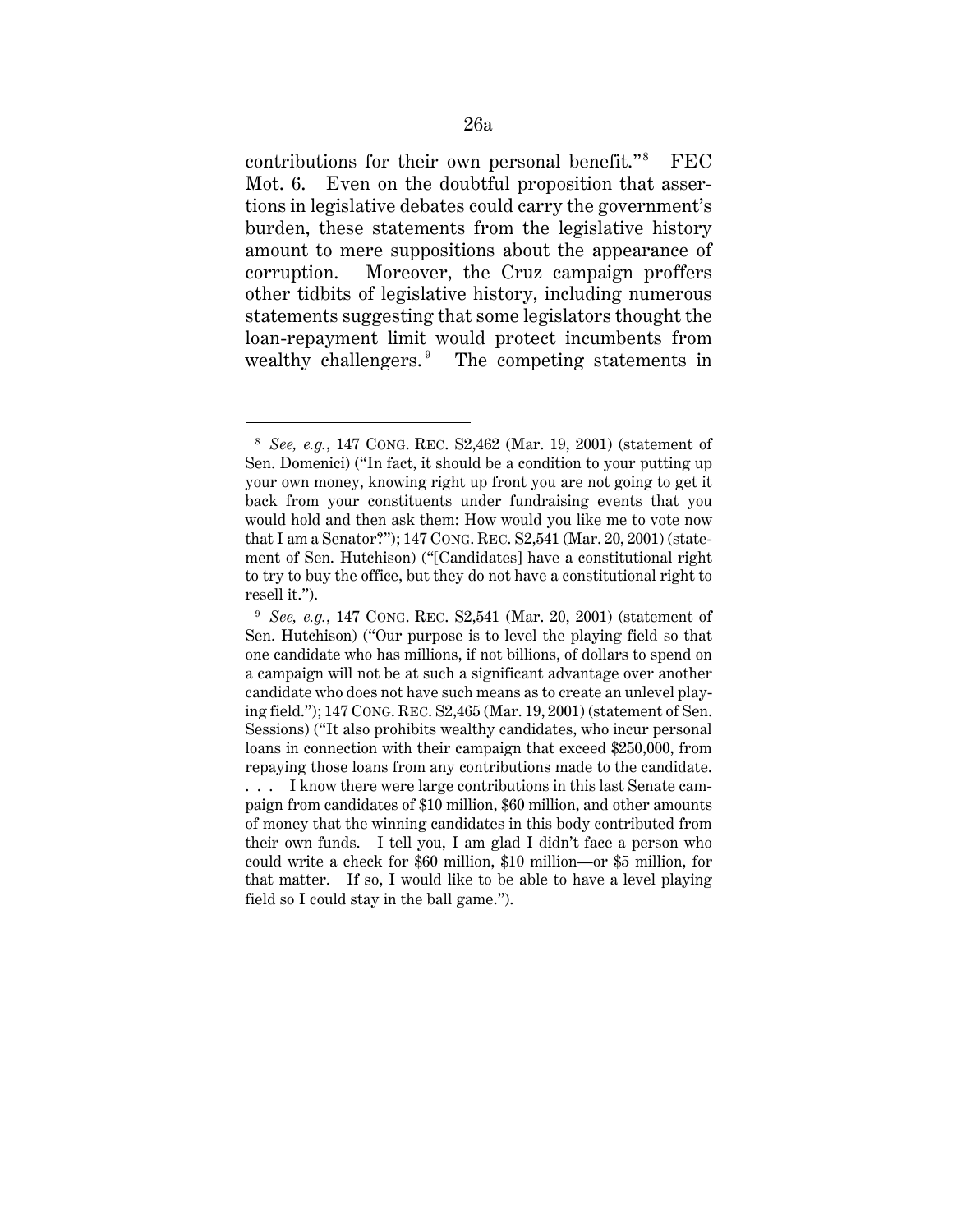the legislative history of BCRA establish no clear emphasis on eradicating quid pro quo corruption as opposed to the impermissible purpose of leveling the playing field.

In addition, the loan-repayment limit, Section 304 of BCRA, was enacted at the same time as Section 319, the so-called "Millionaire's Amendment," which the Supreme Court held unconstitutional in part because it was intended to "level electoral opportunities for candidates of different personal wealth." *Davis*, 554 U.S. at 741 (cleaned up). While Section 304 may serve a different purpose from Section 319, the text of BCRA, as well as the legislative debates, linked the two provisions, which suggests that the loan-repayment limit may also "further the impermissible objective of simply limiting the amount of money in political campaigns." *McCutcheon*, 572 U.S. at 218. At a minimum, the connection between the provisions casts further doubt on the government's asserted anticorruption interest.

Finally, the FEC relies on media reports and a YouGov poll, but these similarly fail to establish that restrictions like the loan-repayment limit serve the purpose of preventing quid pro quo corruption. The media reports merely hypothesize that individuals who contribute after the election to help retire a candidate's debt might have greater influence with or access to the candidate. Yet this is not evidence of quid pro quo corruption, and minimizing influence and access is not a proper goal for campaign finance regulation. The YouGov poll was conducted at the FEC's behest for this litigation to demonstrate that the loan-repayment limit addresses the appearance of corruption. The poll first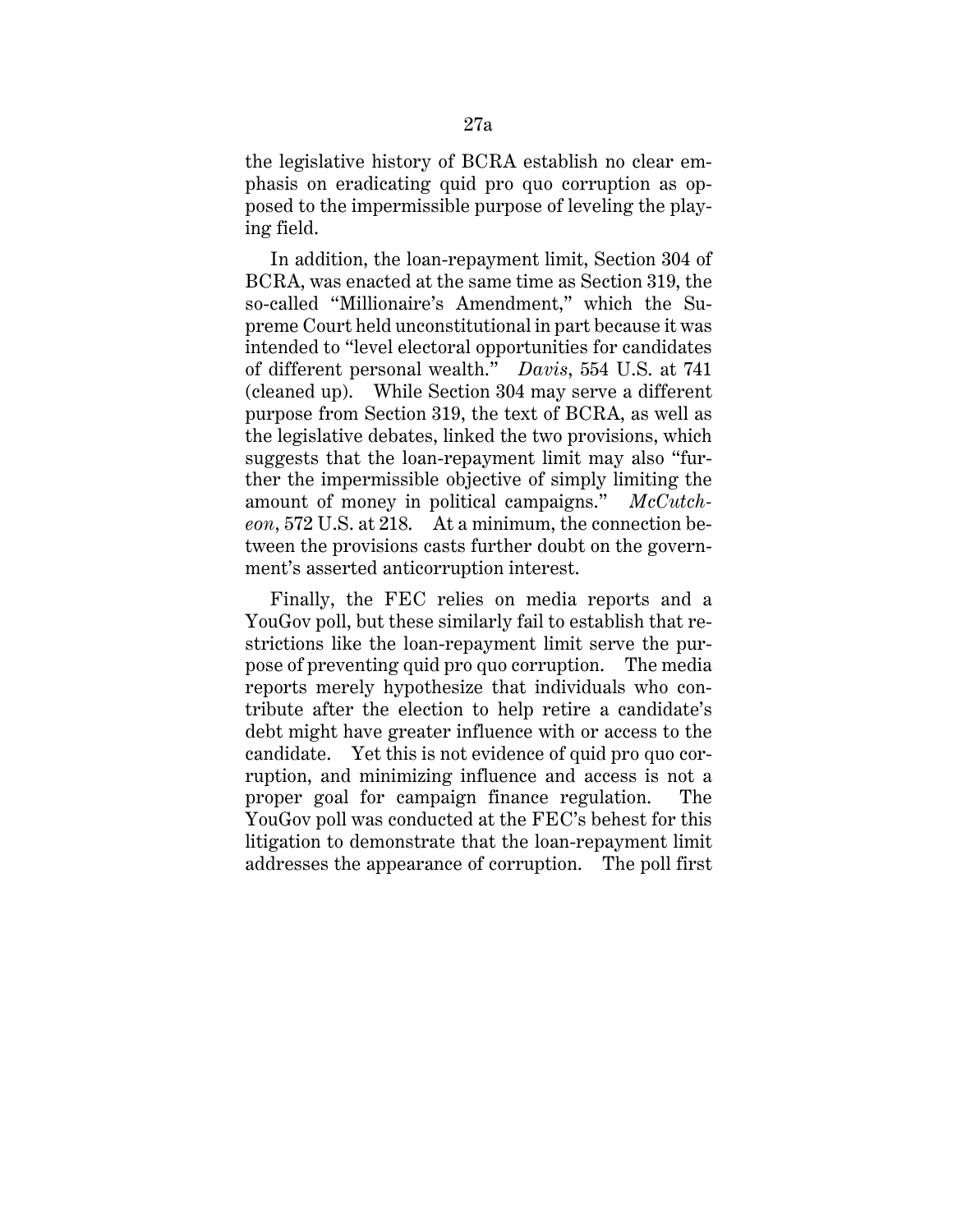asked respondents whether they were aware that candidates could loan their campaigns money and then be paid back with post-election contributions. FEC Mot. Ex. 16, ECF No. 65-16 (Decl. of Ashley Grosse, Ex. A). In the poll's only two follow-up questions, 81 percent of respondents thought it "very likely" or "likely" that individuals who donate money to a federal candidate's campaign after an election "expect a political favor in return," and 67 percent of respondents thought donors would "be more likely to expect political favors" if there were no limit on repaying a candidate loan with postelection contributions. *Id.* The FEC relies on these responses as evidence that the loan-repayment limit addresses "at least the appearance of quid pro quo corruption." FEC Mot. 32.

We disagree. Such generic questions do not get at the specific problem of quid pro quo corruption the government asserts this statute combats. On the government's reasoning, the poll answers would raise doubts about any contributions to incumbents (i.e. winning candidates) who use post-election contributions to retire any type of campaign debt. Even if contributors who donate to retire a candidate's debt expect political favors, that hardly demonstrates that the (now elected) official is more likely to grant such political favors. Moreover, the poll did not define the term "political favor," so the poll's responses are not evidence that the public associates such contributions with quid pro quo corruption, which Congress may regulate, or simply increased influence and access, which Congress may not*. See McCutcheon*, 572 U.S. at 208. Finally, the poll failed to mention that the individual contribution limit applies to post-election contributions just as it does to pre-election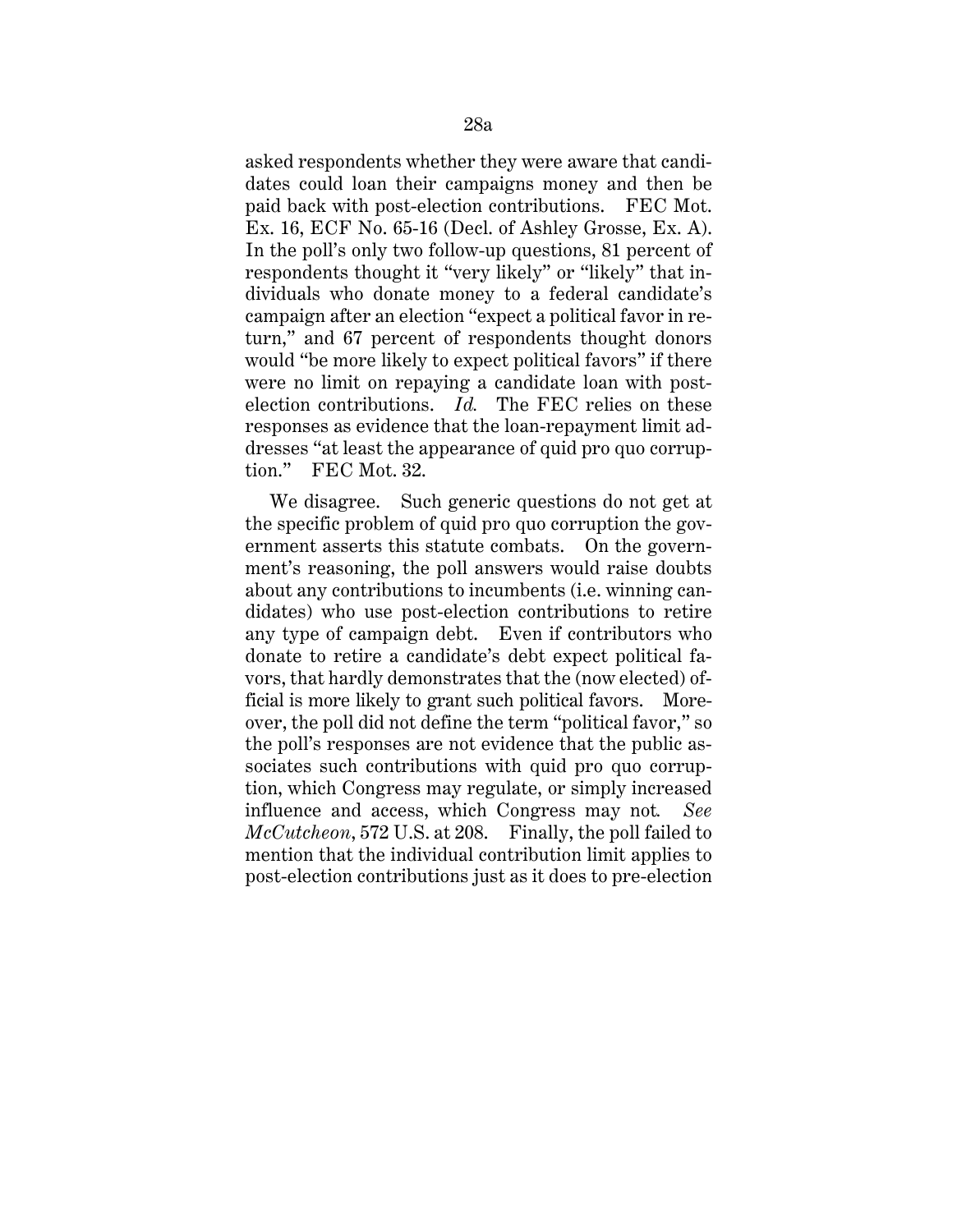contributions. That omission renders the poll an ineffective measure of public perception of possible corruption in this context. At most, the poll suggests that some members of the public distrust or are skeptical about using contributions to repay candidate loans, but the "tendency to demonstrate distrust" is insufficient to establish corruption or its appearance. *Nat'l Conserv. PAC*, 470 U.S. at 499. We conclude the FEC fails to demonstrate that the loan-repayment limit serves an interest in preventing quid pro quo corruption.

The FEC also maintains that the loan-repayment limit prevents the circumvention of base contribution limits because without the limit a candidate could keep outstanding loans from past campaigns, which would allow individuals to stack up maximum contributions for each election for which the candidate had open loans. The problem with the FEC's position, however, is that contributors are permitted to make multiple contributions at a single time—they can contribute to retire debt from a previous election (subject to the loan-repayment limit) and they can contribute to any ongoing campaign for a future election. Each of these separate perelection contributions, however, is limited by the base contribution limit. Nothing about the potential for stacking circumvents the base limits. What the FEC terms "circumvention" is in fact a lawful contribution under existing campaign finance laws.

The government suggests it is dissatisfied with the possibility of large one-time contributions, which the FEC treats as a kind of legal loophole. Yet the loanrepayment limit does little to close the ostensible loophole, because the limit applies only to a candidate's personal loans, not to other campaign debt. Also, the FEC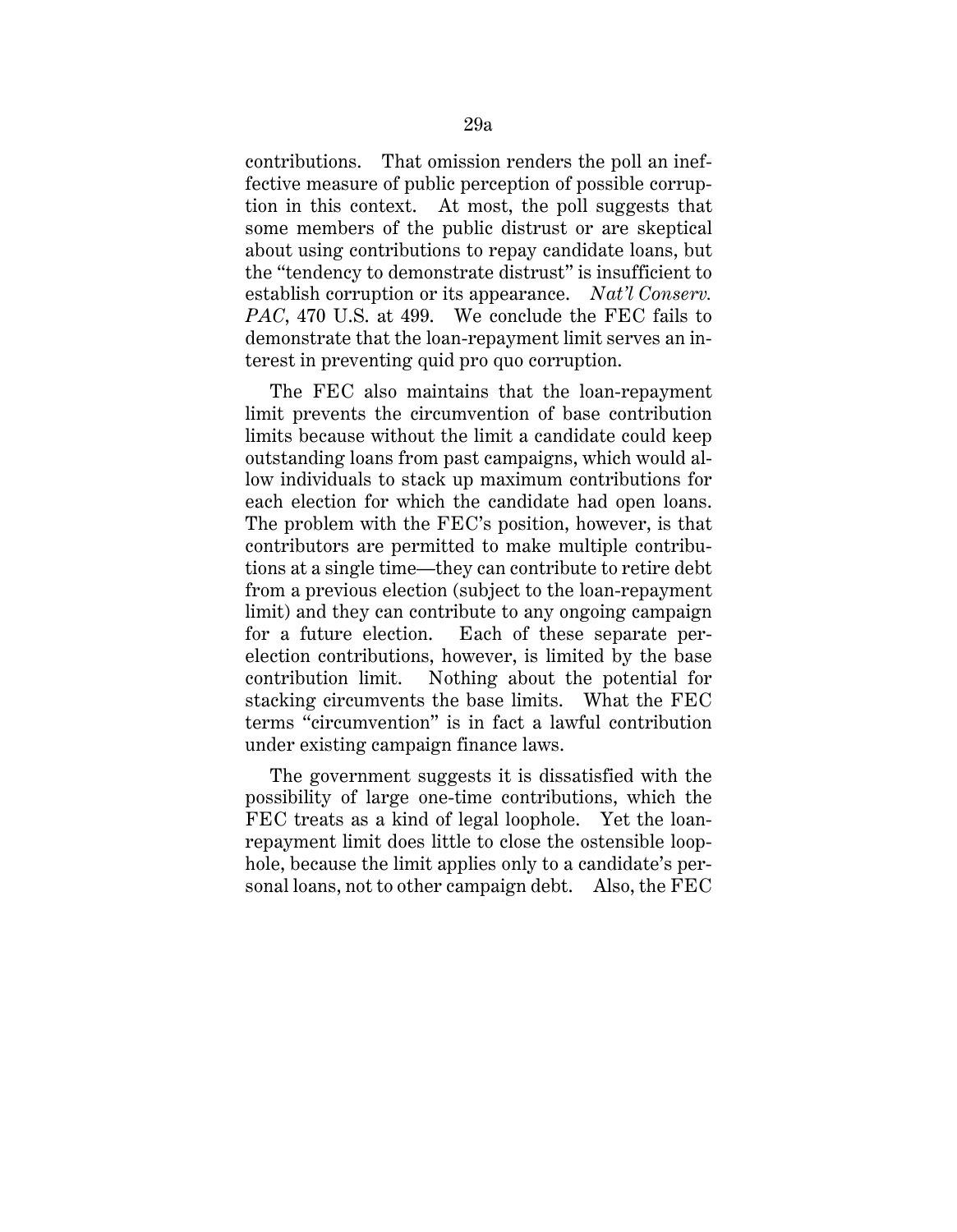fails to identify a plausible financial incentive for a candidate to carry significant personal campaign debt over many years simply to keep open the possibility of soliciting larger stacked donations in the future.

In sum, the FEC's position amounts to speculation that contributions to pay off a candidate's personal loans carry a danger of quid pro quo corruption, but the Supreme Court has "never accepted mere conjecture as adequate to carry a First Amendment burden." *Shrink Mo.*, 528 U.S. at 392. The government has failed to demonstrate that its interest in the loan-repayment limit is sufficiently important, because the limit serves no additional purpose in preventing quid pro quo corruption or the circumvention of base contribution limits. With little connection to any actual or perceived quid pro quo corruption interest, the FEC's asserted rationale boils down to a general concern about money in politics and campaign contributions to incumbents—but such general concerns about influence or access cannot justify government regulation in the vital area of political speech.

Even if the government had shown that the limit was justified by an important government interest, the loanrepayment limit is not "closely drawn" to protect expressive and associational freedoms. *McCutcheon*, 572 U.S. at 218 (quoting *Buckley*, 424 U.S. at 25). "In the First Amendment context, fit matters." *Id.* The government's rationale for the loan-repayment limit fits about as well as a pair of pandemic sweatpants. The First Amendment requires a better fit than that.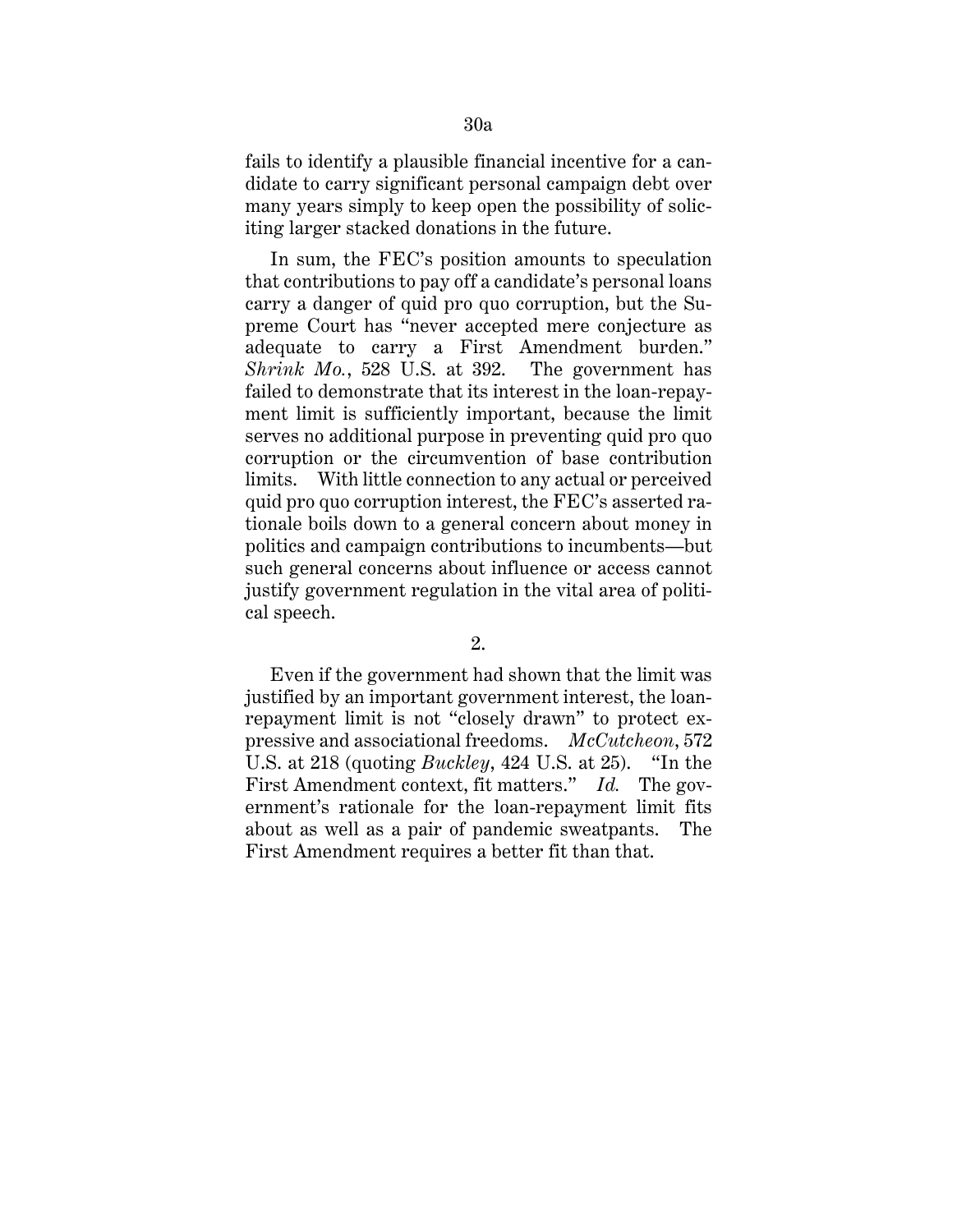When assessing fit even under standards short of strict scrutiny, we "require a fit that is not necessarily perfect, but reasonable; that represents not necessarily the single best disposition but one whose scope is in proportion to the interest served, that employs not necessarily the least restrictive means but a means narrowly tailored to achieve the desired objective." *Id.* (cleaned up). As part of the inquiry we consider "whether experience under the present law confirms a serious threat of abuse," and whether there are less burdensome alternatives available to the government in securing its interests. *Id.* at 219 (quoting *FEC v. Colo. Repub. Fed. Campaign Comm.*, 533 U.S. 431, 457 (2001)).

In arguing for a close fit, the FEC maintains "[t]he Loan Repayment Limit is tailored to apply in situations when the strength of the government's important anticorruption interests are at their peak," because "the candidate will be in a position to grant political favors to [post-election] contributors." FEC Mot. 40. Moreover, the FEC asserts, the limit is well tailored because it applies only to situations in which "the candidate or officeholder is directly, personally benefiting from the contributions," and it does not prevent campaigns from repaying the loans in full with pre-election funds. *Id.*  at 41.

Contrary to the government's assertions, the loan-repayment limit is not sufficiently tailored to achieve the objective of preventing quid pro quo corruption or its appearance. To begin with, the loan-repayment limit is over inclusive. It applies across the board to winning and losing candidates, although any purported anticorruption rationale applies only to winning candidates. The FEC's primary defense of the regulation is that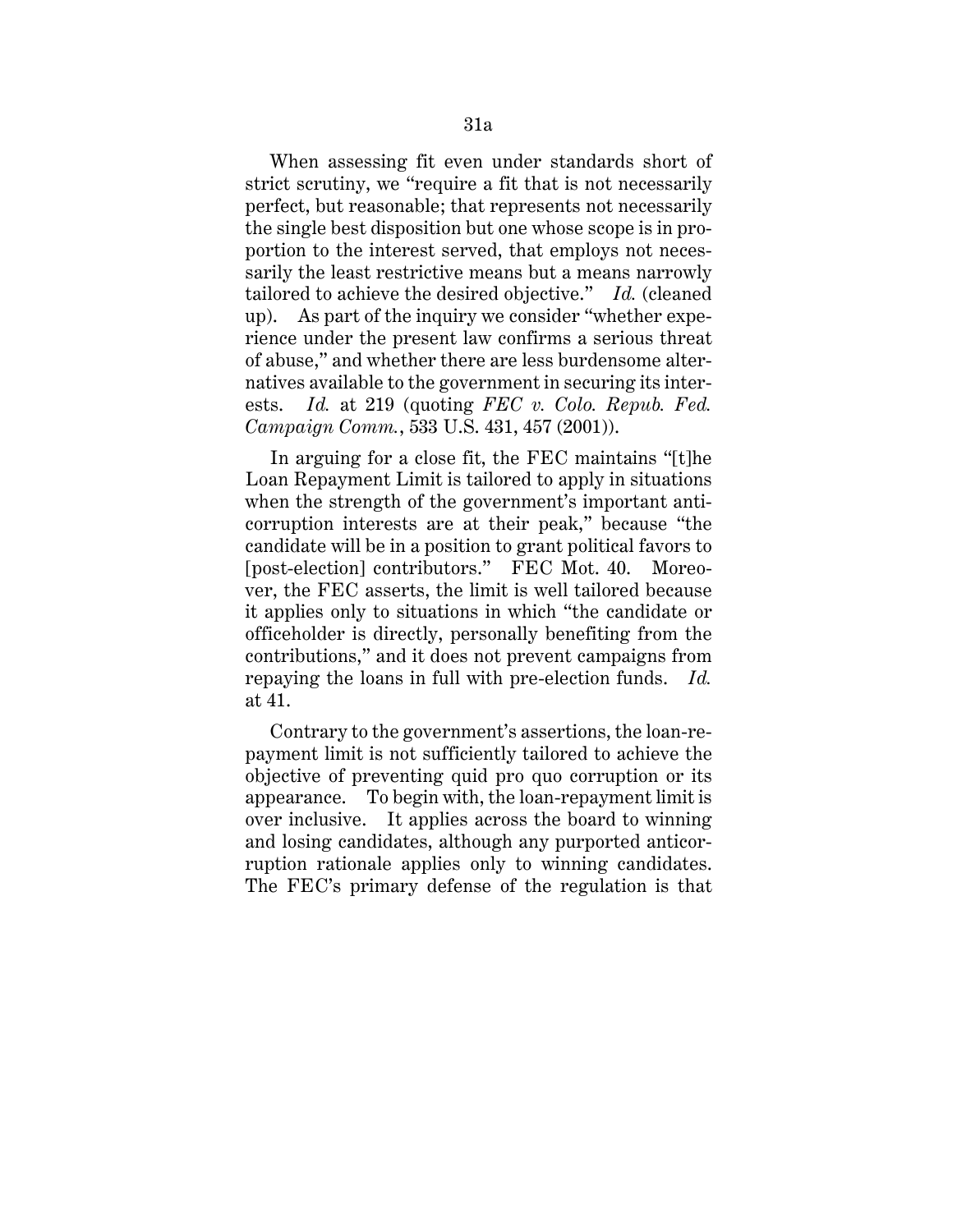post-election contributions used to retire a candidate's personal campaign loans are particularly susceptible to quid pro quo corruption or its appearance. This justification, however, does not apply to candidates who lose an election and therefore have no way to provide improper benefits to contributors who donate to retire election debt. Losing candidates are less likely to receive post-election contributions and, in any event, contributions made to a losing candidate pose essentially no risk of corruption or its appearance. *See Anderson*, 356 F.3d at 673 (invalidating a state cap on candidate loans and explaining that "the risk of *quid pro quo* is virtually non-existent where the contribution is made to a losing candidate who seeks to recoup some of his debt"). When a campaign finance regulation sweeps in conduct well beyond the government's asserted rationale, it does not provide the close fit required by the First Amendment.

The loan-repayment limit is also substantially underinclusive as to the government's asserted interests. Although "the First Amendment imposes no freestanding underinclusiveness limitation," a law's underinclusiveness can indicate a poor fit and can raise doubts about whether the law advances the interests invoked by the government. *Williams-Yulee v. Fla. Bar*, 135 S. Ct. 1656, 1668 (2015) (cleaned up). Here, aside from the loan-repayment and base contribution limits, there are no restrictions on post-election contributions made to retire other types of campaign debt. A person may contribute to retire any outstanding campaign debt, with the exception of a candidate's personal loans over \$250,000. The FEC argues that a candidate who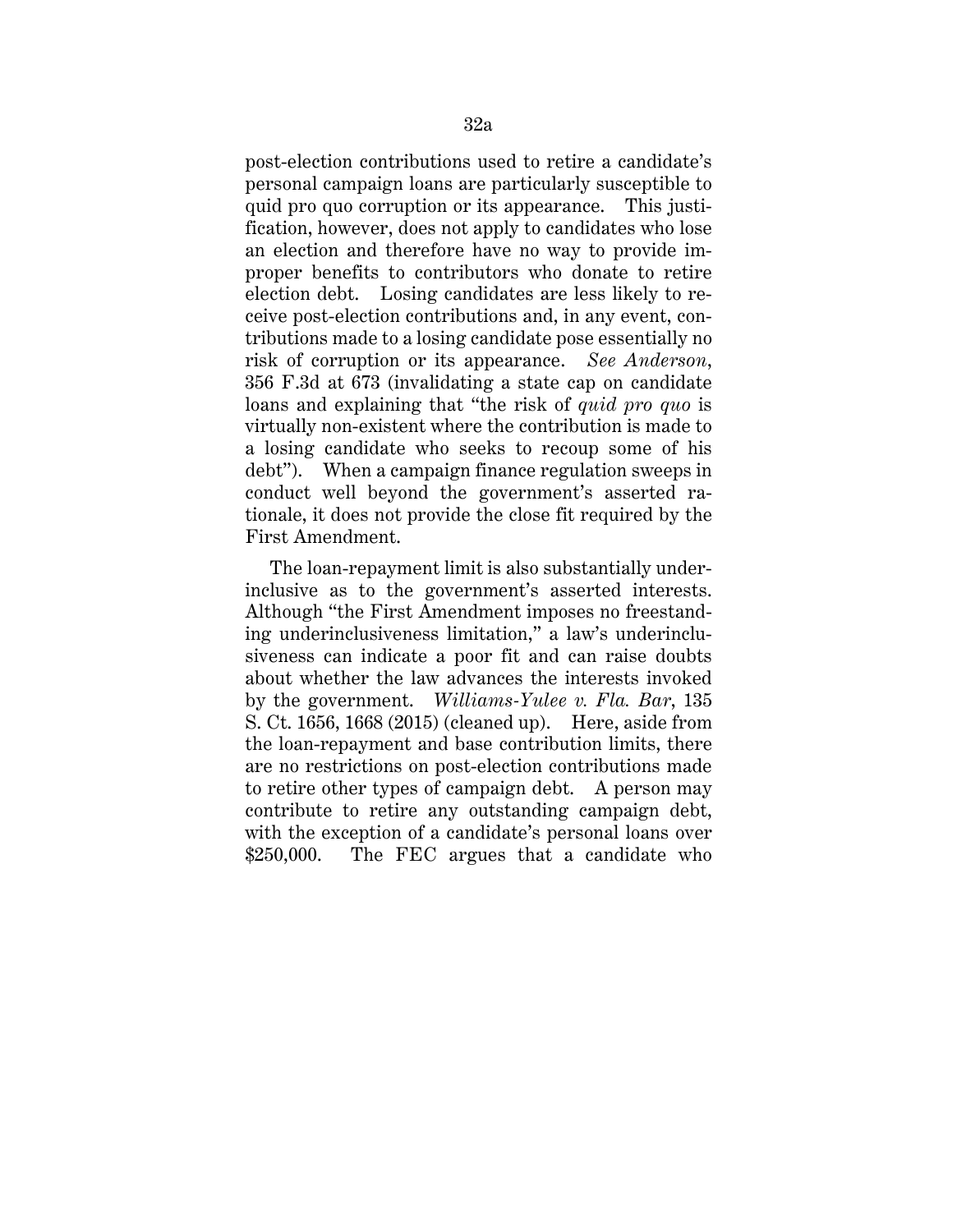makes a loan to his campaign that he expects will be repaid is more dependent on outside contributions than a candidate who simply gives the money to his campaign. Yet not all candidates can afford to just give money to their campaigns—and there is nothing inherently corrupting about receiving campaign contributions after an election.

The FEC's concerns regarding post-election contributions to retire candidate loans seem to apply equally to any contribution made to an incumbent, because all incumbents are in a position to grant favors. But Congress does not restrict pre-election contributions to incumbents except through the base contribution limit. The government has advanced no reason why a contribution made to an incumbent before the election poses no risk of corruption, but the same contribution made after the election to a winning candidate (now incumbent) and applied to pre-election debt poses a unique and heightened concern of quid pro quo corruption.

The government's fit rationale also cannot explain why post-election contributions to retire pre-election debt are permissible up to the \$250,000 cap. This cap means that in the current election cycle, a campaign committee can accept just over eighty-six maximum contributions after the election to repay a candidate loan (eighty-six contributions of \$2,900 aggregates to  $$249,400$ , just shy of the  $$250,000$  ceiling). It is hardly clear why the eighty-seventh or eighty-eighth contributor poses a particular danger of quid pro corruption. *Cf. McCutcheon*, 572 U.S. at 210. Instead, the \$250,000 cap operates to limit or disincentivize the total amount of campaign expenditure a candidate makes through personal loans.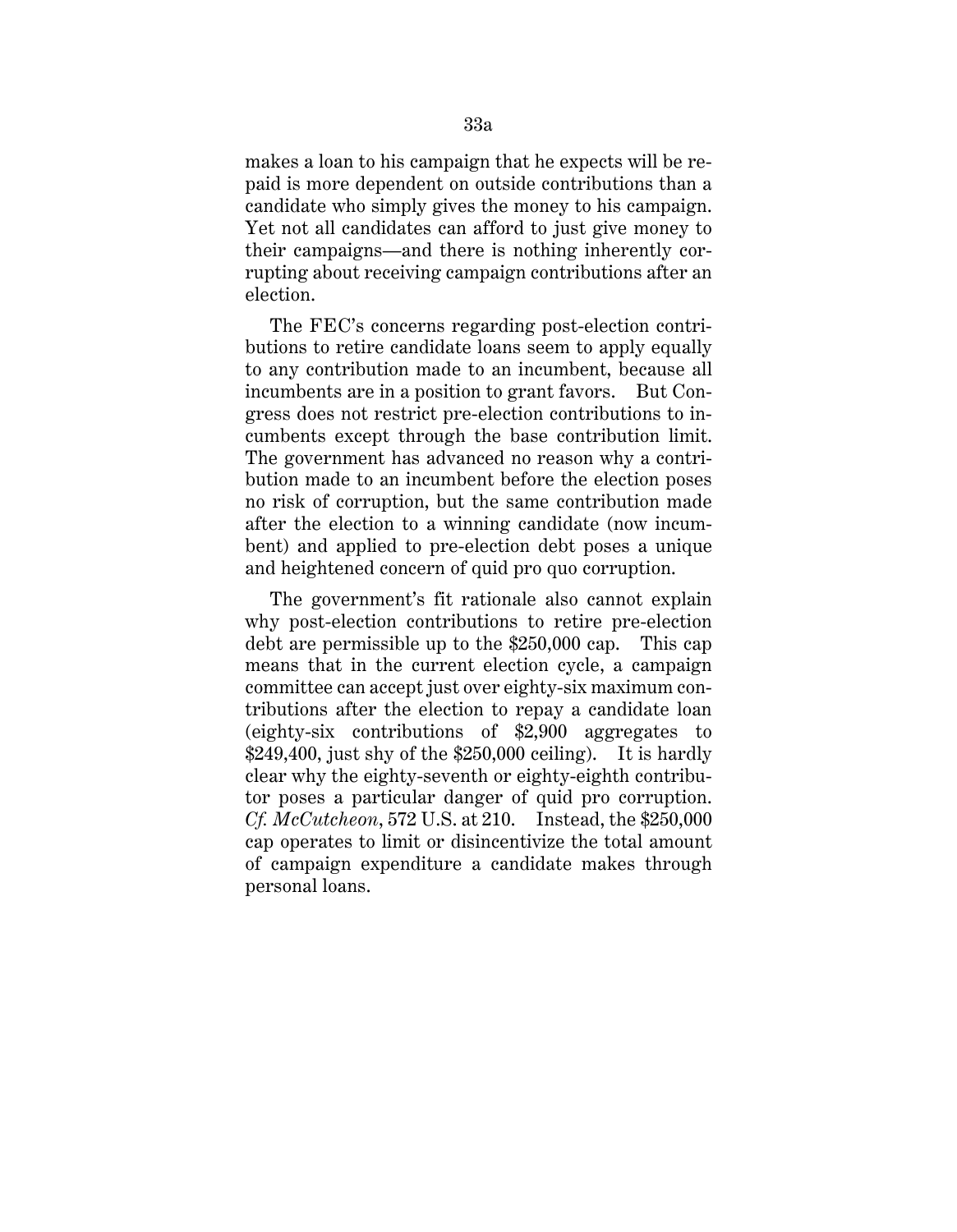The loan-repayment limit also imposes an additional regulatory requirement on top of the existing base limits. The loan-repayment limit is exactly the sort of "prophylaxis-upon-prophylaxis approach" that demands "we be particularly diligent in scrutinizing the law's fit." *Id.* at 221 (cleaned up). As the D.C. Circuit has explained, "an additional constraint layered on top of the base limits . . . separately need[s] to serve the interest in preventing the appearance or actuality of corruption."10 *Holmes v. FEC*, 875 F.3d 1153, 1161 (D.C. Cir. 2017) (en banc) (cleaned up). Post-election contributions, like contributions made before an election, are subject to the base limits, which serve to prevent the dangers of quid pro quo corruption. Layered on top of the base limits, the loan-repayment limit places an additional restriction on pre-election expenditures and postelection contributions, but the government has failed to demonstrate that the limit provides additional protection against quid pro quo corruption or its appearance.

The Commission next tries to demonstrate fit by minimizing the burden of the loan-repayment limit. For instance, the Commission maintains that the loan-

<sup>10</sup> Other circuit courts have similarly interpreted *McCutcheon* as requiring the government to make an additional showing to justify campaign finance restrictions that operate on top of base limits. *See, e.g.*, *Jones v. Jegley*, 947 F.3d 1100, 1106 (8th Cir. 2020) ("Just as in *McCutcheon*, Arkansas's failure here to provide any evidence that its blackout period accomplishes anything more than the \$2,700 base limits alone means that it cannot survive exacting scrutiny."); *Zimmerman v. City of Austin*, 881 F.3d 378, 392 (5th Cir. 2018) (holding restrictions in addition to the base limit "must be justified by evidence that the additional limit serves a distinct interest in preventing corruption that is not already served by the base limit").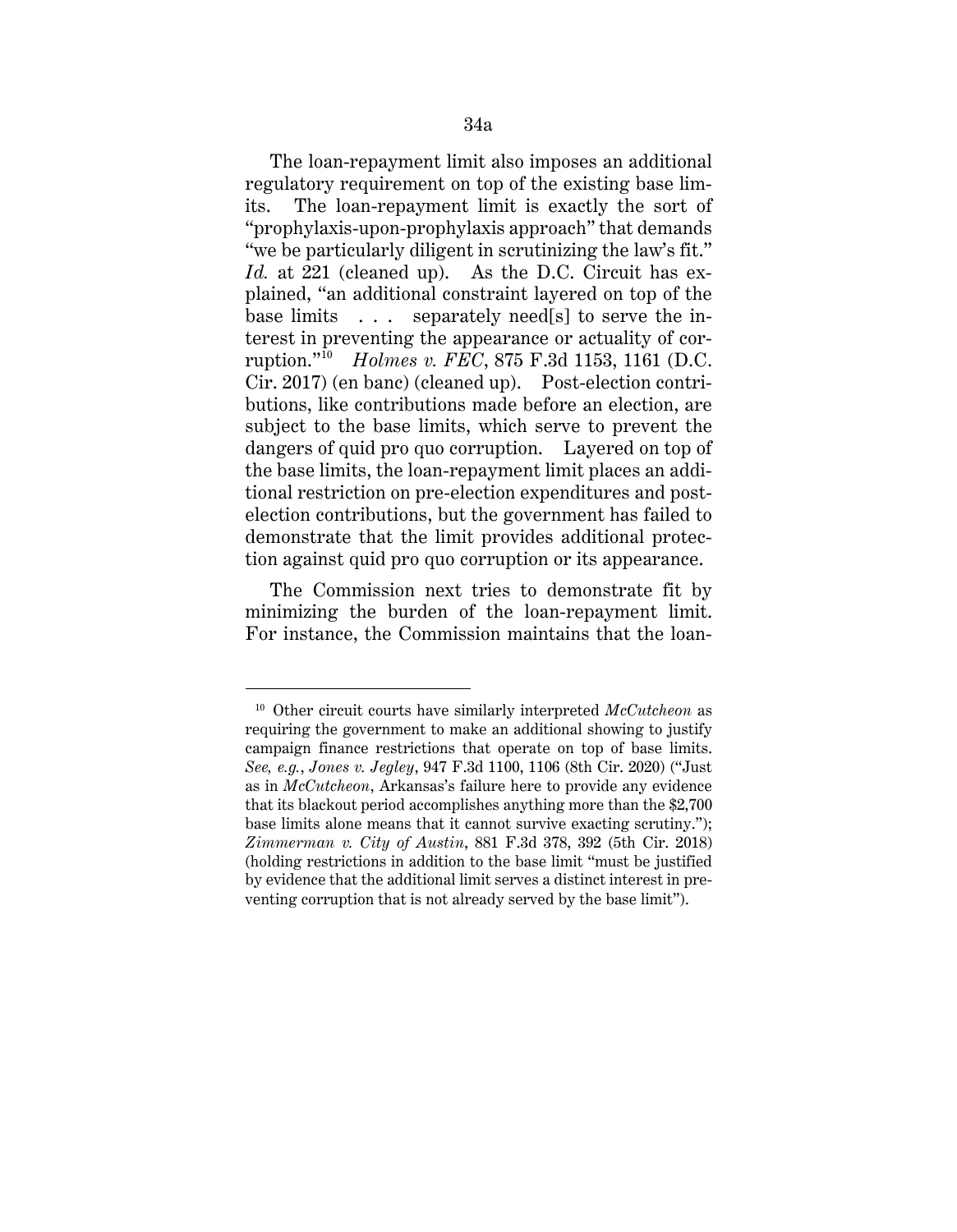repayment limit "increase[s] the funds available to campaign committees," and so does not "prevent[] campaigns from 'amassing the resources necessary for effective advocacy.'" FEC Mot. 41 (quoting *Randall v. Sorrell*, 548 U.S. 230, 247 (2006) (plurality opinion)). The FEC overreads *Randall*, which noted that if a contribution limit prevents a campaign from amassing the necessary resources, it cannot survive under the First Amendment. *See Randall*, 548 U.S. at 248. It does not logically follow, however, that if a campaign can manage to amass necessary resources, the regulation survives First Amendment scrutiny. Preventing candidates from amassing resources is only one of the reasons a regulation of political speech may fail under the First Amendment, and therefore it cannot serve as an independent basis for upholding a regulation. *Cf. Libertarian Nat'l Comm. v. FEC*, 924 F.3d 533, 558-59 (D.C. Cir. 2019) (en banc) (Katsas, J., concurring in part, concurring in the judgment, and dissenting in part). Moreover, the determination of what resources are "necessary" for effective speech must be left to individual speakers, not the FEC.

Finally, the Commission urges this court to defer to Congress's judgment that the loan-repayment limit is necessary for combatting corruption. While we must respect the legislative choices of Congress acting within its constitutional sphere, we cannot defer on the question of whether a particular legislative choice is in fact constitutional. "We must give weight to attempts by Congress to seek to dispel either the appearance or the reality of [corruptive] influences. The remedies enacted by law, however, must comply with the First Amendment; and it is our law and our tradition that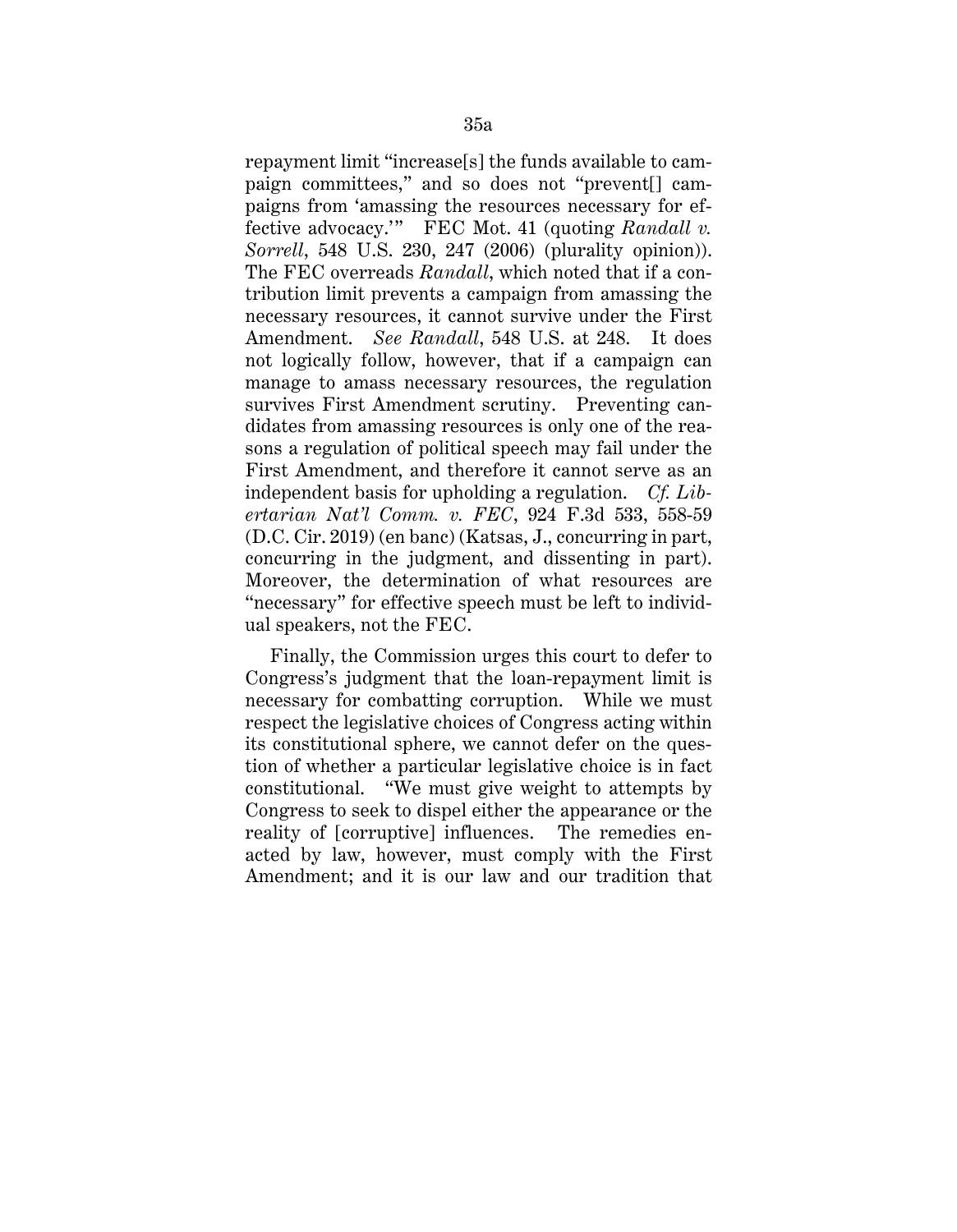more speech, not less, is the governing rule." *Citizens United*, 558 U.S. at 361; *see also Schneider v. State*, 308 U.S. 147, 161 (1939) (explaining that legislative judgments may be "insufficient to justify" a restriction that "diminishes the exercise of rights so vital to the maintenance of democratic institutions"). Courts cannot rubber stamp congressional preferences when important First Amendment interests are at stake.

In sum, we hold that the government failed to meet its burden of demonstrating that the loan-repayment limit serves an interest in combatting quid pro quo corruption or its appearance and that in any event the loanrepayment limit is insufficiently tailored to meet this objective.

\* \* \*

When it comes to campaign finance regulation, the foxes are effectively in charge of the political henhouse, because elected officials set the rules for future elections. The Constitution, however, does not leave our liberties to the foxes. Laws regulating political speech implicate First Amendment rights essential to a free democracy, and courts have an independent duty to scrutinize the government's interest as well as the means chosen to realize it. To protect "the political responsiveness at the heart of the democratic process," *McCutcheon*, 572 U.S. at 227, Congress may regulate political speech only to prevent the specific problem of quid pro quo corruption. The loan-repayment limit does not serve that interest, and the government's arguments to the contrary boil down to hypothetical concerns about influence and access to incumbents. Such justifications are not sufficient under the First Amendment to uphold a statute that burdens political speech.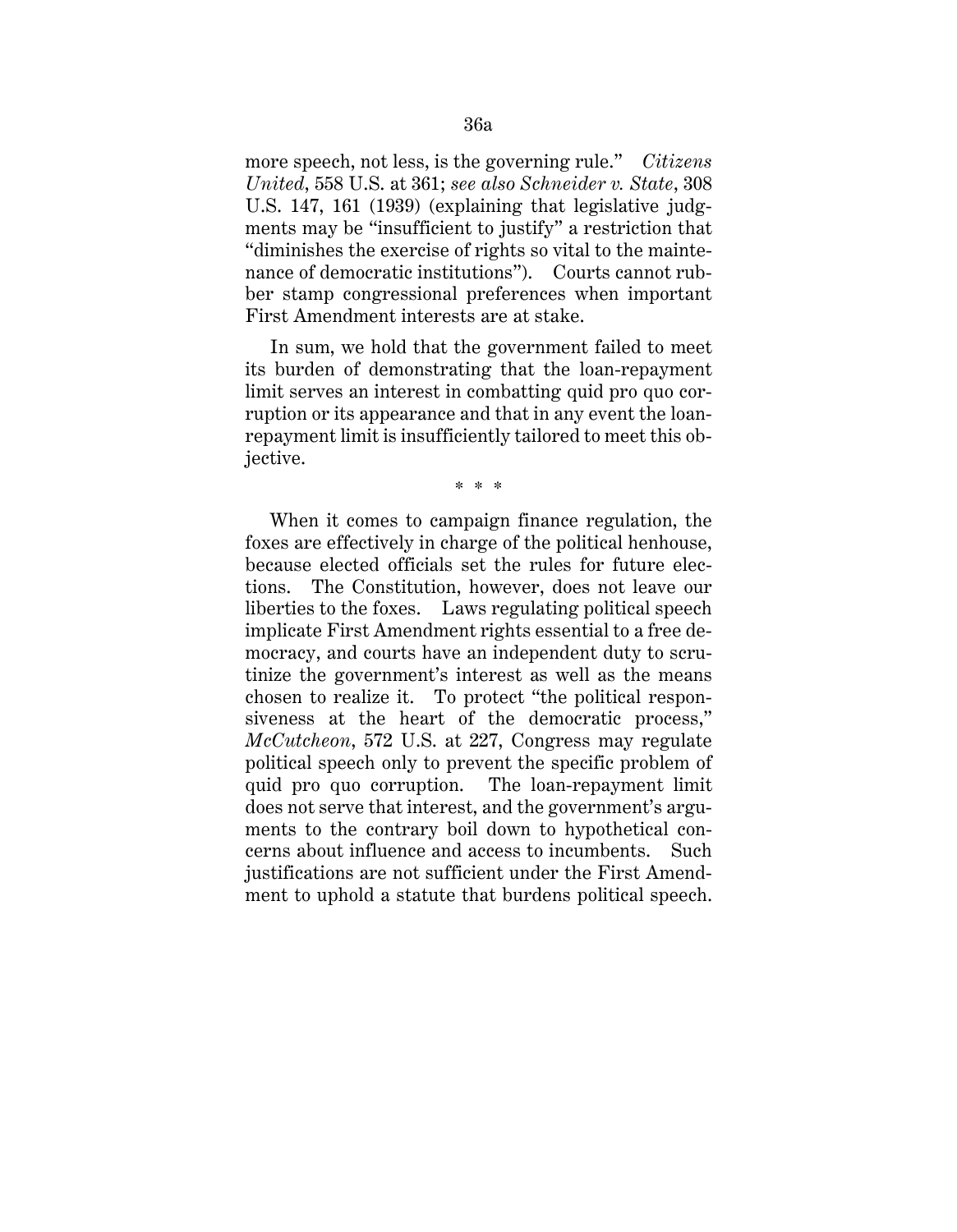The loan-repayment limit intrudes on fundamental rights of speech and association without serving a substantial government interest.

For the foregoing reasons, we hold that the loanrepayment limit, Section 304 of BCRA, is unconstitutional because it violates the First Amendment. Thus, the court denies the Commission's motion for summary judgment and grants the Cruz campaign's motion for summary judgment. A separate order accompanies this memorandum opinion.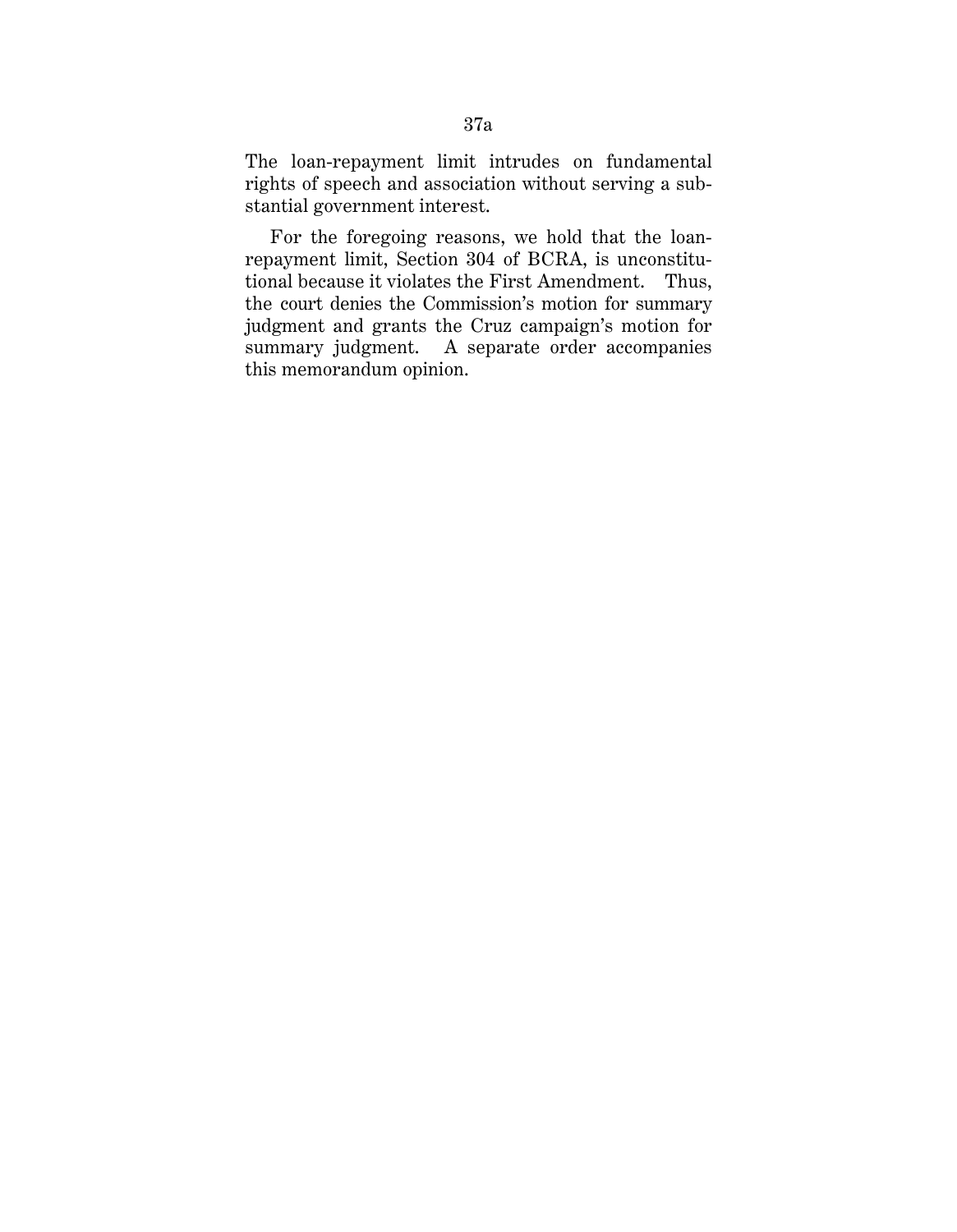#### **APPENDIX D**

# UNITED STATES DISTRICT COURT FOR THE DISTRICT OF COLUMBIA

Case No. 319-cv-908 (NJR, APM, TJK) TED CRUZ FOR SENATE, ET AL., PLAINTIFFS

*v.*

FEDERAL ELECTION COMMISSION, ET AL., DEFENDANTS

Filed: June 3, 2021

## **ORDER**

For the reasons set forth in the court's Memorandum Opinion, ECF No. 71, the court grants Plaintiffs' Motion for Summary Judgment and denies Defendants' Cross-Motion for Summary Judgment. It is further ordered that Plaintiffs' regulatory claims, previously held in abeyance, are dismissed as moot.

This is a final, appealable Order.

Dated: June 3, 2021

- /s/ NEOMI J. RAO NEOMI J. RAO United States Circuit Court Judge
- /s/ AMIT P. MEHTA AMIT P. MEHTA United States District Court Judge

#### 38a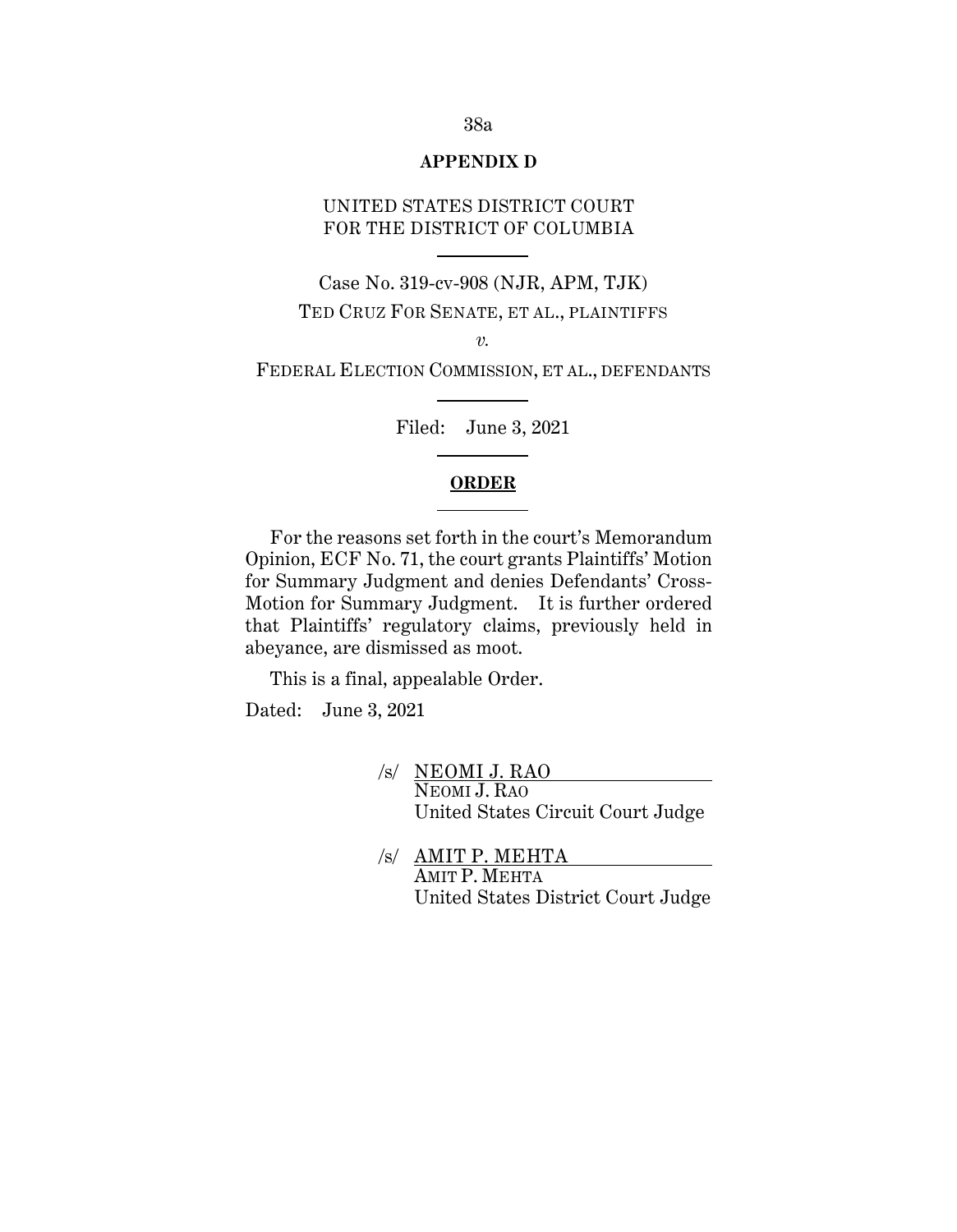39a

# /s/ TIMOTHY J. KELLY TIMOTHY J. KELLY United States District Court Judge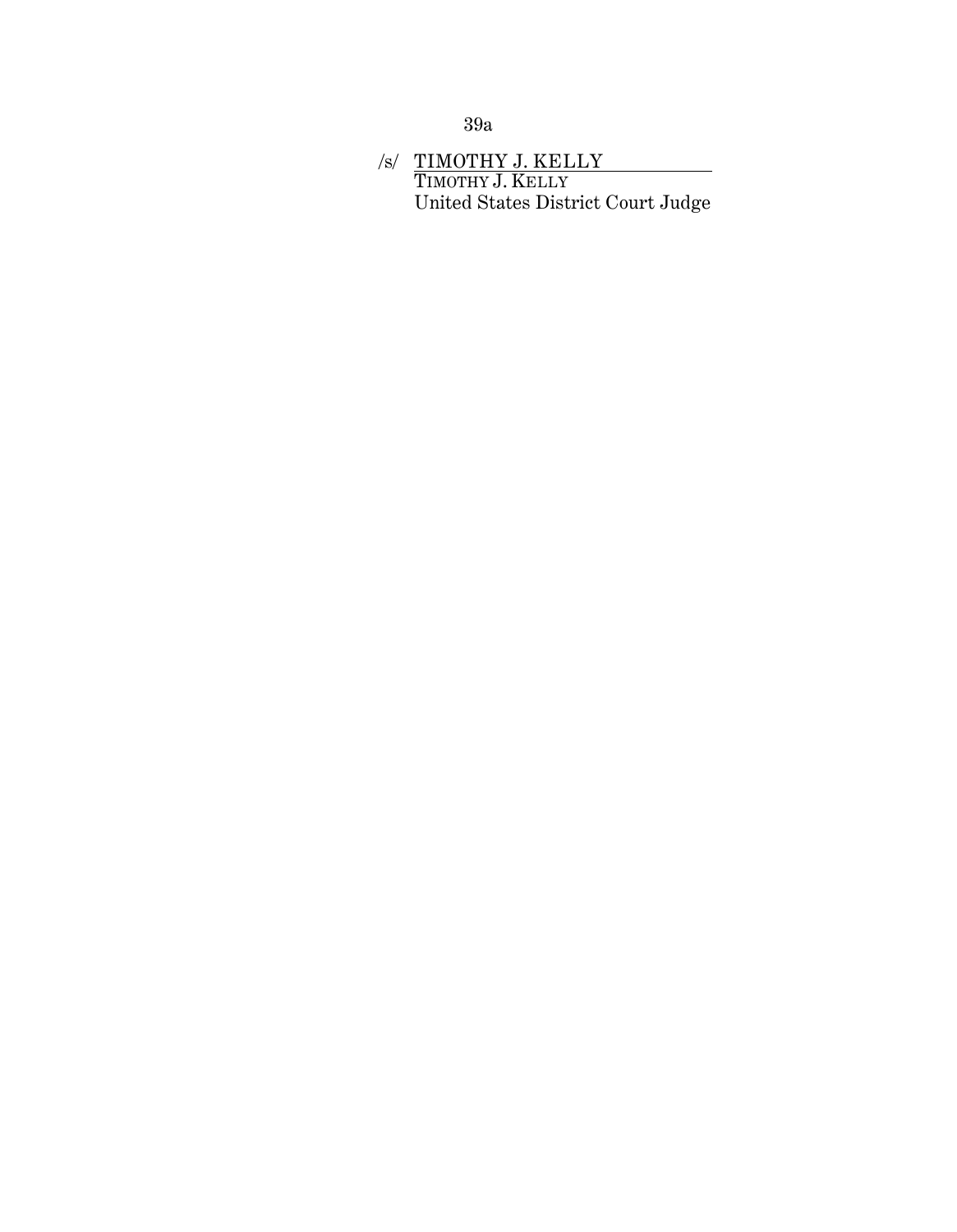#### **APPENDIX E**

# UNITED STATES DISTRICT COURT FOR THE DISTRICT OF COLUMBIA

Case No. 19-cv-908 (APM) TED CRUZ FOR SENATE, ET AL., PLAINTIFFS *v.*

FEDERAL ELECTION COMMISSION, ET AL, DEFENDANTS

Filed: Dec. 24, 2019

## **MEMORANDUM OPINION AND ORDER**

# **I. INTRODUCTION**

Plaintiffs, Senator Rafael Edward Cruz ("Senator Cruz") and Ted Cruz for Senate ("Cruz Committee" or "Committee"), seek declaratory and injunctive relief invalidating and enjoining the enforcement of Section 304 of the Bipartisan Campaign Reform Act ("BCRA") and its implementing regulations, which place limits on the amount of post-election contributions that may be used to pay back a candidate's pre-election loans. They have asked the court to convene a three-judge district court to hear their challenges in accordance with BCRA's judicial review provision. Defendants, the Federal Election Commission and its four current Commissioners (collectively the "FEC"), oppose that request and have moved to dismiss the Complaint for lack of jurisdiction. For the reasons that follow, the court grants Plaintiffs'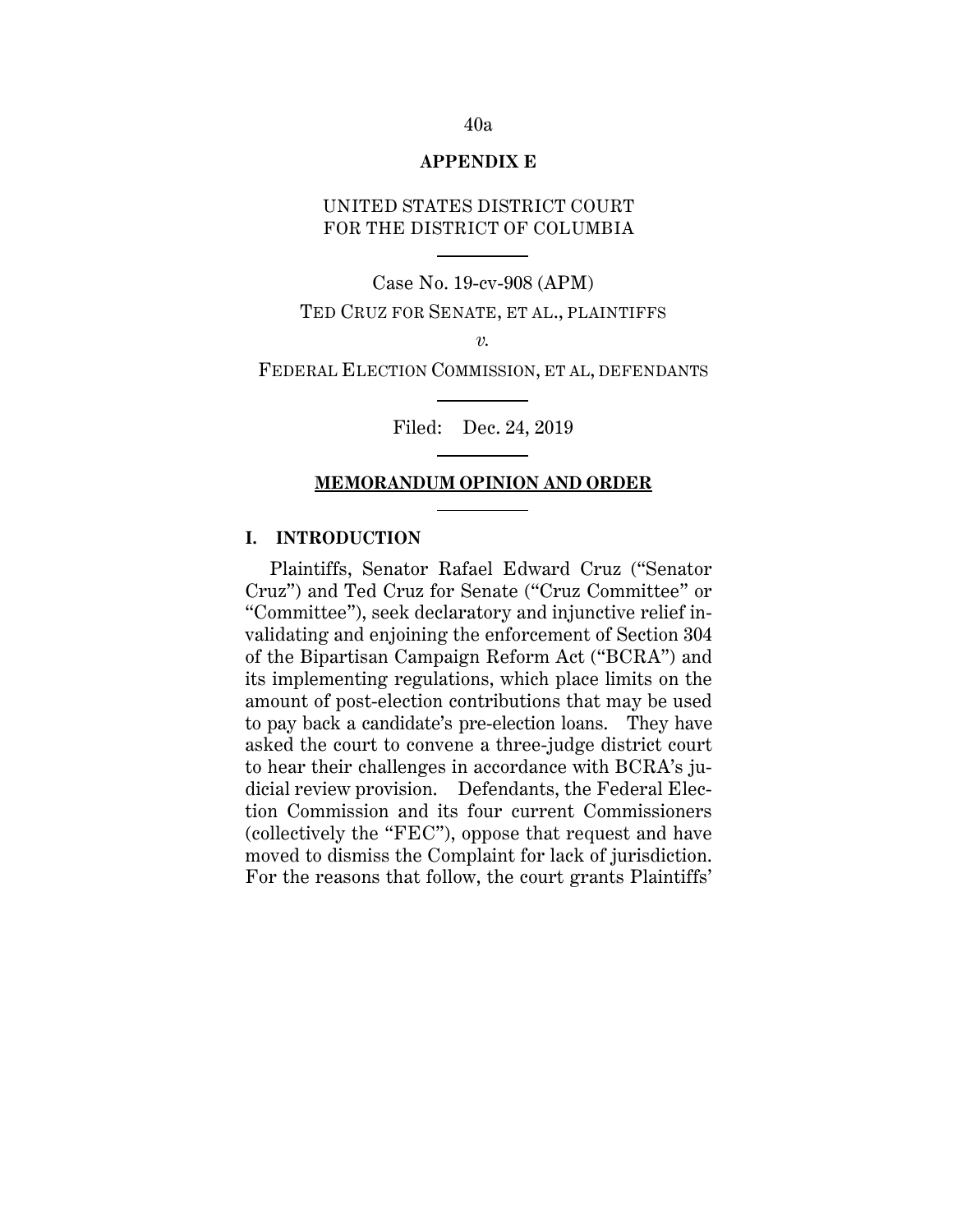motion to convene a three-judge court and denies the FEC's motion to dismiss.

### **II. BACKGROUND**

#### **A. Legal Background**

### *1. The Loan Repayment Limit*

In 2002, Congress enacted the Bipartisan Campaign Reform Act ("BCRA"), Pub. L. No. 107-155, 116 Stat. 81, which amended the Federal Election Campaign Act of 1971 ("FECA"). One provision of BCRA states that a "candidate who incurs personal loans . . . in connection with the candidate's campaign for election shall not repay (directly or indirectly), to the extent such loans exceed \$250,000, such loans from any contributions made to such candidate or any authorized committee of such candidate after the date of such election." 52 U.S.C. § 30116(j). The FEC's implementing regulations clarify that BCRA's \$250,000 limit applies both to loans secured by the candidate for the benefit of his campaign and to loans made to the campaign from the candidate's personal funds. 11 C.F.R. § 116.11(a).

BCRA and its implementing regulations (collectively the "Loan Repayment Limit") thus give a campaign committee two options for paying back a candidate's personal loans after an election. First, the committee may repay up to "the entire amount of the personal loans using contributions to the candidate or the candidate's authorized committee provided that those contributions were made on the day of the election or before." *Id.*  § 116.11(b)(1). If the committee elects to use preelection contributions to repay all or part of the loan, "it must do so within 20 days of the election." *Id.*   $\P$  116.11(c)(1).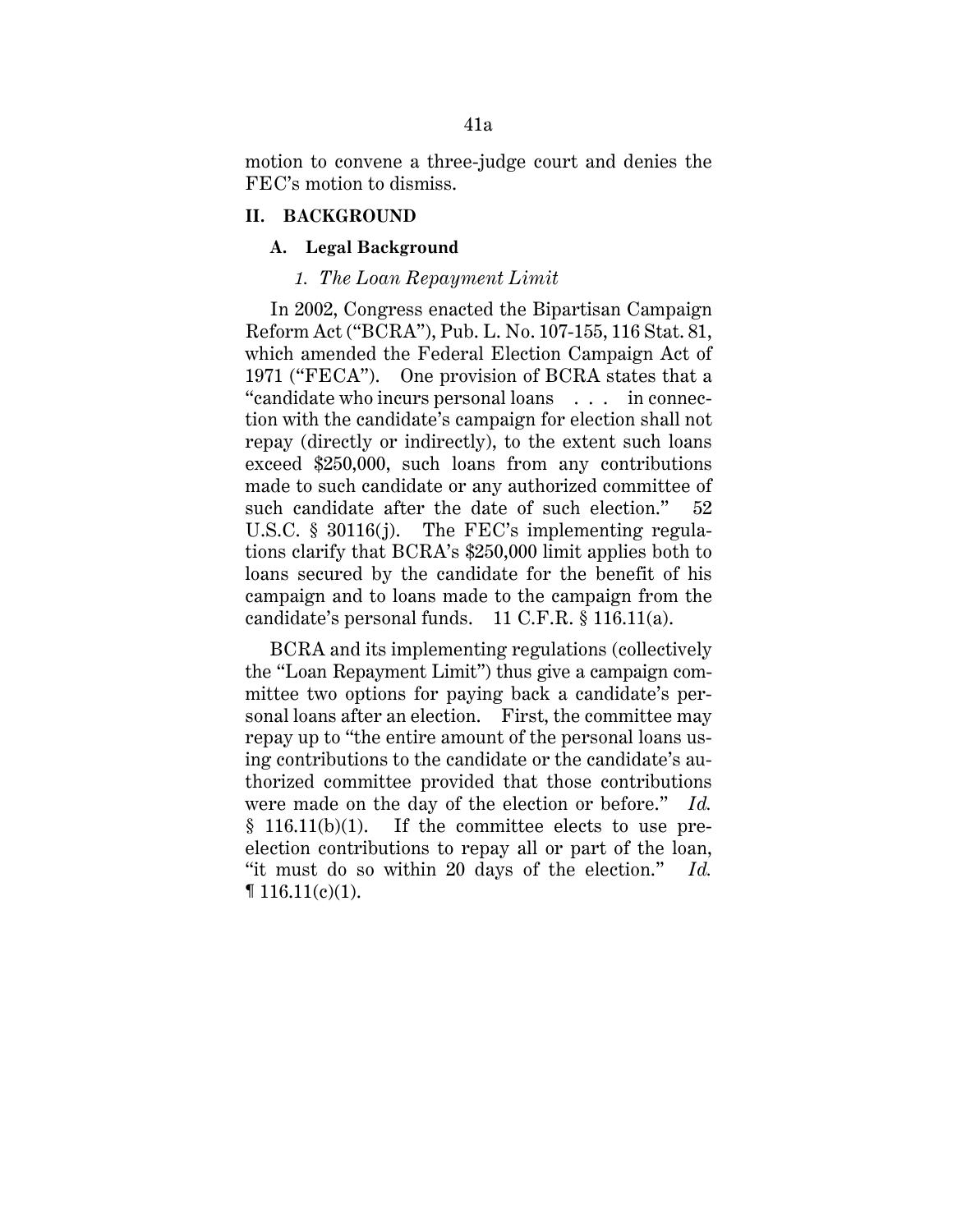Alternatively, the committee "[m]ay repay up to \$250,000 of the personal loans from contributions made to the candidate or the candidate's authorized committee after the date of the election." *Id.* § 116.11(b)(2). There is no time limit on when the campaign may repay the \$250,000 using post-election contributions; however, the committee "[m]ust not repay . . . the aggregate amount of the personal loans that exceeds \$250,000, from contributions to the candidate or the candidate's authorized committee if those contributions were made after the date of the election." *Id.* § 116.11(b)(3). After the 20-day post-election period has elapsed, the committee must "treat the remaining balance of the candidate's personal loan that exceeds \$250,000 as a contribution from the candidate." *See* Increased Contribution and Coordinated Party Expenditure Limits for Candidates Opposing Self-Financed Candidates, 68 Fed. Reg. 3970, 3974 (Jan. 27, 2003); *see also* 11 C.F.R. § 116.11(c)(2).

# *2. Judicial Review of Constitutional Challenges to BCRA*

Section 403 of BCRA provides that "[i]f any action is brought for declaratory or injunctive relief to challenge the constitutionality of any provision of this  $Act[.] \ldots$ [t]he action shall be filed in the United States District Court for the District of Columbia and shall be heard by a 3-judge court convened pursuant to [28 U.S.C.] section 2284." *See* Pub. L. No. 107-155, § 403(a) (codified at 52 U.S.C. § 30110 note (hereinafter BCRA § 403)). The party seeking to convene a three-judge court must file a request, whereupon "the judge to whom the request is presented shall" initiate the process, "unless he determines that three judges are not required." 28 U.S.C. § 2284(b)(1). A three-judge court's final decision on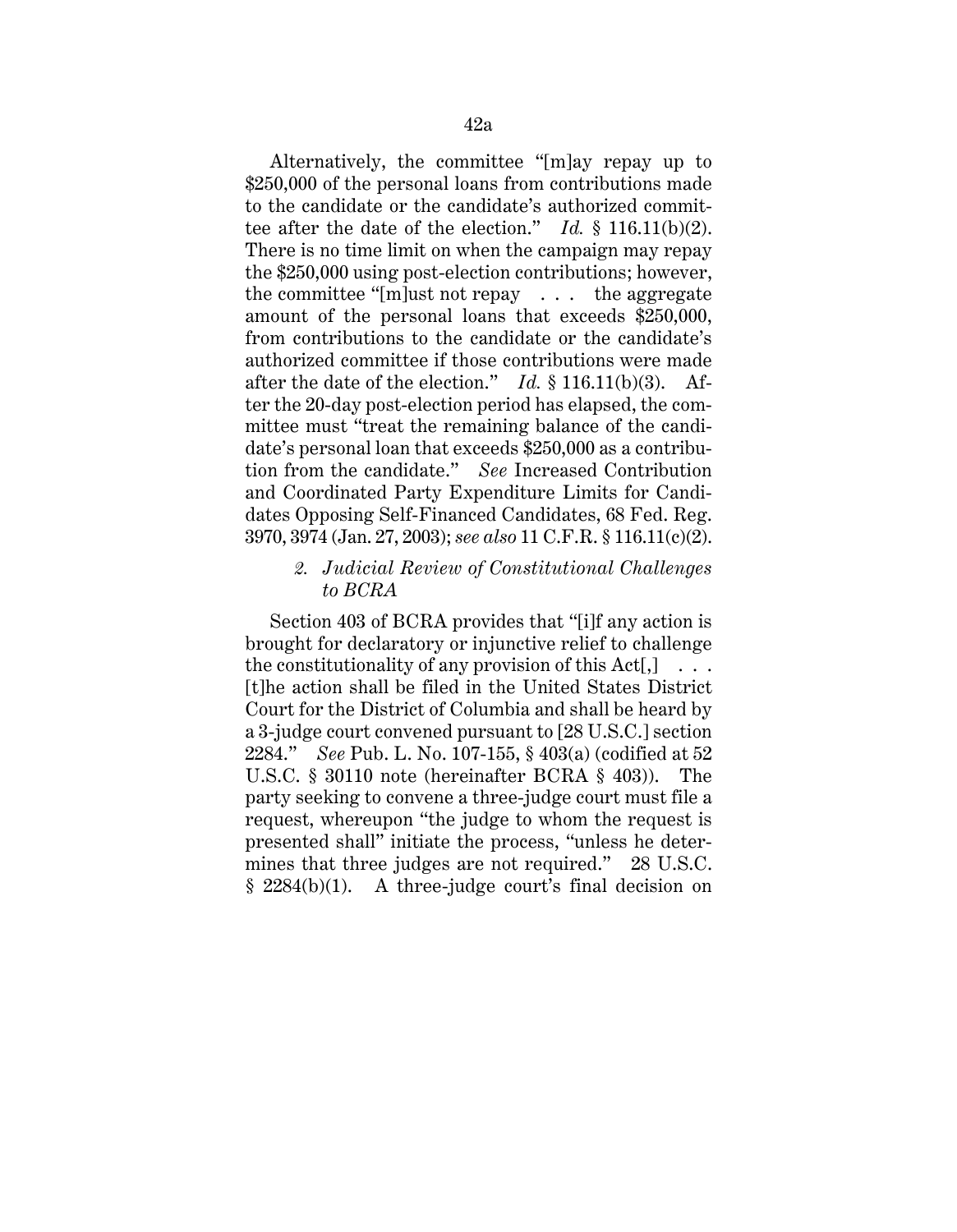such an action "shall be reviewable only by appeal directly to the Supreme Court of the United States." BCRA § 403(a)(3).

### **B. Factual Background**

This case arises from Senator Cruz's 2018 reelection campaign for the United States Senate. On the day before the November 6, 2018 general election, Senator Cruz made two loans totaling \$260,000 to the Cruz Committee to help finance his campaign. *See* Compl., ECF No. 1 [hereinafter Compl.], ¶ 28; Ted Cruz for Senate, FEC Form 3 at 401-02 (Jan. 31, 2019).<sup>1</sup> Of the \$260,000 lent to the Committee, \$5,000 originated from Senator Cruz's personal bank accounts and \$255,000 originated from a margin loan secured with Senator Cruz's personal assets. Compl. ¶ 28.

At the close of election day, the Cruz Committee had approximately \$2.2 million on hand and nearly \$2.5 million in debts associated with the 2018 general election. *Id.* **129.** The Committee then "used the funds it had on hand to pay vendors and meet other obligations instead of repaying [Senator Cruz's] loans." *Id.* The Committee did not use any of the funds it had on hand to pay off Senator Cruz's loans during the 20-day period, meaning that after that period elapsed, the balance of those loans that exceeded BCRA's \$250,000 statutory cap on post-election contributions—\$10,000—converted into a campaign contribution. *See id.* ¶¶ 30-31; 11 C.F.R.  $$116.11(c)(2).$ 

<sup>1</sup> Available at https://docqueryfec.gov/pdf/325/20190131914523532 5/201901319145235325.pdf.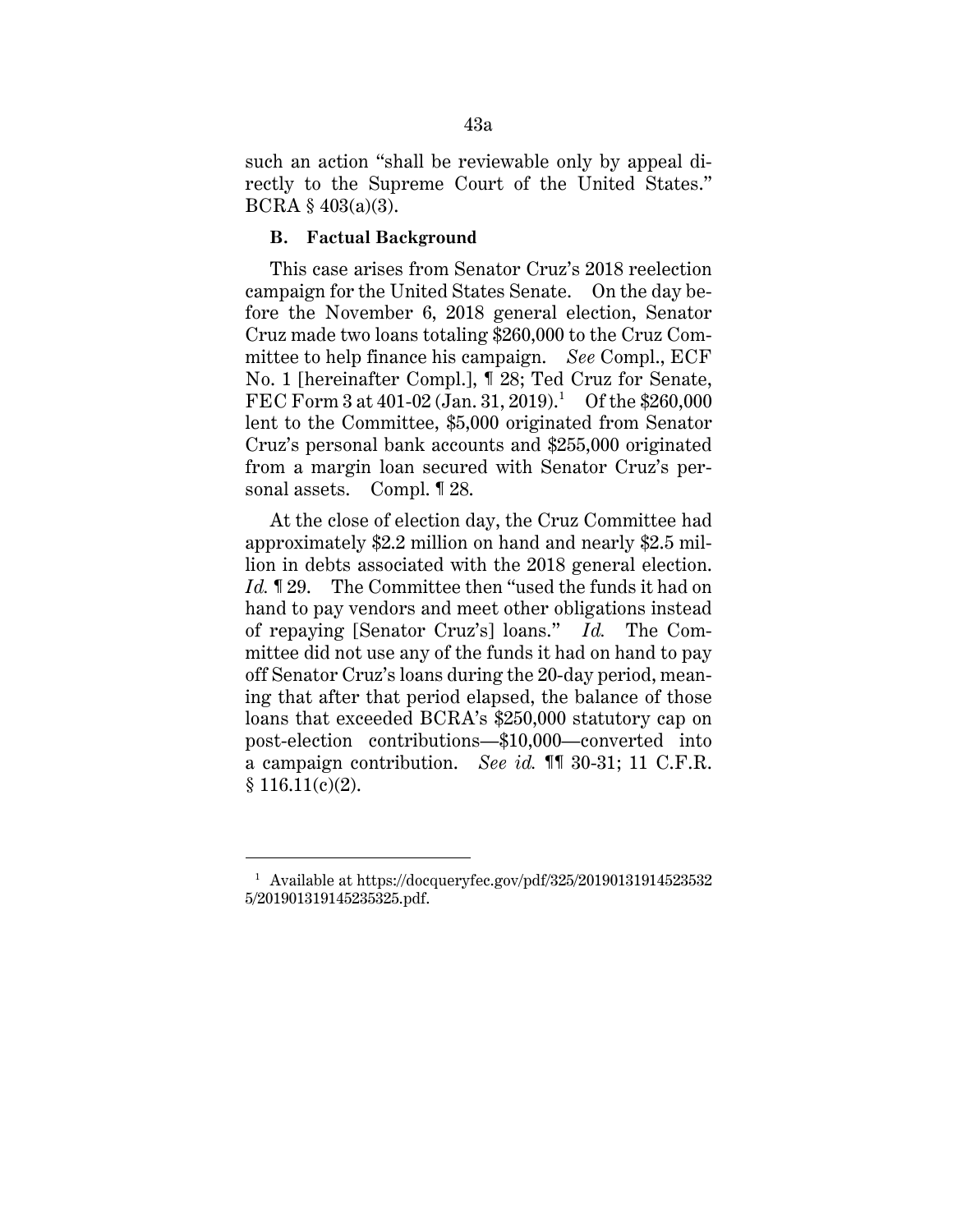Following the 20-day repayment period, the Cruz Committee repaid Senator Cruz the \$250,000 statutory maximum using post-election contributions, but BCRA foreclosed it from paying back the \$10,000 balance. Compl. ¶¶ 31-32. Plaintiffs allege that, "[a]bsent the restrictions of [BCRA] and the Commission's corresponding regulation[s]," they "would solicit debt-retirement funds from potential donors and would use postelection contributions to defray the remaining \$10,000 loan balance." *Id.* ¶ 33.

### **C. Procedural History**

In April 2019, Plaintiffs filed suit against the FEC, contending that: (1) the Loan Repayment Limit unconstitutionally infringes on their First Amendment rights to freedom of speech; (2) the limit also infringes on the First Amendment free speech rights of potential post-election donors; and (3) the implementing regulation, 11 C.F.R. § 116.11, is contrary to law and arbitrary and capricious. *See* Compl. ¶¶ 5, 34-51. On the same day, Plaintiffs filed a request to convene a three-judge district court pursuant to BCRA § 403 and 28 U.S.C. § 2284. *See* Appl. For a Three-Judge Court, ECF No. 2.

The FEC opposes Plaintiffs' motion to appoint a three-judge court and seeks dismissal of Plaintiffs' Complaint for lack of jurisdiction. *See* Defs.' Opp'n to Pls.' Appl. for a Three-Judge Court and Mot. to Dismiss for Lack of Subject-Matter Jurisdiction, ECF No. 25 [hereinafter Defs.' Mot.]. The FEC argues that this case is not justiciable because Plaintiffs lack standing, *see id.* at 13-24, and that the three-judge court lacks subject-matter jurisdiction over the case because Plaintiffs' constitutional claims are "wholly insubstantial," *see id.*  at 25-44. The FEC also contends this court should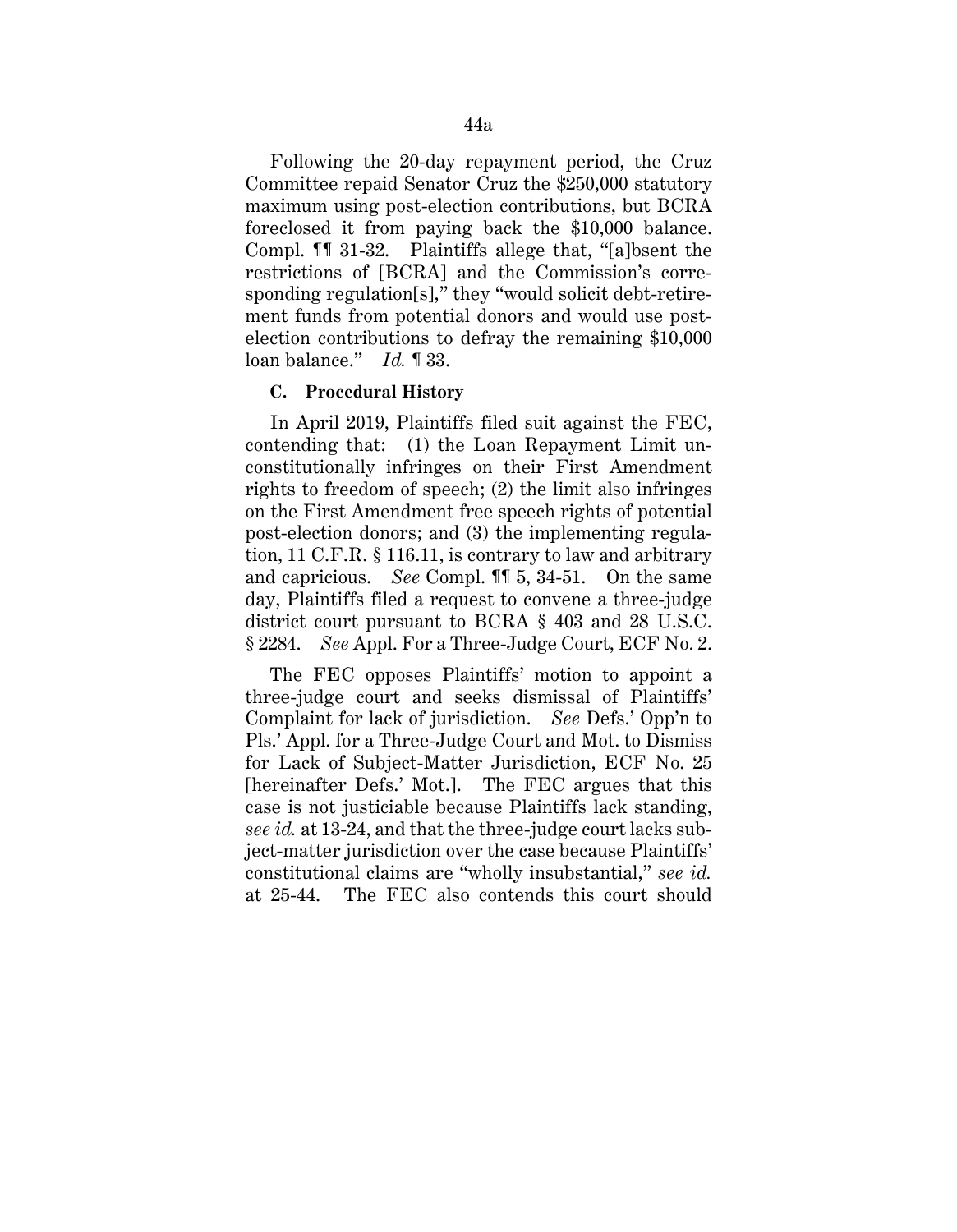deny Plaintiffs' request to convene a three-judge court with respect to their challenges to the implementing regulations because the three-judge court would lack authority to rule on those challenges. *Id.* at 44-45. Plaintiffs retort that (1) the FEC's standing argument must be resolved by a three-judge court, and that in any event Plaintiffs do have standing; (2) their challenges are constitutionally substantial; and (3) a three-judge court has, at a minimum, supplemental jurisdiction to adjudicate Plaintiffs' challenges to the FEC's implementing regulations. *See generally* Pls.' Reply in Supp. of Their Appl. For a Three-Judge Court & Resp. to Defs.' Mot. to Dismiss, ECF No. 29 [hereinafter Pls.' Reply].

# **III. DISCUSSION**

### **A. Plaintiffs' Standing**

# *1. This Court Has Jurisdiction to Decide the Standing Question*

Plaintiffs contend that BCRA's requirement that a three-judge court be convened to hear any "action" challenging BCRA's constitutionality precludes a singlejudge court from ruling on a motion to dismiss for lack of standing in such an action. Plaintiffs' rigid reading of the word "action," however, is foreclosed by binding Supreme Court precedent.

Section 403 of BCRA provides that a three-judge district court shall adjudicate any "action . . . brought for declaratory or injunctive relief to challenge the constitutionality of any provision of this Act." BCRA  $§$  403(a)(3). Though framed in mandatory terms, the provision cross-references 28 U.S.C. § 2284, which provides that a single judge need not convene a three-judge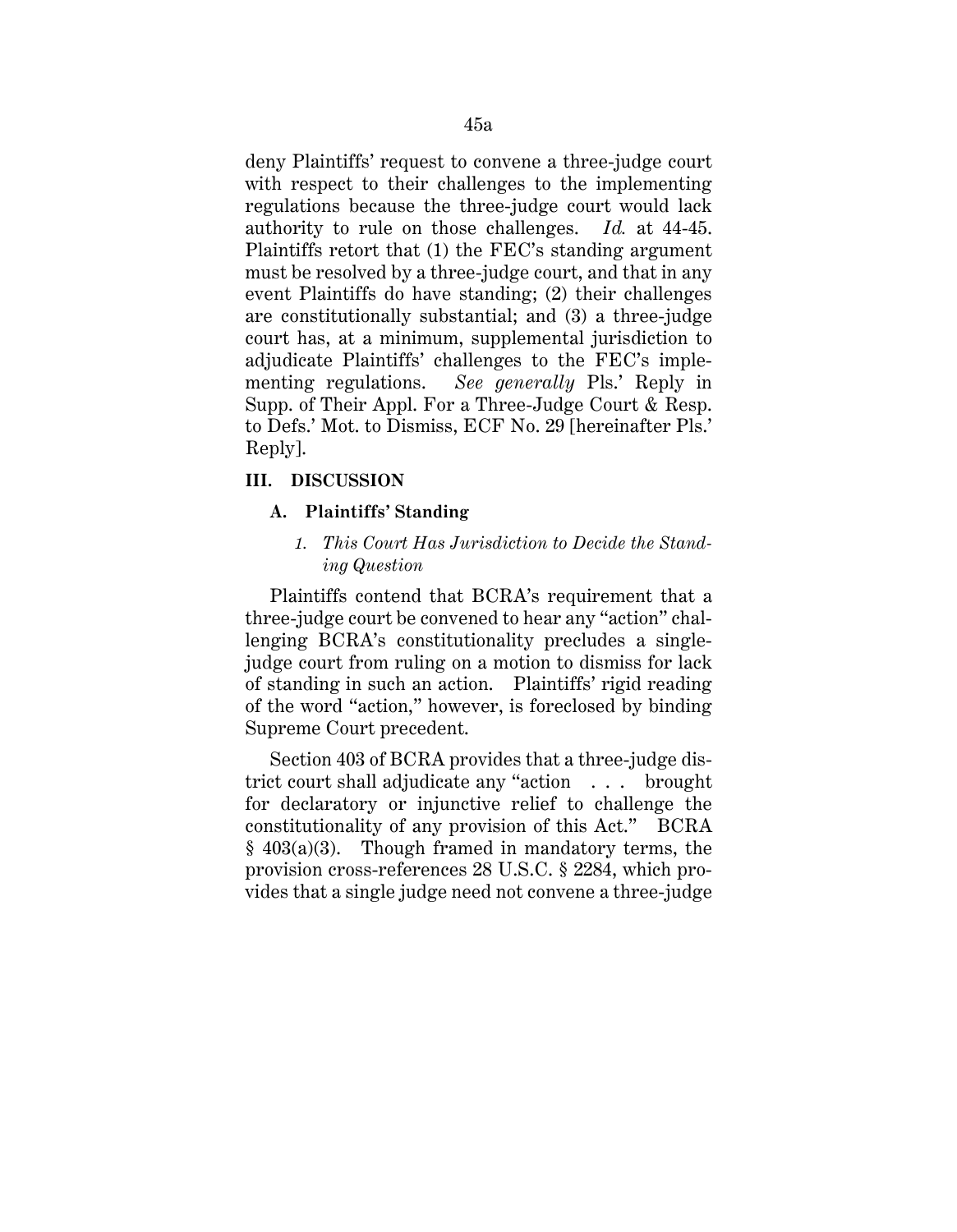panel if she "determines that three judges are not required." § 2284(b)(2). The Supreme Court has held that a "three-judge court is not required where the district court itself lacks jurisdiction [over] the complaint or the complaint is not justiciable in the federal courts." *Shapiro v. McManus*, 136 S. Ct. 450, 455 (2015) (quoting *Gonzalez v. Automatic Emp. Credit Union*, 419 U.S. 90, 100 (1974)). A case is not justiciable in federal courts when the plaintiff lacks standing, and therefore the absence of standing is a "ground upon which a single judge [may] decline[] to convene a three-judge court." *See Gonzalez*, 419 U.S. at 100.

Plaintiffs object that *Gonzalez* and *Shapiro* are inapposite because they did not involve a challenge to BCRA. They contend that BRCA is unique among other threejudge judicial review provisions because it requires a three-judge court to "adjudicate the entire 'action' which includes . . . a pre-trial motion to dismiss for lack of jurisdiction." Pls.' Reply at 13. BCRA's use of the word "action" is not unique, however. Like BCRA, the statute at issue in *Shapiro* similarly requires the convening of a three-judge court to adjudicate the entire "action," 28 U.S.C. § 2284(a), and yet the Supreme Court had no difficulty concluding that "a district judge need not unthinkingly initiate the procedures to convene a three-judge court without first examining the allegations in the complaint" and determining whether it "lacks jurisdiction [over] the complaint," *Shapiro*, 136 S. Ct. at 452; *see also Wertheimer v. FEC*, 268 F.3d 1070, 1072 (D.C. Cir. 2001) (finding that "an individual district court judge may consider threshold jurisdictional challenges prior to convening a three-judge panel" under the Presidential Campaign Fund Act, which, like BCRA,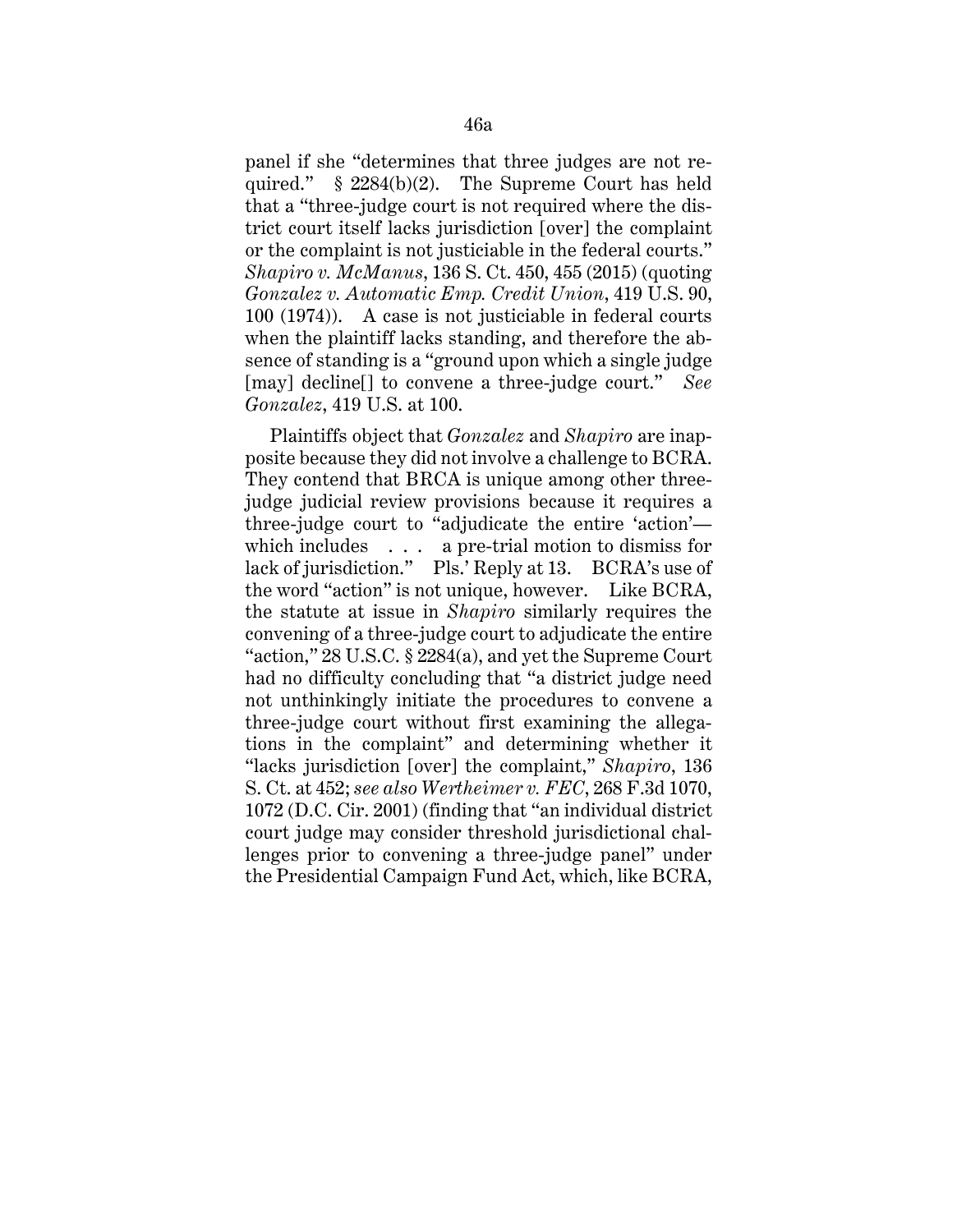requires three-judge courts to hear applicable "actions"). The D.C. Circuit has specifically applied *Shapiro*'s reasoning in the context of BCRA, explaining that "a threejudge court is not required" to hear a constitutional challenge to BCRA "where the district court itself lacks jurisdiction [over] the complaint or the complaint is not justiciable in the federal courts." *Indep. Inst. v. FEC*, 816 F.3d 113, 116 (D.C. Cir. 2016) (quoting *Shapiro*, 136 S. Ct. at  $455$ .<sup>2</sup> Consistent with this precedent, a host of district courts have held that a single judge may dismiss a constitutional challenge to BCRA for lack of standing. *See, e.g.*, *Republican Party of La. v. FEC*, 146 F. Supp. 3d 1, 8 (D.D.C. 2015); *Rufer v. FEC*, 64 F. Supp. 3d 195, 202 (D.D.C. 2014); *Schonberg v. FEC*, 792 F. Supp. 2d 14, 17 (D.D.C. 2011).

To be sure, *Shapiro* was focused on a separate jurisdictional issue—whether a claim was too "constitutionally insubstantial" to implicate the court's federal subject-matter jurisdiction—but there is no basis to distinguish between Article III jurisdiction (standing) and federal subject-matter jurisdiction (constitutional substantiality) for purposes of convening a three-judge court. As with Article III standing, the court's power to dismiss a constitutionally insubstantial question does not hinge on any "interpretation of statutory text" of BCRA or 28 U.S.C. § 2284, but on the familiar proposition that the "essential" jurisdictional prerequisites must be met before a single-judge court will exercise its jurisdiction to convene a three-judge panel. *See* 

<sup>2</sup> Plaintiffs argue that *Independent Institute*'s statement is dicta. *See* Pls.' Reply at 14. Even if it is, the issue is still controlled by *Shapiro* and *Gonzalez*; therefore, the court does not consider this argument further.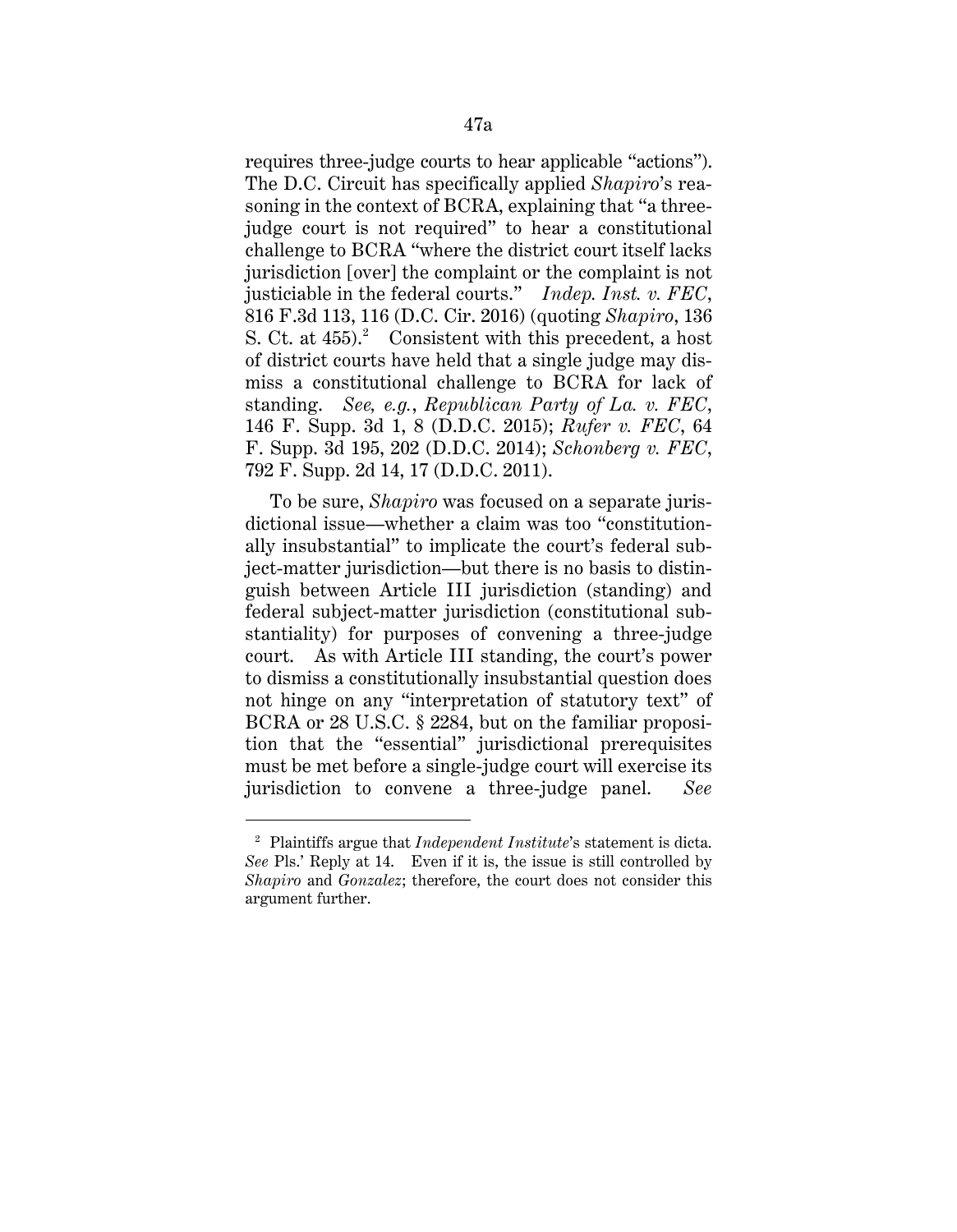*Shapiro,* 136 S. Ct. at 455 (quoting *Ex parte Poresky*, 290 U.S. 30, 31(1933) (per curiam)); *see also O'Hair v. United States*, 281 F. Supp. 815, 818 (D.D.C. 1968) ("The first duty of the sole judge is to pass on the sufficiency of the complaint specifically as to whether or not a justiciable controversy is presented over which he has adjudicatory powers, and if he determines that the Court lacks jurisdiction, he must dismiss the suit."). As discussed below, Plaintiffs freely concede that a single judge may dismiss a constitutionally insubstantial challenge to BCRA for lack of jurisdiction, *see* Pls.' Reply at 14; it follows that the same is true of a case where jurisdiction is lacking for want of standing.

At oral argument, Plaintiffs sought to draw a line between these two jurisdictional inquiries, urging that the question of constitutional substantiality is within the single-judge court's jurisdiction because it goes to whether a constitutional question is raised at all—a necessary prerequisite to trigger BCRA § 403's judicial review requirement—whereas questions regarding a litigant's standing fall under the broad umbrella of an "action" challenging BCRA, and therefore must go to a three-judge court. That reading, however, is irreconcilable with *Gonzalez*, in which the Supreme Court held that it did not have mandatory jurisdiction over a threejudge court's dismissal of a claim for lack of standing because the lower court's dismissal was "not merely short of the ultimate merits; it was also, like an absence of statutory subject-matter jurisdiction, a ground upon which a single judge could have declined to convene a three-judge court." 419 U.S. at 100. The Court acknowledged that, under the statute at issue, a "single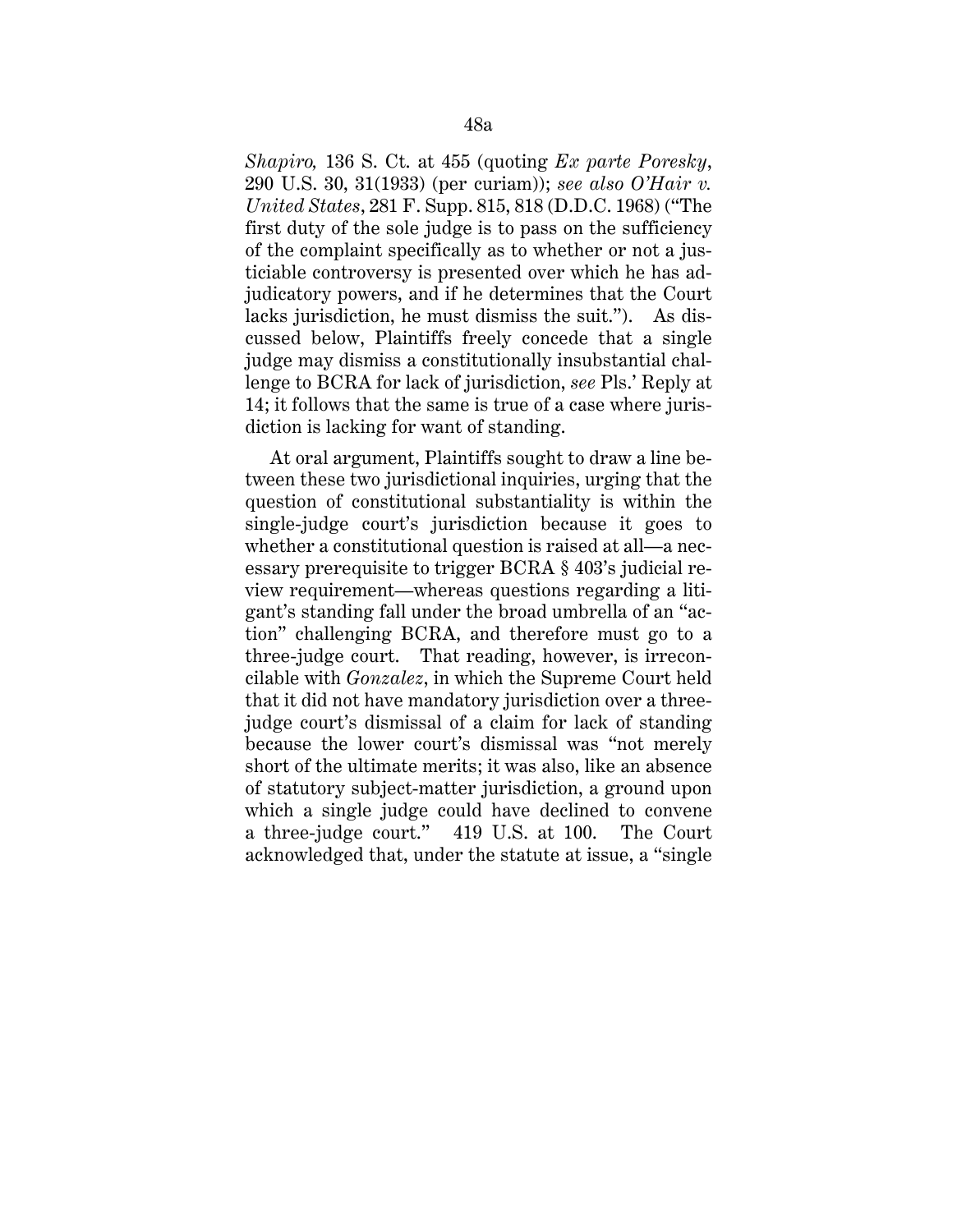judge is literally forbidden to 'dismiss the action, or enter a summary or final judgment' in any case required to be heard by three judges," but it eschewed such a literalist reading, noting that "we have always recognized a single judge's power to dismiss a complaint for want of jurisdiction."  $Id.$  at 96 n. 14 (quoting 28 U.S.C.) § 2284(5)). Thus, *Gonzalez* confirms that a single judge's power to dismiss a case on jurisdictional grounds does not turn on the type of jurisdictional question presented, even when, as here, the statute requires threejudge review of an entire "action."

The single-judge court's power to dispose of non-justiciable challenges to BCRA finds further support from its important role as a gatekeeper. *See Republican Party of La.*, 146 F. Supp. 3d at 8 (explaining that "the [single judge's] role at this stage of the proceedings is to determine how and by whom this case will be heard"). It is the single-judge court's responsibility to weed out jurisdictionally lacking cases that would otherwise "triple[] the normal cost of a case for the district court," *Turner Broad. Sys., Inc. v. FCC*, 810 F. Supp. 1308, 1312 (D.D.C. 1992), and burden the Supreme Court's docket with mandatory review, *see Gonzalez*, 419 U.S. at 98 (explaining that three-judge judicial review statutes should be construed narrowly consistent with the Court's "overriding policy, historically encouraged by Congress, of minimizing the mandatory docket of [the Supreme Court] in the interests of sound judicial administration").

Plaintiffs' unyielding interpretation of the word "action" would upend this court's important gatekeeping role. For instance, because any "action" challenging BCRA's constitutionality is reviewable "only by appeal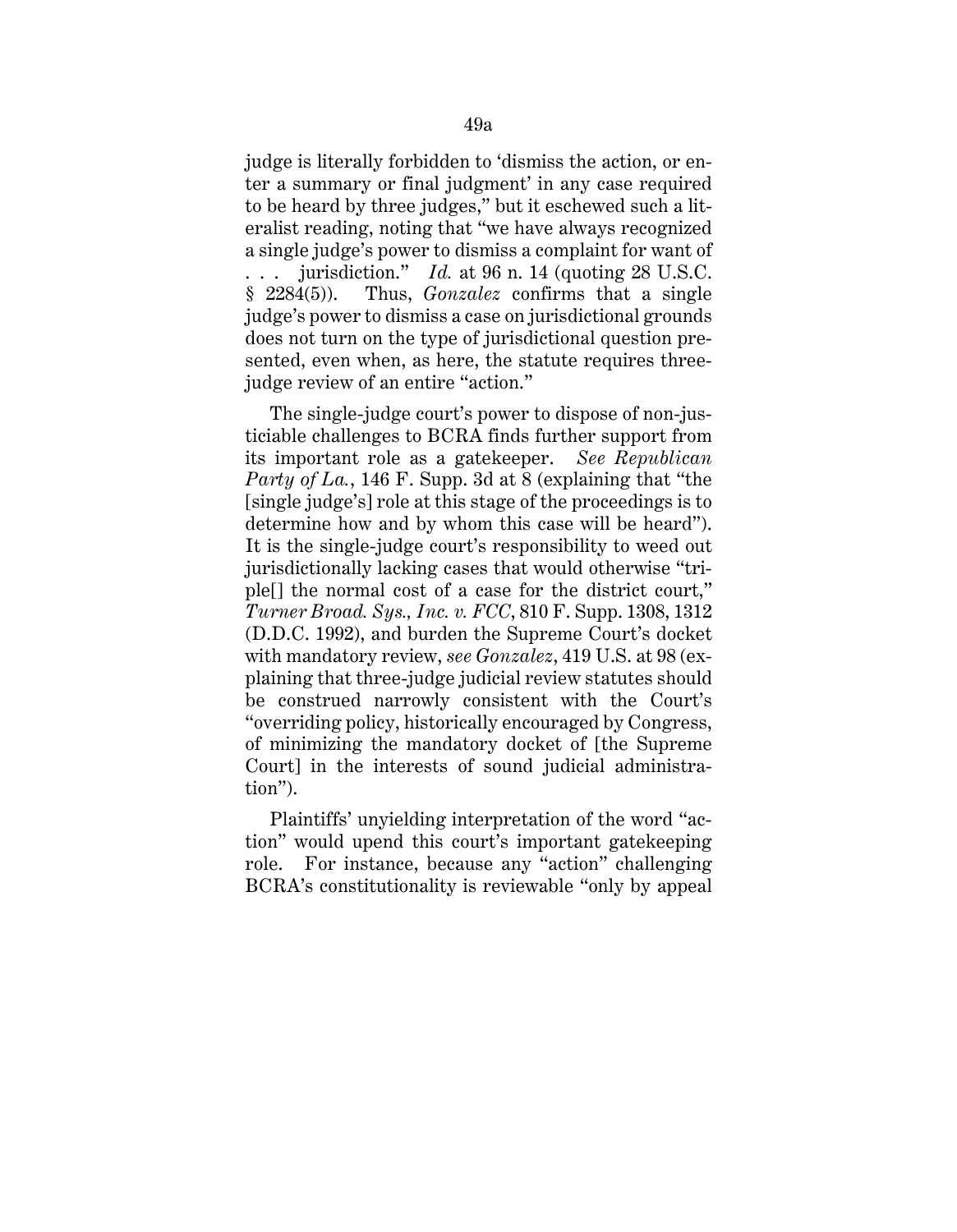directly to the Supreme Court," *see* BCRA § 403(a)(3), Plaintiffs' reading would require that the Supreme Court assume "mandatory, direct appellate jurisdiction in this case" even if this court were to dismiss Plaintiffs' Complaint for lack of standing, *see* Pls.' Reply at 10. That cannot be squared with the "well settled" rule that the "refusal to request the convention of a three-judge court, dissolution of a three-judge court, and dismissal of a complaint by a single judge are orders reviewable in the court of appeals," not in the Supreme Court. *Gonzalez*, 419 U.S. at 100; *see also Turner*, 810 F. Supp. at 1312 (rejecting an identical construction of the word "action" due to the "considerable burdens" it would place "on the federal judicial system").

In short, Plaintiffs seek to pile more weight on the word "action" as it is used in BCRA § 403 than it can bear. This court has authority to consider the question of Plaintiffs' standing, which it turns to now.

### *2. Plaintiffs' Standing*

A plaintiff in federal court bears the burden of showing that she meets the "irreducible constitutional minimum" of Article III standing: (1) injury in fact, (2) causation, and (3) redressability. *Lujan v. Defs. of Wildlife*, 504 U.S. 555, 560-61 (1992). To establish standing at the motion to dismiss stage, the plaintiff "must state a plausible claim that [she has] suffered an injury in fact fairly traceable to the actions of the defendant that is likely to be redressed by a favorable decision on the merits." *Food & Water Watch, Inc. v. Vilsack*, 808 F.3d 905, 913 (D.C. Cir. 2015) (quoting *Humane Soc'y of the U.S. v. Vilsack*, 797 F.3d 4, 8 (D.C. Cir. 2015)); *see also Republican Party of La.*, 146 F. Supp. 3d at 9.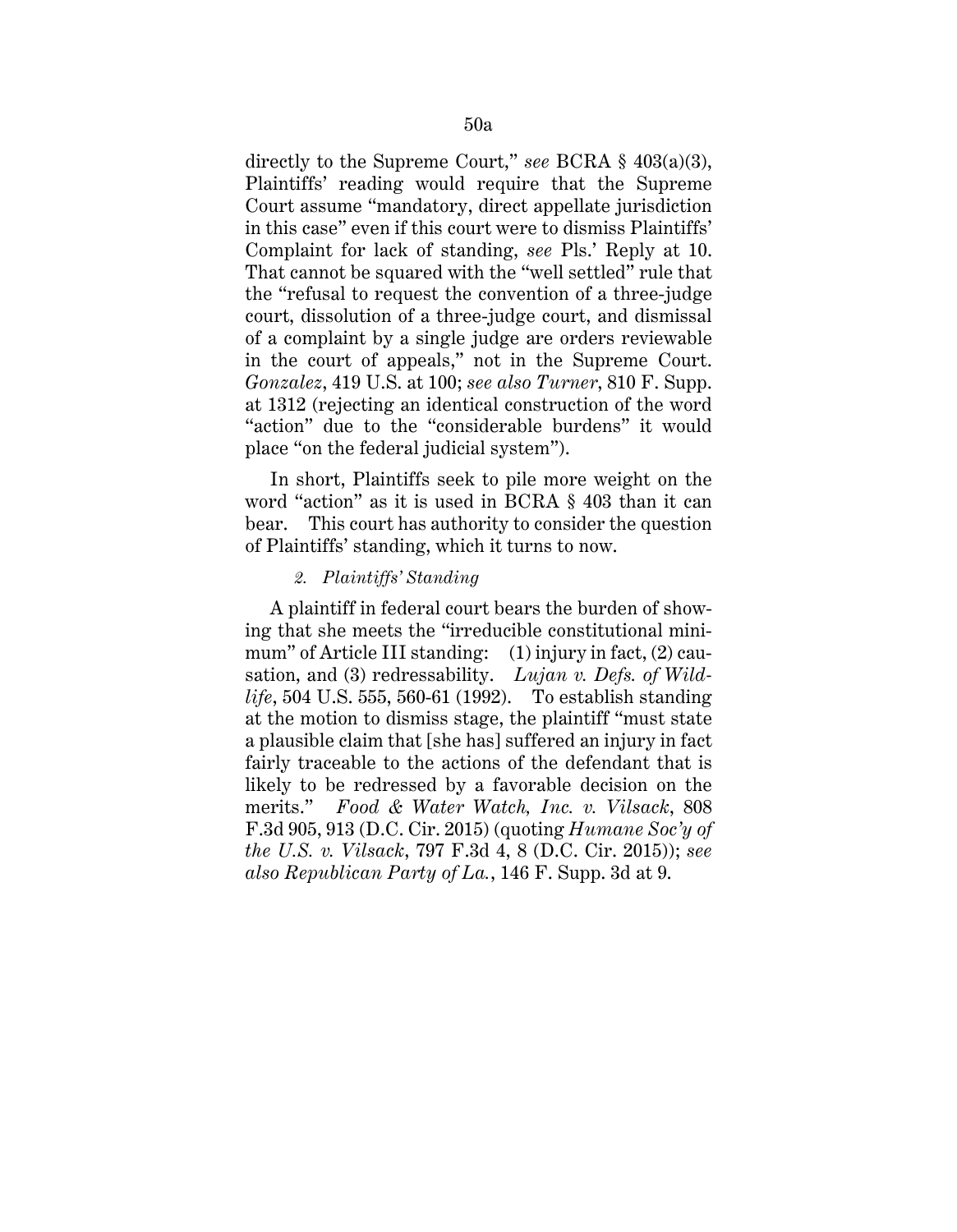Plaintiffs allege a variety of injuries, but the most clear-cut is Senator Cruz's \$10,000 financial injury. recap, Senator Cruz loaned his campaign \$10,000 more than he could legally be repaid using post-election contributions. Compl. ¶ 28. Believing that he had a right be repaid with such funds, he declined to pay himself back with available pre-election funds and instead used those funds to pay back other creditors. *Id.* ¶ 29. After the 20-day period had elapsed, Senator Cruz's campaign repaid him the \$250,000 maximum using post-election contributions, but it is legally barred from paying him back the \$10,000 balance. *Id.* ¶¶ 30-32.

As a consequence of all this, Senator Cruz is still owed \$10,000, *id.* ¶ 32, which is plainly a cognizable injury. Indeed, any financial loss—even if only a "dollar or two"—is ordinarily a cognizable injury for standing purposes. *See Sprint Commc'ns Co., L.P. v. APCC Servs., Inc.*, 554 U.S. 269, 289 (2008). That injury is caused by the Loan Repayment Limit, because the Cruz Committee's inability to repay the \$10,000 balance is due to the law's restrictions on the amount of post-election contributions a campaign can use to repay a candidate's loans. And the injury would be redressed by a favorable court decision, because, if a three-judge court were to strike down the Loan Repayment Limit, the Cruz Committee would solicit additional post-election contributions to pay off Senator Cruz's loans. *See* Compl. ¶¶ 32- 33. Senator Cruz has therefore met his burden of plausibly alleging each of the three elements of standing.<sup>3</sup>

<sup>&</sup>lt;sup>3</sup> Because Senator Cruz has standing due to his financial injury, the court does not address Plaintiffs' other theories of standing. *See Ams. for Safe Access v. Drug Enf't Admin.*, 706 F.3d 438, 443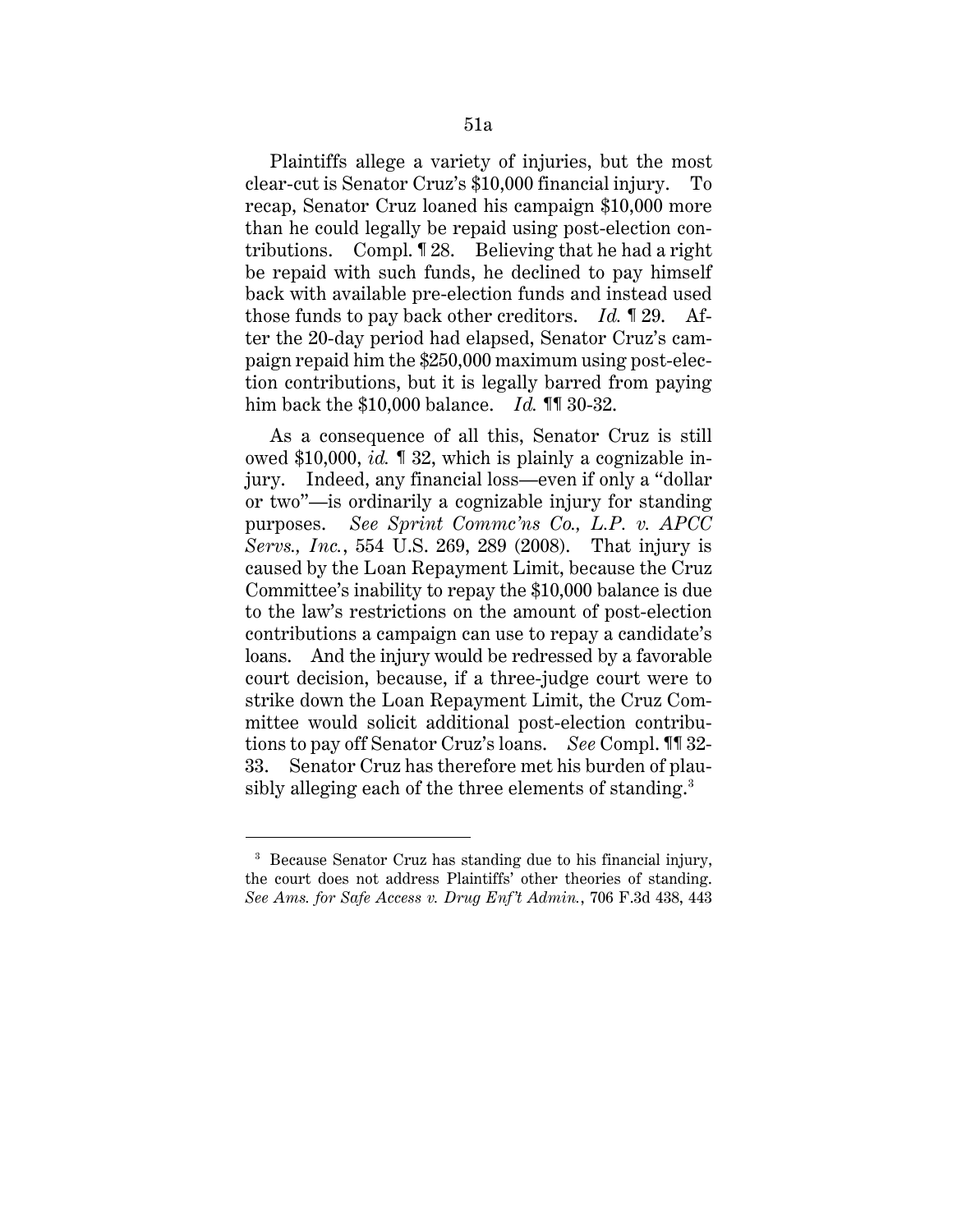The FEC nevertheless argues that Senator Cruz lacks standing because, it says, the Senator's injury is self-inflicted. A self-inflicted harm is neither a "cognizable" Article III injury, nor "fairly traceable to the defendant's challenged conduct." *Nat'l Family Planning & Reprod. Health Ass'n, Inc. v. Gonzales*, 468 F.3d 826, 831 (D.C. Cir. 2006). However, to be self-inflicted, an injury must be "so completely due to the [plaintiff's] own fault as to break the causal chain." *Petro-Chem Processing, Inc. v. EPA*, 866 F.2d 433, 438 (D.C. Cir. 1989) (quoting Wright & Miller, 13A Fed. Prac. & Proc. Juris. § 3531.5 (2d ed. 1984)). Plaintiffs' role in Senator Cruz's injury does not rise to that level.

The FEC's primary self-infliction argument—that Senator Cruz caused his own injury by "transparently tailor[ing]" the \$260,000 loans to bring a challenge to the Loan Repayment Limit, Defs.' Mot. at 15, is easily disposed of. It has "long been settled . . . that an individual does not forfeit his standing for jurisdictional purposes merely because he is a 'test' plaintiff." *Gavett v. Alexander*, 477 F. Supp. 1035, 1041 (D.D.C. 1979) (collecting cases). That is because, "if actual[] adversary interests are involved, deliberate provocation of litigation does not defeat the existence of a controversy." Wright & Miller, 13 Fed. Prac. & Proc. Juris. § 3530 (3d ed. 2019). So long as there is "concrete adverseness" between the parties, *see Granfield v. Catholic Univ. of Am.*, 530 F.2d 1035, 1045 (D.C. Cir. 1976), a test case brought by a litigant who has been injured by a law he seeks to challenge is no less justiciable than any

<sup>(</sup>D.C. Cir. 2013) (explaining that "to proceed to the merits" of a group of petitioners' claims, the court "need only find one party withstanding").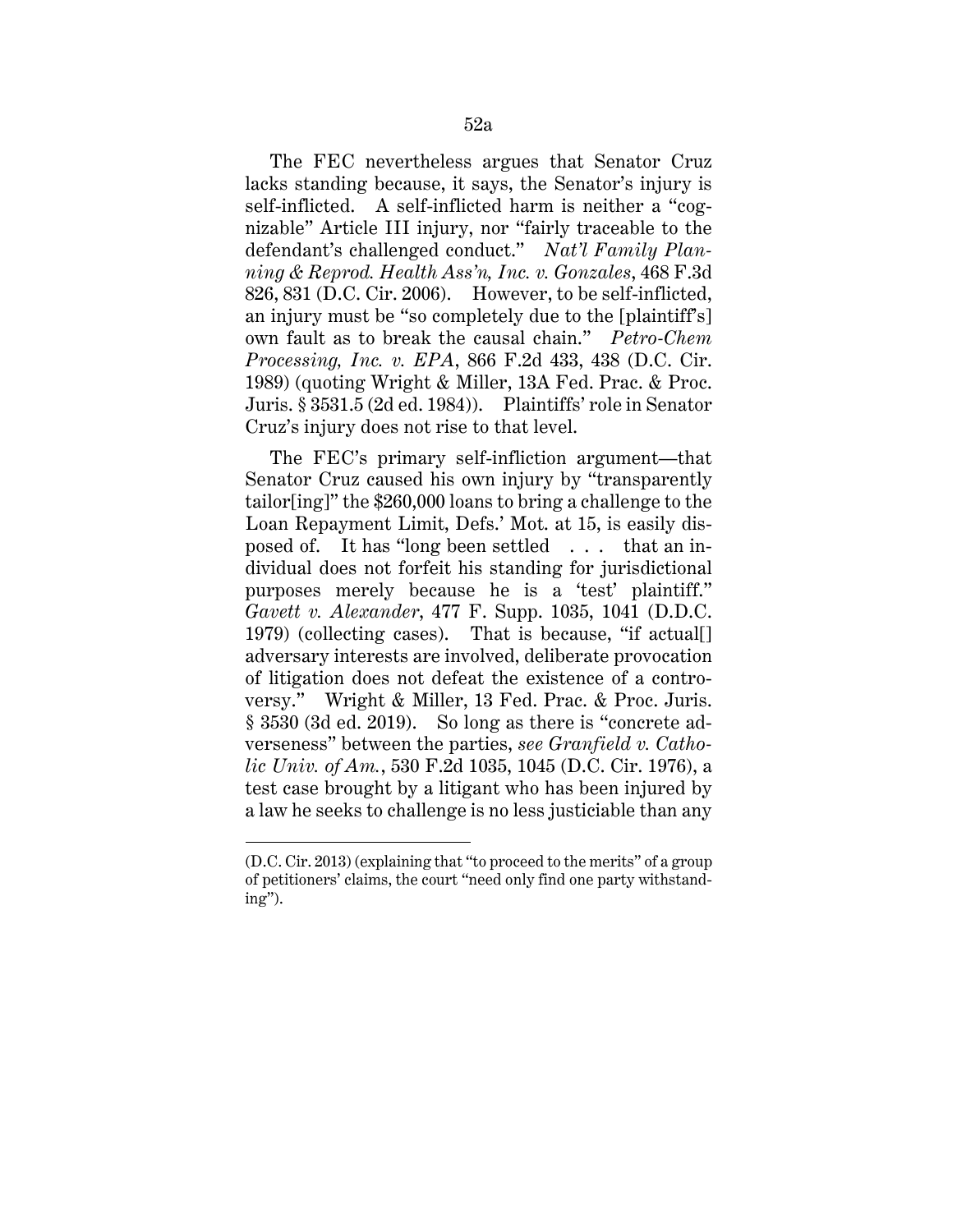other, *see Kuehl v. Sellner*, 887 F.3d 845, 851 (8th Cir. 2018) ("[W]hen an individual searches for and finds a violation of the law, it is the violation itself—not the search—that causes the plaintiff injury.").<sup>4</sup> Because the parties' interests here are plainly adverse, the fact that Senator Cruz may have made the two loans fully expecting that the Loan Repayment Limit would inhibit his ability to be fully repaid has no bearing on his standing to challenge the law.

The FEC's second argument—that Plaintiffs could have easily "taken legally available steps to avoid" Senator Cruz's injury, Defs.' Mot. at 16—is equally unavailing. Recall that the Loan Repayment Limit gives a campaign committee two options for paying back a candidate's personal loans after an election. The committee may either (1) repay up to "the entire amount of the personal loans using" pre-election contributions, so long as it makes the payment within 20 days of the election, 11 C.F.R. § 116.11(b)(1), (c)(1), or (2) "repay up to \$250,000 of the personal loans from" post-election contributions at any time, with any outstanding balance above \$250,000 converting to a contribution from the candidate after the 20-day period expires, *id.*   $§$  116.11(b)(2), (c)(2). The FEC argues that Senator Cruz could have repaid himself with a minimum of

<sup>4</sup> The only case cited by the FEC in support of its position, *J. Roderick MacArthur Foundation v. FBI*, 102 F.3d 600 (D.C. Cir. 1996), is not to the contrary. That case did not discuss the plaintiffs' subjective motivations in bringing the lawsuit, and the only alleged harm—the risk to privacy associated with the public release of the plaintiffs' information—was exclusively the fault of the plaintiffs, who voluntarily chose to make that information public. *Id.* at 606. Unlike that case, Senator Cruz's harm is indisputably caused by the Loan Repayment Limit's restrictions on how his loans can be repaid.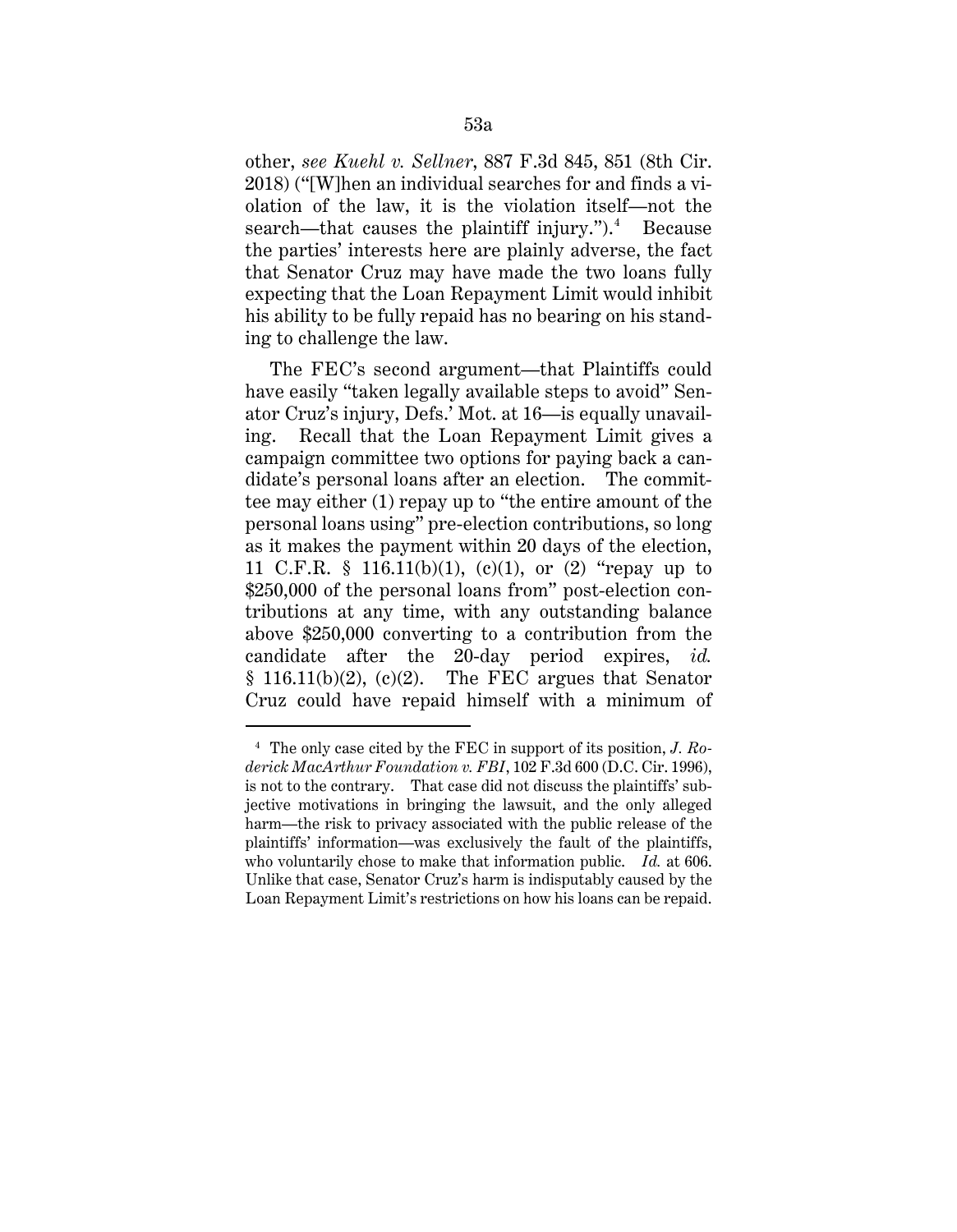\$10,000 in pre-election contributions under Option 1, which would have enabled him to make himself whole with a maximum \$250,000 payment using post-election funds. By choosing not to make a modest loan payment of \$10,000 using pre-election funds, the FEC contends, Plaintiffs voluntarily chose to subject Senator Cruz to an injury under Option 2. Defs.' Mot. at 16-17.

The flaw in the FEC's argument is that it would require Senator Cruz to avoid an injury by subjecting himself to the very framework he alleges is unconstitutional. For standing purposes, the court must accept as valid the merits of Plaintiffs' claim, *see re U.S. Office of Pers. Mgmt. Data Sec. Breach Litig.*, 928 F.3d 42, 54 (D.C. Cir. 2019), meaning the court must assume that the Loan Repayment Limit's restriction on the amount of post-election contributions a campaign committee can use to repay a candidate's pre-election loans unconstitutionally burdens free speech, *see* Compl. ¶¶ 3, 35-41. The corollary of this is that Plaintiffs would have the right to repay Senator Cruz's loans in full using postelection contributions. Obligating Plaintiffs to avoid the Senator's injury by repaying at least a portion of the loans using pre-election contributions would therefore require Senator Cruz to forego exercising a right that the court must assume he has, and subject him to the very framework that ostensibly unconstitutionally burdens his free speech.

This principle animated the D.C. Circuit's recent decision in *Libertarian National Committee, Inc. v. FEC*, where the court rejected an argument that a political committee had caused its own injury by refusing to subject itself to the statutory requirement it was challenging. 924 F.3d 533, 536 (D.C. Cir. 2019). In that case,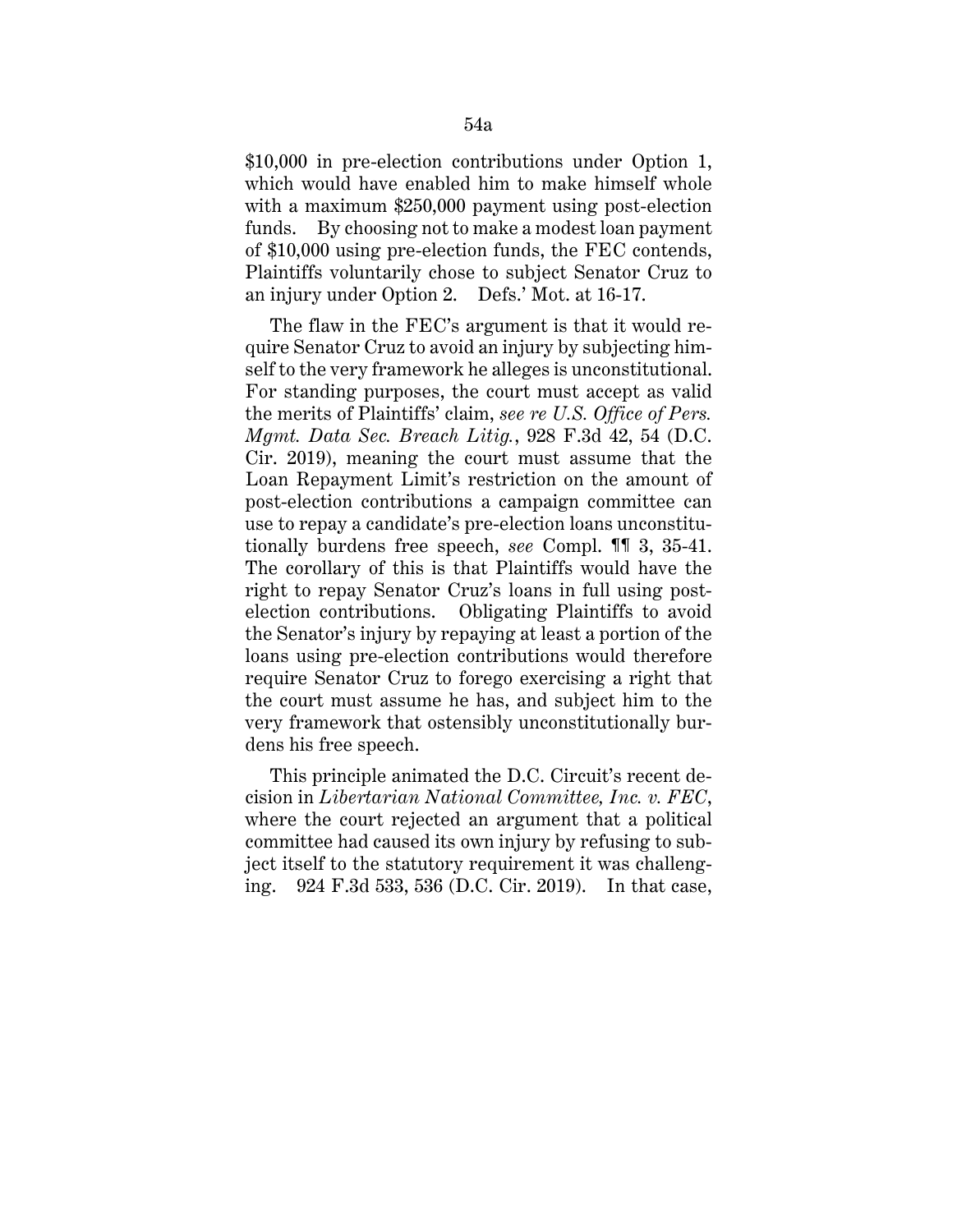a deceased member of the Libertarian Party had bequeathed more than \$200,000 to the Libertarian National Committee ("LNC")—well above the annual contribution limit of \$33,400. *Id.* at 536. The LNC could have accepted the bequest all at once by placing \$33,400 in its general treasury and the rest in segregated accounts that limited the purposes for which the funds could be spent, but the committee believed it had a First Amendment right to receive the full bequest with no strings attached. *Id.* at 538. Rather than accept the money into spending-limited accounts, the LNC deposited the money into escrow, which limited its ability to use the money for expressive purposes. *See id.* at 538- 39. The court rejected the FEC's argument that the LNC inflicted its own injury by failing to accept the entire bequest into segregated accounts, reasoning that "the LNC's injury stems not from its inability to accept the entire bequest immediately (which it could have done), but rather from the committee's inability to accept immediately the entire bequest for *general expressive purposes* (which FECA prohibits)." *Id.* at 538 (cleaned up). Thus, as with this case, the LNC had no obligation to avoid its injury by subjecting itself to the very statutory requirement it claimed to be unconstitutional.

None of the cases the FEC cites supports the notion that to avoid causing her own injury a plaintiff must do the very thing she claims she has a right not to do. For instance, in *Gonzalez*, the D.C. Circuit held that a plaintiff lacked standing where its purported injury uncertainty as to how to comply with a purportedly conflicting statute and regulation—could have easily been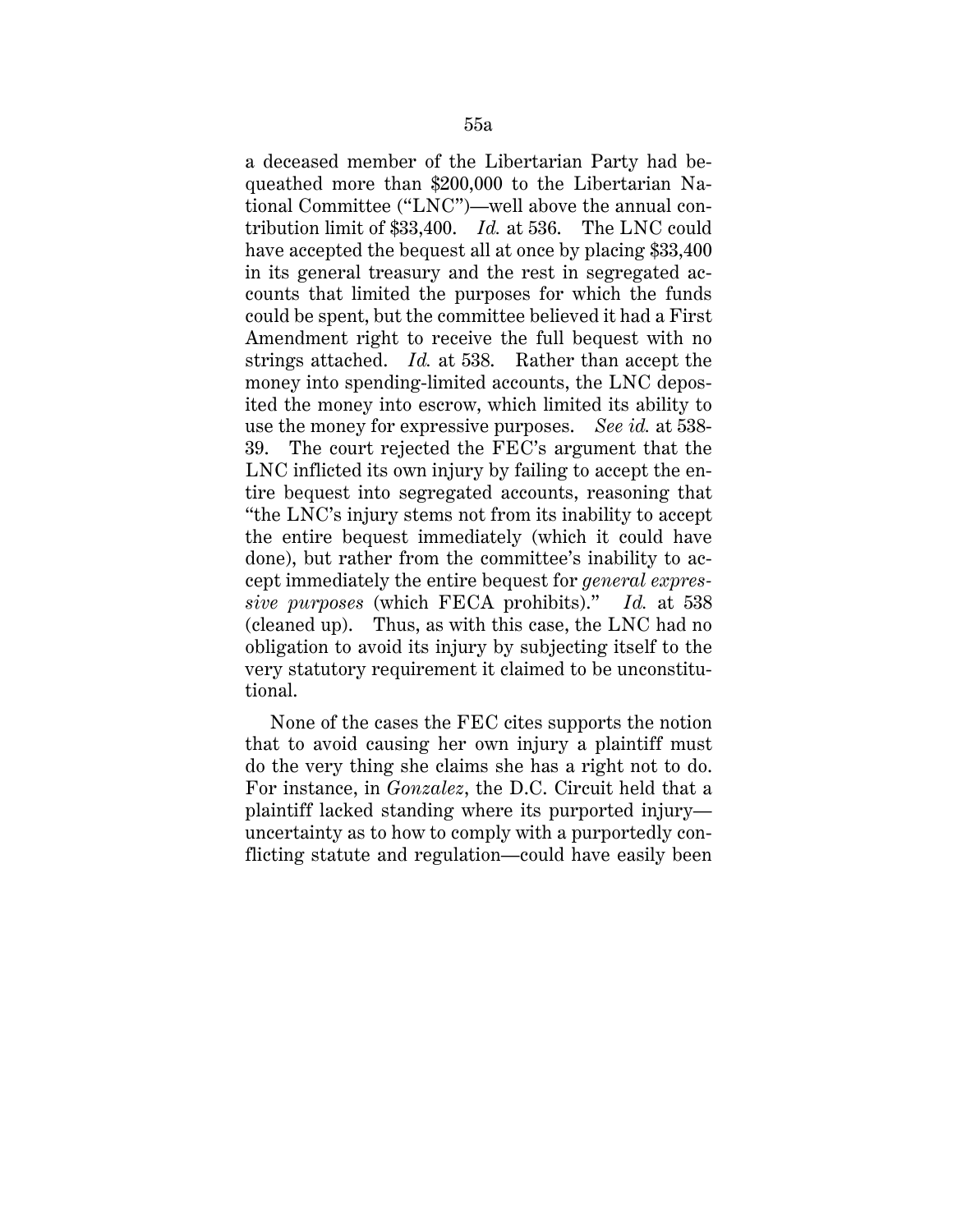resolved by asking the relevant agency to clarify its regulations. 468 F.3d at 831. The plaintiff was not challenging the requirement that it seek clarification, however. Thus, unlike Plaintiffs' injury here, the *Gonzalez*  plaintiff's "easy means for alleviating the alleged [injury]," *id.*, did not require it to comply with a legal requirement it was challenging. Likewise, in *Huron v. Berry*, the court held that a family lacked standing to challenge the federal government's approval of certain health insurance plans for federal employees after the family switched to a plan that lacked medical coverage the father needed. 12 F. Supp. 3d 46, 47 (D.D.C. 2013). The family's injury was self-inflicted, the court held, because they had chosen to enroll in a plan that lacked the needed coverage notwithstanding the fact that there were at least seven other federal plans that offered such coverage. *Id.* at 52-53. The family's decision not to enroll in those other plans was based purely on their "own economic self-interest," *id.* at 53; the family did not allege, as Plaintiffs allege here, that they had a constitutional right to enroll in the plan that lacked coverage, or that enrolling in any of the other plans would violate their rights.

The FEC makes much of the D.C. Circuit's decision in *Stop This Insanity Inc. Employee Leadership Fund v. FEC*, 761 F.3d 10 (D.C. Cir. 2014), but, as the agency conceded at oral argument, that case was not about standing. Instead, the court held "on the merits" that a corporation that sought to use a functionally obsolete type of political action committee to solicit contributions and make independent expenditures had no First Amendment right to be free of restrictions on that type of committee when the corporation itself could have engaged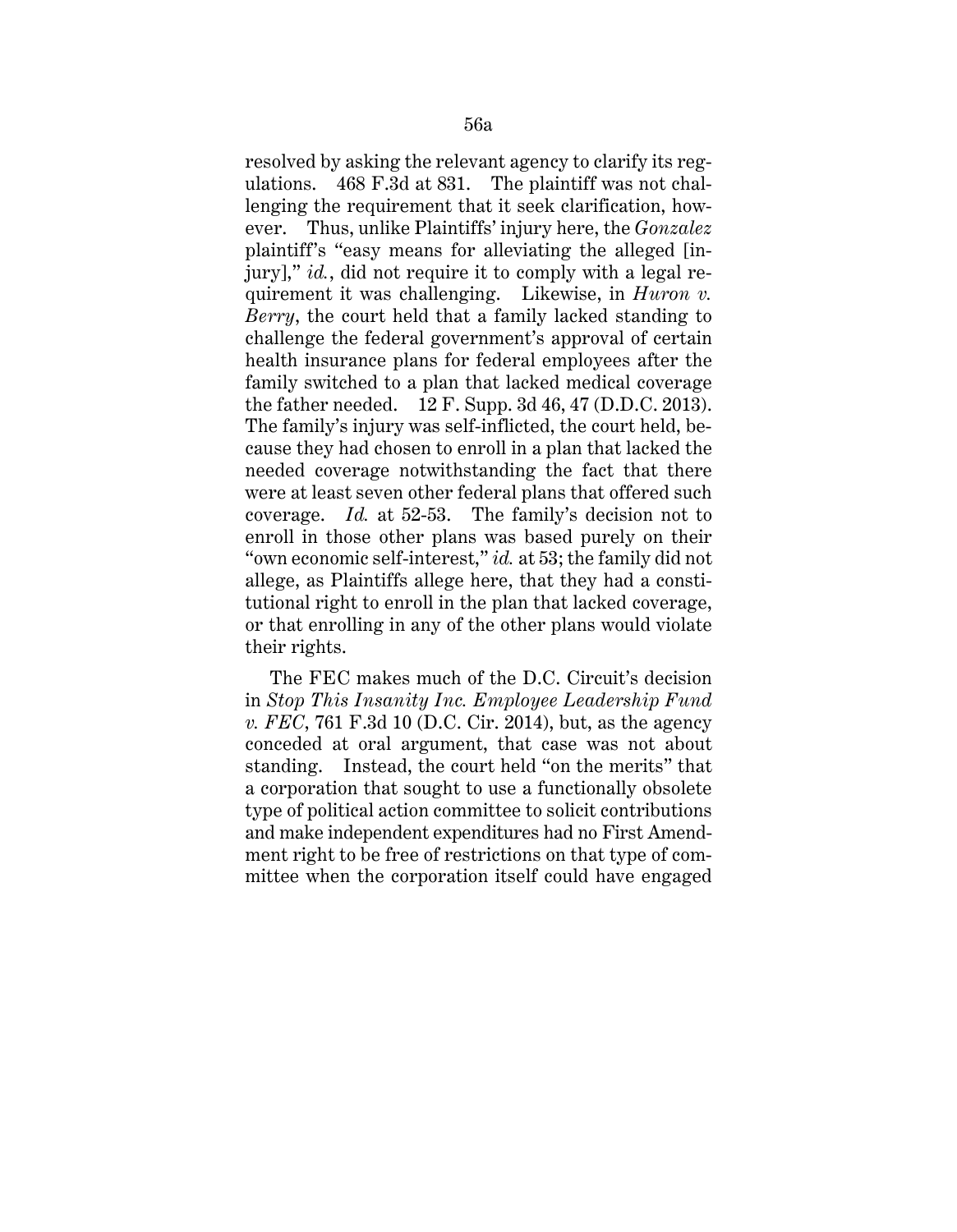in the same activity free of any such restrictions. *Id.* at 12-14. The court could not have reached the merits if the plaintiffs lacked standing, *see Steel Co. v. Citizens for a Better Env't*, 523 U.S. 83, 101-02 (1998), which suggests that, as here, a plaintiff does not lack an injury simply because there are "*less* burdensome" and "more robust option[s]" to accomplish her desired goals, *see Stop This Insanity*, 761 F.3d at 14.

In sum, Senator Cruz has plausibly alleged a cognizable, redressable injury that is caused by the Loan Repayment Limit, not by Plaintiffs.

## **B. The Constitutional Substantiality of Plaintiff's BCRA Challenges**

The FEC argues that the court should also deny Plaintiffs' application for a three-judge court "for the separate and independent reason that plaintiffs have failed to 'present a substantial [constitutional] claim.'" Defs.' Mot. at 25 (quoting *Republican Party of La.*, 146 F. Supp. 3d at 8). The court disagrees.

"[A] district judge need not unthinkingly initiate the procedures to convene a three-judge court without first examining the allegations in the complaint" and determining whether it has jurisdiction over the action. *Shapiro*, 136 S. Ct. at 455. A challenge to BCRA fails to implicate federal subject-matter jurisdiction, thereby precluding federal judicial review, when the constitutional claim is "wholly insubstantial and frivolous." *Id.*  (quoting *Bell v. Hood*, 327 U.S. 678, 682-683 (1946)). "[T]he exception for insubstantial claims is narrow," however. *Independence Institute*, 816 F.3d at 116. "It applies only when the case is 'essentially fictitious, wholly insubstantial, obviously frivolous, and obviously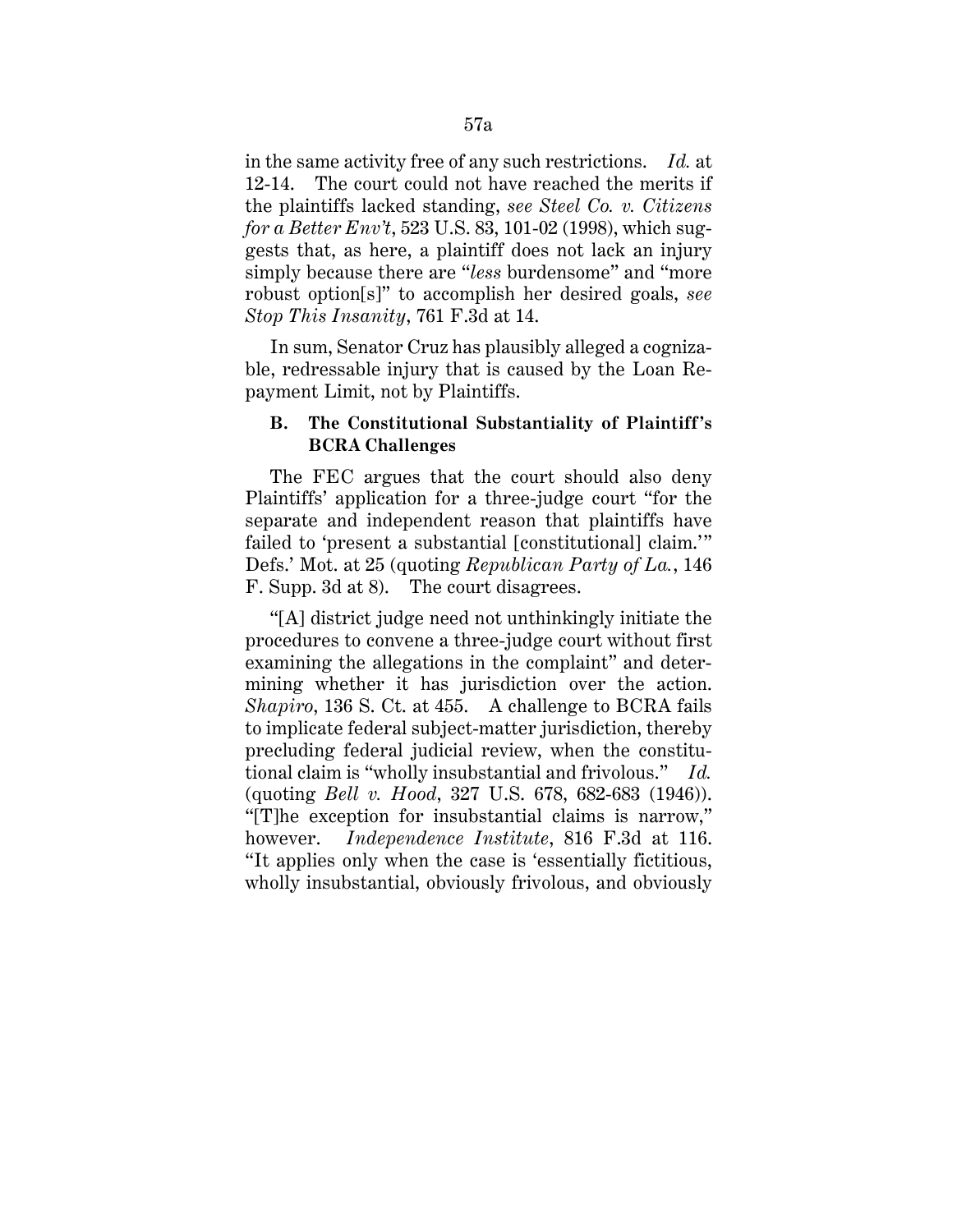without merit.'" *Id.* (quoting *Shapiro*, 136 S. Ct. at 456). Plaintiffs' constitutional challenges to BCRA are not so lacking as to fail to clear this low bar.

Plaintiffs' main constitutional concern with the Loan Repayment Limit is straightforward: "[B]y bar[r]ing the repayment of candidate loans greater than \$250,000 from money raised after the election," they argue, "the [Loan Repayment Limit] necessarily increases the risk that these loans will not be repaid in full, or perhaps at all." Pls.' Reply at 15-16. This has the effect, Plaintiffs continue, of "deterring a candidate from making loans in excess of \$250,000," thereby "directly burdening his First Amendment right 'to speak without legislative limit on behalf of his own candidacy.'" *Id.* (quoting *Buckley v. Valeo*, 424 U.S. 1, 54 (1976)). The FEC responds that Plaintiffs' constitutional argument is "wholly insubstantial" because the Loan Repayment Limit "merely sets conditions on a candidate having his or her loans repaid, which is not a constitutional right at all," and that even if the Limit did burden a candidate's free speech, it would be justified by the government's compelling interest in preventing corruption. *See*  Defs.' Mot. at 26-27.

The FEC has not shown that Plaintiffs' argument is "frivolous or . . . so settled by precedent as to be beyond controversy." *Republican Party of La.*, 146 F. Supp. 3d at 13. Indeed, the FEC has not identified any case law specifically holding that the type of indirect burden on a candidate's ability to freely loan to his campaign identified by Plaintiffs does not implicate the First Amendment's protections on political speech. Nor has the FEC shown that any speech burdens that the Loan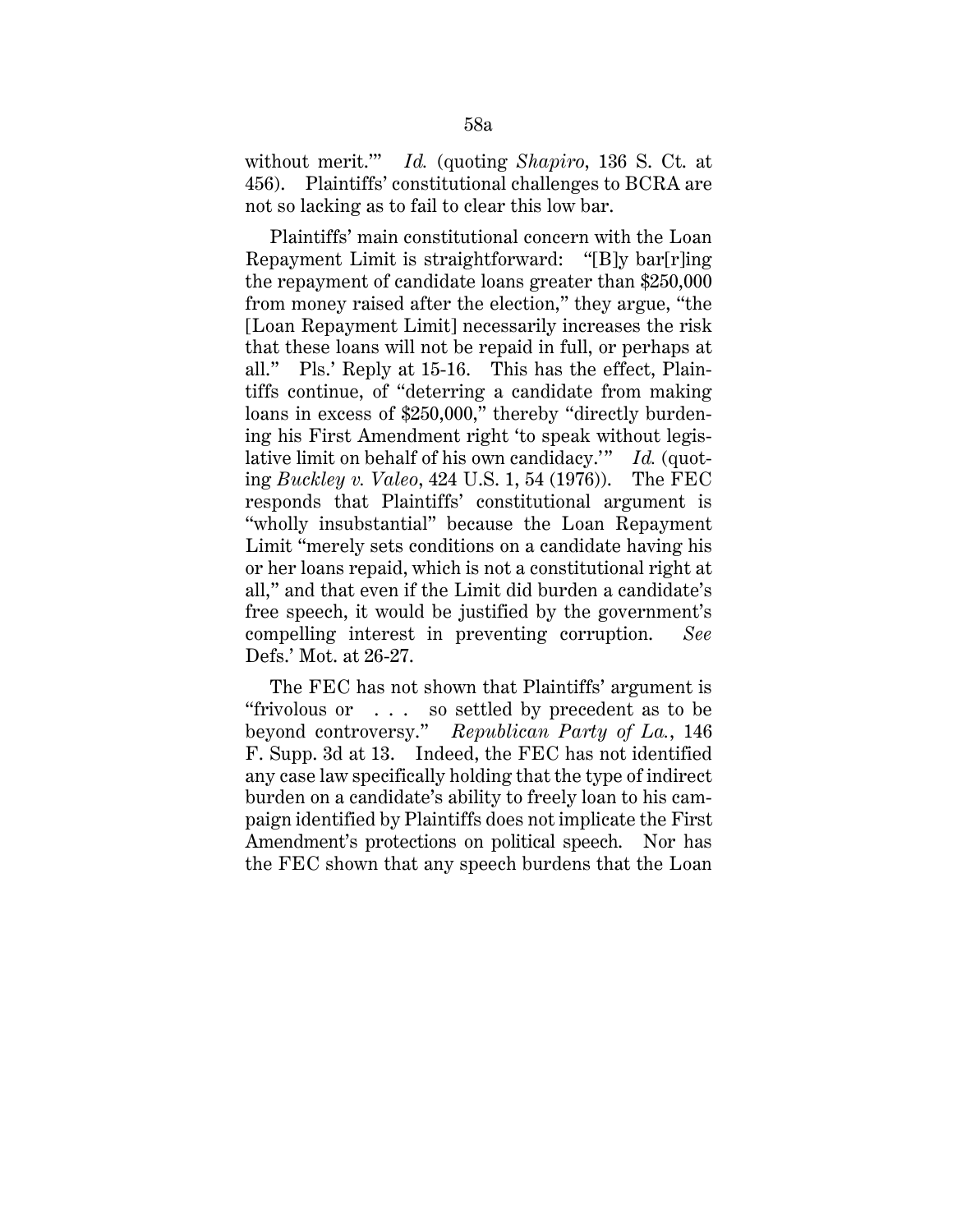Repayment Limit places on candidates would unequivocally survive constitutional scrutiny. Thus, while the argument "may or may not prevail on the merits," Plaintiffs are entitled to make that case before a three-judge court. *Independence Institute*, 816 F.3d at 117.

Plaintiffs also argue that the Loan Repayment Limit unconstitutionally burdens the First Amendment rights of committees and potential contributors, Pls.' Reply at 20-23, and the FEC contends that these claims are similarly insubstantial, Defs.' Mot. at 33-35. The court need not address these arguments, however. Since Plaintiffs have advanced "at least one argument . . . that is not essentially fictitious, wholly insubstantial, obviously frivolous, and obviously without merit, the case must proceed to a three-judge court." *Independence Institute*, 816 F.3d at 117 (internal quotation marks omitted).

# **C. Whether Plaintiffs' Challenges to the FEC's Implementing Regulations May Be Heard by a Three-Judge Court**

Finally, the FEC argues that the court should decline Plaintiffs' request to convene a three-judge court with respect to Plaintiffs' claims challenging the FEC's implementing regulations because, it insists, a three-judge court would have no authority to rule on those claims. That is incorrect; if appropriate, a three-judge court could exercise supplemental jurisdiction over Plaintiffs' challenges to the FEC's regulations.

It has long been understood that in cases involving a claim that must be heard by a three-judge court, that court "has power to decide other claims in the case that, standing alone, would require only a single judge." *See*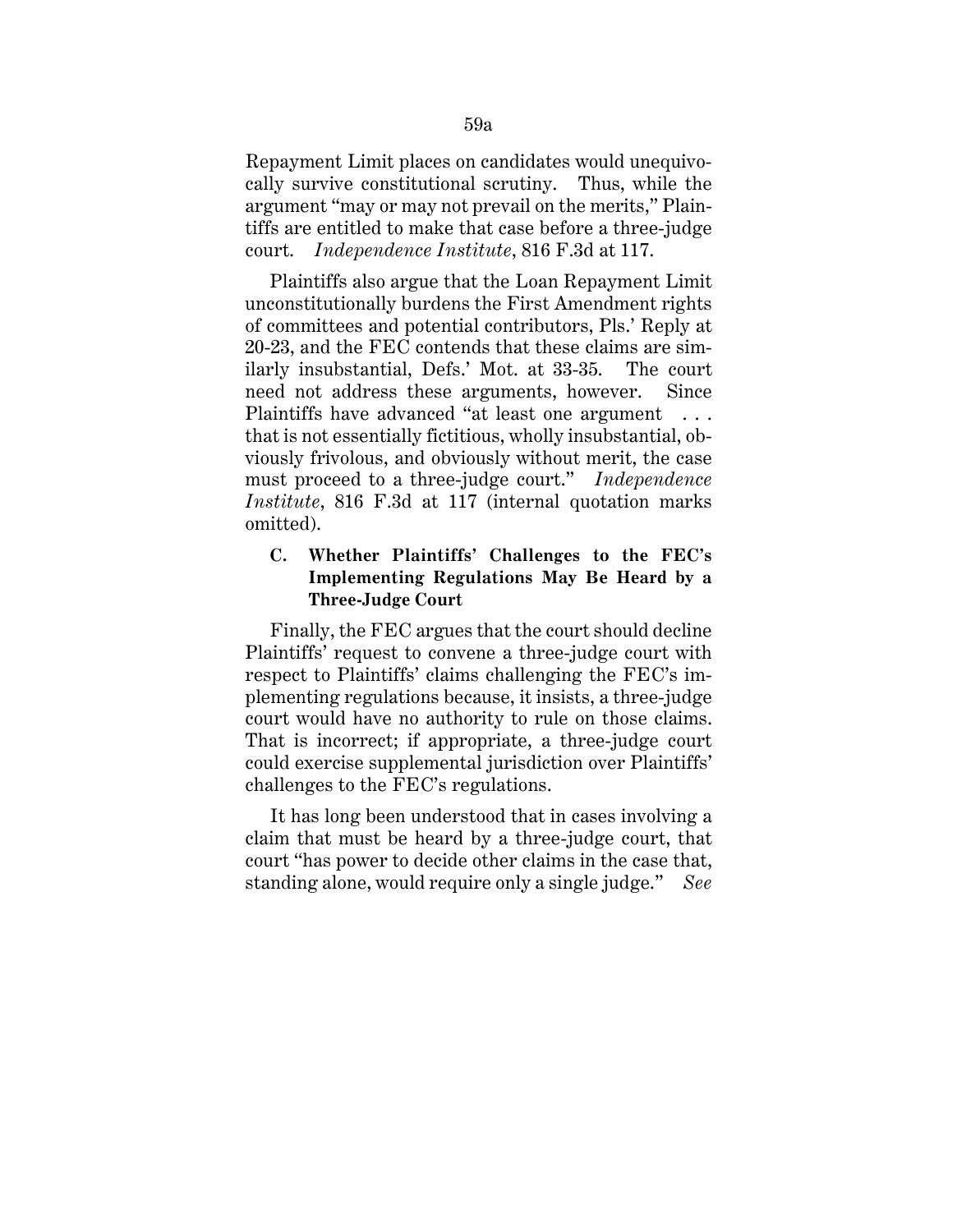Wright & Miller, 17A Fed. Prac. & Proc. Juris. § 4235 (3d ed. 2019) (collecting cases); *see also* 28 U.S.C. § 1367(a) (granting district courts supplemental jurisdiction "over all other claims that are so related to claims in the action within such original jurisdiction that they form part of the same case or controversy"). In *Zemel v. Rusk*, for instance, the Supreme Court held that a three-judge court properly exercised jurisdiction over a claim that the Secretary of State was acting in excess of his statutory authority because the complaint also included a substantial constitutional challenge to the enabling statutes themselves. 381 U.S. 1, 5 (1965). The Court rejected the government's argument that the three-judge court was improperly convened, holding that the "joining in the complaint of a nonconstitutional attack along with the constitutional one does not dispense with the necessity to convene [a three-judge] court." *Id.* at 6 (quoting *Fla. Lime & Avocado Growers, Inc. v. Jacobsen*, 362 U.S. 73, 80 (1960)). Likewise, in *Allee v. Medrano*, the court reiterated that a threejudge court "could properly consider" a challenge that raised claims not covered by the three-judge statute because it had "jurisdiction ancillary to that conferred by the constitutional attack . . . which plainly required a three-judge court." 416 U.S. 802, 812 (1974).

The FEC argues that the Supreme Court's decision in *McConnell v. FEC*, 540 U.S. 93 (2003), compels a different result, *see* Defs.' Reply in Supp. of its Mot. to Dismiss for Lack of Subject-Matter Jurisdiction, ECF No. 32 [hereinafter Defs.' Reply], at 9-10, but the agency misreads that case. The *McConnell* plaintiffs had raised vagueness and overbreadth challenges to a new provision of BCRA that directed the FEC to issue new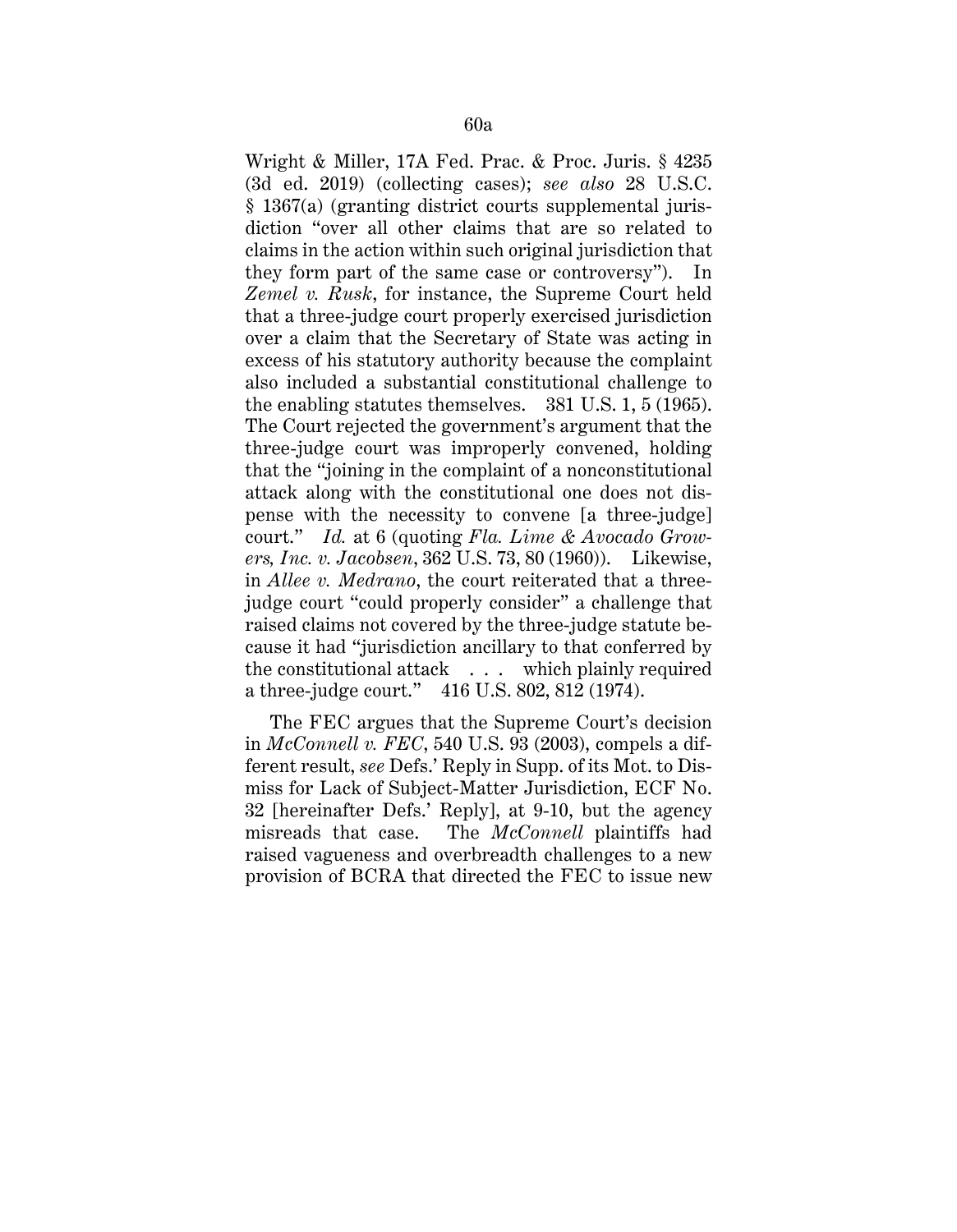regulations regarding non-candidates' expenditures in support of a candidate. 540 U.S. at 220. The FEC issued its regulations only after oral argument and briefing had completed, however, and the plaintiffs never amended their complaints to challenge the regulations themselves. *See McConnell v. FEC*, 251 F. Supp. 2d 176, 261-62 (D.D.C. 2003); *see generally* Docket Nos. 1:02-cv-00583-CKK-RJL; 1:02-cv-00751-CKK-RJL; 1:02-cv-00754-CKK; 1:02-cv-00754-CKK-RJL. The three-judge district court held that the challenge was unripe because the plaintiffs had not directly challenged the regulations, and the court did "not know to what extent the regulations have clarified the vagueness Plaintiffs contend would chill their rights." *McConnell*, 251 F. Supp. at 262.<sup>5</sup> On appeal, "portions of plaintiffs" challenge . . . focus[ed] on the regulations" themselves, and the Supreme Court rejected those arguments, explaining that "issues concerning the regulations are not appropriately raised in this facial challenge to BCRA, but must be pursued in a separate proceeding." *McConnell*, 540 U.S. at 223. Accordingly, the Court agreed with the district court that, "to the extent that the alleged constitutional infirmities are found in the implementing regulations rather than the statute itself," plaintiffs' challenge to the provision was unripe. *Id.*

The FEC seizes on the Supreme Court's statement that "issues concerning the regulations . . . must be

<sup>&</sup>lt;sup>5</sup> The district court also noted that BCRA's jurisdictional grant "does not extend to the consideration of FEC regulations," *McConnell*, 251 F. Supp. 2d at 258, but that statement was dicta because the court was not confronted with a challenge to an FEC regulation.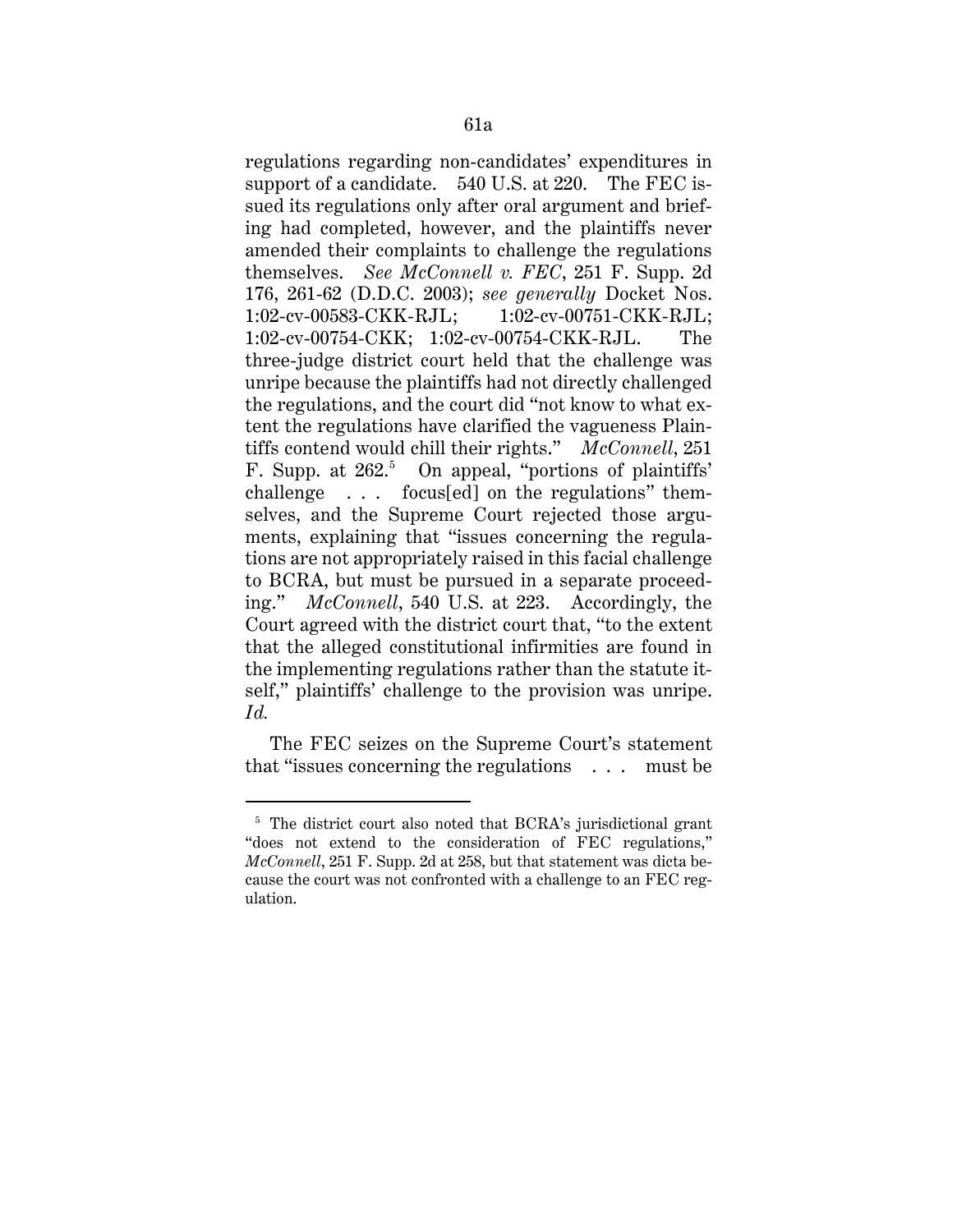pursued in a separate proceeding," *see* Defs.' Reply at 10 (alterations in FEC's brief), but it omits the Court's clarification that those issues were not appropriately raised "in *this* facial challenge"—not *all* facial challenges to BCRA. *McConnell*, 540 U.S. at 223 (emphasis added). Any challenges to the regulations were not appropriately raised in *McConnell* for the simple reason that the plaintiffs had not challenged the regulations in their complaints. The Supreme Court thus could not have been overruling its decades-old rule that a threejudge court may assume jurisdiction over a supplemental claim, nor creating an exception to that rule under BCRA, when there was no such supplemental claim to begin with.<sup>6</sup>

The FEC responds that supplemental jurisdiction under BCRA § 403 would be incompatible with 52 U.S.C. § 30110, another special judicial review provision in FECA. *See* Defs.' Reply at 10. Because that provision requires that constitutional challenges to non-BCRA provisions of FECA be certified directly to the *en banc* D.C. Circuit, the FEC fears that allowing supplemental jurisdiction in a BCRA challenge would mean

<sup>6</sup> The district court in *Bluman v. FEC*—cited by the FEC in support of its position—also read *McConnell* as holding that regulatory challenges are "not appropriately raised in [a] facial challenge to BCRA." 766 F. Supp. 2d 1,4 (D.D.C. 2011) (alterations in original). This court is not, of course, bound by that decision. As discussed, *McConnell*'s holding that the back door regulatory challenges raised by the plaintiffs on appeal were not appropriately raised in "*this* facial challenge to BCRA" was confined to the facts of that case; the statement had nothing to do with whether a three-judge court has supplemental jurisdiction to hear non-constitutional claims alongside a BCRA claim.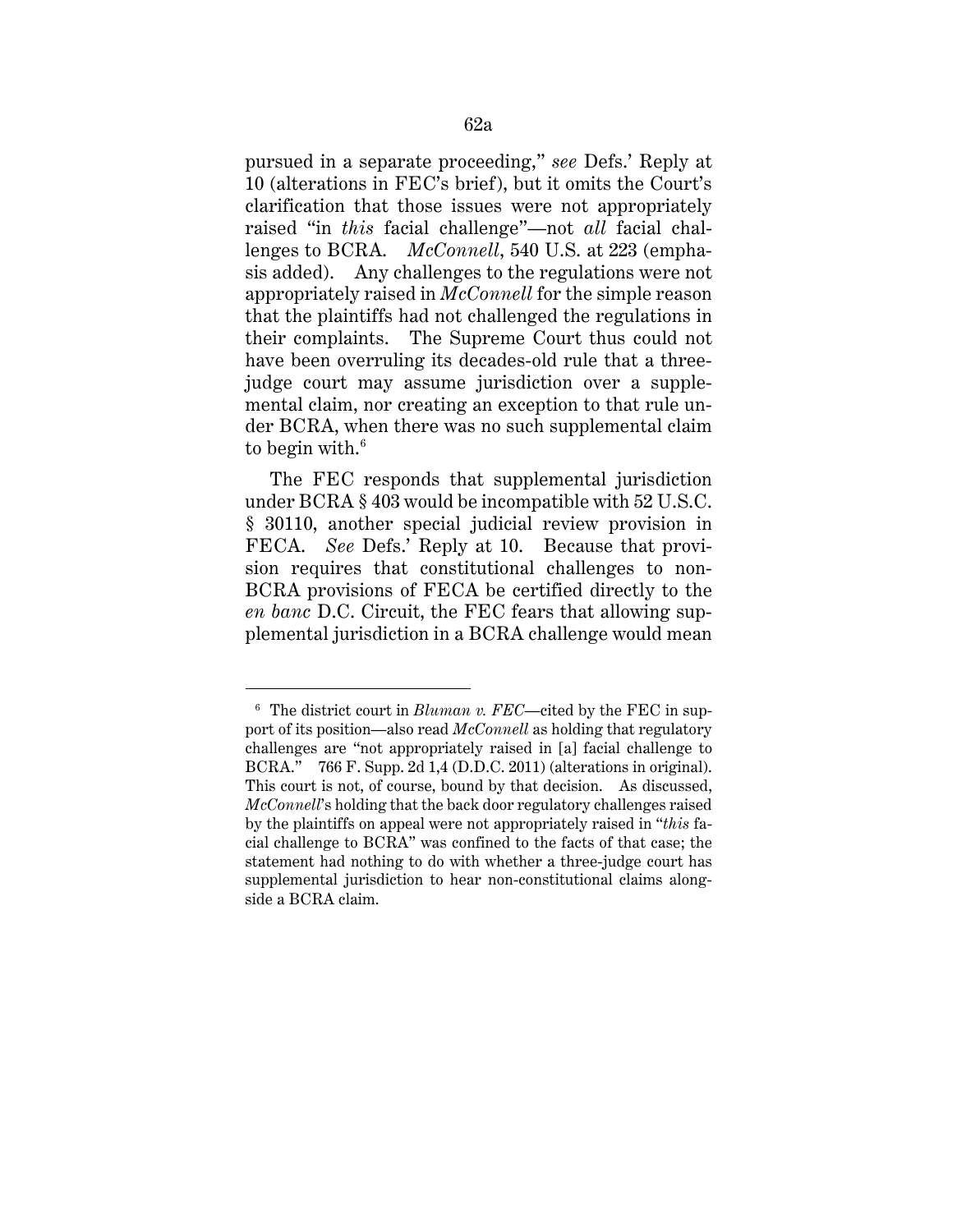that a constitutional challenge to FECA, brought alongside a constitutional challenge to BCRA, would have to be heard simultaneously by the D.C. Circuit and a threejudge district court. The FEC misconstrues the nature of supplemental jurisdiction, however. Supplemental jurisdiction is not required when "expressly provided otherwise by Federal statute," or when "there are other compelling reasons for declining jurisdiction." 28 U.S.C.  $\S$  1367(a), (c)(4). These exceptions would surely excuse a three-judge court from exercising supplemental jurisdiction over claims for which the D.C. Circuit had exclusive jurisdiction.<sup>7</sup>

Finally, the FEC argues that supplemental jurisdiction is inappropriate because Plaintiffs' regulatory claims are insufficiently related to their constitutional claims. *See* Defs.' Reply at 10-11. That argument is dubious, as the challenged regulations implement Section 304 of BCRA. In any event, the issue is one better left for the three-judge panel to resolve in the discretionary exercise of its supplemental jurisdiction.

<sup>&</sup>lt;sup>7</sup> That said, this potential statutory conflict illuminates why Plaintiffs' alternate theory—that any claim that is part of an "action" that includes a constitutional challenge to BCRA challenge *must* be heard by the three-judge court, *see* Pls.' Reply at 29-32—is incorrect. Such mandatory three-judge jurisdiction over all claims accompanying a BCRA constitutional claim—even claims utterly unrelated to BCRA—would directly conflict with 52 U.S.C. § 30110, *see Wagner v. FEC*, 717 F.3d 1007, 1011-12 (D.C. Cir. 2013) (explaining that section 30110 "deprive[s] both the district court and panels of the court of appeals of authority to hear the merits of constitutional challenges to the provisions of FECA"), and would impose untenable burdens on the courts, *see Turner*, 810 F. Supp. at 1312 (rejecting a similar argument due to its potential "burdens on both lower federal courts and the Supreme Court").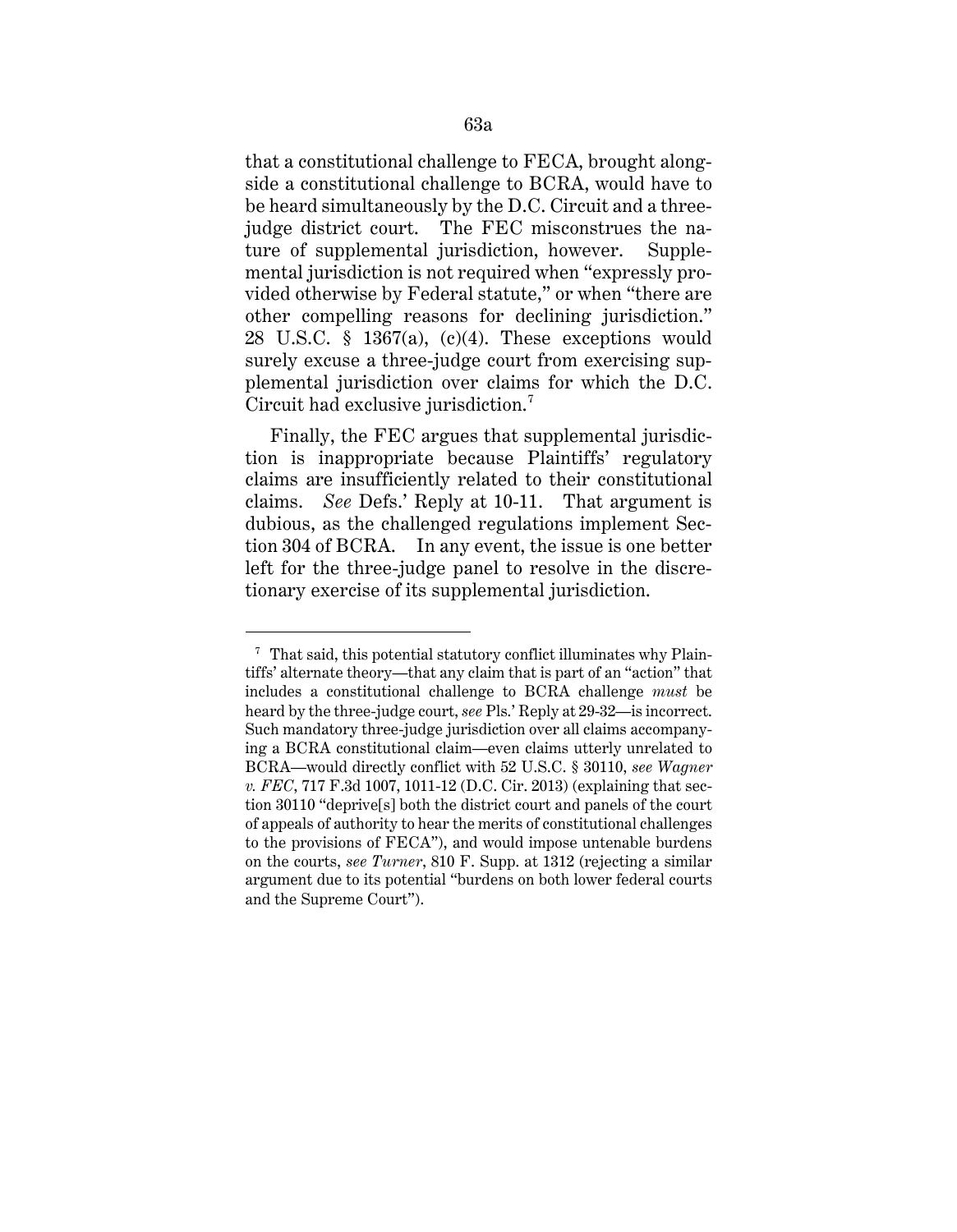# 64a

### **IV. CONCLUSION AND ORDER**

For the foregoing reasons, the court grants Plaintiffs' Application for a Three-Judge Court, ECF No. 2, and denies the FEC's Motion to Dismiss, ECF No. 25. As required under 28 U.S.C. § 2284(b)(1), the Clerk of Court shall, on behalf of this court, notify the Chief Judge of the D.C. Circuit for assignment of this matter to a three-judge district court.

Dated: Dec. 24, 2019

 /s/ AMIT P. MEHTA AMIT P. MEHTA United States District Court Judge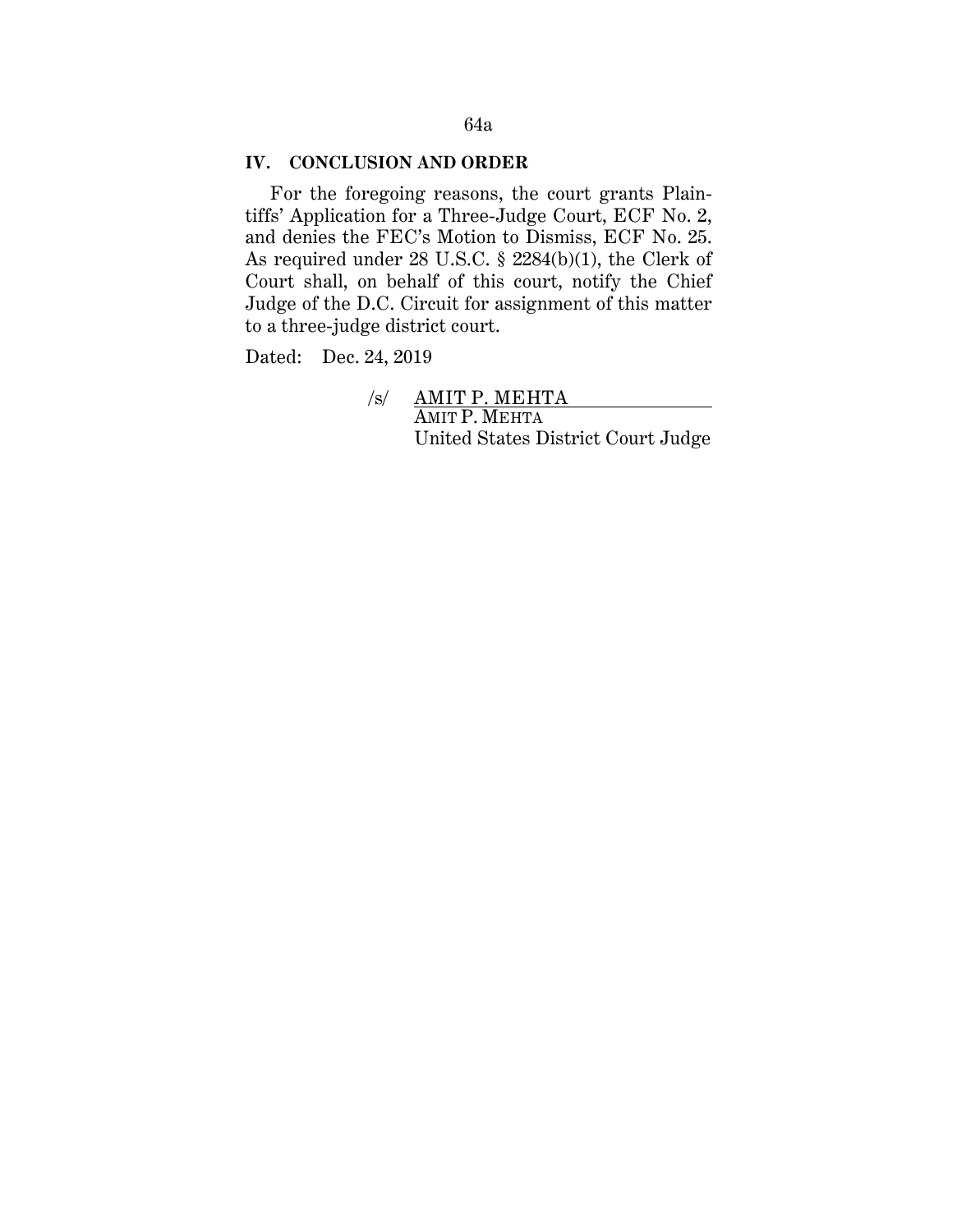### **APPENDIX F**

#### 1. 52 U.S.C. 30116(j) provides:

#### **Limitations on contributions and expenditures**

### **(j) Limitation on repayment of personal loans**

Any candidate who incurs personal loans made after the effective date of the Bipartisan Campaign Reform Act of 2002 in connection with the candidate's campaign for election shall not repay (directly or indirectly), to the extent such loans exceed \$250,000, such loans from any contributions made to such candidate or any authorized committee of such candidate after the date of such election.

2. Section 403(a) and (d), Bipartisan Campaign Reform Act, Pub. L. No. 107-155, 116 Stat. 113-114 provides:

### **SEC. 403. JUDICIAL REVIEW.**

(a) SPECIAL RULES FOR ACTIONS BROUGHT ON CONSTITUTIONAL GROUNDS.—If any action is brought for declaratory or injunctive relief to challenge the constitutionality of any provision of this Act or any amendment made by this Act, the following rules shall apply:

(1) The action shall be filed in the United States District Court for the District of Columbia and shall be heard by a 3-judge court convened pursuant to section 2284 of title 28, United States Code.

(2) A copy of the complaint shall be delivered promptly to the Clerk of the House of Representatives and the Secretary of the Senate.

### 65a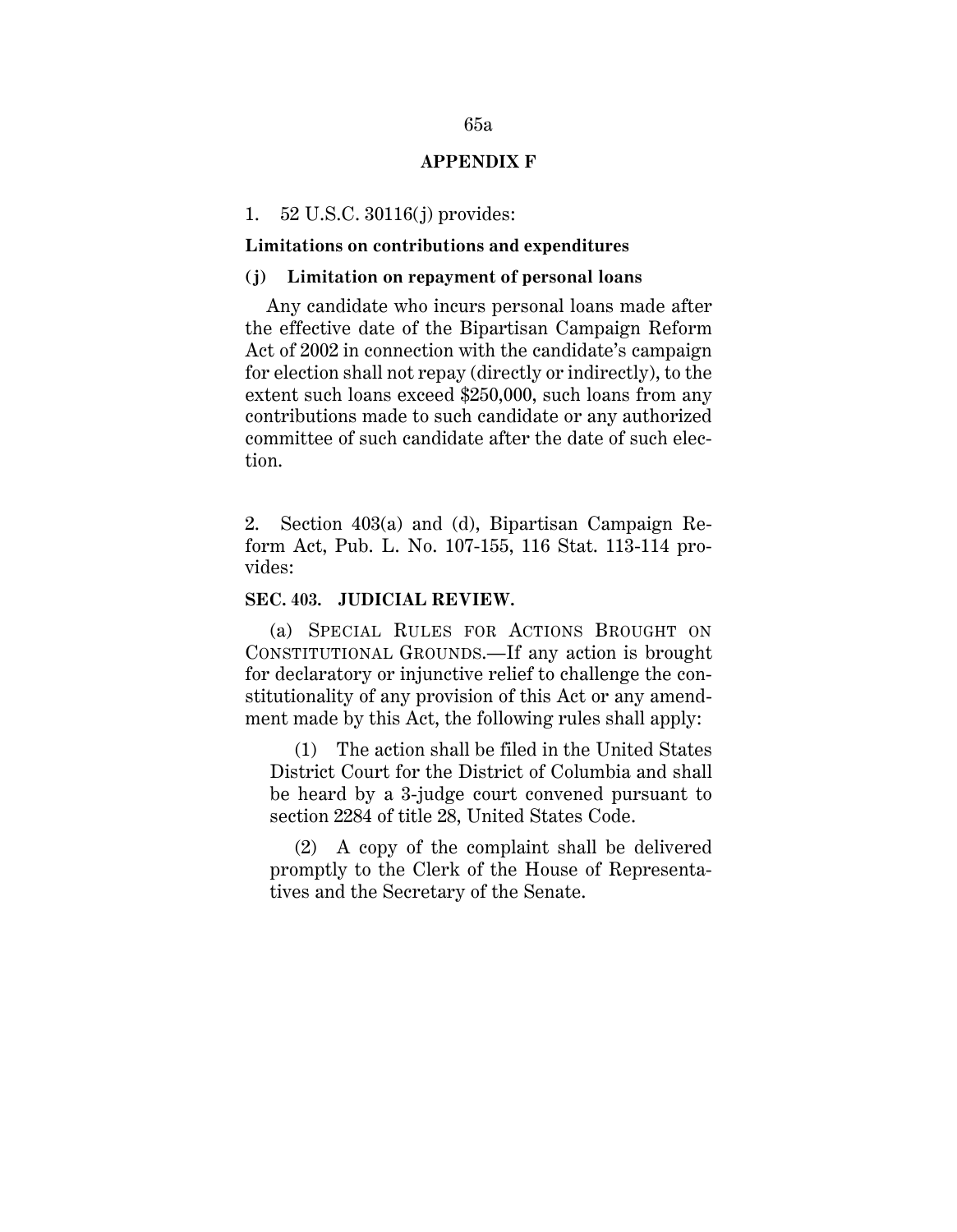(3) A final decision in the action shall be reviewable only by appeal directly to the Supreme Court of the United States. Such appeal shall be taken by the filing of a notice of appeal within 10 days, and the filing of a jurisdictional statement within 30 days, of the entry of the final decision.

(4) It shall be the duty of the United States District Court for the District of Columbia and the Supreme Court of the United States to advance on the docket and to expedite to the greatest possible extent the disposition of the action and appeal.

\* \* \* \* \*

(d) APPLICABILITY.—

(1) INITIAL CLAIMS.—With respect to any action initially filed on or before December 31, 2006, the provisions of subsection (a) shall apply with respect to each action described in such section.

(2) SUBSEQUENT ACTIONS.—With respect to any action initially filed after December 31, 2006, the provisions of subsection (a) shall not apply to any action described in such section unless the person filing such action elects such provisions to apply to the action.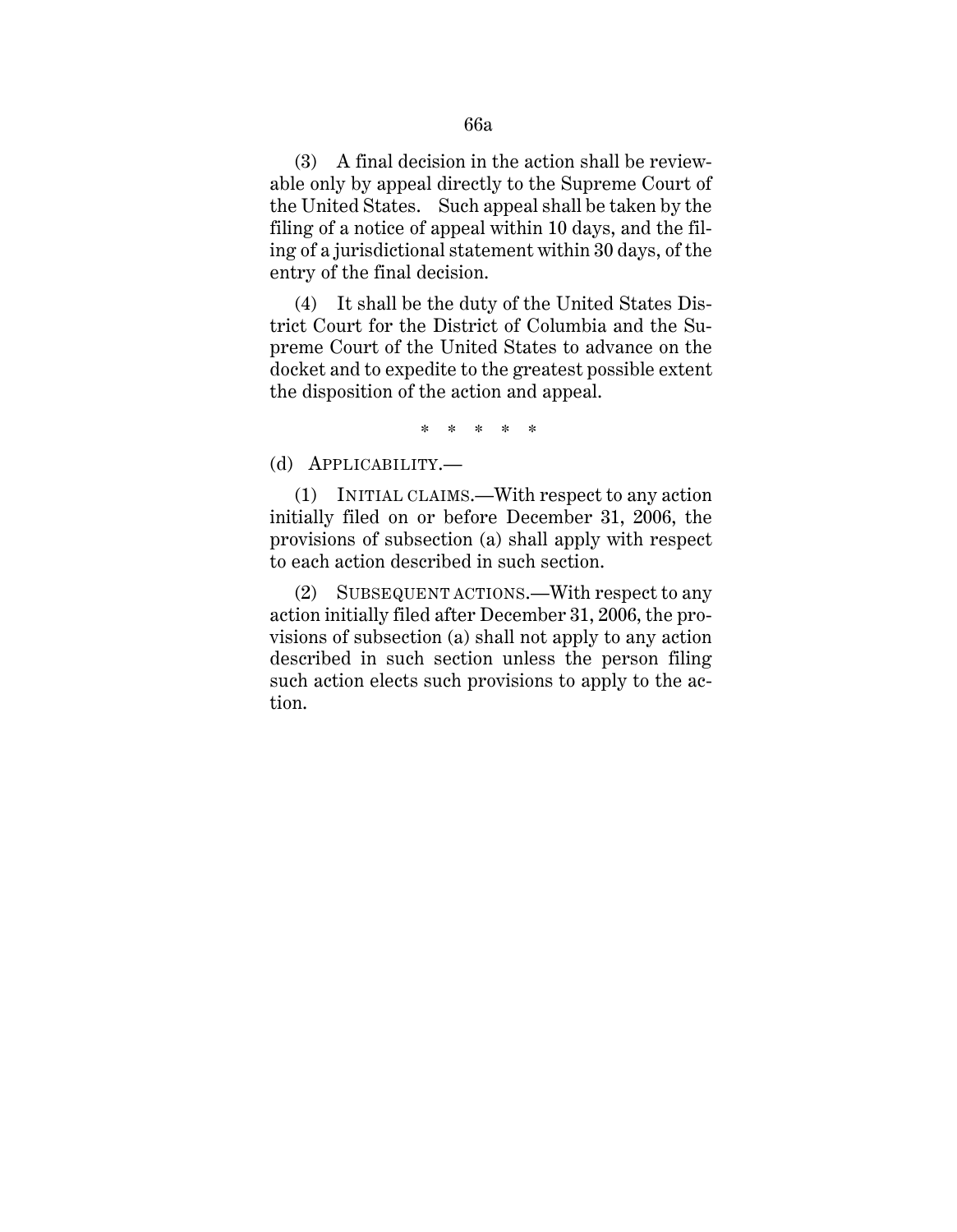#### 3. 11 C.F.R. 116.11 provides:

**Restriction on an authorized committee's repayment of personal loans exceeding \$250,000 made by the candidate to the authorized committee.**

(a) For purposes of this part, personal loans mean a loan or loans, including advances, made by a candidate, using personal funds, as defined in 11 CFR 100.33, to his or her authorized committee where the proceeds of the loan were used in connection with the candidate's campaign for election. Personal loans also include loans made to a candidate's authorized committee that are endorsed or guaranteed by the candidate or that are secured by the candidate's personal funds.

(b) For personal loans that, in the aggregate, exceed \$250,000 in connection with an election, the authorized committee:

(1) May repay the entire amount of the personal loans using contributions to the candidate or the candidate's authorized committee provided that those contributions were made on the day of the election or before;

(2) May repay up to \$250,000 of the personal loans from contributions made to the candidate or the candidate's authorized committee after the date of the election; and

(3) Must not repay, directly or indirectly, the aggregate amount of the personal loans that exceeds \$250,000, from contributions to the candidate or the candidate's authorized committee if those contributions were made after the date of the election.